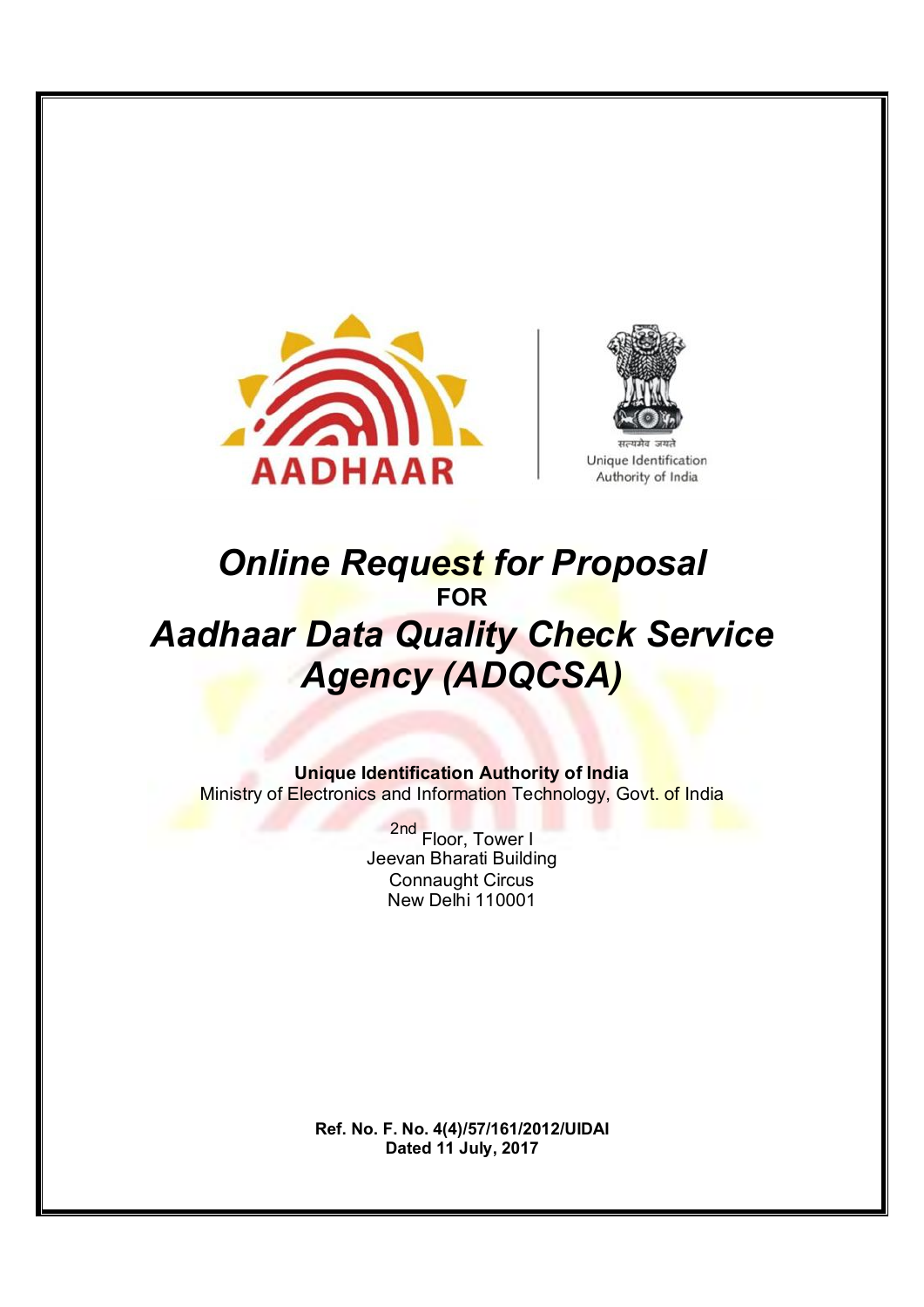# **TABLE OF CONTENTS**

| <b>SECTION-I</b>   | <b>Invitation to Bid and Introduction</b>           |  |
|--------------------|-----------------------------------------------------|--|
| Part-I             | <b>Notice Inviting Tender</b>                       |  |
| Part II            | Introduction                                        |  |
| Part III           | Instruction for Online Submission of Bid            |  |
|                    |                                                     |  |
| <b>SECTION-II</b>  | <b>Instructions to bidders</b>                      |  |
| Part-I             | General                                             |  |
| Part-II            | <b>Eligibility Criteria</b>                         |  |
| Part-III           | <b>Technical Evaluation Criteria</b>                |  |
| Part-IV            | <b>Selection Process</b>                            |  |
| Part - V           | <b>Bid Preparation and Document Checklist</b>       |  |
|                    |                                                     |  |
| <b>SECTION-III</b> | Scope of Work, Deliverables and SLAs                |  |
| Part-I             | Description of Services                             |  |
| Part-II            | <b>Service Level Agreement</b>                      |  |
|                    |                                                     |  |
| <b>SECTION-IV</b>  | <b>General &amp; Special Conditions of Contract</b> |  |
| Part-I             | <b>General Conditions of Contract</b>               |  |
| Part-II            | <b>Special Conditions of Contract</b>               |  |
|                    |                                                     |  |
| <b>SECTION-V</b>   | <b>Annexure &amp; Appendices</b>                    |  |
| Annexure -I        | <b>Forms for Bidding</b>                            |  |
| Annexure -II       | <b>Standard Contract Form</b>                       |  |
| Annexure -III      | Form of Bank Guarantee Bond                         |  |
| Annexure - IV      | Performa for submitting written queries             |  |
|                    |                                                     |  |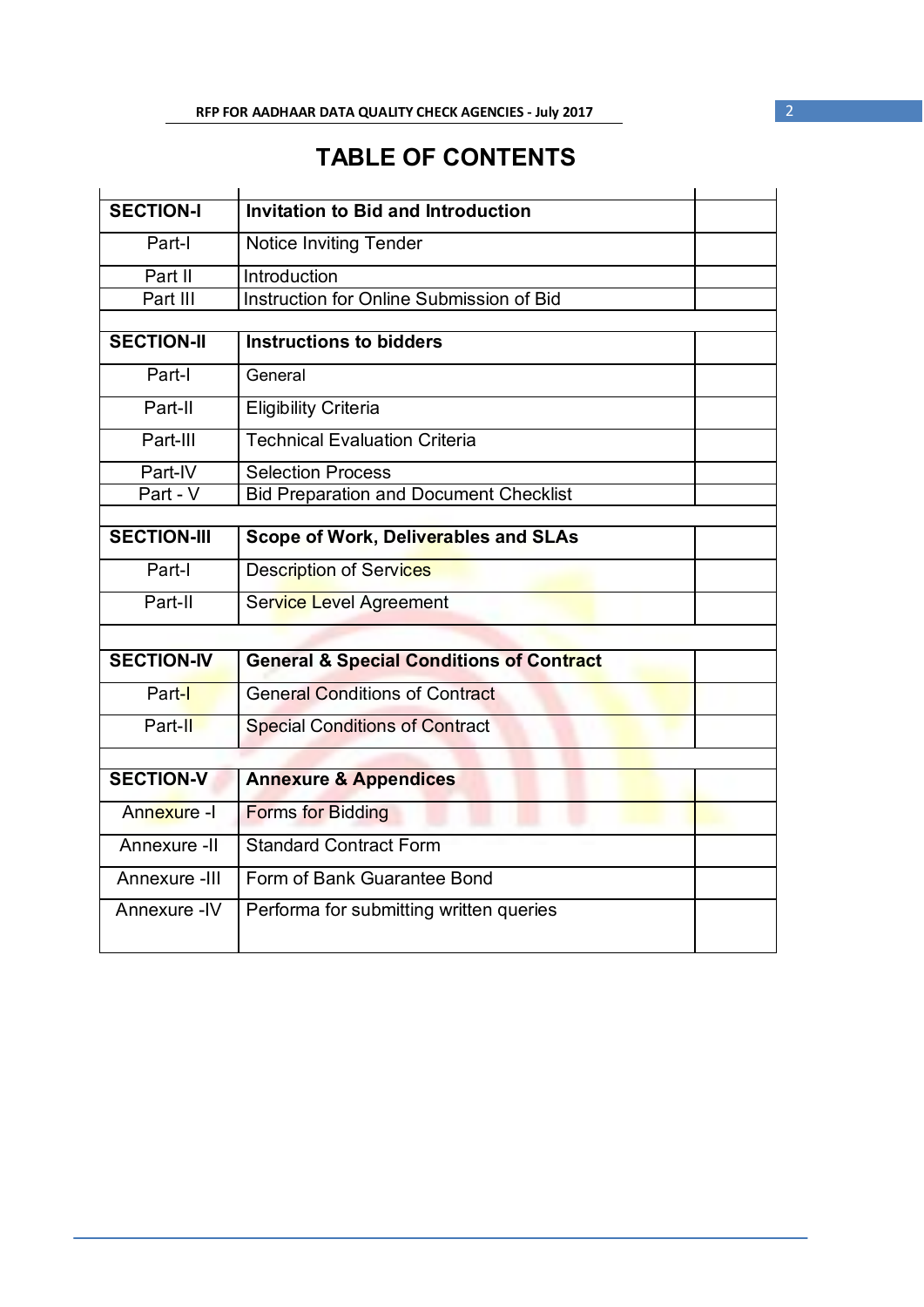### **SECTION-I**

### **Invitation to Bid and Introduction PART-I: Notice Inviting Tender:**

- 1. The CEO, UIDAI invites online bids from eligible bidder which is valid for minimum 180 days from bid submission end date as mentioned in critical date sheet for "Aadhaar Data Quality Check Service Agencies (ADQCSAs)". Manual Bids will not be accepted.
- 2. RFP documents may be downloaded from UIDAI Website: https://uidai.gov.in/resources/uidai-documents/tenders.html (for reference only) and CPPP site https://eprocure.gov.in/eprocure/app

| Brief Scope of Work                                | The Unique Identification Authority of India (UIDAI), Ministry of<br>Electronics and Information Technology, Government of India<br>invites proposals for Engagement of Two Aadhaar Data Quality<br>Check Service Agencies (ADQCSAs) to undertake the Quality<br>Assurance work relating to processing applications of residents for<br>Aadhaar enrolment and update of their Aadhaar related<br>demographic data recorded with it. Detailed Scope of Work and<br>services expected from the agencies are provided in the Section III<br>- Scope of Work in the RFP document. |
|----------------------------------------------------|-------------------------------------------------------------------------------------------------------------------------------------------------------------------------------------------------------------------------------------------------------------------------------------------------------------------------------------------------------------------------------------------------------------------------------------------------------------------------------------------------------------------------------------------------------------------------------|
| <b>Tender Fee</b>                                  | Rs 1,000/= (Rupees One Thousand only) in the form of Bank Demand<br>Draft                                                                                                                                                                                                                                                                                                                                                                                                                                                                                                     |
| <b>Earnest Money</b><br>Deposit to be<br>submitted | Rs 3.60 Cr (Rupees Three Crore sixty Lakhs only) in the form of Bank<br>Demand Draft/Bank Guarantee                                                                                                                                                                                                                                                                                                                                                                                                                                                                           |

- 3. Bids shall be submitted online only at CPP portal website: https://eprocure.gov.in/eprocure/app. Bidders are advised to follow the instructions provided in the 'Instructions to the Bidders for the e-submission of the bids online through the Central Public Procurement Portal for e Procurement at https://eprocure.gov.in/eprocure/app. Bid documents may be scanned with 200 dpi with black and white option which helps in reducing size of the scanned document.
- 4. Not more than one bid shall be submitted by one Bidder. Under no circumstance will father and his son(s) or any other close relations who have business relationship with one another (i.e. where one or more partner(s)/director(s) are common), be allowed to bid for the same contract as separate competitors. A breach of this condition will render the bids of both parties liable to rejection.
- 5. Bidder who has downloaded the RFP from the UIDAI website https://uidai.gov.in/resources/uidai-documents/tenders.html or Central Public Procurement Portal (CPPP) website https://eprocure.gov.in/eprocure/app shall not tamper/modify the RFP form including downloaded price bid template in any manner. In case if the same is found to be tempered /modified in any manner, Bid will be completely rejected and EMD would be forfeited and Bidder is liable to be banned from doing business with UIDAI.
- 6. **Pre- Bid Meeting**: A pre-bid meeting or Open Forum shall be held on 19<sup>th</sup> Jul 2017 at 11.00 AM in Unique Identification Authority of India, 2nd Floor, Tower 2, Jeevan Bharati Building, Connaught Circus, New Delhi – 110001. All prospective bidders are requested to send their queries or suggestions relating to the RFP by email to Sh. P K Jha, Deputy Director (E& U) praween.jha@uidai.net.in by 5.00 PM on Jul 18, 2017.
- 7. Based on queries and suggestions received from prospective bidders, if required, UIDAI may amend the RFP/issue corrigendum. Bidders are advised to visit again UIDAI website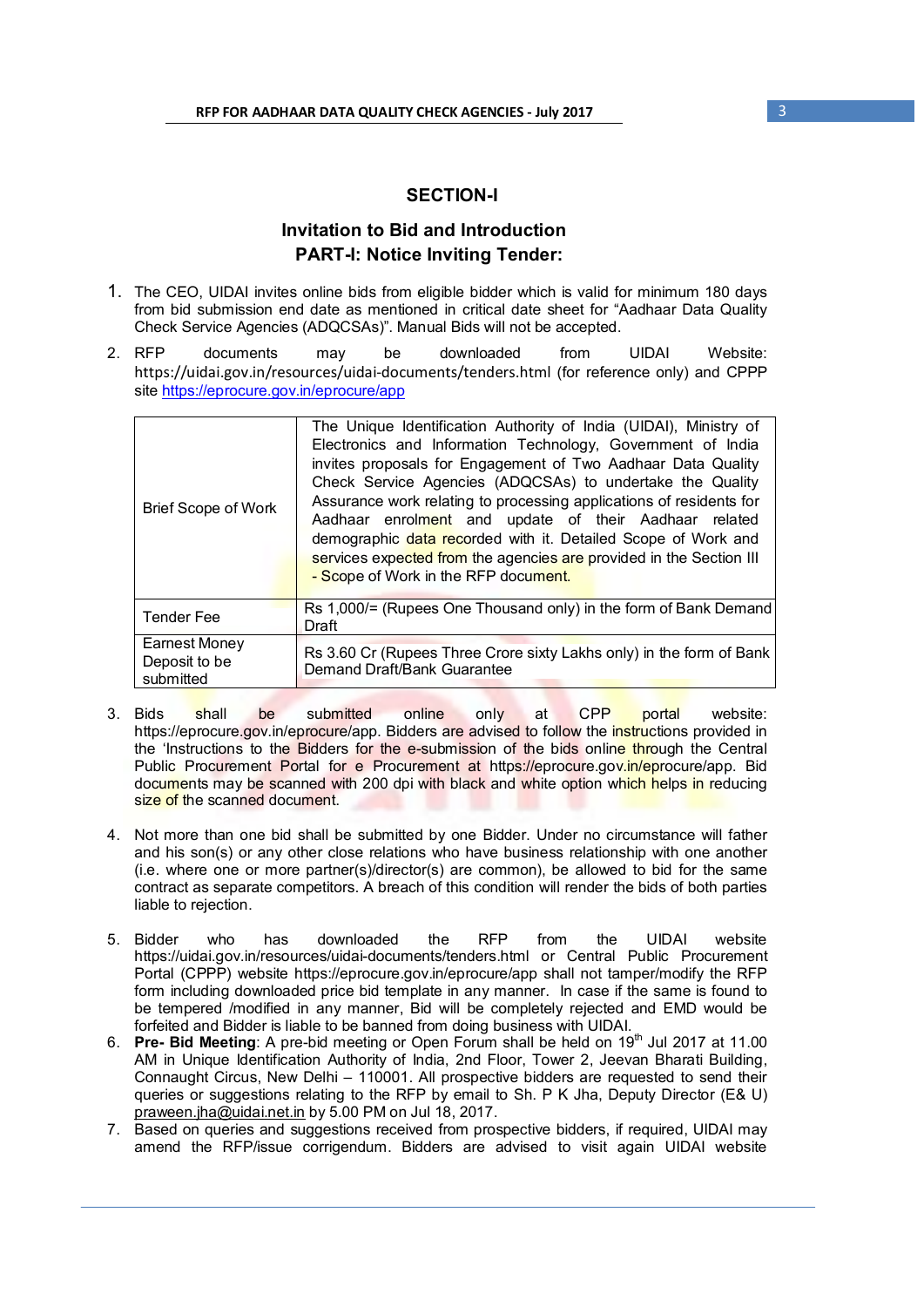https://uidai.gov.in/resources/uidai-documents/tenders.html and CPPP website https://eprocure.gov.in/eprocure/app at least 2 days prior to closing date of submission of RFP for any corrigendum / addendum/ amendment.

8. The UIDAI reserves the right to reject any or all the Bids in whole or part, prior to signing of the Contract, without assigning any reasons.

### **9. Critical Date Sheet:**

| <b>Published Date</b>                                         | 11 <sup>th</sup> Jul 2017                                                                                         |
|---------------------------------------------------------------|-------------------------------------------------------------------------------------------------------------------|
| Bid Document Download / Sale<br><b>Start Date</b>             | 11 <sup>th</sup> Jul 2017 (3.00 PM)                                                                               |
| Submission of Clarification End<br>Date (only through e-mail) | $18th$ Jul 2017 (05.00PM) – Any clarification post this date<br>& time will be rejected and not answered by UIDAI |
| Pre-bid meeting                                               | 19 <sup>th</sup> Jul 2017 (11.00 AM)                                                                              |
| Issue of clarifications/corrigendum 24th Jul 2017             |                                                                                                                   |
| <b>Bid Submission Start Date</b>                              | 07 <sup>th</sup> Aug 2017 (3.00PM)                                                                                |
| <b>Bid Submission End Date</b>                                | 16 <sup>th</sup> Aug 2017 (5.30PM)                                                                                |
| <b>Bid Opening Date</b>                                       | 17 <sup>th</sup> Aug 2017 (5.30PM)                                                                                |

10. The Hard Copy of original instruments in respect of cost of Tender Fee and Earnest Money Deposit shall be submitted on or before bid opening date/time as mentioned in critical date sheet to Shri P K Jha, Deputy Director (E& U), Unique Identification Authority of India, 2nd Floor, Tower I, Jeevan Bharati Building, Connaught Circus, New Delhi – 110001, Phone – 011 23466827

### **PART-II: INTRODUCTION:**

- 1. The UIDAI proposes to invite proposals from competent and eligible entities to engage the services of two different Agencies (ADQCSAs) to undertake the Quality Checking work of the Resident Aadhaar data relating to Enrolment and updates of Aadhaar. Both the agencies, in general, will have equal opportunity with respect to the quantum of work availability through the UIDAI portal following the procedure and protocols laid down by the UIDAI. The scope of work is further elaborated in the RFP.
- 2. The Unique Identification Authority of India (UIDAI) is mandated to issue unique numbers (Aadhaar numbers) to every resident in the country. The UIDAI has been issuing Aadhaar numbers in partnership with large number of Registrars across the country. The process of enrolments has gained momentum since the launch of project on 29th September, 2010 and more than 114 crore Aadhaar have been issued.
- 3. Aadhaar number is a 12-digit nationally valid unique life time identifier for Indian residents and many services are expected to ride on Aadhaar in future. Aadhaar platform is expected to become the country's central identity management system. The initiative to issue an Aadhaar number to every resident in India has, at its heart, an ambitious objective: to make identity easily authenticable and verifiable for residents across the country and to make service delivery more effective and efficient. The Aadhaar number is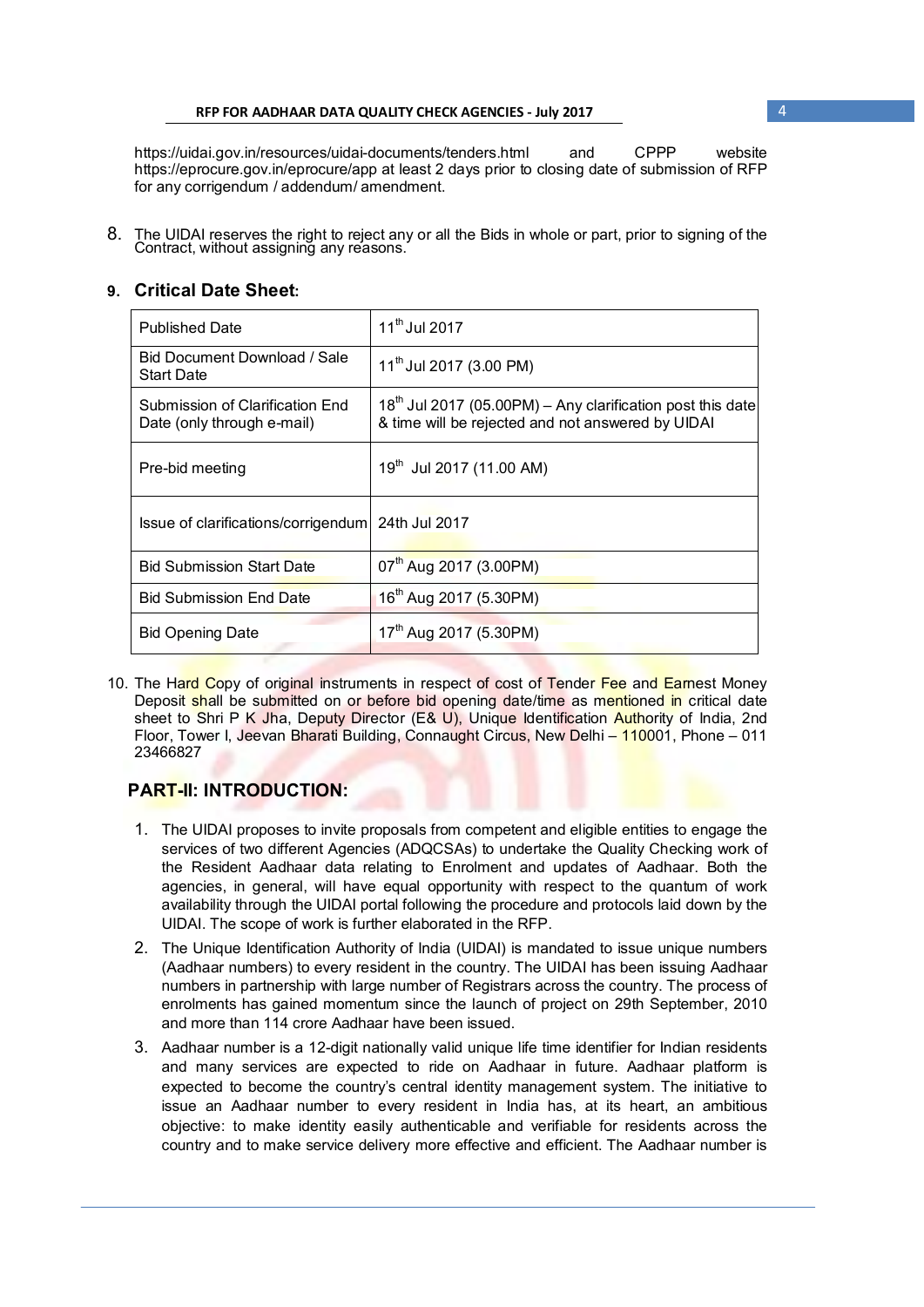expected to become a convenient, real-time means for individuals to verify their identity anywhere in India. Any agency wishing to authenticate the identity of any resident would be able to contact the UIDAI"s Aadhaar database, the Central Identification Data Repository (CIDR), to verify that the 'residents are who they claim they are'.

- 4. Enabling Aadhaar for various services makes it essential to ensure that the resident information stored in the CIDR is accurate, relevant and up-to-date. Corresponding to changes in a resident's life events, movement to newer locations etc., demographic data such as resident's name, address, mobile number etc. are expected to change through the course of time. The biometric information may also require update with life progression, such as children completing 5/15 years of age, changes in appearance due to age progression, wearing-out of fingerprints, etc.
- 5. UIDAI provides facility to residents to update their data in CIDR from time to time and ensure that CIDR is up-to-date & accurate always. In view of the same and to further strengthen the quality aspects of the Aadhaar data, UIDAI has proposed to engage two Agencies to undertake the quality check of the residents Aadhaar data.
- 6. As per the process for Aadhaar enrolment and any related update in the Aadhaar data, residents are required to submit documents which include PoI/PoA/DoB/PoR. Irrespective of the type of enrolment, the documents are scanned and attached to the request for enrolment or update.
- 7. All Update modes can broadly be categorized into two categories:
	- □ **Assisted Modes–** These are modes where residents place the Update request with the help of an operator at an enrollment/update center. In such a case, the documentary evidence is collected by the operator at the time of accepting the request.
	- □ **Self-Service Mode**s These are modes where a resident places the update request directly without any Assistance. The resident may send/upload documentary evidence which may be verified against requested data at a later stage at UIDAI's Update backoffice by a Verifier. UIDAI currently has three modes for Self Service Update, i.e. Online Portal, Registered Mobile and Physical Mail.
- 8. The two QC agencies shall undertake the backend work of checking the data received with the request for known and unknown errors (which might not be known now and may show up with implementation of the QC processes) as per the procedures prescribed by UIDAI from time to time. All enrolments and update requests received through the assisted mode shall only be in the scope of the QC agency and this RFP. However UIDAI may decide to give QC work related to **Self-Service Mode**s also to these QC agencies on a later date with reasonable time to ramp up the required resources to meet the requirement. UIDAI proposes to engage two partner organization (ADQCSA), which has more professional expertise and would also have flexibility in adding /reducing the personnel as per the need of the time.

### **PART-III: INSTRUCTION FOR ONLINE SUBMISSION OF BID:**

9. As per the directives of Department of Expenditure, this Tender document has been published on the Central Public Procurement Portal (URL:https://eprocure.gov.in). The bidders are required to submit soft copies of their bids electronically on the CPP Portal, using valid Digital Signature Certificates. The instructions given below are meant to assist the bidders in registering on the CPP Portal, prepare their bids in accordance with the requirements and submitting their bids online on the CPP Portal. More information useful for submitting online bids on the CPP Portal may be obtained at: https://eprocure.gov.in/eprocure/app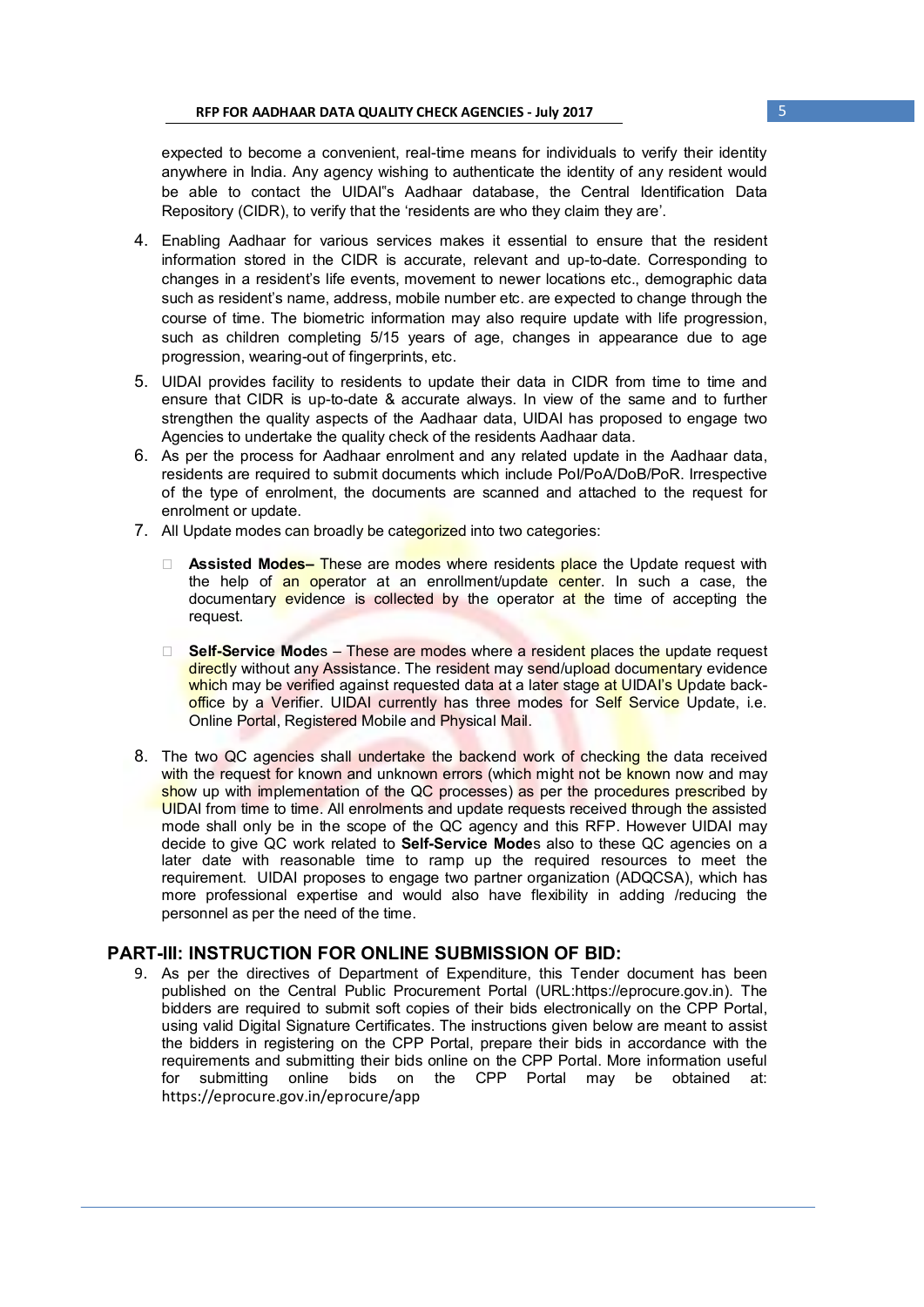| 1. Registration  |                                                                                                                                                                                                                                                                                                                                                                                                                                                                                                                          |
|------------------|--------------------------------------------------------------------------------------------------------------------------------------------------------------------------------------------------------------------------------------------------------------------------------------------------------------------------------------------------------------------------------------------------------------------------------------------------------------------------------------------------------------------------|
|                  | 1) Bidders are required to enroll on the e-Procurement module of the Central<br>Public Procurement Portal (URL: https://eprocure.gov.in/eprocure/app ) by<br>clicking on the link "Click here to Enroll". Enrolment on the CPP Portal is free of<br>charge.                                                                                                                                                                                                                                                              |
|                  | 2) As part of the enrolment process, the bidders will be required to choose a<br>unique usemame and assign a password for their accounts.                                                                                                                                                                                                                                                                                                                                                                                |
|                  | 3) Bidders are advised to register their valid email address and mobile numbers<br>as part of the registration process. These would be used for any communication<br>from the CPP Portal.                                                                                                                                                                                                                                                                                                                                |
|                  | 4) Upon enrolment, the bidders will be required to register their valid Digital<br>Signature Certificate (Class II or Class III Certificates with signing key usage)<br>issued by any Certifying Authority recognized by CCA India (e.g. Sify / TCS /<br>nCode / eMudhra etc.), with their profile.                                                                                                                                                                                                                      |
|                  | 5) Only one valid DSC should be registered by a bidder. Please note that the<br>bidders are responsible to ensure that they do not lend their DSCs to others<br>which may lead to misuse.                                                                                                                                                                                                                                                                                                                                |
|                  | 6) Bidder then logs in to the site through the secured log-in by entering their<br>user ID / password and the password of the DSC / e-Token.                                                                                                                                                                                                                                                                                                                                                                             |
| 2. Searching for | 1) There are various search options built in the CPP Portal, to facilitate bidders<br>Tender Document to search active tenders by several parameters. These parameters could<br>include Tender ID, organization name, location, date, value, etc. There is also<br>an option of advanced search for tenders, wherein the bidders may combine a<br>number of search parameters such as organization name, form of contract,<br>location, date, other keywords etc. to search for a tender published on the CPP<br>Portal. |
|                  | 2) Once the bidders have selected the tenders they are interested in, they may<br>download the required documents / Notice Inviting Tender. These tenders can<br>be moved to the respective 'My Tenders' folder. This would enable the CPP<br>Portal to intimate the bidders through SMS / e-mail in case there is any<br>corrigendum issued to the tender document.                                                                                                                                                     |
|                  | 3) The bidder should make a note of the unique Tender ID assigned to each<br>tender, in case they want to obtain any clarification / help from the Helpdesk                                                                                                                                                                                                                                                                                                                                                              |
| <b>Bid</b>       | 3. Preparation of 1) Bidder should take into account any corrigendum published on the RFP<br>document before submitting their bids.                                                                                                                                                                                                                                                                                                                                                                                      |
|                  | 2) Please go through the RFP document carefully to understand the documents<br>required to be submitted as part of the bid. Please note the number of covers<br>(Packets) in which the bid documents have to be submitted, the number of<br>documents - including the names and content of each of the document that<br>need to be submitted. Any deviations from these may lead to rejection of the<br>bid.                                                                                                             |
|                  | 3) Bidder, in advance, should get ready the bid documents to be submitted as<br>indicated in the RFP document / Notice Inviting Tender and they can be in PDF<br>and XLS formats only. Bid documents may be scanned with 200 dpi with black<br>and white option.                                                                                                                                                                                                                                                         |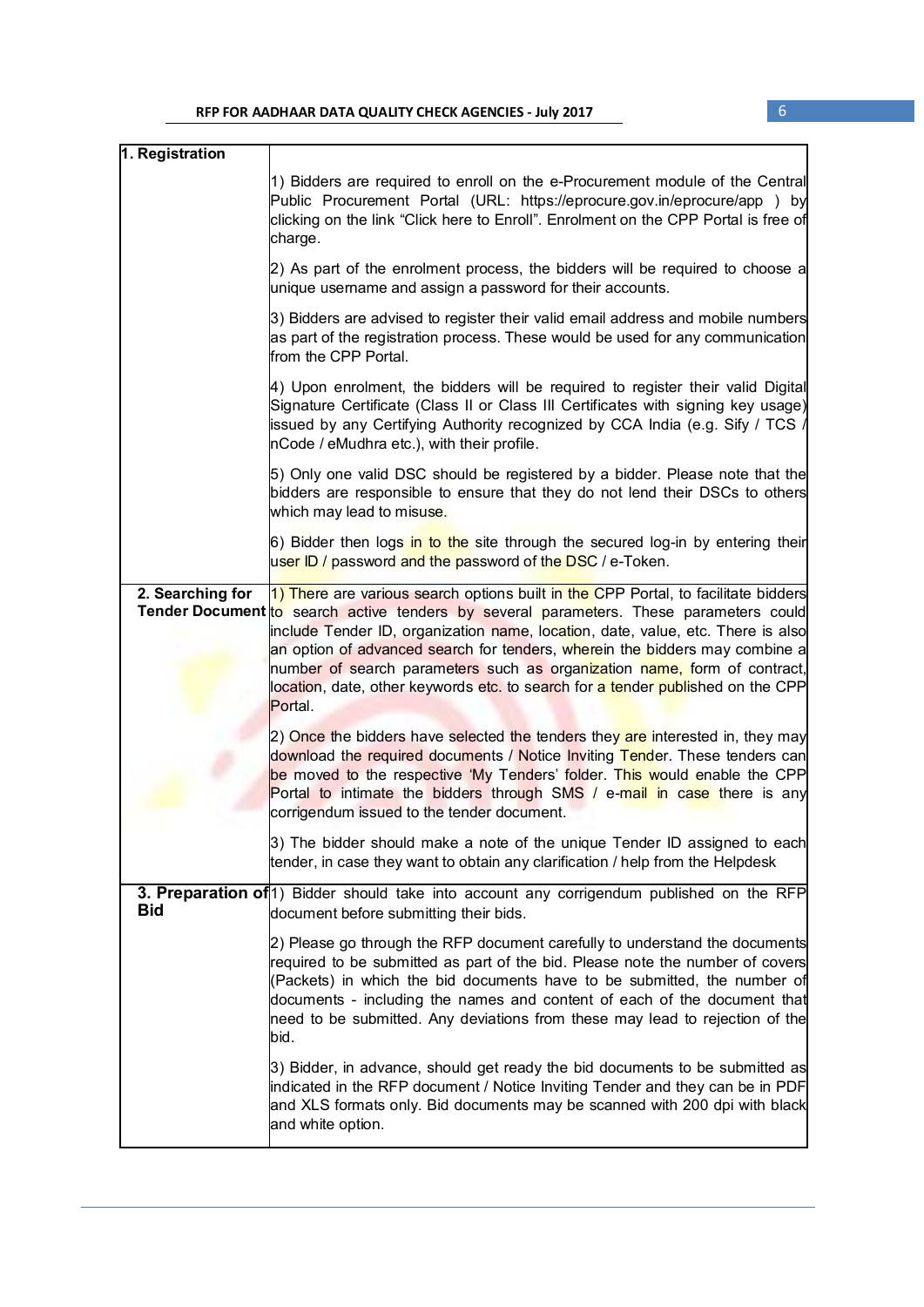|                         | 4) To avoid the time and effort required in uploading the same set of standard<br>documents which are required to be submitted as a part of every bid, a<br>provision of uploading such standard documents (e.g. PAN card copy, annual<br>reports, auditor certificates etc.) has been provided to the bidders. Bidders can<br>use "My Space" area available to them to upload such documents. These<br>documents may be directly submitted from the "My Space" area while<br>submitting a bid, and need not be uploaded again and again. This will lead to a<br>reduction in the time required for bid submission process.                                                                                                |
|-------------------------|----------------------------------------------------------------------------------------------------------------------------------------------------------------------------------------------------------------------------------------------------------------------------------------------------------------------------------------------------------------------------------------------------------------------------------------------------------------------------------------------------------------------------------------------------------------------------------------------------------------------------------------------------------------------------------------------------------------------------|
| 4. Submission<br>of Bid | 1) Bidder should log into the site well in advance for bid submission so that<br>he/she upload the bid in time i.e. on or before the bid submission time. Bidder<br>will be responsible for any delay due to other issues.                                                                                                                                                                                                                                                                                                                                                                                                                                                                                                 |
|                         | 2) The bidder has to digitally sign and upload the required bid documents one<br>by one as indicated in the Tender document.                                                                                                                                                                                                                                                                                                                                                                                                                                                                                                                                                                                               |
|                         | 3) Bidder has to select the payment option as "offline" to pay the tender fee /<br>EMD as applicable and enter details of the instrument.                                                                                                                                                                                                                                                                                                                                                                                                                                                                                                                                                                                  |
|                         | 4) The bidder shall seal the original Bank Draft/Pay order /Bank Guarantee as<br>per Tender Fee and EMD and Original Integrity Pact in an envelope. The Bidder<br>shall mark its name and Tender reference number on the back of the Bank<br>Draft/ Pay order before sealing the same. The name and address of the bidder<br>and the RFP Reference Number shall be marked on the envelope.                                                                                                                                                                                                                                                                                                                                 |
|                         | The envelope shall also be marked with a Sentence "NOT TO BE OPENED<br><b>BEFORE the Date and Time of Bid Opening".</b> If the envelope is not marked<br>as specified above, UIDAI will not assume any responsibility for its<br>misplacement, pre-mature opening etc.                                                                                                                                                                                                                                                                                                                                                                                                                                                     |
|                         | The bidder shall deposit the envelope in the tender box kept for this purpose at<br><b>UIDAI HQ (Reception area, Third Floor)</b>                                                                                                                                                                                                                                                                                                                                                                                                                                                                                                                                                                                          |
|                         | In case EMD is sent through Speed Post marked in the name of Shri P K Jha<br>(DD) E&U Division UIDAI, please ensure that it must reach Enrolment and<br>Update Division of UIDAI as per bid closing date and time mentioned in Notice<br>Inviting Tender. EMD not meeting above deadlines will not be accepted and<br>their uploaded bid will be rejected.                                                                                                                                                                                                                                                                                                                                                                 |
|                         | 5) A standard BoQ.xls format has been provided with the Tender document to<br>be filled by all the bidders. Bidders are requested to note that they should<br>necessarily submit their financial bids in the format provided and no other format<br>is acceptable. Bidders are required to download the BoQ file, open it and<br>complete the white colored (unprotected) cells with their respective financial<br>quotes and other details (such as name of the bidder). No other cells should be<br>changed. Once the details have been completed, the bidder should save it and<br>submit it online, without changing the filename. If the BoQ file is found to be<br>modified by the bidder, the bid will be rejected. |
|                         | 6) The server time (which is displayed on the bidders' dashboard) will be<br>considered as the standard time for referencing the deadlines for submission of<br>the bids by the bidders, opening of bids etc. The bidders should follow this time<br>during bid submission.                                                                                                                                                                                                                                                                                                                                                                                                                                                |
|                         | 7) All the documents being submitted by the bidders would be encrypted using<br>PKI encryption techniques to ensure the secrecy of the data. The data entered<br>cannot be viewed by unauthorized persons until the time of bid opening. The                                                                                                                                                                                                                                                                                                                                                                                                                                                                               |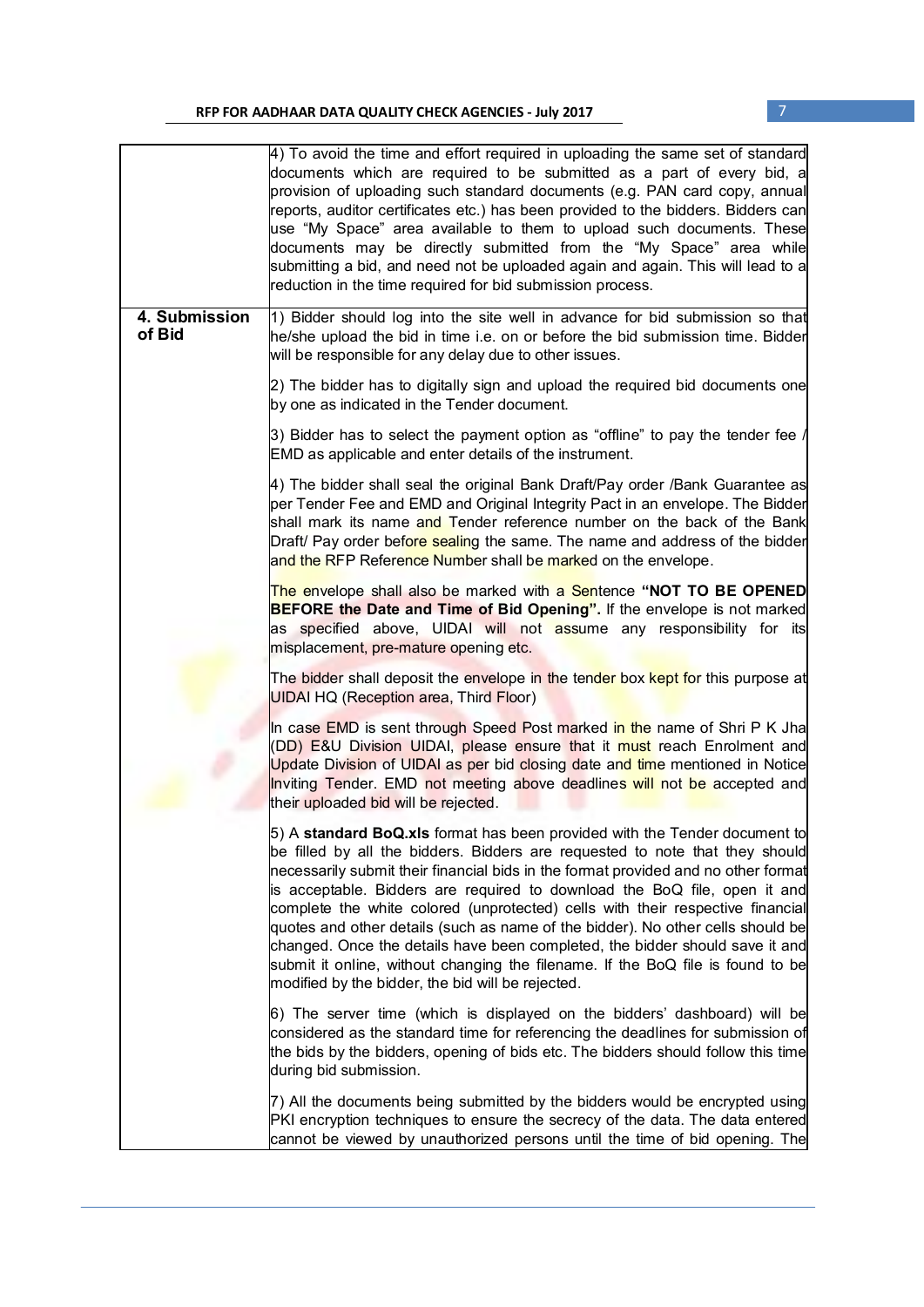|                                    | confidentiality of the bids is maintained using the secured Socket Layer 128 bit<br>encryption technology. Data storage encryption of sensitive fields is done.                                                                                                                                                                                                                                                                                                                                                                |
|------------------------------------|--------------------------------------------------------------------------------------------------------------------------------------------------------------------------------------------------------------------------------------------------------------------------------------------------------------------------------------------------------------------------------------------------------------------------------------------------------------------------------------------------------------------------------|
|                                    | 8) The uploaded Bid documents become readable only after the Tender<br>opening by the authorized bid openers.                                                                                                                                                                                                                                                                                                                                                                                                                  |
|                                    | 9) Upon the successful and timely submission of bids, the portal will give a<br>successful bid submission message & a bid summary will be displayed with the<br>bid no. and the date & time of submission of the bid with all other relevant<br>details.                                                                                                                                                                                                                                                                       |
|                                    | 10) The bid summary has to be printed and kept as an acknowledgement of the<br>submission of the bid. This acknowledgement may be used as an entry pass for<br>any bid opening meetings.                                                                                                                                                                                                                                                                                                                                       |
| <b>Bidders</b>                     | <b>5. Assistance to </b> [1] Any queries relating to the RFP document and the terms and conditions<br>contained therein should be addressed to the Tender Inviting Authority for a<br>tender or the relevant contact person indicated in the RFP.                                                                                                                                                                                                                                                                              |
|                                    | 2) Any queries relating to the process of online bid submission or queries<br>relating to CPP Portal in general may be directed to the 24x7 CPP Portal<br>Helpdesk. The contact number for the helpdesk is 1800 233 7315, 91-<br>7878007972 and 9 <mark>1-787</mark> 8007973, 0120-4200462, 0120-4001002 , 91-<br>8826246593                                                                                                                                                                                                   |
|                                    |                                                                                                                                                                                                                                                                                                                                                                                                                                                                                                                                |
| 6. Online                          | The Bid shall be submitted online in 2 Packets, viz.,                                                                                                                                                                                                                                                                                                                                                                                                                                                                          |
| <b>Submission of</b><br><b>Bid</b> | Packet (1)                                                                                                                                                                                                                                                                                                                                                                                                                                                                                                                     |
|                                    | criterion supporting documents                                                                                                                                                                                                                                                                                                                                                                                                                                                                                                 |
|                                    | supporting documents                                                                                                                                                                                                                                                                                                                                                                                                                                                                                                           |
|                                    | Packet (2)                                                                                                                                                                                                                                                                                                                                                                                                                                                                                                                     |
|                                    | FORM 5 + FORM 6 -Summary of Cost-BoQ.xls                                                                                                                                                                                                                                                                                                                                                                                                                                                                                       |
|                                    | easy referencing.                                                                                                                                                                                                                                                                                                                                                                                                                                                                                                              |
|                                    | Part I -Checklist + Tender Fee + EMD +Integrity Pact+ FORM 1 + Eligibility<br><b>Part II</b> - FORM 2 Technical Proposal Cover Letter + FORM 2,3,4,7 & 8 with<br>All the pages of bid being submitted must be signed and sequentially numbered<br>by the bidder irrespective of nature of content of the documents before<br>uploading. Checklist should be added covering all the required documents for<br>All the files mentioned below should be in .PDF format except for the<br>FORM 6 BoQ, which should be .xls format. |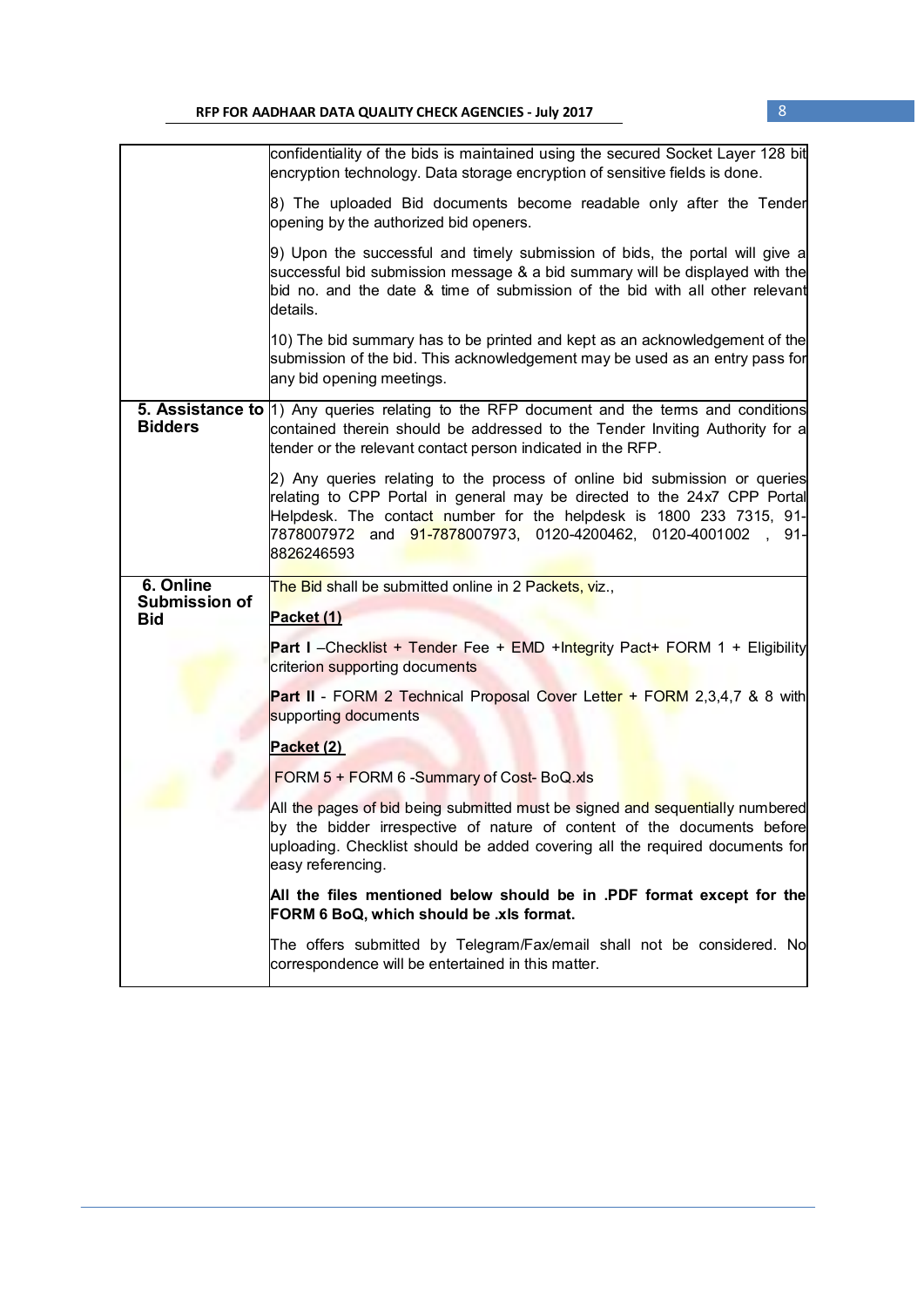### **SECTION-II**

## **INSTRUCTION TO BIDDERS**

### **PART-I**: **GENERAL:**

| <b>Definitions</b> |         | a) ABIS - Automated Biometric Identification System                                                                                                                                                                                                                                                                                                                                                                                                                                                                                                                                                                                                               |
|--------------------|---------|-------------------------------------------------------------------------------------------------------------------------------------------------------------------------------------------------------------------------------------------------------------------------------------------------------------------------------------------------------------------------------------------------------------------------------------------------------------------------------------------------------------------------------------------------------------------------------------------------------------------------------------------------------------------|
|                    |         | b) "Applicable Law" means the laws and any other instruments having the<br>force of law in India.                                                                                                                                                                                                                                                                                                                                                                                                                                                                                                                                                                 |
|                    |         | c) "ADQCSA Team" means the successful bidder(s) who has(ve) to provide<br>services to UIDAI under the scope of this Bid/Contract. This definition shall<br>also include any and/or all of the employees of Bidder, their authorized<br>agents and representatives and approved sub-contractors or other<br>personnel employed or engaged either directly or indirectly by the ADQCSA<br>for the purposes of the Contract.                                                                                                                                                                                                                                         |
|                    |         | d) "Bidder" means the entity bidding for the services under the Contract.                                                                                                                                                                                                                                                                                                                                                                                                                                                                                                                                                                                         |
|                    |         | e) "Contract" means the Agreement entered into between the Purchaser and<br>Service Providers, together with the contract documents referred to<br>the.<br>therein, including all the attachments, appendices, annexure, and all<br>documents incorporated by reference therein.                                                                                                                                                                                                                                                                                                                                                                                  |
|                    | f)      | "Contract Price" means the price to be paid for the performance of the<br>Services, in accordance with Clause GC 6, subject to such additions and<br>adjustments thereto or deductions there from, as may be made pursuant to<br>the Contract.                                                                                                                                                                                                                                                                                                                                                                                                                    |
|                    |         | g) "Confidential Information" means any information disclosed to or by any<br>Party to this Contract and includes any information in relation to the Parties,<br>a third party including any such information that may come to the knowledge<br>of the Parties hereto/Bidder's team by virtue of this Contract that: is by its<br>nature confidential or by the circumstances in which it is disclosed<br>confidential and/or is designated by the disclosing Party as confidential or<br>identified in terms connoting its confidentiality; but does not include<br>information which is or becomes public knowledge other than by a breach of<br>this Contract. |
|                    | h)      | "Effective Date" means the date on which this Contract comes into force<br>and effect pursuant to Clause GC 2.1.                                                                                                                                                                                                                                                                                                                                                                                                                                                                                                                                                  |
|                    | i)      | "GC" mean these General Conditions of Contract.                                                                                                                                                                                                                                                                                                                                                                                                                                                                                                                                                                                                                   |
|                    | j)      | "Government" means the Government of India.                                                                                                                                                                                                                                                                                                                                                                                                                                                                                                                                                                                                                       |
|                    | k).     | "In writing" means communication in written form with proof of receipt.                                                                                                                                                                                                                                                                                                                                                                                                                                                                                                                                                                                           |
|                    | $\vert$ | "Instructions to Bidders" (Section II of the RFP) means the document which<br>provides interested Bidders with all information needed to prepare their bids.                                                                                                                                                                                                                                                                                                                                                                                                                                                                                                      |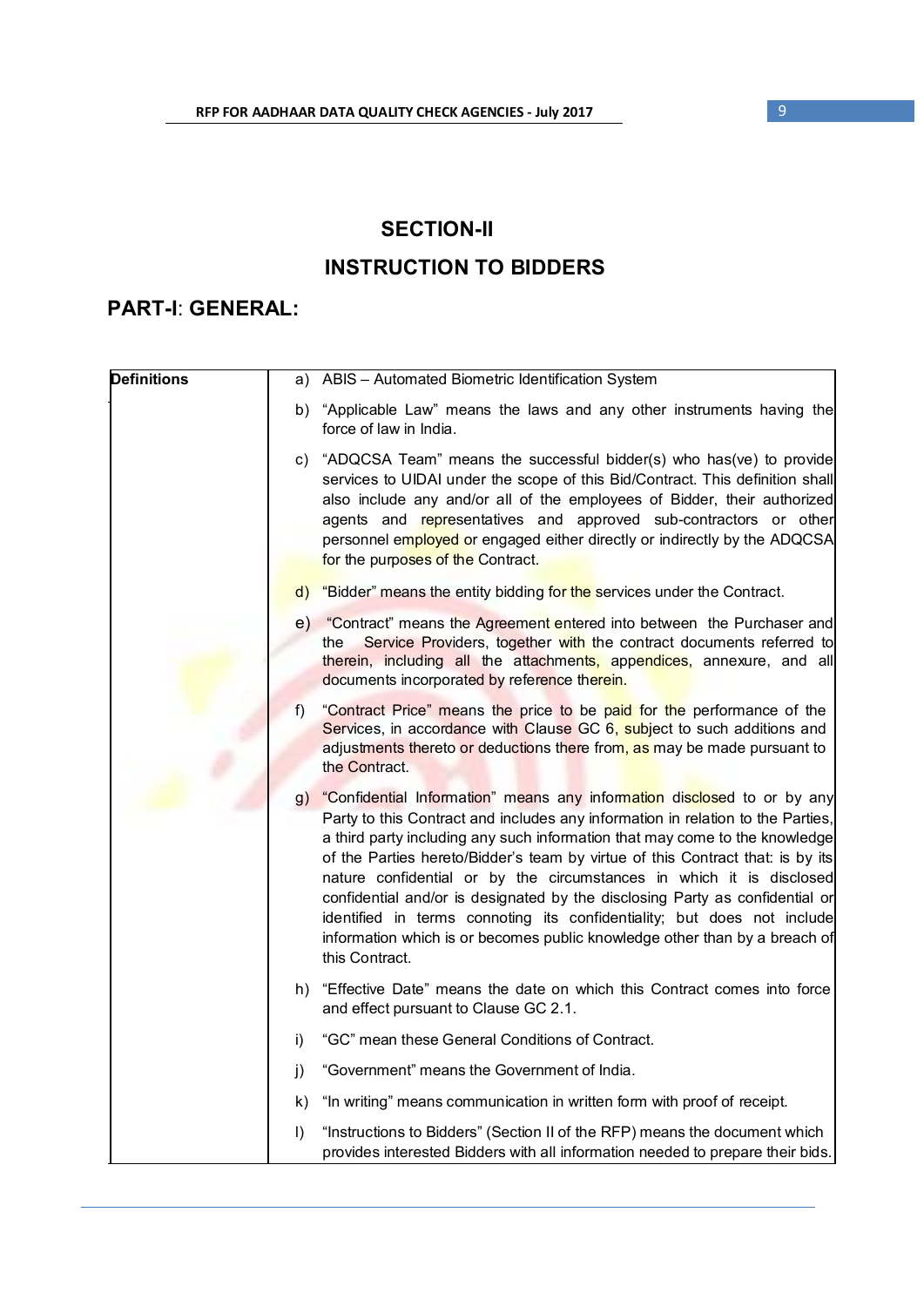|    | This document also details out the eligibility criteria and process for the<br>selection of the Service Provider                                                                                                                                                                                                                                                                 |
|----|----------------------------------------------------------------------------------------------------------------------------------------------------------------------------------------------------------------------------------------------------------------------------------------------------------------------------------------------------------------------------------|
|    | m) "Party" means the Purchaser or the Service Provider, as the case may be,<br>and "Parties" means both of them.                                                                                                                                                                                                                                                                 |
|    | n) "Personnel" means persons hired by the Bidder and assigned to the<br>performance of the Services or any part thereof.                                                                                                                                                                                                                                                         |
|    | o) ""Purchaser" means the Unique Identification Authority of India (UIDAI) with<br>which the selected Bidder signs the Contract for the Services.                                                                                                                                                                                                                                |
|    | p) "QC Agency (ADQCSA)" means the Firm(s) with whom the order has been<br>placed for providing Services as specified in this Bid/Contract and shall be<br>deemed to include the ADQCSA's successors, representatives (approved<br>by the Purchaser), heirs, executors, administrators and permitted assigns,<br>as the case may be, unless excluded by the terms of the Contract |
|    | q) "Resident" means normal resident of India.                                                                                                                                                                                                                                                                                                                                    |
| r) | "Service Provider" means any private or public entity that will provide the<br>Services to the <b>Purchaser under the Contract</b> . The Service Provider is the<br>entity, whose bid to perform the Contract has been accepted by the<br>Purchaser and is named as such in the Agreement.                                                                                       |
|    | s) "SC" means the Special Conditions of Contract by which the GC may be<br>amended or supplemented.                                                                                                                                                                                                                                                                              |
| t) | "Services" means the work to be performed by the Service Provide pursuant<br>to this Contract, as described in Scope of Work at Section-III of RFP hereto.                                                                                                                                                                                                                       |
|    | u) Scope of Work" (SoW) means the Section III of the RFP which explains the<br>objectives, scope of work, activities, tasks to be performed, respective<br>responsibilities of the Purchaser and the Service Provider. It also includes<br>the Service Level Agreement (SLA).                                                                                                    |
|    | v) "SLA" refers to Service Level Agreement as defined under the Scope of<br>Work section in the RFP.                                                                                                                                                                                                                                                                             |
| w) | "Standard Contract" means the Annexure-II of the RFP which provides the<br>standard contract agreement to be signed between the Purchaser and the<br>selected Service Provider.                                                                                                                                                                                                  |
| X) | "Site" means the facilities approved by UIDAI for the purposes of the<br>Contract wherein the operations/services as specified in the 'Scope of Work'<br>are to be provided/carried out                                                                                                                                                                                          |
| y) | "Second Service Provider" means the bidder who chooses to match the<br>'Discovered Rate' as per the process prescribed in Part IV of Section II-<br>'Selection Process' and declared as such by UIDAI.                                                                                                                                                                           |
| Z) | "UIDAI" means Unique Identification Authority of India and is referred as the<br>Purchaser.                                                                                                                                                                                                                                                                                      |
|    |                                                                                                                                                                                                                                                                                                                                                                                  |

1.1. All the provisions listed out in the Request for Proposal (RFP) issued by the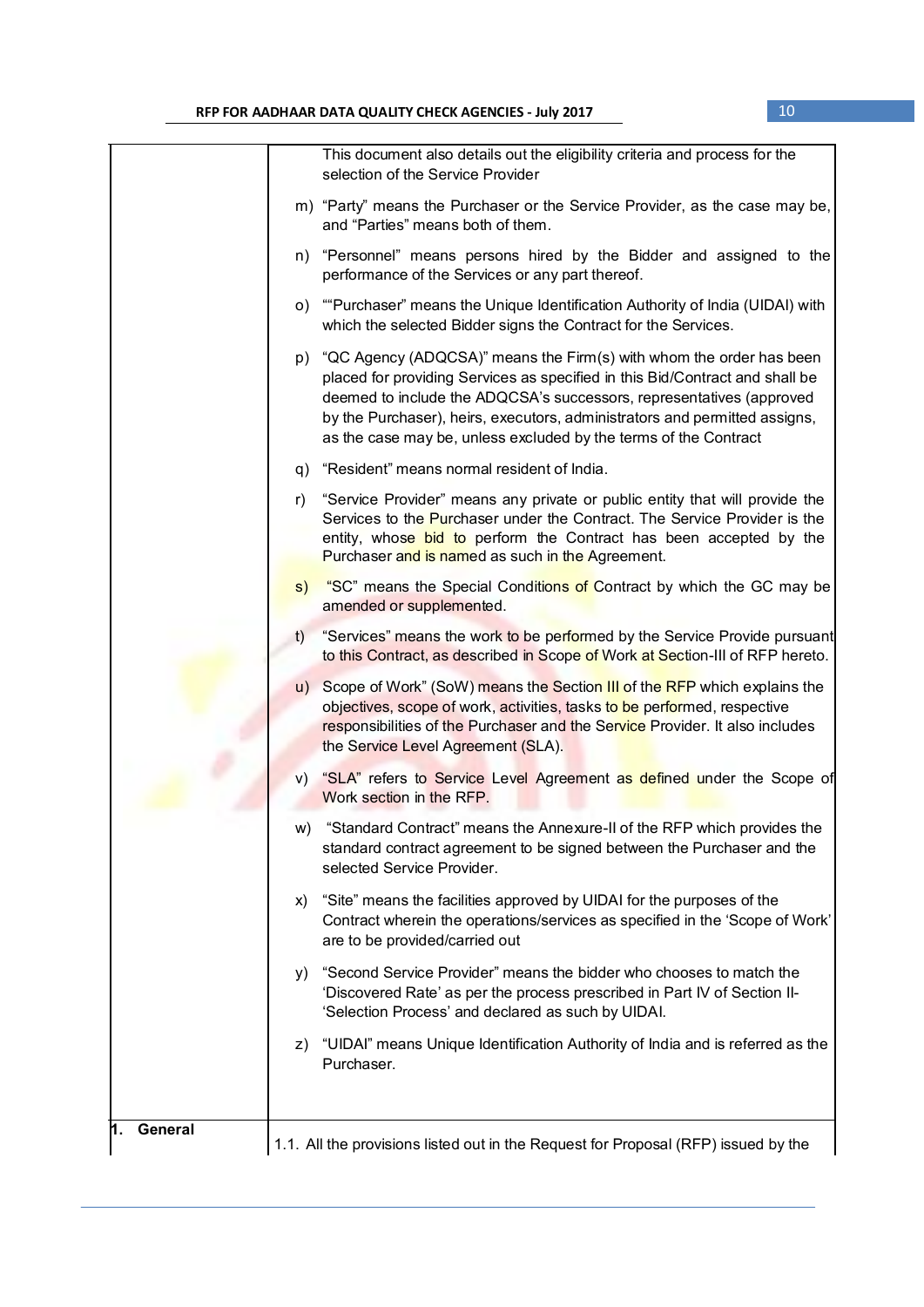|                                                              | UIDAI shall be binding upon the participating bidders of this RFP.                                                                                                                                                                                |
|--------------------------------------------------------------|---------------------------------------------------------------------------------------------------------------------------------------------------------------------------------------------------------------------------------------------------|
|                                                              | 1.2. The UIDAI will select Service providers, in accordance with the method of<br>selection as detailed in "Selection Process" in Part-IV of Section-II of the RFP                                                                                |
|                                                              | 1.3. The detailed scope of the assignment/ job has been described in the Scope of<br>Work in Section III of RFP.                                                                                                                                  |
|                                                              | 1.4. The date, time and address for submission of the bid have been given in the<br>Notice Inviting Tender for RFP in Part-I of Section -I of RFP.                                                                                                |
|                                                              | 1.5. Interested Bidders are invited to submit the documents for Pre-Qualification,<br>Technical Bid and Financial Bid, strictly as per "Bid Preparation and Document<br>Checklist" as per Part V of Section II of the RFP.                        |
|                                                              | 1.6. The Purchaser is not bound to accept any or all the bids, and reserves the<br>right to annul the selection process at any time prior to award of Contract,<br>without thereby incurring any liability to the Bidders.                        |
| <b>Bid Validity</b>                                          | 1.7. The Bid must be valid for 180 days from the last date of bid submission                                                                                                                                                                      |
| <b>Consortium</b>                                            | 1.8. Bids received from Consortiums will not be considered. Such bids shall be<br>termed as 'invalid'                                                                                                                                             |
| <b>Tenure of Contract</b>                                    | 1.9. The Contract shall be in force for Three (3) years subject to adherence to<br>timelines/time frame and as per the Terms and Conditions of the Contract.<br>1.10. Extension of the contract: The contract may be extended by two more years,  |
|                                                              | on year to year basis as per Clause 2.10 Extension of Contract of General<br>terms of extension. However, extension shall be subject to the satisfactory<br>performance of the service provider and solely at the discretion of the<br>purchaser. |
|                                                              | 1.11. Termination of the contract: Notwithstanding the allocation of work during the<br>Contract period and/or tenure of Contract, the UIDAI, without prejudice or<br>liability, reserves the right to terminate the contract.                    |
| 2.<br>and $2.1$ .<br><b>Clarification</b><br>amendment<br>оf | Bidders may request a clarification in the RFP document up to the<br>Clarification End Date as per Notice Inviting Tender.                                                                                                                        |
| <b>RFP Document</b>                                          | Any request for clarification must be sent only through electronic mail to<br>praween.jha@uidai.net.in. The format for submitting queries is provided at<br>Annexure IV of Section V of the RFP.                                                  |
|                                                              | 2.2.<br>At any time, before the submission of Bids, the Purchaser may amend the<br>RFP by issuing an addendum/ corrigendum in writing or by standard<br>electronic means and publishing it on "https://eprocure.gov.in/eprocure/app               |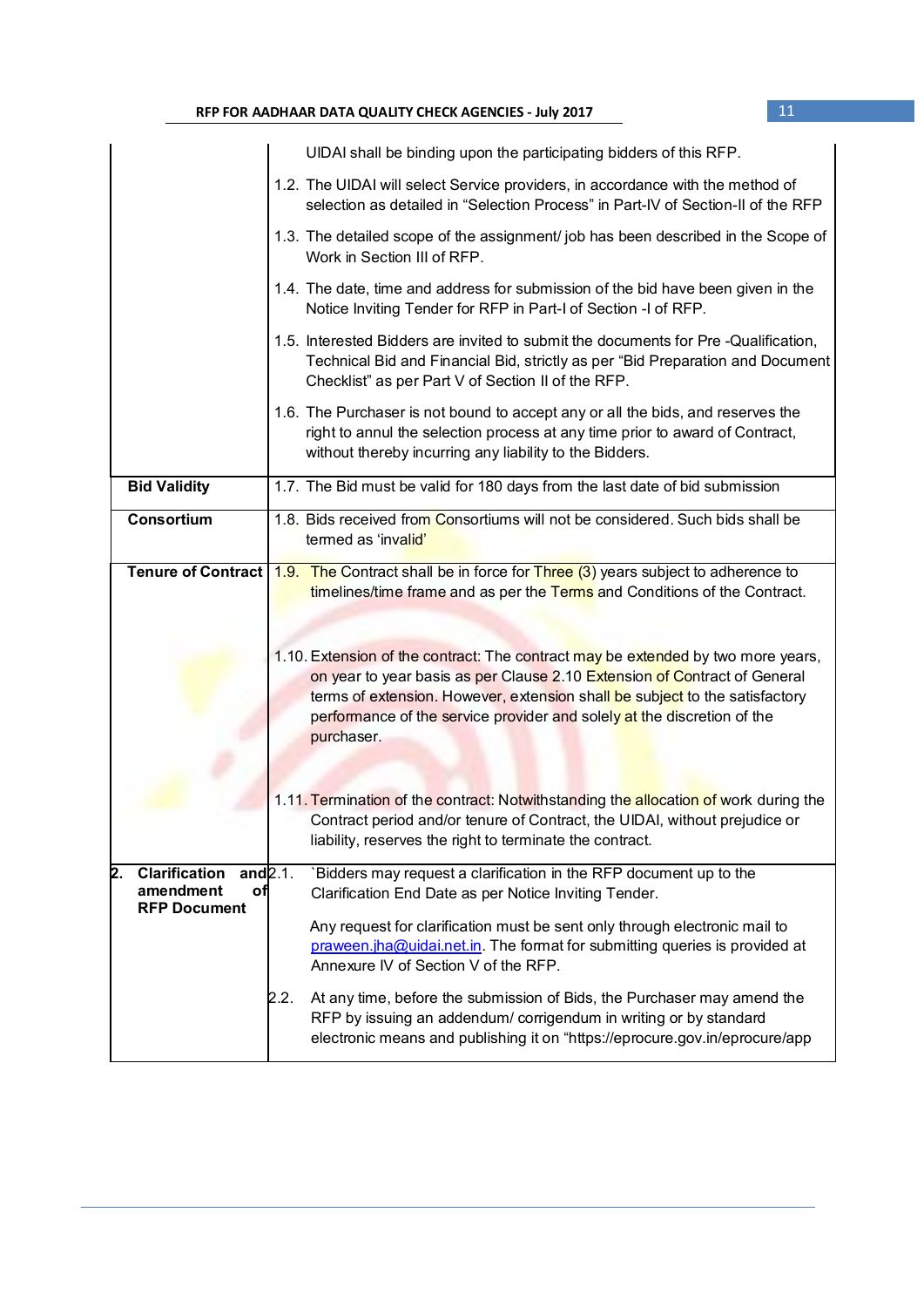| 3. Preparation<br><b>Financial bid</b> | of 3.1 | The preparation of the Bid as well as all related correspondence exchanged<br>by the Bidders and the Purchaser, shall be in English                                                                                                                                                                                                  |
|----------------------------------------|--------|--------------------------------------------------------------------------------------------------------------------------------------------------------------------------------------------------------------------------------------------------------------------------------------------------------------------------------------|
|                                        |        |                                                                                                                                                                                                                                                                                                                                      |
|                                        | 3.2    | The Financial Proposal shall be prepared using the FORM 5- Commercial<br>Proposal Cover Letter and FORM 6 - Commercial Proposal Format - BOQ.xls<br>(Annexure-I of Section V). The financial proposal shall not include any<br>conditions attached to it and any such conditional financial proposal shall be<br>summarily rejected. |
|                                        | 3.3    | Bidders shall provide the price of their services in Indian Rupees and up to<br>two decimal places only (for example: Rs.00.00)                                                                                                                                                                                                      |
| <b>Taxes</b>                           | 3.4    | The Bidder shall be subject to taxes, such as, but not limited to VAT, GST,<br>Service tax, duties, fees, levies etc. on amounts payable by the Purchaser<br>under the Contract. Bidders shall specify all such taxes in the financial bid                                                                                           |
| 4. Earnest                             |        | Money <sup>4.1</sup> Earnest Money Deposit by the bidders:                                                                                                                                                                                                                                                                           |
| Deposit (EMD)                          | i.     | An EMD of the value "Rs. 3 Crore 60 lacs " will be submitted in the form of<br>Demand Draft in favor of "Unique Identification Authority of India" payable at<br><b>New Delhi</b>                                                                                                                                                    |
|                                        | ii.    | EMD in the form of Bank Guarantee will also be accepted. The Bank<br>Guarantee may be addressed to the 'Unique Identification Authority of India"<br>payable at New Delhi. The Bank Guarantee should be valid for minimum 45<br>days beyond the bid validly period.                                                                  |
|                                        | iii.   | Bid not accompanied by EMD shall be rejected as non-responsive.                                                                                                                                                                                                                                                                      |
|                                        | iv.    | No interest shall be payable by the Purchaser for the sum deposited as<br><b>Earnest Money Deposit.</b>                                                                                                                                                                                                                              |
|                                        | v.     | The EMD of the unsuccessful bidders would be returned within 30 days of<br>signing of the contract.                                                                                                                                                                                                                                  |
|                                        | VI.    | EMD is to be obtained from the bidders except those who are registered<br>with Central Purchase Organization (e.g. DGS&D), National Small Industries<br>Corporation or Ministry of Electronics and IT.                                                                                                                               |
|                                        |        | 5. Forfeiture of EMD The EMD shall be forfeited by the Purchaser in the following events:                                                                                                                                                                                                                                            |
|                                        | i.     | If Bid is withdrawn during the validity period or any extension agreed by the<br><b>Bidder thereof</b>                                                                                                                                                                                                                               |
|                                        | ii.    | If the Bid is varied or modified in a manner not acceptable to the Purchaser<br>after opening of Bid during the validity period or any extension thereof.                                                                                                                                                                            |
|                                        | iii.   | If the Bidder tries to influence the evaluation process.                                                                                                                                                                                                                                                                             |
|                                        | İV.    | If the Bidder/s selected as 'Service Provider chose to withdraw the Bid<br>before the finalization process.                                                                                                                                                                                                                          |
|                                        | ۷.     | If the successful bidder fails to sign the contract or the performance                                                                                                                                                                                                                                                               |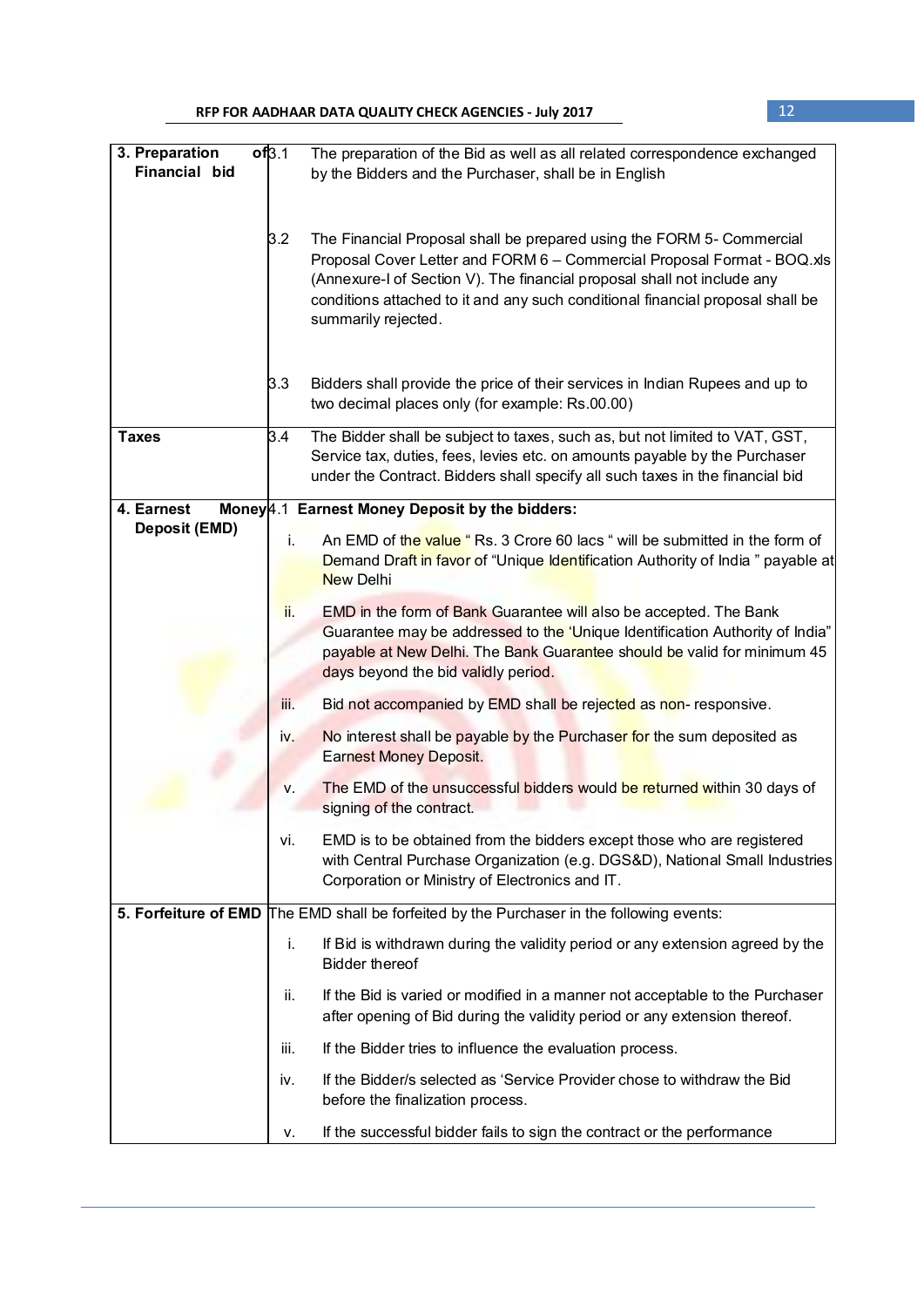|                |                                            | guarantee is not submitted within the time specified                                                                                                                                                                                                                                                                                                                                                                                                                                                                                                                                                                                                                                                                                                                                                                                                                                                                                                                                                           |
|----------------|--------------------------------------------|----------------------------------------------------------------------------------------------------------------------------------------------------------------------------------------------------------------------------------------------------------------------------------------------------------------------------------------------------------------------------------------------------------------------------------------------------------------------------------------------------------------------------------------------------------------------------------------------------------------------------------------------------------------------------------------------------------------------------------------------------------------------------------------------------------------------------------------------------------------------------------------------------------------------------------------------------------------------------------------------------------------|
| 6. Tender Fees |                                            | The RFP is available to be downloaded online, free of cost. However, at the time of<br>submission of RFP, bidders are required to send the Original Demand Draft for Rs.<br>1000/- in favor of "Unique Identification Authority of India" payable at New Delhi.                                                                                                                                                                                                                                                                                                                                                                                                                                                                                                                                                                                                                                                                                                                                                |
|                |                                            | This RFP Fees should be clearly marked "Bid Fee" and submitted to UIDAI before<br>bid opening date. The fee thus submitted is Non-Refundable                                                                                                                                                                                                                                                                                                                                                                                                                                                                                                                                                                                                                                                                                                                                                                                                                                                                   |
| 7.             | Performance<br><b>Bank Guarantee</b>       | The selected Bidders shall be required to furnish a Performance Bank<br>Guarantee equivalent to 5% of the estimated total contract value, derived from the<br>value quoted by the Agencies designated as L1, in the form of an unconditional<br>and irrevocable Bank Guarantee from a scheduled commercial bank in India in<br>favor of 'Unique Identification Authority of India'. New Delhi. PBG will be valid<br>for 90 days beyond the contract conclusion date. The Bank Guarantee must be<br>submitted within 10 calendar days after award of contract but before signing of<br>contract. In case of contract extension, the selected ADQSAs must renew the<br>Bank Guarantee on same terms and conditions but with revised contract value for<br>the extended period. Performance Bank Guarantee would be returned after<br>successful completion of tasks assigned to ADQSA and after adjusting/ recovering<br>any dues recoverable/ payable from/ by the Bidder on any account under the<br>contract. |
|                |                                            | On submission of this Performance Bank Guarantee and after signing of the<br>contract, the demand draft/bank guarantee submitted towards EMD would be<br>returned in original.                                                                                                                                                                                                                                                                                                                                                                                                                                                                                                                                                                                                                                                                                                                                                                                                                                 |
|                |                                            | In case there is substantial increase in the volume of work from the initial assigned<br>volume of work, UIDAI reserves the right to ask the Service Provider to furnish<br>additional Performance Bank Guarantee proportional to the increase.                                                                                                                                                                                                                                                                                                                                                                                                                                                                                                                                                                                                                                                                                                                                                                |
| 8.             | <b>Bid Submission</b>                      | 8.1 The Proposal shall be submitted online as per Section I Part III - Instruction to<br>bidder for Online Submission of bid. The important dates related to Bid<br>submission, Bid closing & Bid opening are mentioned in Notice Inviting Tender<br>Document. Manual/Physical Bids will not be accepted.                                                                                                                                                                                                                                                                                                                                                                                                                                                                                                                                                                                                                                                                                                      |
|                |                                            | 8.2 An authorized representative of the Bidders shall initial/sign all pages of the<br>original Bid before uploading. The authorization shall be in the form of a written<br>power of attorney accompanying the Bid or in any other form demonstrating that<br>the representative has been duly authorized to sign the bid on behalf of the<br>bidder.                                                                                                                                                                                                                                                                                                                                                                                                                                                                                                                                                                                                                                                         |
|                |                                            | 8.3 For instructions on online bid preparation, Checklist of documents required for<br>bid submission please refer Part II Section I and Part-V of Section-II (Packet 1<br>and Packet 2).                                                                                                                                                                                                                                                                                                                                                                                                                                                                                                                                                                                                                                                                                                                                                                                                                      |
| 9.             | Right to Accept/<br><b>Reject the Bid</b>  | Purchaser reserves the right to accept or reject any Bid and to annul the RFP<br>process and reject all such bids at any time prior to award of contract, without<br>thereby incurring any liability to the affected applicant(s) or any obligation to inform<br>the affected applicant(s) of the grounds for such decision.                                                                                                                                                                                                                                                                                                                                                                                                                                                                                                                                                                                                                                                                                   |
|                | 10. Online<br><b>Bid</b><br>Opening<br>and | Bids shall be opened publicly on the date & time specified in the Notice Inviting<br>Tender, in the presence of the Bidders' representatives who choose to attend.                                                                                                                                                                                                                                                                                                                                                                                                                                                                                                                                                                                                                                                                                                                                                                                                                                             |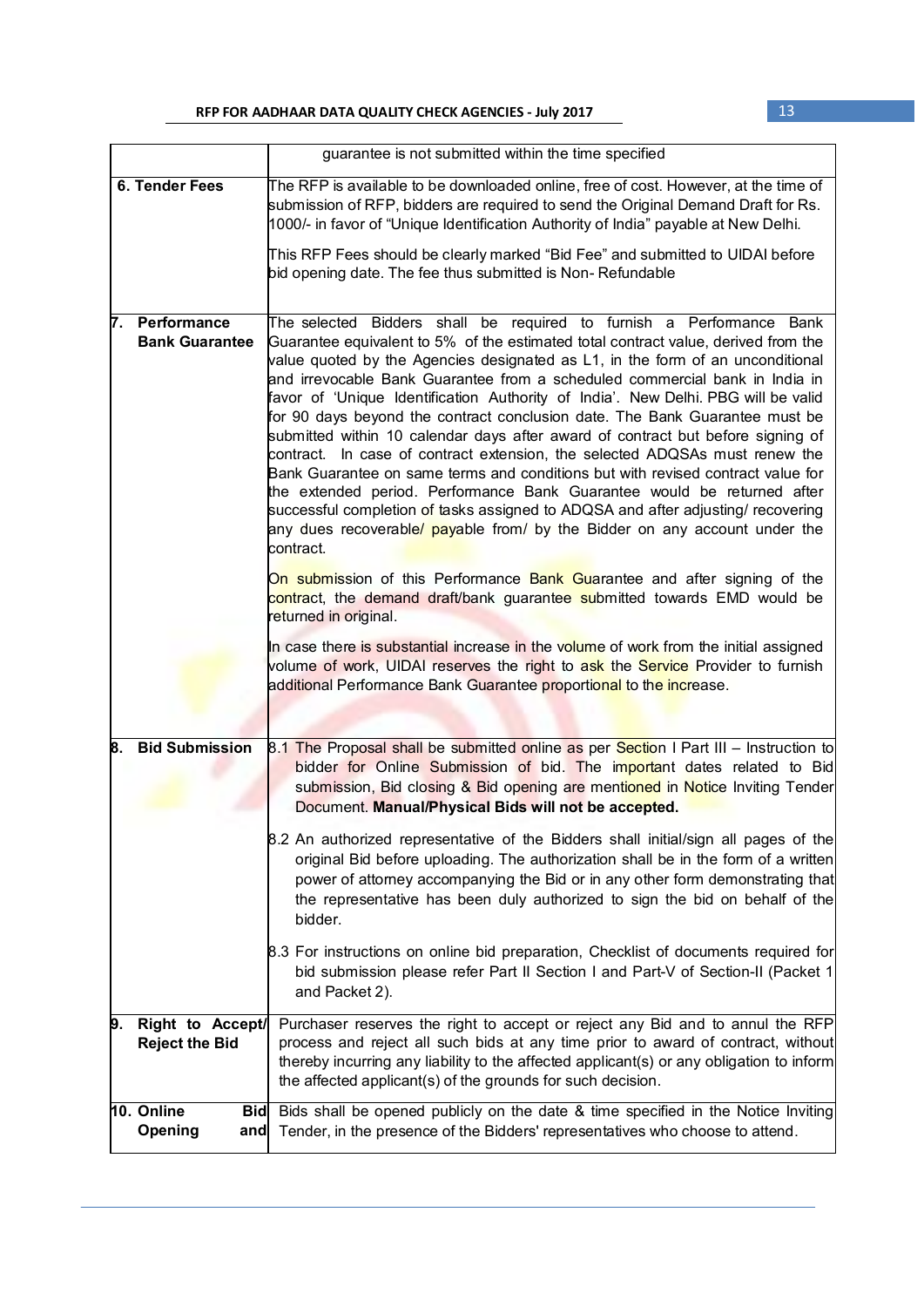| <b>Evaluation</b>                               |                                                                                                                                                                                                                                                                                                                                                                                                                                                             |  |  |
|-------------------------------------------------|-------------------------------------------------------------------------------------------------------------------------------------------------------------------------------------------------------------------------------------------------------------------------------------------------------------------------------------------------------------------------------------------------------------------------------------------------------------|--|--|
| 11. Dis-qualification                           | Purchaser may at its sole discretion and at any time during the evaluation of<br>application, disqualify any applicant, if the applicant:                                                                                                                                                                                                                                                                                                                   |  |  |
|                                                 | i. Submitted the application after the response deadline;                                                                                                                                                                                                                                                                                                                                                                                                   |  |  |
|                                                 | Made misleading or false representations in the forms, statements and<br>Ш.<br>attachments submitted as proof of the eligibility requirements;                                                                                                                                                                                                                                                                                                              |  |  |
|                                                 | iii. Exhibited a record of poor performance such as abandoning works, not<br>properly completing the contractual obligations, inordinately delaying<br>completion or financial failures, etc. in any project in the preceding three<br>years;                                                                                                                                                                                                               |  |  |
|                                                 | iv. Submitted an application that is not accompanied by required documentation<br>or is non-responsive;                                                                                                                                                                                                                                                                                                                                                     |  |  |
|                                                 | Failed to provide clarifications related thereto, when sought;<br>v.                                                                                                                                                                                                                                                                                                                                                                                        |  |  |
|                                                 | Submitted more than one application;<br>Vİ.                                                                                                                                                                                                                                                                                                                                                                                                                 |  |  |
|                                                 | The bidder qualifies the proposal with his own conditions.<br>VII.                                                                                                                                                                                                                                                                                                                                                                                          |  |  |
|                                                 | In case any one party submits multiple proposals or if common interests are<br>VIII.<br>found in two or more bidders, the bidders are likely to be disqualified, unless<br>additional proposals/bidders are withdrawn upon notice immediately.                                                                                                                                                                                                              |  |  |
| 12. Award<br><b>Contract</b>                    | of 12.1 The Purchaser shall issue a 'Letter of Intent' to the selected Bidders after<br>mutual acceptance of the Work Plan.                                                                                                                                                                                                                                                                                                                                 |  |  |
|                                                 | 12.2 The Bidders will sign the contract as per the standard Contract form in<br>Annexure II within 15 days of issuance of the letter of intent.                                                                                                                                                                                                                                                                                                             |  |  |
|                                                 | 12.3 The Bidders are expected to commence the assignment as per the timelines<br>provided in PART-II - SPECIAL CONDITIONS OF CONTRACT CI. 2.3. In<br>case the winning Bidder fails to start the assigned work as per timelines<br>provided in PART-II - SPECIAL CONDITIONS OF CONTRACT CI 2.3, then<br>the Purchaser may cancel the award of work to the lowest bidder and<br>negotiate with the next lowest bidder, as the case may be, for award of work. |  |  |
| <b>13. Termination</b><br>of<br><b>Contract</b> | Notwithstanding the duration of the contract the termination of the Contract is<br>subject to the conditions as stipulated in Para 2 of General Conditions of Contract<br>at Part -I of Section IV of the RFP.                                                                                                                                                                                                                                              |  |  |
| 14. Non Exclusivity                             | UIDAI reserves the right to engage any other agency that it identifies to have<br>fulfilled the criteria required for the proposed services in this RFP at any point of<br>time during the tenure of the contract period or beyond the tenure of the contract<br>period                                                                                                                                                                                     |  |  |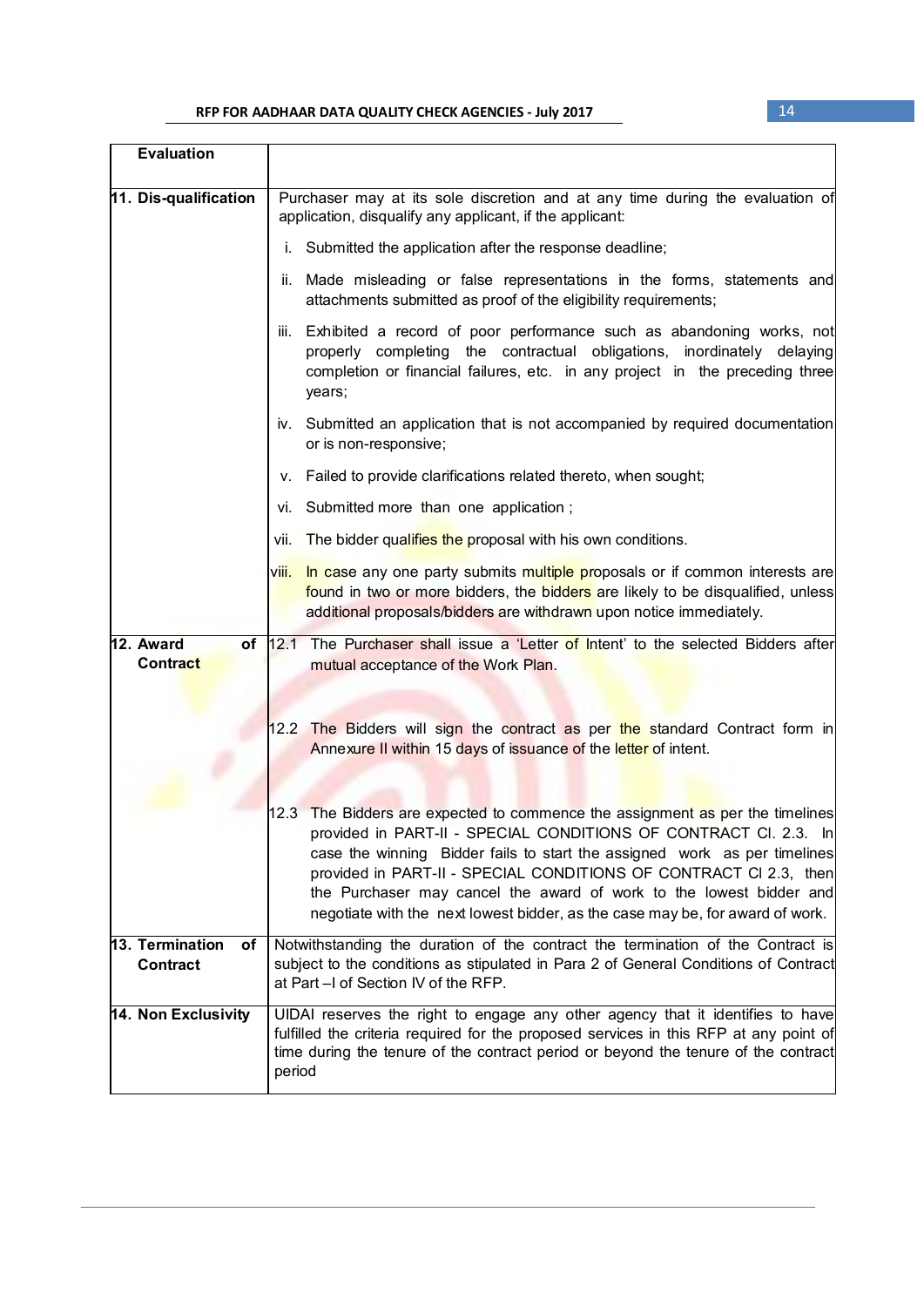| 15. Reverse    |      |                                                                                                                                                                                                                                                                                                                                                                                                           |
|----------------|------|-----------------------------------------------------------------------------------------------------------------------------------------------------------------------------------------------------------------------------------------------------------------------------------------------------------------------------------------------------------------------------------------------------------|
| <b>Auction</b> |      | 15.1 After opening of the commercial bids of the eligible bidders, reverse auction<br>process (RAP) will be done for the bidders as per the scheduled date and time<br>to be intimated later.                                                                                                                                                                                                             |
|                |      | 15.2 After opening of the commercial bids, the lowest value quoted for handling<br>one QC request by the bidders will become the auction start price for auction<br>and all technically qualified bidders have to quote below the auction price in<br>the auction.                                                                                                                                        |
|                |      | 15.3 The interested bidder can bid lower than the opening price in multiples of 05<br>paise as the decrement value.                                                                                                                                                                                                                                                                                       |
|                |      | 15.4 Only one bidder shall be at a lowest rank, which means only one L1.                                                                                                                                                                                                                                                                                                                                  |
|                |      | 15.5 A bidder can continue to revise his bid till the auction ends. However, the<br>bidder cannot quote bid equal to the Leading / Lowest Bid. He must always<br>quote lower than the Leading/Lowest Bid.                                                                                                                                                                                                 |
|                |      | 15.6 System protects bid and bidder information till auction gets over and displays<br>only the current L1 price to all the bidders.                                                                                                                                                                                                                                                                      |
|                | 15.7 | Initial period of reverse auction will be two hours. There will be auto<br>extensions of time every time by ten minutes in case of any reduction<br>recorded in the last ten minutes. The reverse auction will come to a close only<br>when there is no further reduction recorded in the last ten minutes slot.                                                                                          |
|                |      | 15.8 The log details of the entire reverse auction process will be generated by the<br>system once the process of reverse auction is completed. This will depict<br>original ranking of bidders and revised ranking post Reverse auction process.                                                                                                                                                         |
|                | 15.9 | If a bidder does not submit his bid in the Reverse Auction, the price quoted by<br>him in the price bid shall be considered as the valid price of that bidder. The<br>status of the bidder (L1, L2 etc) shall be evaluated considering either the bid<br>price submitted in Reverse auction or the Price quoted in the price bid,<br>whichever is lower.                                                  |
|                |      | 15.10 Since, reverse auction is a sequel to e-tender, the process of finalizing the<br>tender upon completion of reverse auction will be same as the tender process<br>without reverse auction.                                                                                                                                                                                                           |
|                |      | [15.11 Server time shall be the basis of Start time & Closing time for bidding and<br>shall be binding for all. This would be visible to all concerned.                                                                                                                                                                                                                                                   |
|                |      | 15.12 All electronic bids submitted during the reverse auction process shall be<br>legally binding on the bidders. The chronologically last bid submitted by the<br>bidder till the end of the auction will be considered as the valid price bid<br>offered by that bidder and acceptance of the same by UIDAI will form a<br>binding contract between UIDAI and the bidder for entering into a contract. |
|                |      | 15.13 If the lowest price received during reverse auction is unreasonable or it is<br>unacceptable on ground of being too high compared with estimated price, the<br>UIDAI management reserves right to seek justification of the price from lowest<br>bidder. If the price is not considered reasonable, management may not accept<br>such bid and go for another tender process.                        |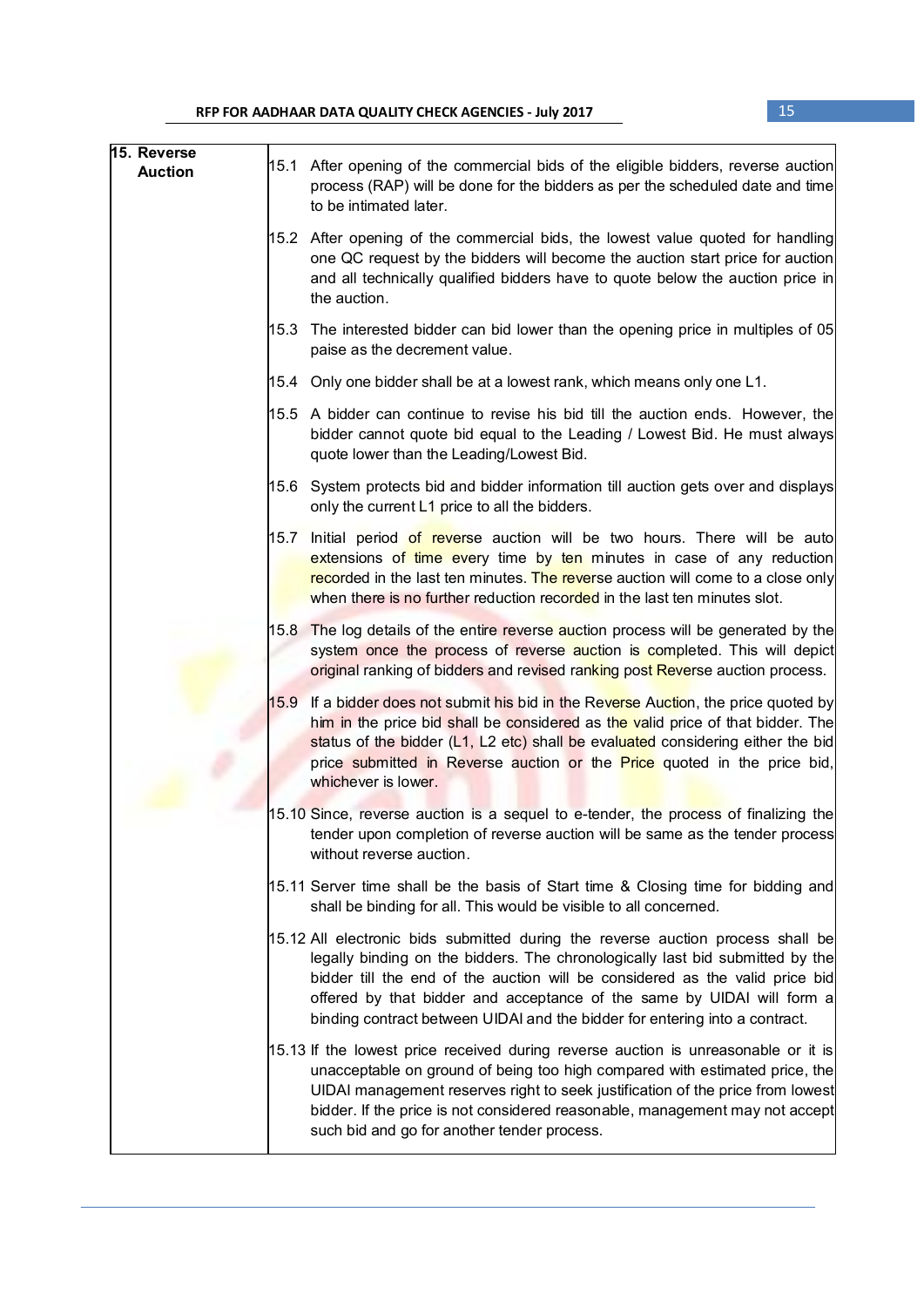| 15.14 In case of disruption of service at the service provider's (CPPP) end while the<br>RAP is in progress, due to any technical snag or otherwise attributable to the<br>system failure at the server end, the RAP process will start all over again for a<br>period of two hours. In such a situation, the last recorded lowest price of<br>prematurely ended RAP, will be the 'Start Bid' price for the restarted RAP. The<br>prices quoted in the prematurely ended RAP will be binding on all the bidders. |
|------------------------------------------------------------------------------------------------------------------------------------------------------------------------------------------------------------------------------------------------------------------------------------------------------------------------------------------------------------------------------------------------------------------------------------------------------------------------------------------------------------------|
| 15.15 However, if Reverse Auction does not lead to any bid, UIDAI shall reserve the<br>right to award the job based on the lowest prices quoted in online commercial<br>bid.                                                                                                                                                                                                                                                                                                                                     |

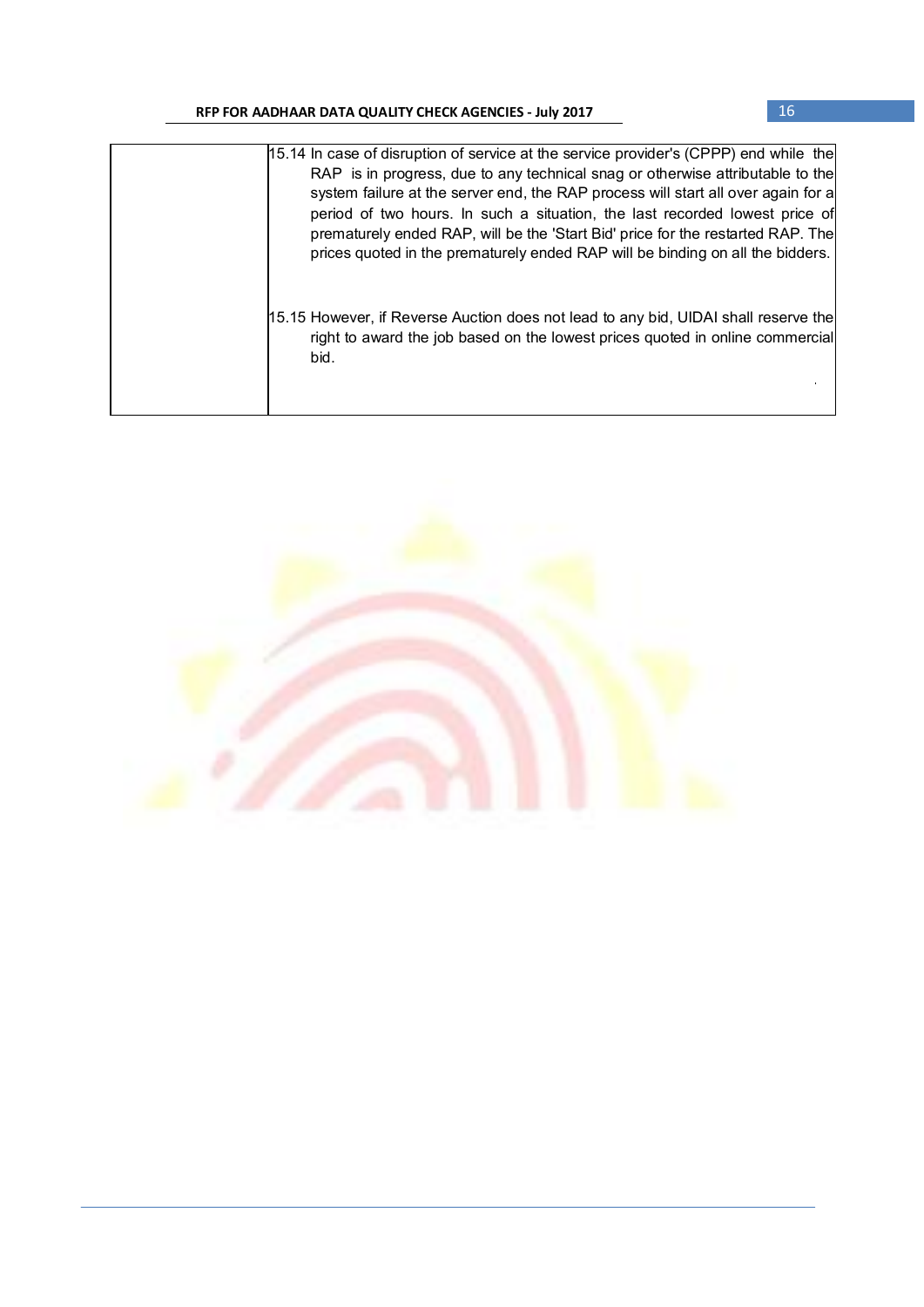### **PART-II**: **ELIGIBILITY CRITERIA:**

### **TABLE 1. CRITERIA FOR PRE-QUALIFICATION:**

Bidders shall submit EMD, integrity pact and Tender Fee in a sealed envelope titled "/EMD, Integrity Pact, and Tender Fee - RFP for AADHAAR DATA QUALITY CHECK AGENCIES" to the address as mentioned before the bid submission end date.

Copy of EMD, integrity pact and Tender Fee also needs to be uploaded on e-procure portal under the separate cover as provided above. If the Bid Securing Declaration /EMD, Integrity Pact and Tender fee are not received by the prescribed date and time, the Proposal submitted by the Bidder will be liable to be summarily rejected.

Integrity Pact shall be submitted in the format provided in **Appendix VI-F**

| $\overline{\mathsf{s}}$ .<br>No. | <b>Pre-Qualification Criteria</b>                            | <b>Supporting Documents</b>                                     | <b>Compliance</b><br>(Yes/No) |
|----------------------------------|--------------------------------------------------------------|-----------------------------------------------------------------|-------------------------------|
| 1 <sub>1</sub>                   | Company registered in India                                  | Certificate of                                                  |                               |
|                                  | under the Companies Act 1956                                 | Incorporation/ Registration                                     |                               |
| $\overline{2}$ .                 | The Bidder should have been in operation for a               | Certificate of                                                  |                               |
|                                  | period of at least 5 years as of 31-05-2017, as              | Incorporation/                                                  |                               |
|                                  | evidenced by the Certificate of Incorporation                | Registration                                                    |                               |
|                                  | and Certificate of Commencement of Business                  |                                                                 |                               |
|                                  | issued by the Registrar of Companies;                        |                                                                 |                               |
| 3.                               | The Bidder should have a minimum 500                         | Certificate by HR head of the                                   |                               |
|                                  | employees on its rolls as on 31-05-2017                      | bidder                                                          |                               |
| $\overline{4}$ .                 | Average overall annual turnover of at least                  | Certified<br>Audited/<br>financial                              |                               |
|                                  | Rs.100.00 crore (Rupees hundred crore only)                  | statements & annual report for                                  |                               |
|                                  | from the Manpower supply/ outsourcing, back                  | 2013-2014, 2014-2015 & 2015-                                    |                               |
|                                  | end processing, data entry/data verification/                | 2016. In case revenue from "similar                             |                               |
|                                  | ITES and similar services/ support operations                | services"*<br>is<br>not<br>mentioned                            |                               |
|                                  | during the previous three financial years (2013-             | explicitly, a certificate from the                              |                               |
|                                  | 2014, 2014-2015 & 2015-2016)                                 | Secretary/Statutory<br>Company                                  |                               |
|                                  |                                                              | auditors of the Company qualifying                              |                               |
|                                  |                                                              | the revenue.                                                    |                               |
| $\overline{5}$ .                 | Should have filed income tax returns for the                 | Copy of the IT returns for 2013-                                |                               |
|                                  | three financial years (2013-2014, 2014-2015<br>& 2015-2016). | 2014, 2014-2015 & 2015-2016,<br>duly acknowledged by Income-Tax |                               |
|                                  |                                                              | Department                                                      |                               |
| 6.                               | "The bidder should not be blacklisted or                     | $\overline{from}$<br>Authorized<br>Certificate                  |                               |
|                                  | debarred banned from participating or carrying               | signatory`                                                      |                               |
|                                  | out business with the UIDAI or the Ministry of               |                                                                 |                               |
|                                  | Electronics & IT or the entire Central                       |                                                                 |                               |
|                                  | Government at the time of the submission of                  |                                                                 |                               |
|                                  | the bid. An undertaking from the bidder, in this             |                                                                 |                               |
|                                  | regard, should be submitted. A similar ban                   |                                                                 |                               |
|                                  | subsequent to the submission of the bid, but                 |                                                                 |                               |
|                                  | before the award of the contract shall also                  |                                                                 |                               |
|                                  | disqualify the bidder."                                      |                                                                 |                               |
| 7 <sub>1</sub>                   | Should have experience of similar* completed                 | <b>Work</b><br>Order<br>completion<br>$\ddot{}$                 |                               |
|                                  | or ongoing projects after March 2013 of value                | Certificate from client. For ongoing                            |                               |
|                                  | 1 project of Rs 100 Cr                                       | project bidder needs to submit                                  |                               |
|                                  | or                                                           | certificate from the client along with                          |                               |
|                                  | 2 project of Rs 50 cr                                        | work order. Other documentary                                   |                               |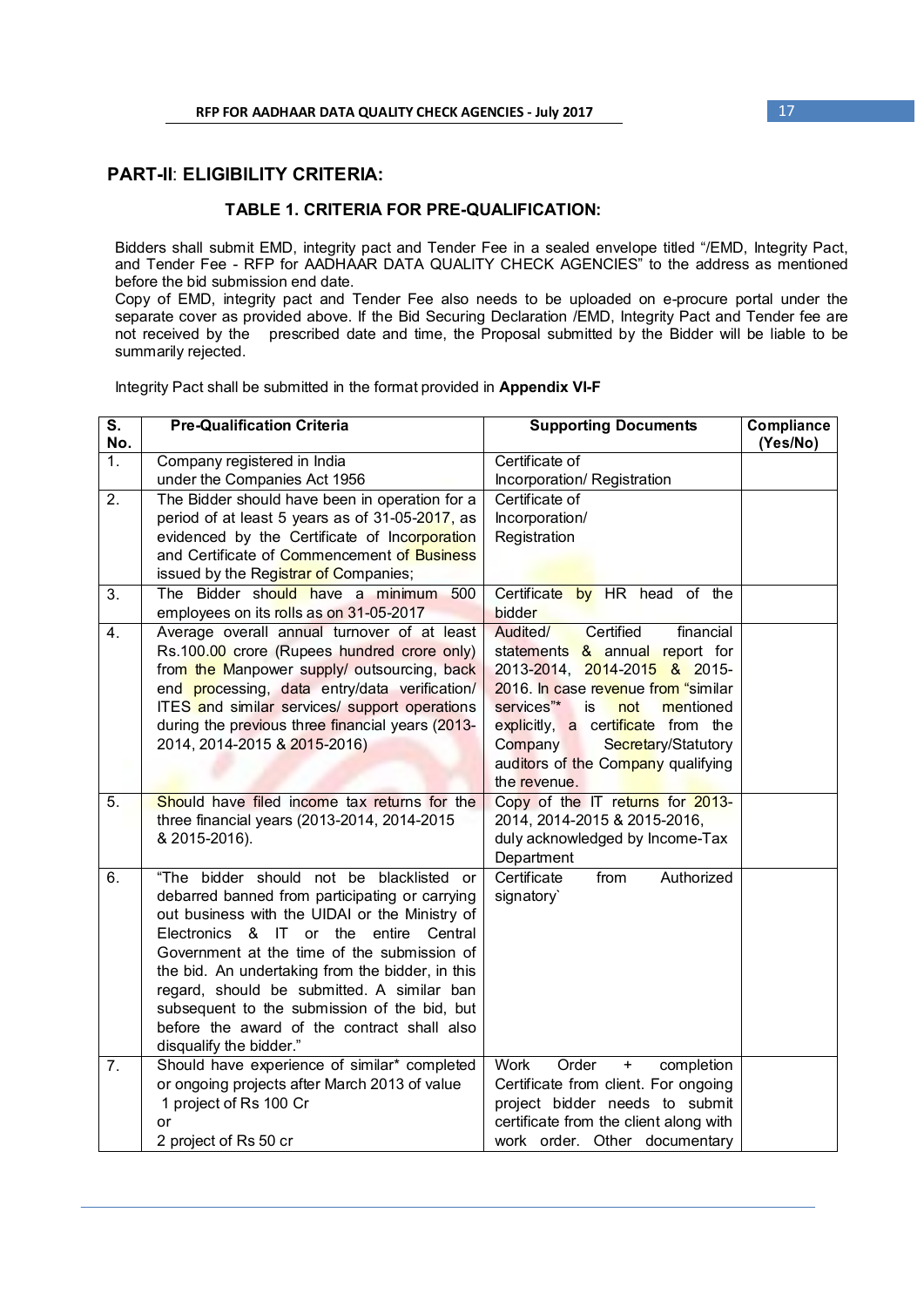|                 | or                                               | proof issued by client establishing  |  |
|-----------------|--------------------------------------------------|--------------------------------------|--|
|                 | 3 Projects of Rs 35 Cr                           | completion of the project such as    |  |
|                 | Ongoing may also be considered if the service    | Final<br>Payment advisory,           |  |
|                 | delivery under the project has started before    | acceptance of final deliverables as  |  |
|                 | March 2017.                                      | the contract,<br>proof<br>0f<br>per  |  |
|                 |                                                  | completion available on the client   |  |
|                 |                                                  | website, etc. may<br>also<br>be      |  |
|                 |                                                  | acceptable.                          |  |
| 8.              | The Bidder must have a single facility with a    | Self-certification - may be verified |  |
|                 | capacity of at least 100 persons.                | by UIDAI in future                   |  |
| 9.              | Should have ISO 9001::2008 Certification or      | Copy of certificate                  |  |
|                 | higher quality certificate                       |                                      |  |
| 10 <sub>1</sub> | Bidder should submit Authorization Document in   | Authorization document               |  |
|                 | form of Power of Attorney or Board resolution in |                                      |  |
|                 | the name of Authorized person signing the bid    |                                      |  |
|                 |                                                  |                                      |  |

\***Similar project implies**- ITES projects or projects where the vendor was selected for undertaking backend processing work, data entry or data verification for the client which included scanned document verification and also the volume of the work was equivalent to at least more than 20 lakh records per annum.

### **PART-III**: **TECHNICAL EVALUATION CRITERIA:**

| S.No.       | <b>Criteria</b>                                                                                                                                                                                                                                                                                                                                                                                                                                                       | Weight<br>-age | Sub-<br>weight-<br>age | <b>Documents Required</b>                                                                                                                                                                                                                                                                                                                                                                      |
|-------------|-----------------------------------------------------------------------------------------------------------------------------------------------------------------------------------------------------------------------------------------------------------------------------------------------------------------------------------------------------------------------------------------------------------------------------------------------------------------------|----------------|------------------------|------------------------------------------------------------------------------------------------------------------------------------------------------------------------------------------------------------------------------------------------------------------------------------------------------------------------------------------------------------------------------------------------|
| $\mathbf 1$ | <b>Company Profile</b>                                                                                                                                                                                                                                                                                                                                                                                                                                                | 30             |                        |                                                                                                                                                                                                                                                                                                                                                                                                |
| 1.1         | Average Turnover from Similar<br>business (Manpower supply/<br>back<br>outsourcing,<br>end<br>processing, data entry/data<br>verification, ITES and similar<br>services/ support operations)<br>in last three financial years<br>ie three financial years (2013-<br>2014, 2014-2015 & 2015-<br>2016)<br>500 cr or more: 10 marks<br>$\bullet$<br>More than 200 cr and less<br>$\bullet$<br>than $500$ cr: 5 marks<br>100 cr and up to 200 cr: 3<br>$\bullet$<br>marks |                | 10 <sup>1</sup>        | Audited/ Certified financial statements &<br>annual report for 2013-2014, 2014-2015 &<br>2015-2016 clearly mentioning the turnover<br>from "similar services". In case revenue<br>from "similar services"* is not mentioned<br>explicitly, a certificate from the statutory<br>auditors/Company Secretary of the<br>Company mentioning the respective year<br>wise turnover should be provided |
| 1.2         | Existing language capabilities<br>in Assamese, Bengali,<br>English, Gujarati,<br>Hindi,<br>Kannada,<br>Konkani,<br>Malayalam, Manipuri, Marathi,<br>Nepali, Oriya, Punjabi, Tamil,<br>Telugu and Urdu with respect<br>to number of resources with<br>the bidder<br>All 16<br>languages<br>- 5<br>marks                                                                                                                                                                |                | 5                      | Self-Certification and details with regards<br>to what is the current capabilities                                                                                                                                                                                                                                                                                                             |

### **TABLE 2**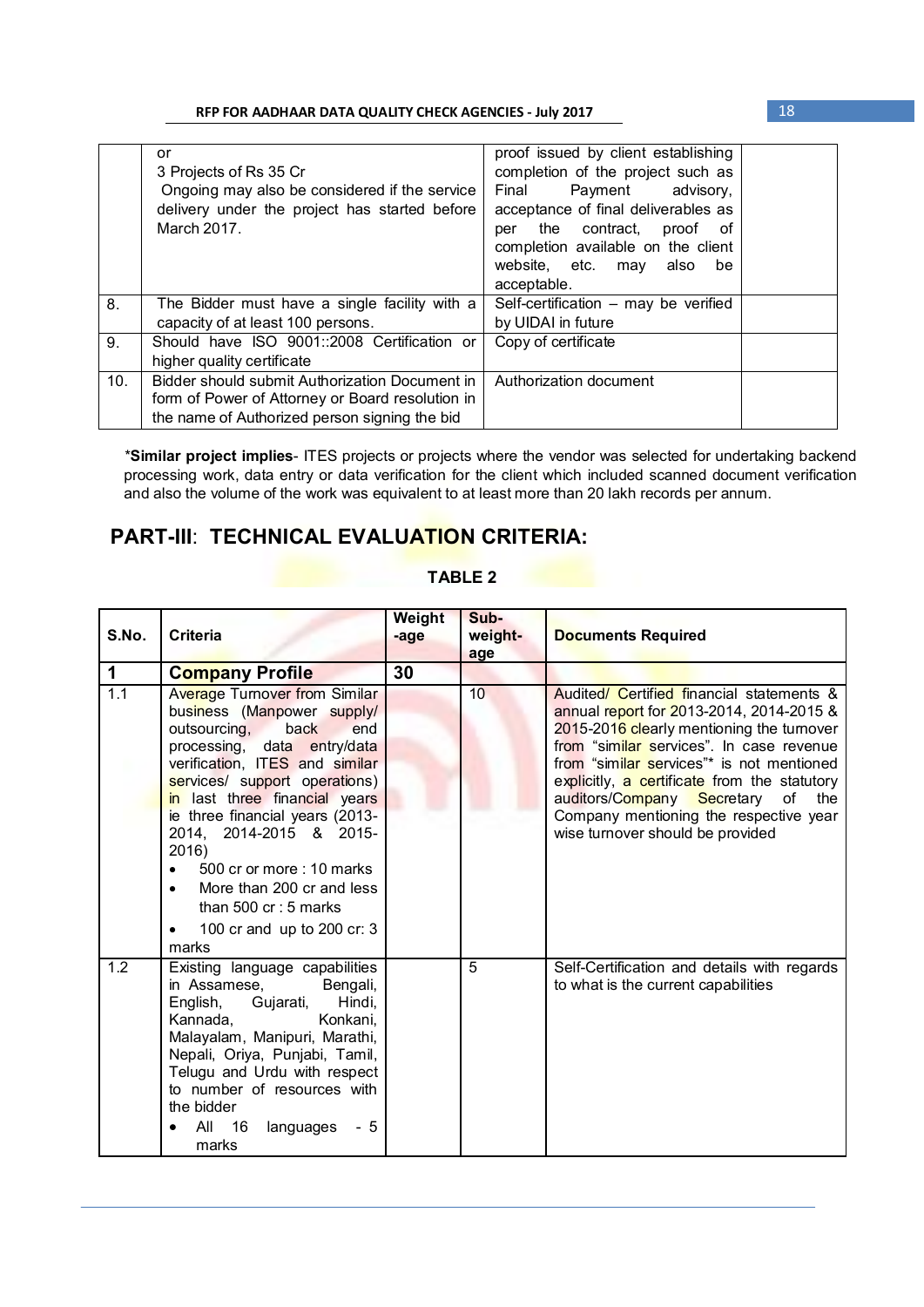| S.No.        | <b>Criteria</b>                                                                                                                                                                                              | Weight<br>-age | Sub-<br>weight-<br>age | <b>Documents Required</b>                                                                                                                                                                                                                                                                                                                                                                             |
|--------------|--------------------------------------------------------------------------------------------------------------------------------------------------------------------------------------------------------------|----------------|------------------------|-------------------------------------------------------------------------------------------------------------------------------------------------------------------------------------------------------------------------------------------------------------------------------------------------------------------------------------------------------------------------------------------------------|
|              | $12 - 15$<br>Languages<br>4<br>$\bullet$<br>marks<br>9 - 11 languages - 3 marks<br>$\bullet$<br>Less than 9 but minimum<br>$\bullet$<br>6 languages - 1 marks<br>Less than $6 - 0$ marks<br>٠                |                |                        |                                                                                                                                                                                                                                                                                                                                                                                                       |
| 1.3          | infrastructure<br>Current<br>and<br>seating capacity<br>1000 seats and more: 5<br>$\bullet$<br>marks<br>>500 seats and <1000: 3<br>$\bullet$<br>marks<br>100 seats and up to 500<br>seats: 2 marks           |                | 5                      | Self-Certification<br>(subject<br>verification<br><b>UIDAI</b><br>in<br>case<br>requires)                                                                                                                                                                                                                                                                                                             |
| 1.4          | Size of single largest customer<br>supported in last five years<br>with respect to volume of work<br>(Highest volume to get 10<br>marks and rest on percentile<br>tile basis rounded off to whole<br>number) |                | 10                     | Certificate/ WO from the client verifying<br>the claim mentioning scope of services,<br>cost of the relevant service component of<br>the project,                                                                                                                                                                                                                                                     |
| $\mathbf{2}$ | Organizational<br><b>Capability</b>                                                                                                                                                                          | 25             |                        |                                                                                                                                                                                                                                                                                                                                                                                                       |
| 2.1          | Experience in similar projects<br>in last 5 years till 31-05-2017<br>of value at least 20 crore.<br>4 marks for each project.<br>Maximum of 5 projects.                                                      |                | 20                     | Work Order + completion Certificate from<br>Client. For ongoing project Bidder needs<br>to submit certificate from the client. Other<br>Documentary proof issued by client<br>establishing completion of the project<br>such Final Payment advisory, acceptance<br>of Final deliverables as per the contract,<br>proof of completion available on the client<br>website, etc. may also be acceptable. |
| 2.2          | *Qualification & experience of<br>QC<br>Project<br>Manager<br>and<br>center heads                                                                                                                            |                | 5                      | CV of the Project Manager and at least 5<br>QC center heads                                                                                                                                                                                                                                                                                                                                           |
| $\mathbf{3}$ | <b>Work</b><br>Methodology,<br>plan & Understanding<br>of the Requirements                                                                                                                                   | 45#            |                        |                                                                                                                                                                                                                                                                                                                                                                                                       |
| 3.1          | <b>Robustness</b><br>of<br><b>Implementation Plan</b>                                                                                                                                                        |                | 15                     | Level of detail, risk mitigation,<br>practicality, number of locations                                                                                                                                                                                                                                                                                                                                |
| 3.11         | Plan to go steady state in<br>shortest time                                                                                                                                                                  |                | 2.5                    |                                                                                                                                                                                                                                                                                                                                                                                                       |
| 3.12         | Additional measures to exceed<br><b>Quality SLA</b>                                                                                                                                                          |                | 2.5                    |                                                                                                                                                                                                                                                                                                                                                                                                       |
| 3.13         | Additional measures to exceed<br><b>TAT SLA</b>                                                                                                                                                              |                | 2.5                    |                                                                                                                                                                                                                                                                                                                                                                                                       |
| 3.14         | Ability to take on sudden<br>variations in load                                                                                                                                                              |                | 2.5                    |                                                                                                                                                                                                                                                                                                                                                                                                       |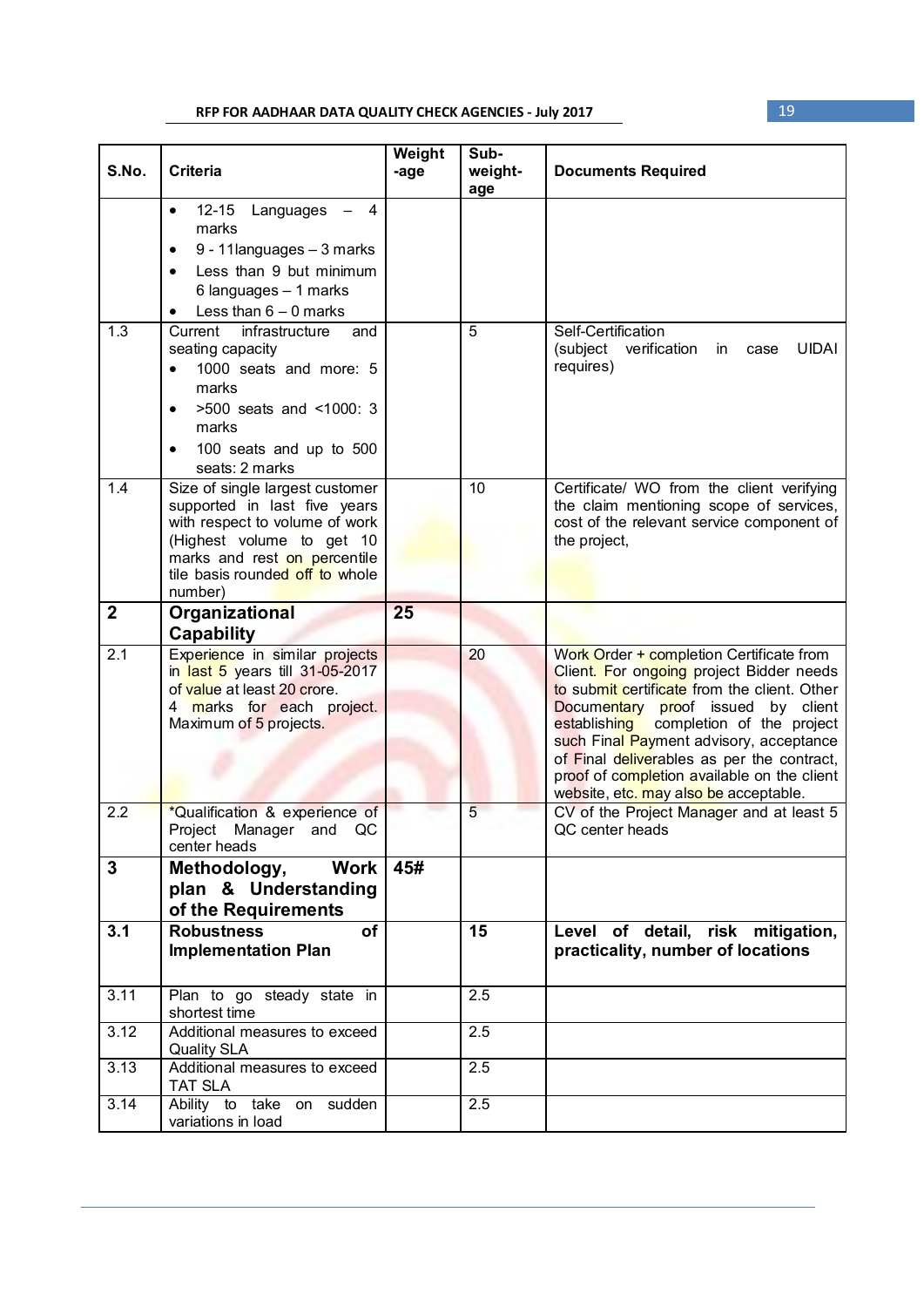| S.No. | <b>Criteria</b>                                                                                                                                                                                                                      | Weight<br>-age | Sub-<br>weight-<br>age | <b>Documents Required</b>                                                                |
|-------|--------------------------------------------------------------------------------------------------------------------------------------------------------------------------------------------------------------------------------------|----------------|------------------------|------------------------------------------------------------------------------------------|
| 3.15  | Measures to ensure minimum<br>down<br>time<br>for<br>systems<br>deployed by ADQCSA                                                                                                                                                   |                | 2.5                    |                                                                                          |
| 3.15  | Use of IT tools / EMS for<br>management of Hardware /<br>Applications and HR                                                                                                                                                         |                | $\overline{2.5}$       |                                                                                          |
| 3.2   | <b>Work Force Management</b>                                                                                                                                                                                                         |                | 5                      | Plan for ramp-up/contingency for<br>attrition/ maintaining multi-lingual<br>proficiency. |
| 3.21  | of<br>Availability<br>reserve<br>resources                                                                                                                                                                                           |                | $\overline{2}$         |                                                                                          |
| 3.22  | Employee pay roll system and<br>artifacts to be provided while<br>invoicing                                                                                                                                                          |                | 1                      |                                                                                          |
| 3.23  | Adherence<br>to<br>statutory<br>EPFO.<br>like<br>provisions<br>maternity<br>medical<br>leave,<br>insurance etc.                                                                                                                      |                | 1                      |                                                                                          |
|       | Certificate to the<br>effect,<br>signed by HR Head, to be<br>provided by ADQCSA along<br>with quarterly invoices                                                                                                                     |                |                        |                                                                                          |
| 3.24  | Employee incentive / award<br>system                                                                                                                                                                                                 |                | $\overline{1}$         |                                                                                          |
| 3.3   | <b>Physical</b><br>infrastructure<br>available or planned for                                                                                                                                                                        |                | 5                      |                                                                                          |
| 3.31  | Description of centers and<br>connectivity to UIDAI<br><b>DC</b><br>proposed to be set<br>up.<br>Adequacy in terms of suitability<br>of location, physical and data<br>security,<br>power<br>backup,<br>environmental<br>protection, |                | $\overline{2}$         |                                                                                          |
| 3.32  | telecom infrastructure.<br>Security measures like CCTV                                                                                                                                                                               |                | 2                      |                                                                                          |
|       | with live streaming to UIDAI<br>HQ and ROs                                                                                                                                                                                           |                |                        |                                                                                          |
| 3.33  | Amenities planned at centers                                                                                                                                                                                                         |                | $\mathbf{1}$           |                                                                                          |
| 3.4   | <b>Recruitment</b><br><b>Process</b><br>that the bidder would<br>adopt for engaging the<br>resources                                                                                                                                 |                | 15                     |                                                                                          |
| 3.41  | Identification of resources with<br>prior similar experience                                                                                                                                                                         |                | 5                      |                                                                                          |
| 3.42  | Measures over and above<br>standard Background Check to<br>ensure resource's integrity                                                                                                                                               |                | $\overline{5}$         |                                                                                          |
| 3.43  | Commitment for<br>employee<br>retention. Vendors to give<br>commitment<br>of<br>%<br>of<br>employees<br>that<br>will<br>have                                                                                                         |                | 5                      |                                                                                          |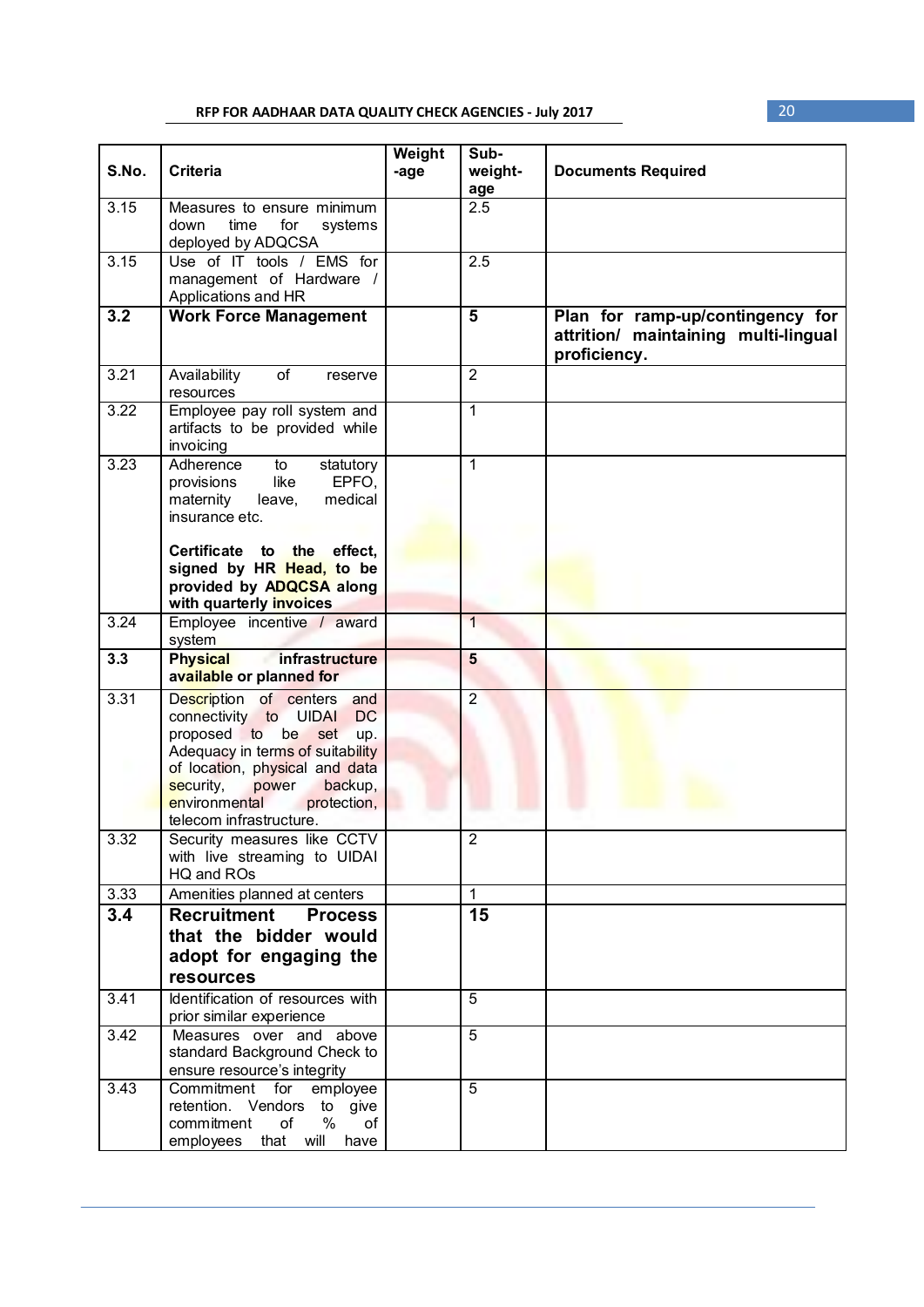### **RFP FOR AADHAAR DATA QUALITY CHECK AGENCIES - July 2017** 21

| S.No. | Criteria                                                                                                                                                                                                                                                                                                                                                                               | Weight<br>-age | Sub-<br>weight-<br>age | <b>Documents Required</b>                                                                                            |
|-------|----------------------------------------------------------------------------------------------------------------------------------------------------------------------------------------------------------------------------------------------------------------------------------------------------------------------------------------------------------------------------------------|----------------|------------------------|----------------------------------------------------------------------------------------------------------------------|
|       | of<br>$\mathbf{3}$<br>months<br>minimum<br>experience<br>$95\%$ or more $-5$<br>$\bullet$<br>$90\%$ or more $-3$<br>$\bullet$<br>$85\%$ or more $-2$<br>$\bullet$<br>Less than $85\%$ - 0<br>A certificate, signed by HR<br>retention<br>that<br>head.<br>percentage is within the<br>committed level<br>will<br>be<br>provided by the ADQCSA<br>along with the quarterly<br>invoices. |                |                        |                                                                                                                      |
| 3.5   | <b>Training methodology</b>                                                                                                                                                                                                                                                                                                                                                            |                | 5                      | Training methodology, trainers,<br>training areas and<br>training<br>infrastructure<br>related<br>and<br>suggestions |
| 3.51  | infrastructure<br>Training<br>proposed to be established for<br>duration of the contract                                                                                                                                                                                                                                                                                               |                | 2.5                    |                                                                                                                      |
| 3.52  | Use of ICT tools, VC for<br>imparting training                                                                                                                                                                                                                                                                                                                                         |                | 2.5                    |                                                                                                                      |
|       | <b>Total weightage</b>                                                                                                                                                                                                                                                                                                                                                                 |                | 100                    |                                                                                                                      |

### **Note:**

- \* Finally shortlisted bidders will deploy persons whose CVs have been submitted as part of the bid. Suitable alternate, equivalent or higher CVs would be offered to UIDAI to choose from, in case any change is required later.
- # These marks will be allocated based on bidders presentation to the evaluation committee and detailed plans/documents submitted as part of the bid.
- Supporting Documents along with Checklist are required to be submitted in accordance with the Technical Evaluation Criteria above.
- The UIDAI reserves the right to visit any or all the short-listed bidders for a physical verification of stated capacities and capabilities. Discrepancy between stated capacity/capabilities and site verification shall result in immediate disqualification.
- **Bidder must score at least 70 or more marks in technical evaluation to be considered for further evaluation.**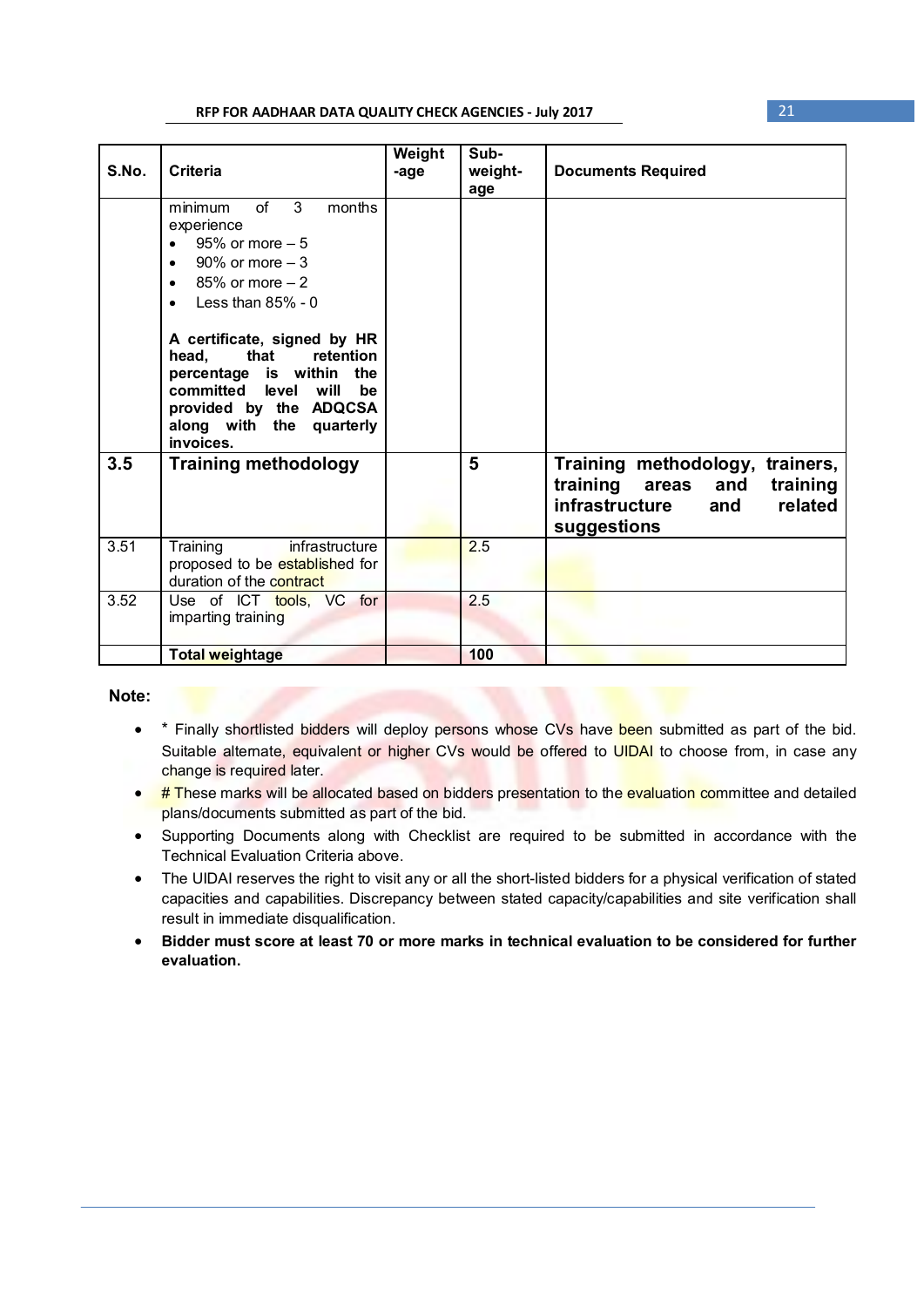### **PART-IV**: **SELECTION PROCESS:**

Proposals will be reviewed by a Committee of Officers (the "Committee") appointed by the tendering authority (UIDAI) or its designated representative(s). The tendering authority, or such other authority designated by the tendering authority is also referred to herein as the Committee of Officers (or "Committee"). The committee may be comprised of, or receive assistance from, several teams conducting parallel evaluations.

Evaluation of the bids will be done in four stages and at the end of every stage short listed bidders will be informed of the result through Central Public Procurement Portal. Evaluations will be based on the proposals, presentations and any additional information requested by the tending authority. The following is the procedure for evaluation.

#### 1. **Evaluation of pre-qualification bids**

a. The documentation furnished by the bidder will be examined prima facie to see if the technical skill base and financial capacity and other bidder attributes claimed therein are consistent with the requirements of this project and meet the pre-qualification criteria as specified above in Table 1, Part II of Section II of this RFP.

b. The evaluation committee may ask bidder(s) for additional information and/or arrange discussions with their professional, technical faculties to verify the claims made in bid documentation.

c. Any proposal not complying with the requirements of the pre-qualification criteria will not be processed further.

#### 2. **Evaluation of Technical bids**

The technical proposals of only those bidders, who qualify in the evaluation of the pre-qualification proposals, shall be evaluated. The evaluation of the Technical bids is carried out in the following manner:

a. The bidders' technical solutions proposed in the bid document will be evaluated as per the requirements specified in the RFP and adopting the evaluation criteria spelt out in Table 2, Part III of Section II of this RFP.

b. **Proposal Presentations** The committee will invite each bidder to make a presentation to the tendering authority at a date, time and location determined by the tendering authority. The purpose of such presentations would be to allow the bidders to present their proposed solutions to the committee and the key points in their proposals.

c. The committee may seek oral or written clarifications from the bidders. The primary function of clarifications in the evaluation process is to clarify ambiguities and uncertainties arising out of the evaluation of the bid documents. Oral clarifications provide the opportunity for the committee to state its requirements clearly and for the bidder to more clearly state its proposal. The committee may seek inputs from their professional, technical faculties in the evaluation process.

d. Depending on the evaluation methodology mentioned in points a, b and c, each Technical Bid will be assigned a technical score out of a maximum of 100 points.

e. The bidders, who scores a Technical score of **70 marks or more**, will qualify for the evaluation in the commercial process.

f. The list of "Technically Qualified Bidders" will be published on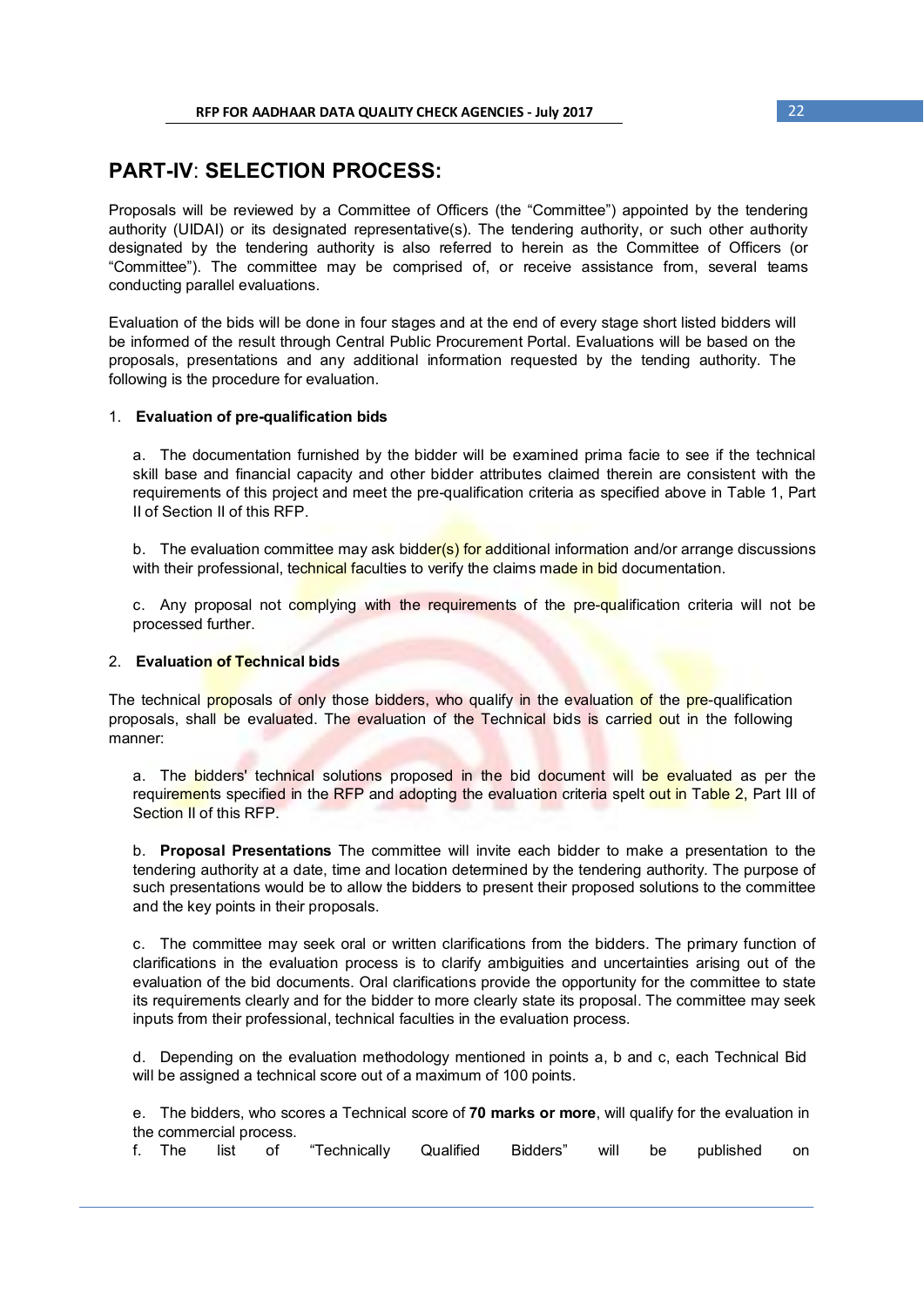https://eprocure.gov.in/eprocure/app

### 3. **Evaluation of Commercial bids**

- a. The Commercial Bids of the "Technically Qualified Bidders" only will be opened.
- b. It is envisaged to engage 2 (two) 'ADQCSA' for the work.

c. The bids shall be evaluated on Discovered rate as per the Reverse Auction Process and shall be exclusive of all taxes.

d. The bidder having the lowest bid through Reverse Auction process shall be declared as lowest bid (L1) and all others also declared as L2, L3…..Ln .

e. The lowest rate L1, received from a qualified bidder will be treated as the **"Discovered Rate".**

f. Once the L1 bidder is identified, the bidder at L2 will be given first rights to match the L1 rate to receive an order for carrying out the services.

g. In case, L2 is unable to match the rate quoted by L1, the option shall be passed to L3, this process will be repeated moving from L3 to L4 and so on, till one more successful bidder emerges, offering the service at the discovered rate.

h. In the interest of time, the bidders from  $L<sup>2</sup>$  to the highest will be asked to match the Discovered Rate simultaneously, or express inability to do so within three days of such written notice.

- i. Even after 'Reverse Auction', if there is a tie between 2 bidders at L1 level (Discovered Rate), both bidders will be treated as L1.
- ii. In case of a tie among 3 or more bidders at L1 level (Discovered Rate), only two bidder with higher technical score will be treated as L1.
- iii. In case of a tie between 2 or more qualifying bidders at  $L<sup>2</sup>$  level, the bidder with higher technical score will be treated as L2.

### 4. **Contract Finalization and Award**

If UIDAI is unable to finalize a service agreement with the bidders selected through the above process, UIDAI may proceed to the next ranked bidders, who have agreed to match the **"Discovered Rate"** to receive an order for carrying out the services.

The estimated volume of work to be done is indicated in the Scope of work in the RFP. However, UIDAI, shall conduct a periodic review of the requirement of the project. The work to be done for each bidder may increase or decrease during the contract period. However, both agencies shall be free to undertake work beyond their quantum of work, which is not completed by the other agency, provided such work is available for them at the UIDAI Portal, for which the payment shall be made as per the discovered rates.

Further, UIDAI may display each ADQCSA's performance on the portal in terms of quality and quantity of QC undertaken.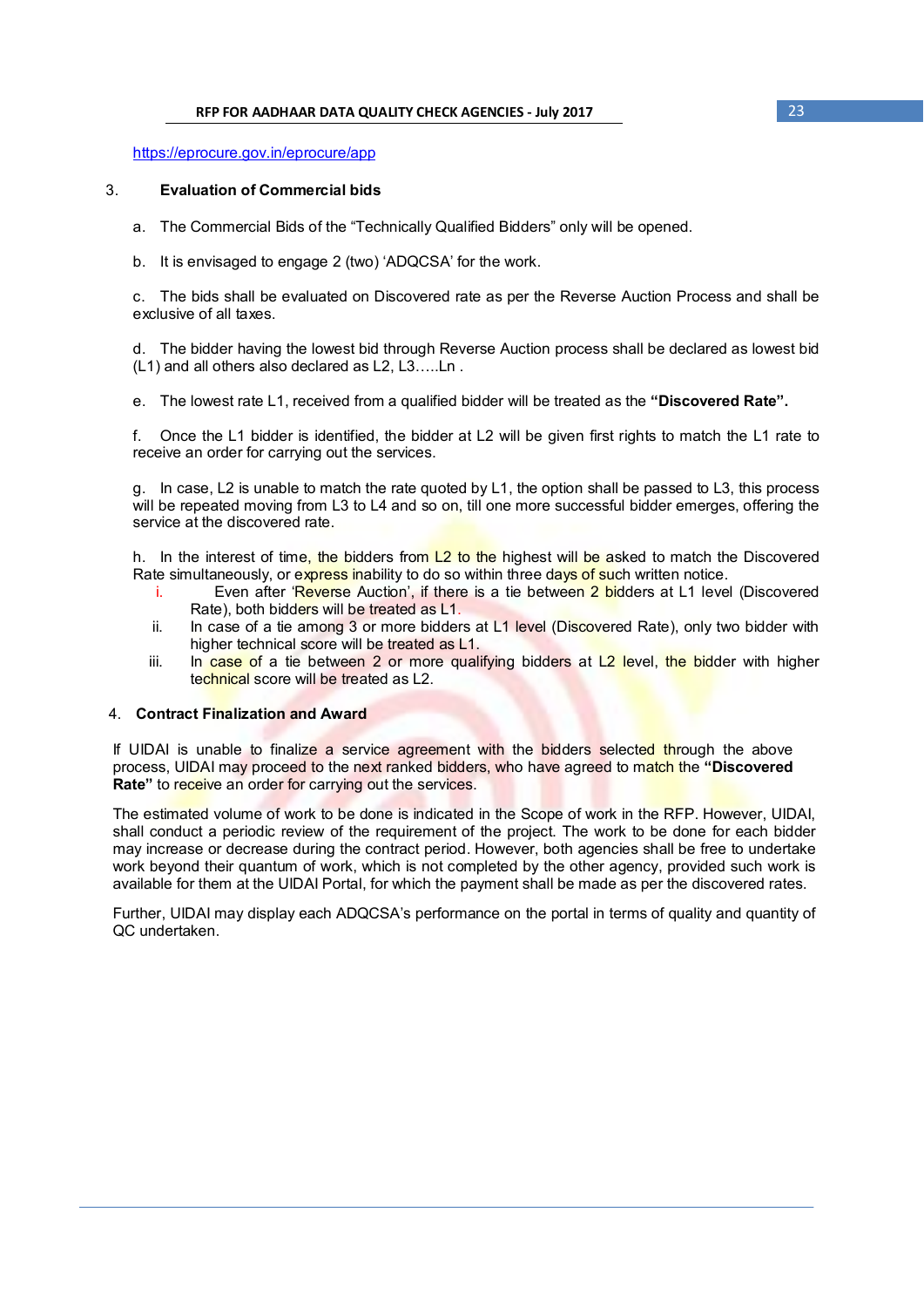### **PART-V**: **ONLINE BID PREPARATION AND DOCUMENTS CHECKLIST:**

### **1. PACKET I PART I - DOCUMENT CHECKLIST + EMD +INTEGRITY PACT TENDER FEE + PREQAULIFICATION FORM + SUPPORTING DOCUMENT**

- a. Scan Copy of Tender Fee Draft
- b. Scan Copy of EMD Fee Draft/Bank Guarantee
- c. Scan Copy of Integrity Pact
- d. Signed and Scanned Copy of FORM 1
- e. Signed and Scanned Copy of Checklist specified in Section II PART-III: ELIGIBILITY CRITERIA: TABLE 1 and all the supporting document.

### **2. PACKET I PART II – TECHNICAL PROPOSAL FORMS AND SUPPORTING DOCUMENNTS**

a) Signed and Scanned Copy of all the Technical Forms (FORM 2, FORM 3, FORM 4) provided in Section V and all the supporting documents specified in Section II TABLE 2 :TECHNICAL EVALUATION CRITERIA

b) Signed and Scanned Copy of FORM 7 and FORM 8

### **3. PACKET II FINANCIAL BID FORM + BOQ.xls**

- a) Signed and scanned copy of FORM 5: Commercial Proposal Cover Letter
- b) FORM 6 Commercial Proposal Format BOQ xls

The bidder shall quote the **cost of processing per request** for providing services as per the Scope of Work given in Section III which shall be exclusive of all the statutory taxes, levies, duties etc. The **cost of processing each QC request** quoted shall be inclusive of all costs to be incurred by the agency for providing other additional services including but not limited to QC center facility, its management/ maintenance, manpower, Security, IT equipment installed for the purpose, connectivity etc. specified in the 'Scope of Work'. The cost quoted shall be inclusive of all incidental expenses except taxes. However. Bidder shall mention all applicable taxes separately as per the commercial bid format. Any conditional bids shall be summarily rejected during the evaluation of the financial bids.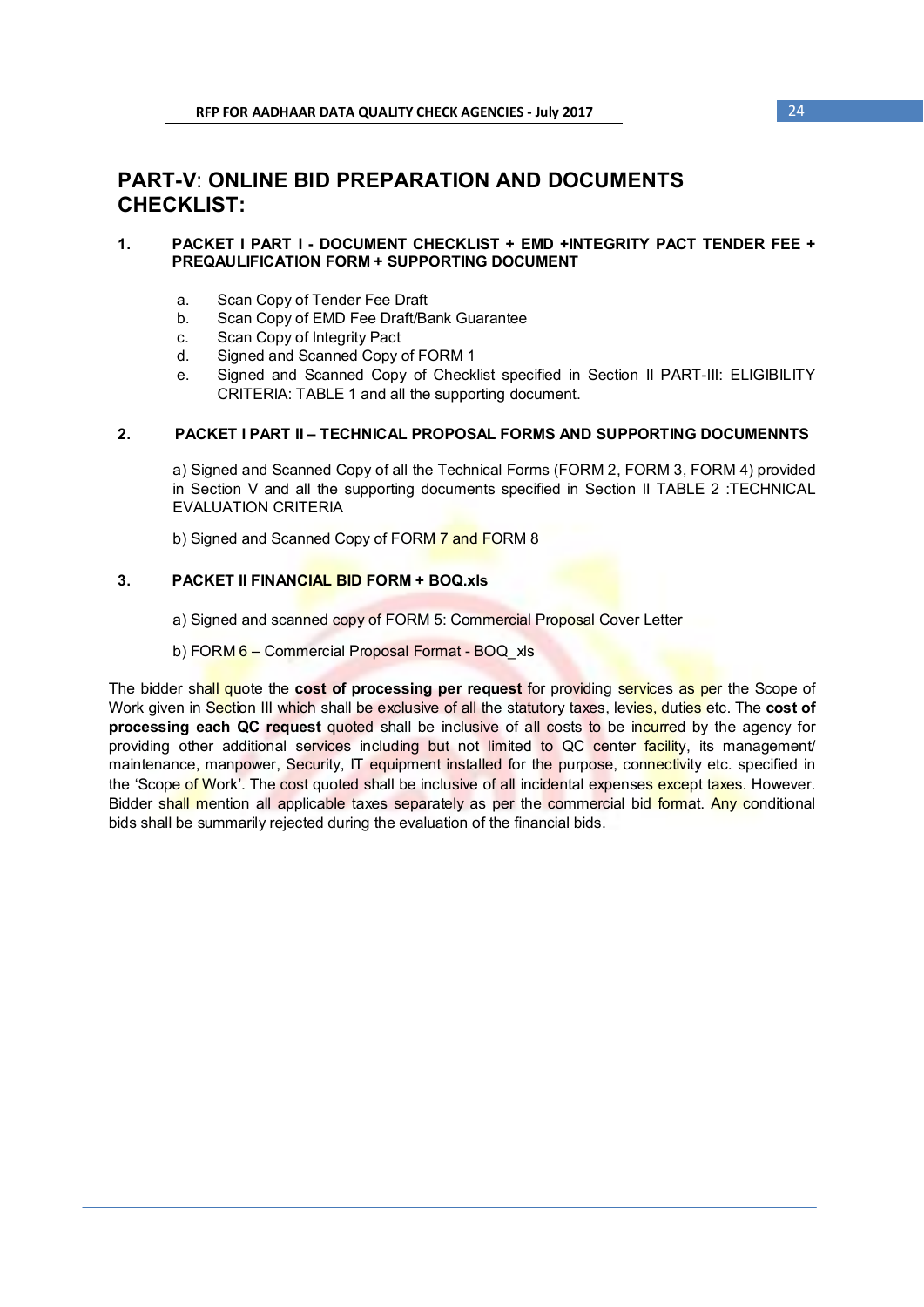### **SECTION-III SCOPE OF WORK, DELIVERABLES AND SLAs**

### **1. Introduction:**

The Unique Identification Authority of India (UIDAI) is a statutory authority established under the provisions of the Aadhaar (Targeted Delivery of Financial and Other Subsidies, Benefits and Services) Act, 2016 ("Aadhaar Act 2016") on 12th July, 2016 by the Government of India, under the Ministry of Electronics and Information Technology (MeitY).

Under the Aadhaar Act 2016, UIDAI is responsible for Aadhaar enrolment/update and authentication, including operation and management of all stages of Aadhaar life cycle, developing the policy, procedure and system for issuing Aadhaar numbers to individuals and perform authentication. UIDAI is required to ensure the security of identity information and authentication records of individuals.

Under the Aadhaar Act 2016, the UIDAI has been given the responsibility to lay down plan and policies to implement UID scheme, own and operate the UID data base, be responsible for its updation and maintenance on an ongoing basis. Implementation of the UID scheme, inter alia, entails generating and assigning UID numbers (Unique Identification Numbers called Aadhaar numbers) to residents. The key role of UID number is that of an enabler  $-$  by establishing an identity and providing an identity authentication mechanism that helps Governments design better welfare programs, enables residents to access resources and services more easily wherever they live, and allows agencies and programs to deliver benefits and services effectively and transparently.

For effective implementation of the Scheme, the UIDAI has awarded several contracts to vendors for performing various functions including the Enrolment agencies engaged in Enrolment and update of the Aadhaar data. UIDAI has established standard mechanism and processes for undertaking the Quality check of the Aadhaar Data as and when enrolment or update is requested in the system by residents.

With the objective to strengthen and maintain continuity in the process of Quality check, ADQCSA shall provide requisite resources to carry out QC activities for Enrolment and Update data. For this purpose, UIDAI proposes to engage two service agencies to assist the UIDAI in managing the QC work through this RFP.

### **2. Over view of Scope of Work**

- 2.1.Only request received though assisted mode for enrolment and update shall be in the current scope of this RFP. However UIDAI at a later stage in the project may include QC request processing for Self/online mode in the scope of work of the QC agencies at the same cost. QC agencies shall be provided reasonable time and notice period to prepare and ramp up the resources to undertake such work.
- 2.2.UIDAI has engaged MSP (Managed Service Provider) for development, maintenance and support for various IT related systems and components of the Aadhaar ecosystem. UIDAI, through the MSP has developed an application for undertaking document based QC for the Enrolment and update request received from the residents.
- 2.3 The Quality Check application developed by UIDAI MSP may be modified during the currency of the agreement as per changes in processes for enrolment, updation or quality check as well as to incorporate business process re-engineering with an aim to enhance efficiencies of the entire system of Aadhaar which may result in change of quantum of QC work. This shall be dealt through the Change Request procedure on mutually agreed terms under the contract as defined at Appendix VI-G. The value of such change will not be more than 25% of the total value of the contract.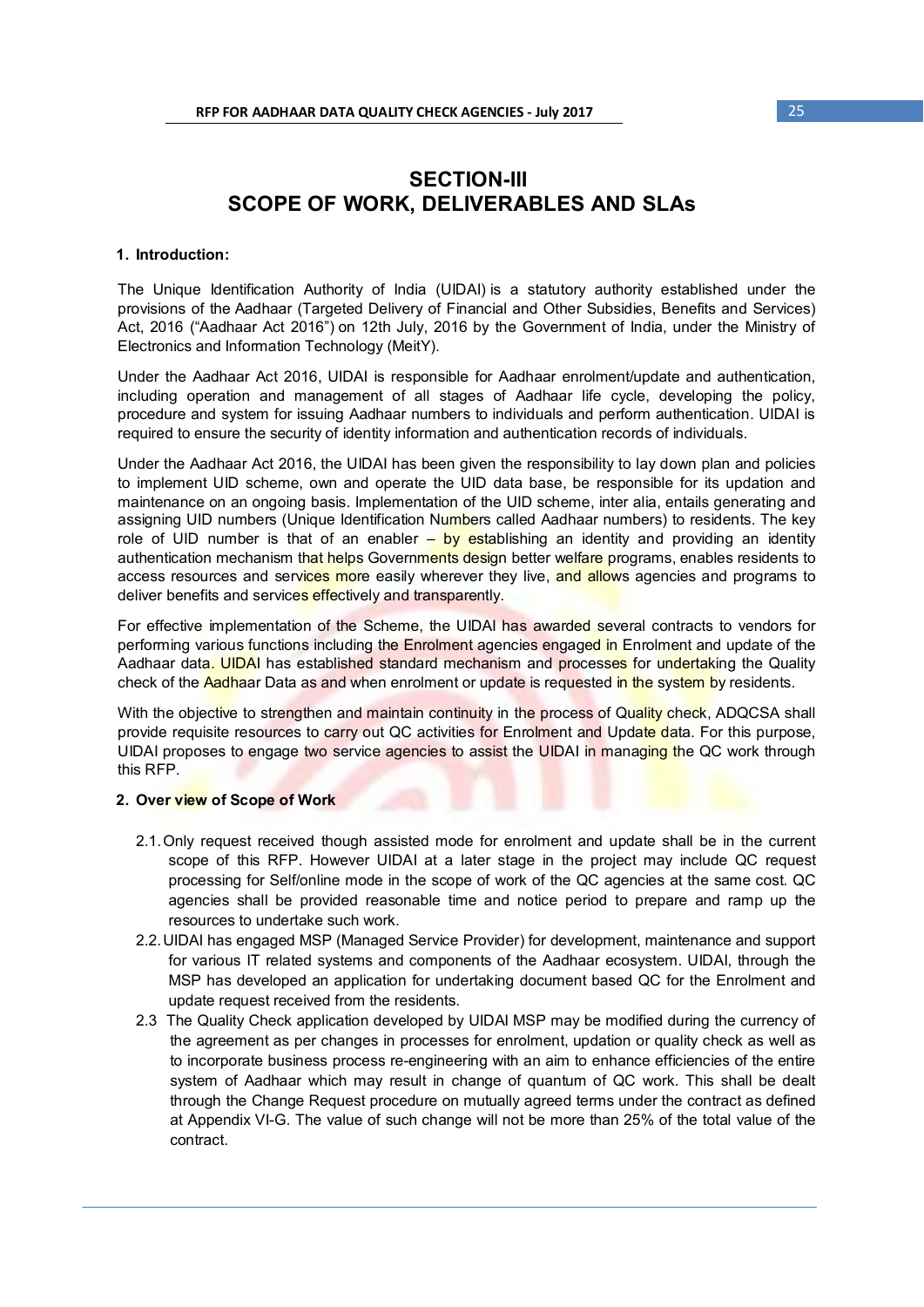- 2.3.ADQCSA shall provide the services to undertake the data quality and completeness check. For this purpose, ADQCSA shall establish and manage exclusive Data quality check centers, establish secure data connectivity with the UIDAI systems, deploy its manpower to undertake the services, ensure security at the ADQCSA premises and manage operations as per the Guidelines/ instructions provided by UIDAI from time to time.
- 2.4.Data verification through QC process shall remain an important component of the Aadhaar Enrolment or update process. UIDAI commits a timeline with respect to enrolment and update process to the resident. Thus, it is important that the timelines and related SLA shall be adhered to by the ADQCSAs.
- 2.5.Bidders must familiarize themselves with the latest state-wise Aadhaar saturation data and documents required for enrolment & update process as available at UIDAI website for better understanding of Aadhaar process and working out the quantum of time required for each process and likely manpower requirements.
- 2.6.The finalized ADQCSAs will study existing Enrolment, Update processes and existing QC process for initial 04 weeks. The ADQCAs shall submit a BPR study report suggesting improvements for process re-engineering based on established BPR methodology and best practices, for consideration of the UIDAI Authority. These however, will not affect timelines or any other or all deliverables of ADQSAs in any manner.
- 2.7. ADQCSA shall maintain the confidentiality of the data and adhere to the code of conduct, IT security policy as provided by UDIAI and any amendments thereof during the contract period.

#### **3. Enrolment process and envisaged volume**

- 3.1.UIDAI Registrars have engaged Enrolment Agencies (EAs) for undertaking collection of demographic and biometric data for Aadhaar enrollment.
- 3.2. During the enrolment process the operator of the EAs enters the data of the residents and collects the copies of the relevant document. These documents are then scanned and attached with the record against the EID number generated in the process.
- 3.3. Below is the trend with respect to enrolment for last one year.



Table for language wise trend is provided at the **Annexure VI** of this RFP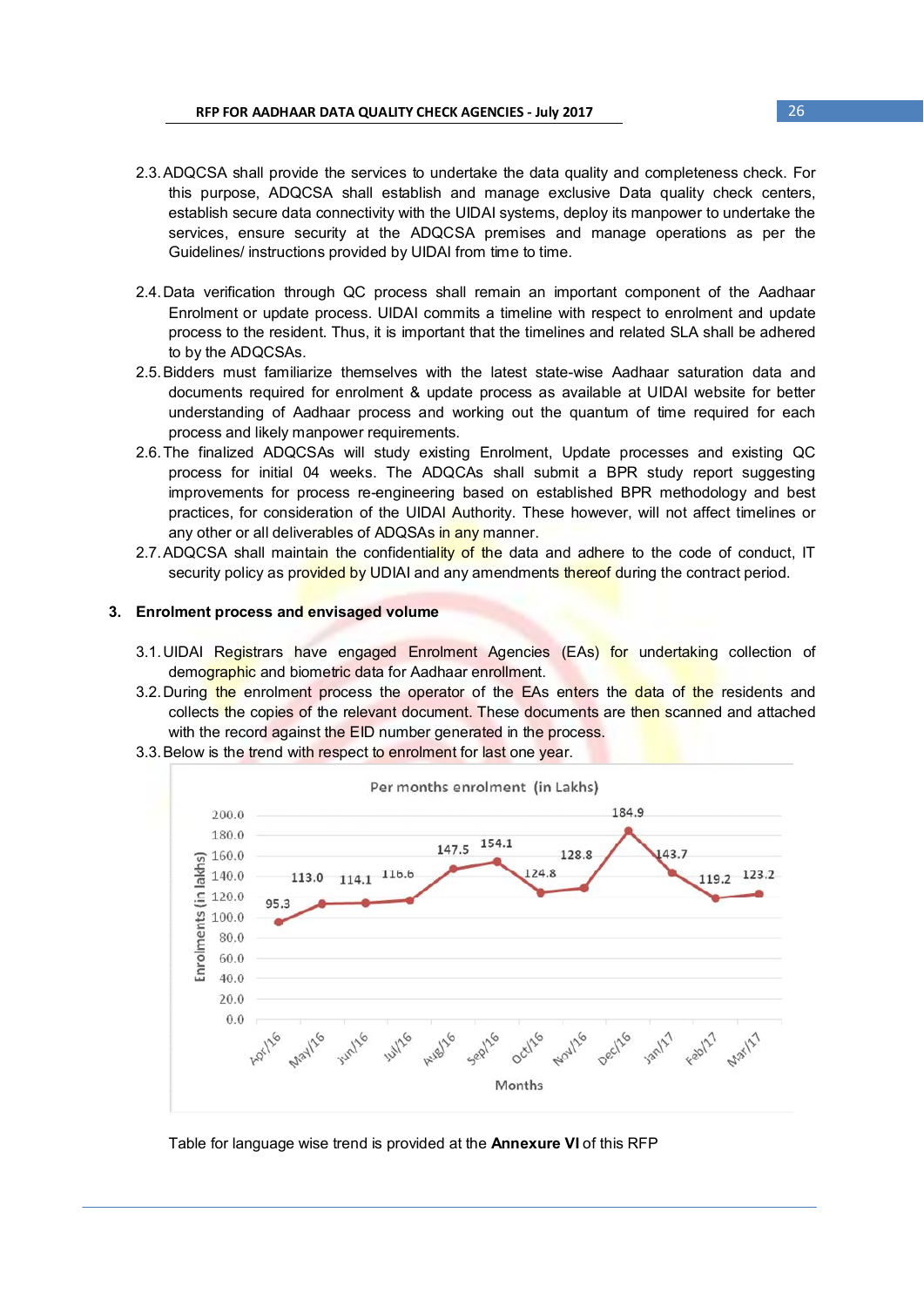#### **4. Aadhaar data update and envisaged volume**

- 4.1. Enrolment Agencies (EAs) also accept update request from the residents to update the Demographic and biometric data. Additionally, residents can update their Aadhaar data through online mode or through postal facility. However only update through the Enrolment centers through assisted mode is in scope for ADQCSA.
- 4.2.The number of requests for update is expected to increase as the number of residents enrolled in Aadhaar database increases. As more and more services will start using Aadhaar platform in the future and, therefore, the resident's need to update their information in Aadhaar database will also rise.



4.3. Below is the trend with respect to Aadhaar Data updates for last one year.

Table for language wise trend is provided at the **Annexure VI** of this RFP

### **5. Estimated total Volume and scope of work**

- 5.1.The estimated volume cumulatively for Aadhaar enrolment and update for a period of 3 years is envisaged to be approximately 40 - 45 Cr records. However, UIDAI provides no assurance of the volume or the equal spread of the volume over the period. Bidders must make their own business assumptions for the same, based on data shared in this RFP and available on UIDAI website. UIDAI expects fluctuations in the monthly volumes for both enrolments and updates. Bidders must make their own assessment and should consider the same while submitting their bids.
- 5.2.UIDAI QC application shall divide the total packets uploaded every day, equally between both the QC Agencies. ADQCSAs shall have to complete all records provided daily as per the SLA.
- 5.3.It is expected that there will be fluctuations both in the enrolment and update volumes owing to events and future policy decisions. ADQCSAs will need to cater for such fluctuations.
- 5.4.TAT SLA shall only be applicable after initial 90-day period (from signing of the contract) during which it is expected that the agencies shall have deployed adequate QC resources to undertake the required number of QCs per day.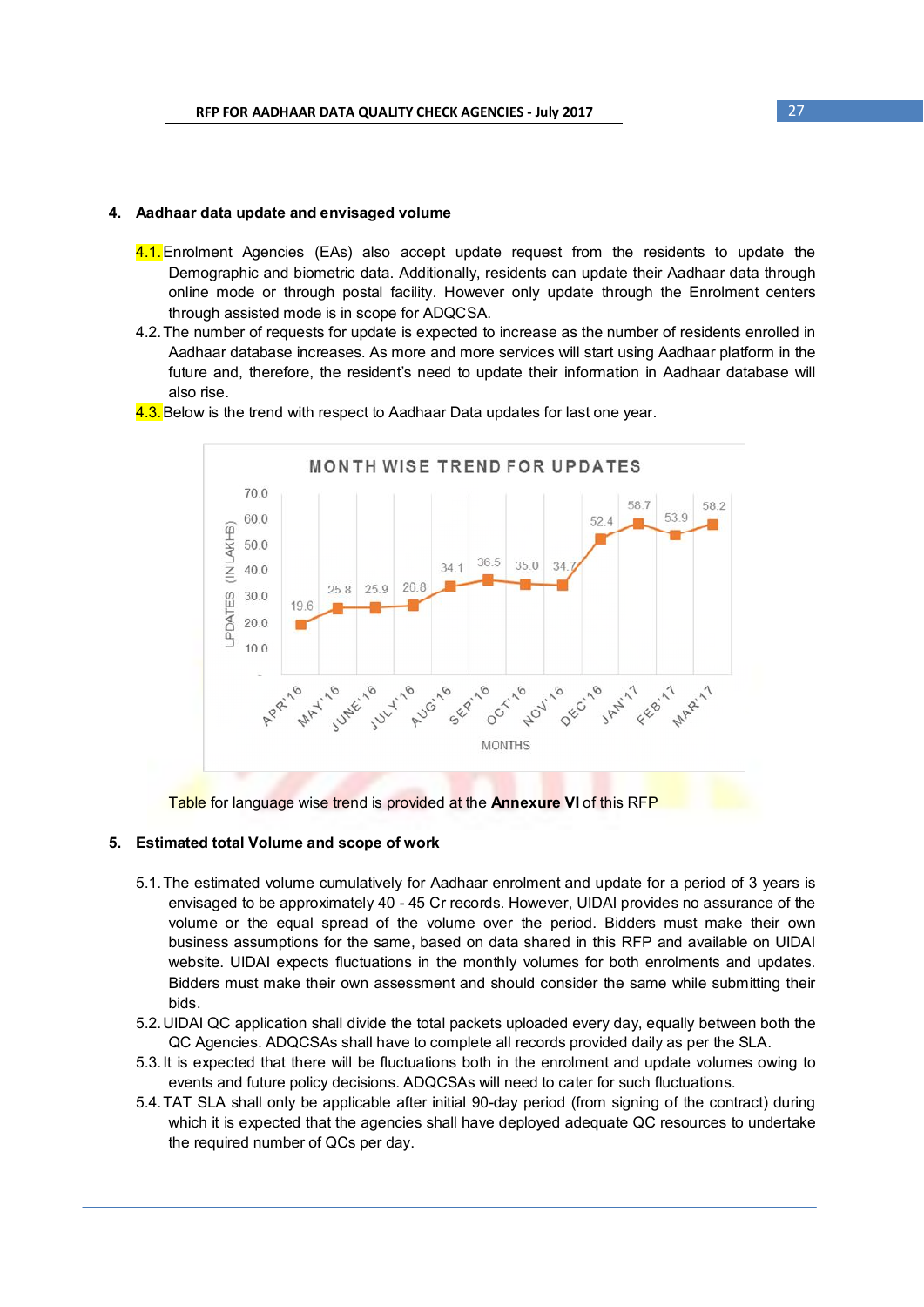- 5.5.During the entire contract period, UIDAI shall provide the historical data with regards to number of request received for enrolment and updates to the QC agencies on monthly basis. QC agencies are expected to utilize the data to analyse future volume expectation from these (estimation with respect to next six-month period SLA) and adjust in the resources accordingly.
- 5.6.Bidders should note that for child enrolment in Aadhaar, only PoR (proof of Relationship) is accepted as valid document. For such enrolment, the Aadhaar number of parents is accepted as valid PoR. Child enrolment requests are estimated to be nearly 2.5 Cr per year. For such enrolment, QC request is expected to take much less time with respect to enrolment in case of residents with more than five years of age.
- 6. **Hire** & Train Manpower for QC process
	- 6.1.**Hiring Manpower**: The ADQCSA shall hire manpower to undertake operations as per the guidelines prescribed by UIDAI. This would include but not limited to
		- 6.1.1.**QC Operator**: Operators shall be employed by ADQCSA to execute the QC at the centre and should satisfy the following criteria:
			- a. The person should be of age 20 years and above.
			- b. Graduation.
			- c. The person should have a basic understanding of operating a computer and should be comfortable with local language keyboard and transliteration.
		- 6.1.2. **Reviewer**: For every 20 Operators employed by ADQCSA, one reviewer shall be deployed at the centre. He would also assist ADQCSA in managing the team and should satisfy the following criteria:
			- a. The person should be of age 22 years and above.
			- b. Minimum educational qualification Graduation.
			- c. Minimum 02 years of experience.
			- d. The person should have a basic understanding of operating a computer and should be comfortable with local language keyboard and transliteration.
		- 6.1.3. **Re-Reviewer**: For every 5 Reviewers employed by ADQCSA, one Re-reviewer shall be deployed at the centre. He would also head the team under him and should satisfy the following criteria:
			- a. The person should be of age 25 years and above.
			- b. Minimum educational qualification Graduation.
			- c. Minimum 05 years of experience.
			- d. The person should have a basic understanding of operating a computer and should be comfortable with local language keyboard and transliteration.
		- 6.1.4. **Pre requisites for all resources before deployment**: Before starting work as an Operator, Reviewer or as a Re-reviewer, ADQCSA must ensure that:
			- a. The resource should have been enrolled for Aadhaar and his/her Aadhaar number should have been available with them.
			- b. The resource should have undergone minimum 02 days training and 04 days supervised work on the process of QC. Organizing this training is the responsibility of the ADQCSA.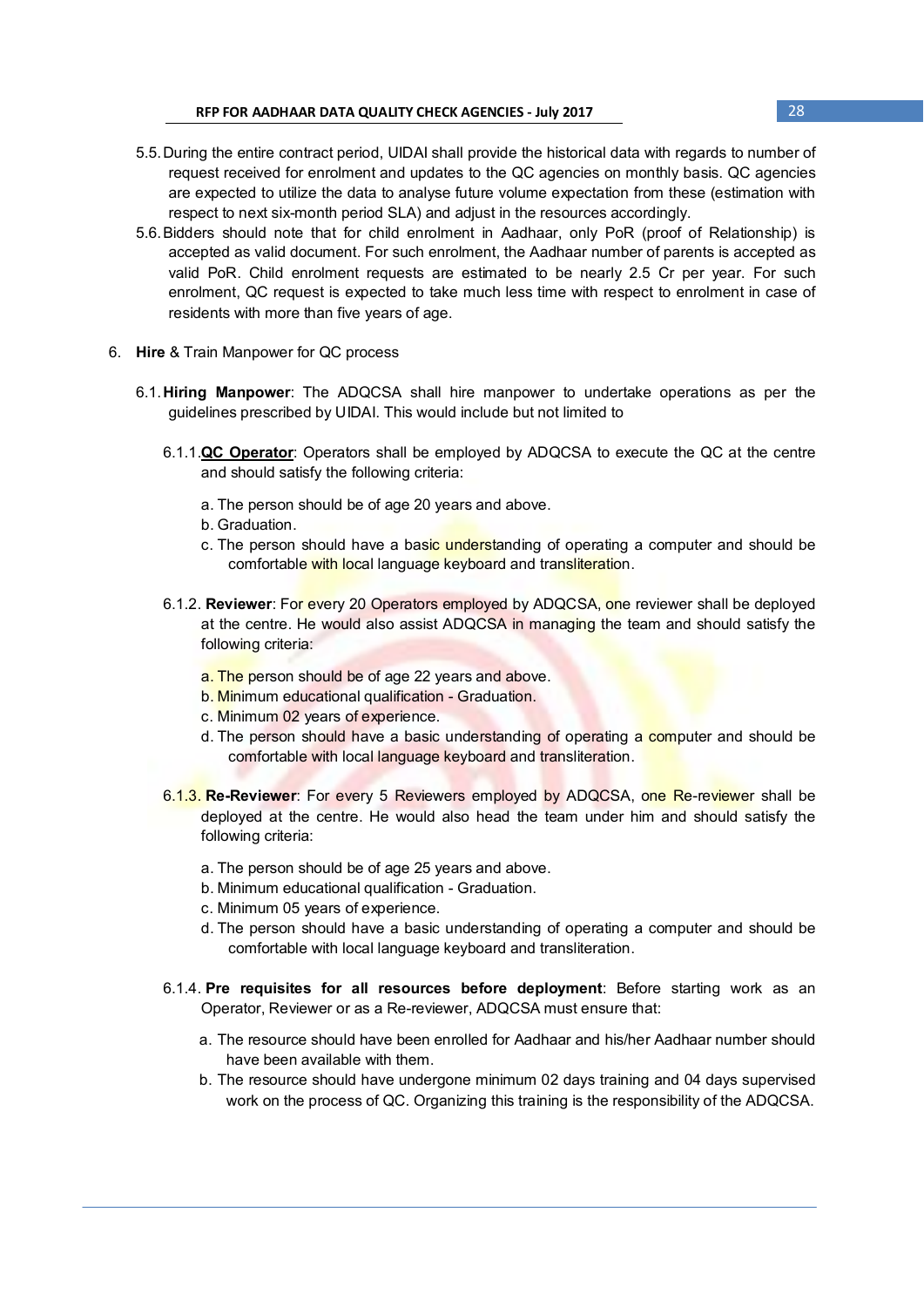- c. The resource should have been activated/ login ID should be created, in accordance with UIDAI guidelines, prior to commencing. The ADQCSA will be required to have a unique Resource ID for each, to activate them.
- d. ADQCSA shall conduct background verification for all resources to be deployed in the project along with police verification. The agency shall share the details and related documents whenever asked by UIDAI.

### **6.2.Training of Manpower:**

- 6.2.1.The ADQCSA shall identify resources to employ for the operations, get them trained.
- 6.2.2.The ADQCSA shall provide master trainers. Master trainers shall be identified by the agency from its pool and get them trained by UIDAI/ its representative as per its schedule. Master trainers shall train the trainers of ADQCSA and further impart the training.
- 6.2.3.The ADQCSA shall have the requisite number of trainers for training its personnel at all its QC centers.
- 6.2.4.ADQSAs will develop and deploy robust system for regular updation of its operators on new QC guidelines and other instructions from UIDAI. The process shall be monitored by UIDAI.
- 6.2.5.The ADQCSA providing in house training shall translate the training material into local language and hand it over to the course participants.
- 6.2.6.Course material in softcopy for the training shall be provided by UIDAI.

### **7. Conduct QC Operations as per Standard Processes**

- 7.1. The ADQCSA would use the software provided by the UIDAI/Registrar for QC of collection of demographic data. The software will be supported by a User Manual.
- 7.2. UIDAI has defined clear-cut standard processes for Aadhaar QC operation which will be shared with the QC agency once on board.
- 7.3. Privacy & Security: ADQCSA will be responsible to make sure that the data is kept in a very secure and confidential manner and under no circumstances, shall they either use the data themselves or part with the data to any other agency other than the UIDAI and shall be subject to audit by UIDAI or their representative from time to time. ADQCSA shall follow IT security policy of UIDAI, Aadhaar Act 2016 and other prevalent laws of the country and their amendment during the entire contract period. ADQCSA shall ensure that the Information security guidelines as issued by UIDAI are complied with always. Refer **Annexure VI** for the current version of the same. The Service Provider shall also adhere to privacy and data security aspects under Aadhaar Act and relevant regulations thereunder.

### 8. **Stakeholders of the QC Process**

8.1.The following are the key stakeholder for the process.

| <b>Project Stakeholder</b> | <b>Role of the Stakeholder</b>                                                                                                                              |
|----------------------------|-------------------------------------------------------------------------------------------------------------------------------------------------------------|
| Resident                   | Resident performs any of the following<br>Uses the services of the Enrolment Center to create the request<br>a.<br>for enrolment or update of Aadhaar Data. |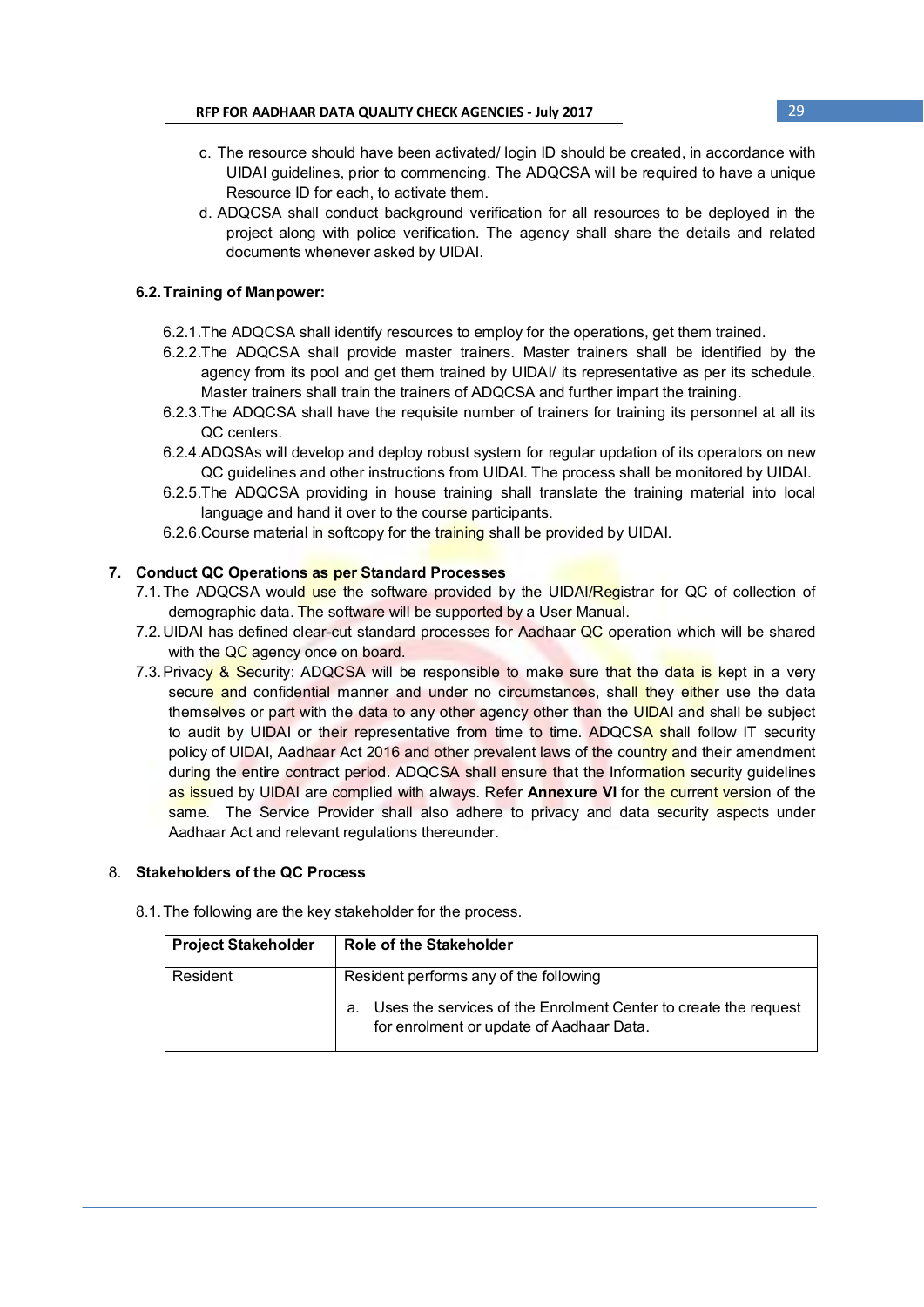| <b>ADQCSA</b>   | a. | Undertake QC and verify the data as per the procedure and<br>criterion established by UIDAI from time to time with due<br>diligence |
|-----------------|----|-------------------------------------------------------------------------------------------------------------------------------------|
|                 | b. | Track the timely disposal of requests                                                                                               |
|                 | C. | Undertake dispute resolution by Reviewer in case of difference<br>between Verifier & Approver                                       |
|                 | d. | Provide timely inputs to UIDAI on any special observations during<br>processing                                                     |
| <b>UIDAI-HO</b> | a. | Provide necessary process and guidelines for request verification                                                                   |
|                 | b. | Monitor entire process of QC operations                                                                                             |
| <b>UIDAI-RO</b> | a. | Conduct audit of the request based for sample cases, based on<br>the languages                                                      |
| <b>MSP</b>      | a. | Provide the application and technical support to the ADQCSA                                                                         |
|                 | b. | Undertake any technology changes as desired by the UIDAI-HO                                                                         |
|                 | c. | Provide training to the ADQCSA personnel for any changes in<br>the QC application                                                   |
|                 | d. | Generate/verify the MIS for the SLA management                                                                                      |
|                 | е. | <b>Physical Monitoring of QC Centers</b>                                                                                            |

#### 8.2.**Responsibilities of the stakeholders**

#### **8.2.1.Responsibilities of UIDAI**

As owner of the Project, the role of UIDAI in the successful implementation and smooth running of the QC operations includes discharging the following responsibilities:

### **UIDAI-HO**

- a. Undertake stakeholder management and provide consistent policy
- b. Ensure that all the participating stakeholders continue to discharge their responsibilities;
- c. Ensure that the required process guidelines and required updates to the guidelines are issued for all stakeholders from time to time for clear understanding of the expectations
- d. Monitor the adherence to the SLA, Confidentiality and code of conduct for the various activities of the various stakeholders.
- e. Issuance of required Government Order*s*, wherever necessary, on policy issues.
- f. Provisioning for the training of the ADQCSA master trainers in the processes for the QC
- g. Conduct the IEC for various changes which affect the residents with regards to QC.

### **UIDAI-RO**

a. Undertake periodic audit a sample of the requests completed by the ADQCSA for correctness. The samples will be taken by the RO based on the language assigned to the RO

### **8.2.2.Responsibilities of the Agency (ADQCSA)**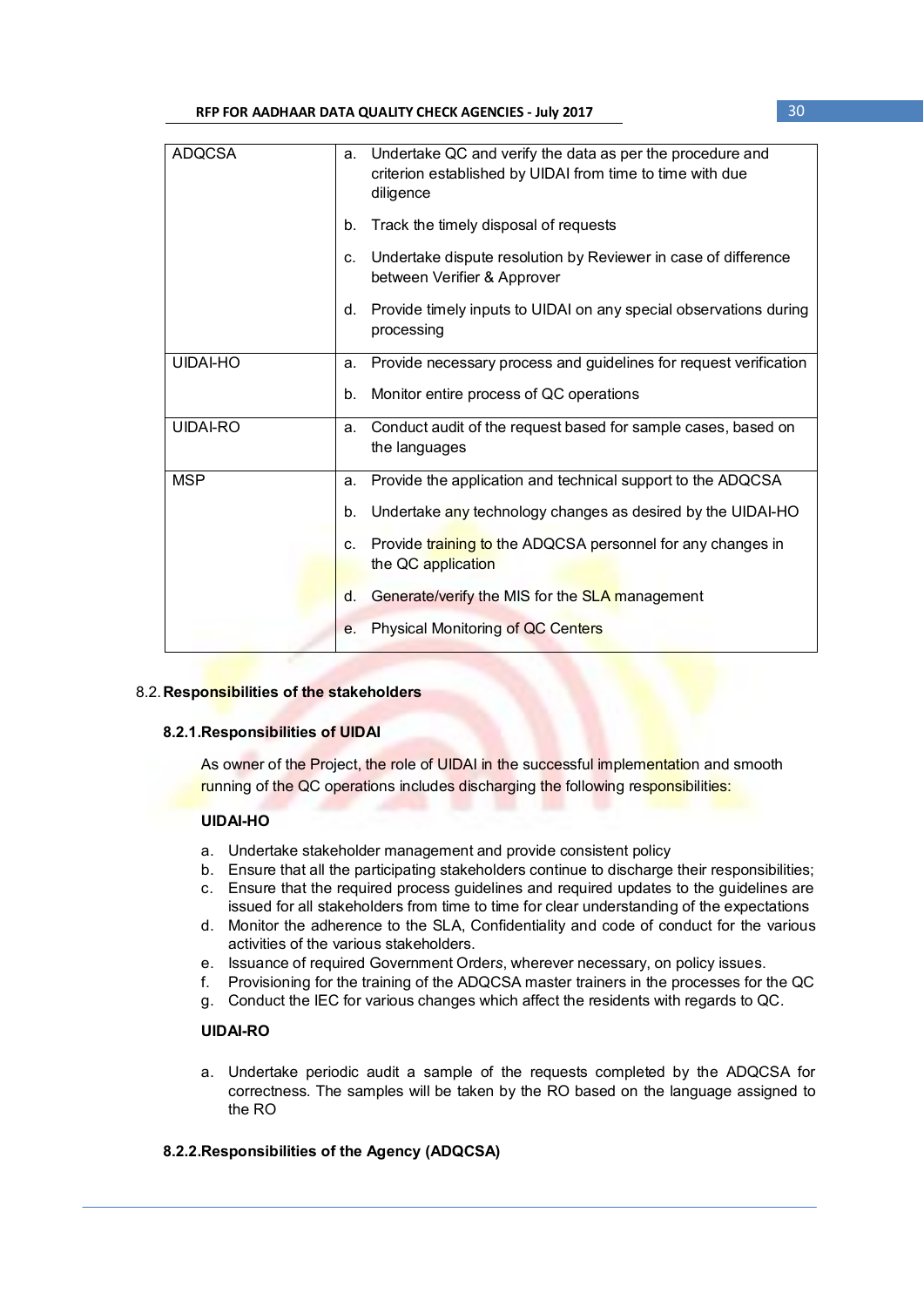- a. Establish exclusive QC centers as per the specifications issued by UIDAI and deploy adequate manpower as required to carry out the operations.
- b. Deployment of the required hardware/software for setting up of the QC processing centers for the enrolment and update requests.
- c. Set up the required infrastructure at the location of the QC processing center(s). Keeping in mind the multi-language skill required for the processing, the ADQCSA may propose to set-up the center at multiple locations (Maximum of 10 centers across the country).
- d. Establish the secure MPLS connectivity of adequate bandwidth between the QC processing centers and the UIDAI systems as per the UIDAI's security protocols..
- e. Maintaining standards-based documentation and records for all the aspects of the processes for UIDAI to audit and inspect
- f. Ensure that the performance is in conformity with the SLA.
- g. Ensure that the Information security guidelines as issued by UIDAI are complied with always. The Service Provider shall also adhere to privacy and data security aspects under Aadhaar Act and relevant regulations thereunder.
- h. Operations Audit by an information system auditor certified by a recognized body under the Information Technology Act 2000 and furnish certified audit reports to UIDAI, once in every year of operations.
- i. Allow the audit of the processes/systems by UIDAI or its nominated agencies for adherence to the SLA/Information security requirements

#### **8.2.3.Responsibilities of MSP**

- a. Assist the ADQCSA during the initial phase of setup of operations.
- b. Provide the technical support to the ADQCSA for aspects related to the QC application Software.
- c. Provision for training of the ADQCSA along with UIDAI for any changes in the QC application or process, which require technology changes.
- d. Ensure the operation/technical manual related to QC application are updated and provided to the ADQCSA.

### **8.3.The ADQCSA is also expected to do the following:-**

UIDAI may employ an external 3<sup>rd</sup> party agency to do a detailed process review of enrolment and updation processes or agrees to recommendations of BPR study report submitted by ADQSAs (submitted within 04 weeks of signing of agreement). This shall be dealt through the Change Request procedure on mutually agreed terms under the contract as defined at Appendix VI-G. The value of such change will not be more than 25% of the total value of the contract.

### **9. ADQCSA – QC centers**

- **9.1.**ADQCSA shall establish QC centers at maximum of 10 locations.
- 9.2.Before commencement of QC operation all proposed QC centres shall be jointly inspected by UIDAI and the agency officials. ADQCSA shall submit a operational readiness report before such inspection. The joint team shall inspect the premises for adequacy of the Infrastructure, security and other administrative aspects and provide a certificate.
- **9.3.**Each QC centre must adhere to following:
	- a. It should be an enclosed secure Area exclusively used for Aadhaar QC purpose.
	- b. Shall have work station for each resource and of minimum 42-52" x 60-72" dimensions
	- c. Shall have Biometric Access for Entry.
	- d. Compliant to UIDAI ecosystem partners security guidelines.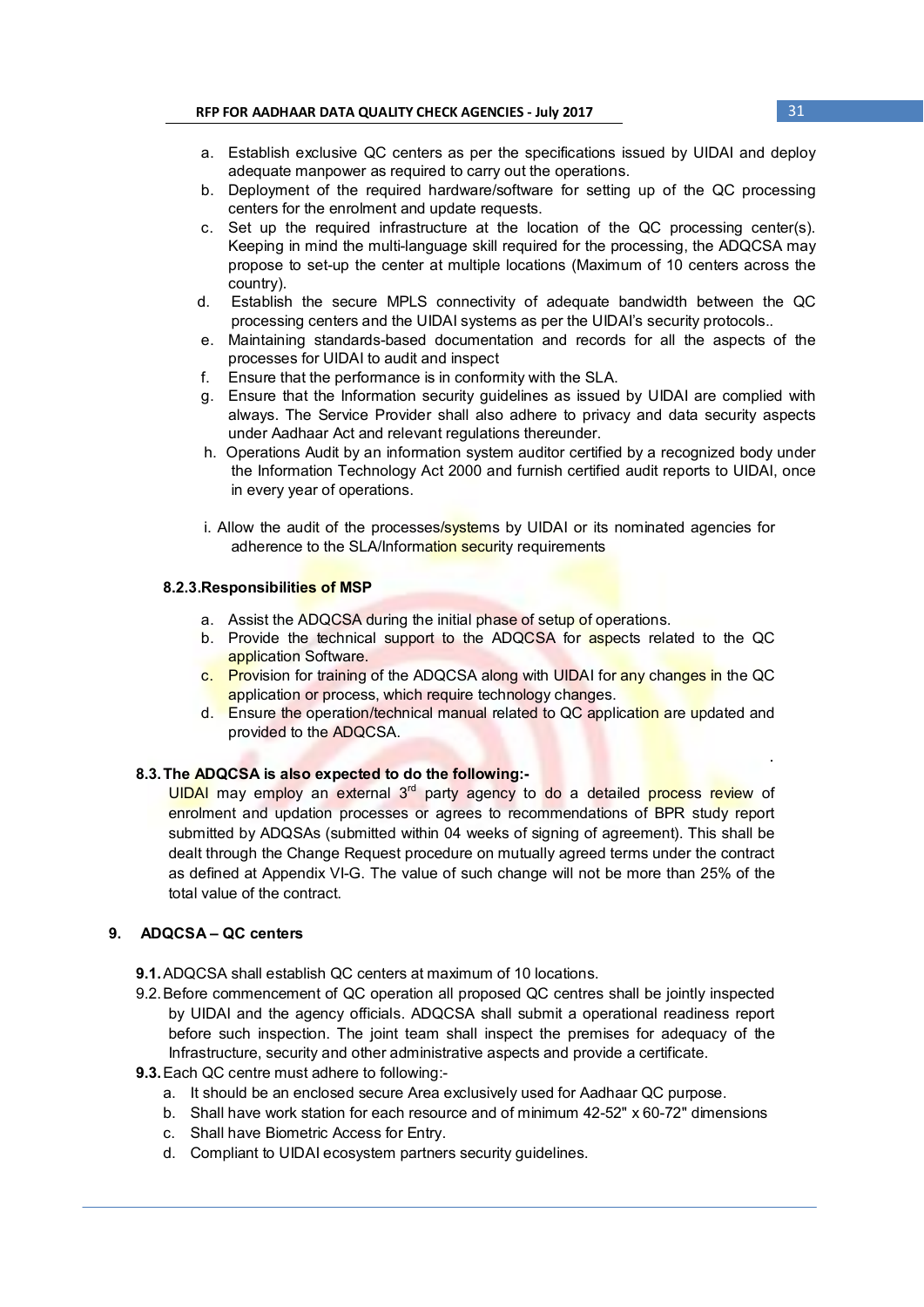- e. Only approved users and approved support staffs (IT, Maintenance, Admin and House Keeping) with ID and access permission shall enter in the Operation Premises.
- f. Video monitoring system, with central online monitoring facility by ADQSA and UIDAI officials.

### g. **IT Infrastructure:**

- 1. Operations to be carried out on Desktops/All in one systems only
- 2. Minimum system Specifications: (As given for QC)

| Requirement                   | <b>Specification</b>                               |
|-------------------------------|----------------------------------------------------|
| Windows                       | 10                                                 |
| <b>RAM</b>                    | 4GB                                                |
| <b>Hard Disk</b>              | Minimum 160 GB (Optional)                          |
| Processor                     | Intel Core(TM) 2 DUO CP<br>E7500@2.93 GHZ 2.94 GHZ |
| <b>MS Office</b>              | 10/13/16                                           |
| Internet Explorer             | 10 or above                                        |
| <b>Antivirus and Firewall</b> | to all the systems                                 |

- 3. Bidder shall install Aadhaar based Biometric attendance at all premises.
- 4. MPLS leased secure internet connection with backup (Speed based on manpower at the location)".
- 5. Servers and Desktops are all put on UPS
- 6. The work location should follow all the security guidelines and policy as per UIDAI norms.
- 7. Computers shall have scheduled lock timings for computer screens
- 8. All users have centrally managed antivirus software for updates of virus definitions.
- 9. UIDAI prescribed policy based availability of access to internet
- 10. All user must have domain User Ids and should not have admin rights to the desktop
- 11. Use of all source of external mass storage device should be disabled in the desktop
- 12. Internet access should be restricted to Operational Requirements only

### **h. Non IT Infra**

- 1. ADQCSA shall provide Workstation for the resources (Chairs and Work Desk)
- 2. ADQCSA shall ensure Proper Lighting, Notice Board, Drinking Water and Washroom Facility for the resources.

### **D. Security of Premises:**

- 1. ADQCSA shall provide Physical Security through guards.
- 2. Shall deploy Security Cameras with recording
- 3. Information Security training to be conducted for all resources in every six months
- 4. Non Disclosure Agreement should be signed by all the resources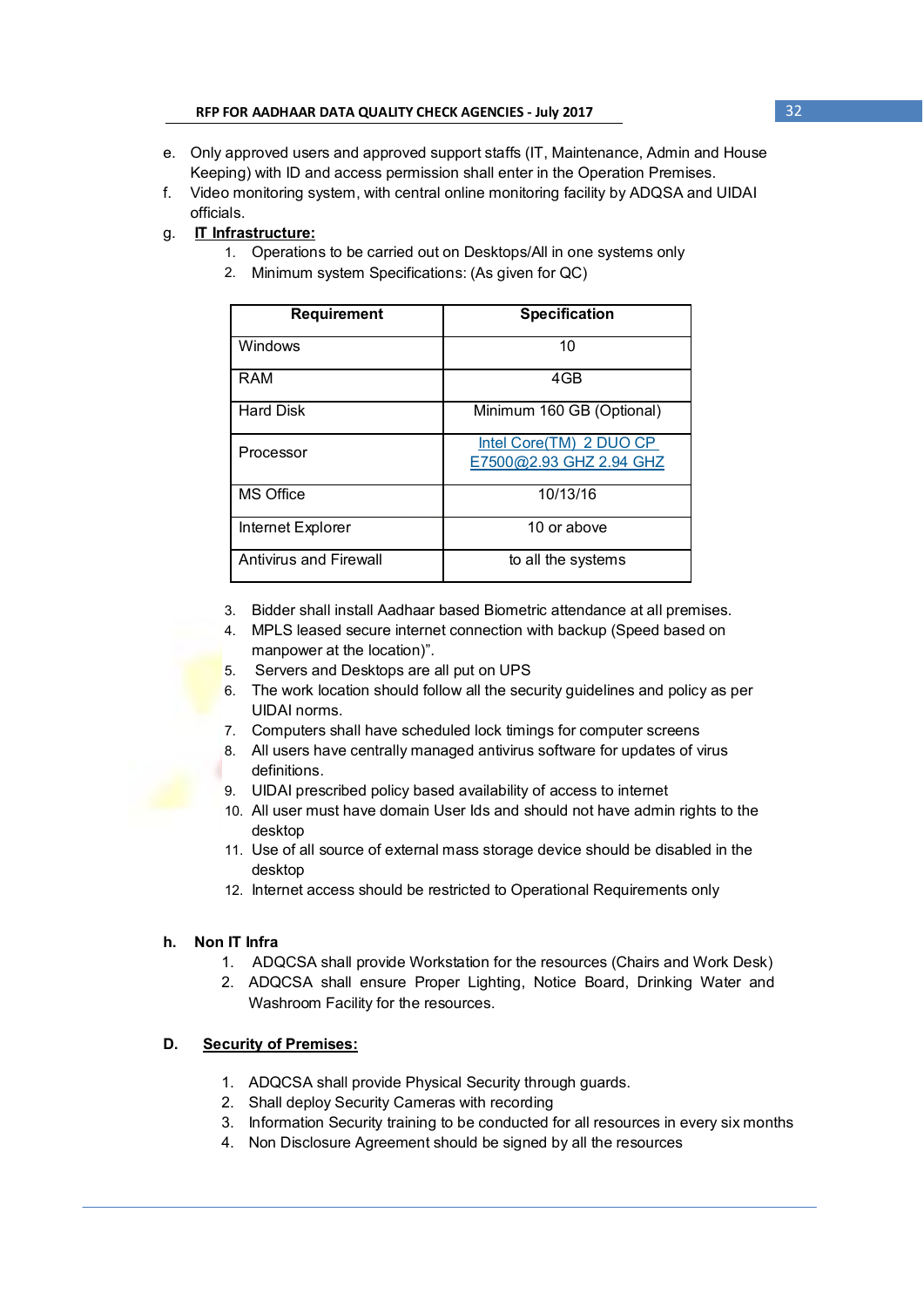- 5. ID cards for staff security and their access rights shall be defined
- 6. Mobile Phones, PDAs, USB thumb drives, Cameras, edibles etc. strictly restricted in Operational Area
- 7. Public areas do not have computers to access internal network
- 8. ADQCSA will have to submit a certificate that they are compliant to the UIDAI confidentiality and Information security guidelines and regulations as laid down by UIDAI or MeitY.

### **10. QC process and error list**

- 10.1. An over view of the QC process is provided in the **Annexure VI**
- 10.2. Demonstration of the QC process shall be provided during the pre-bid meeting. Bidders are expected to understand QC process and estimate the time taken accordingly.
- 10.3. The QC agency shall undertake the QC request as per the guidelines, SoPs, and its addendums as issued by UIDAI from time to time.
- 10.4. UIDAI shall have right to continue to revise the guidelines and QC related processes including error codes/list during the currency of the contract.
- 10.5. The QC operator shall have to check for following indicative document related errors
	- a. **Missing Document:** When Document is missing in the QC i.e. enrollment operator fails to upload the proof document
	- b. **Invalid Document:** When document uploaded is not one of the approved documents as mentioned in policy.
	- c. **Document Name mismatch:** If there is mismatch between name of the document and actual document but it is valid-document within approved list of UIDAI
	- d. Demographic Data Mismatch with the documents provided.
	- e. **Poor Quality Document:** Document image is not clear /incomplete
	- f. **Scanned Image Not of Original Document**
	- g. **Fraudulent Document:** Document of other resident, tampered document, photo do not match

The above error list is not exhaustive and shall be revised from time to time.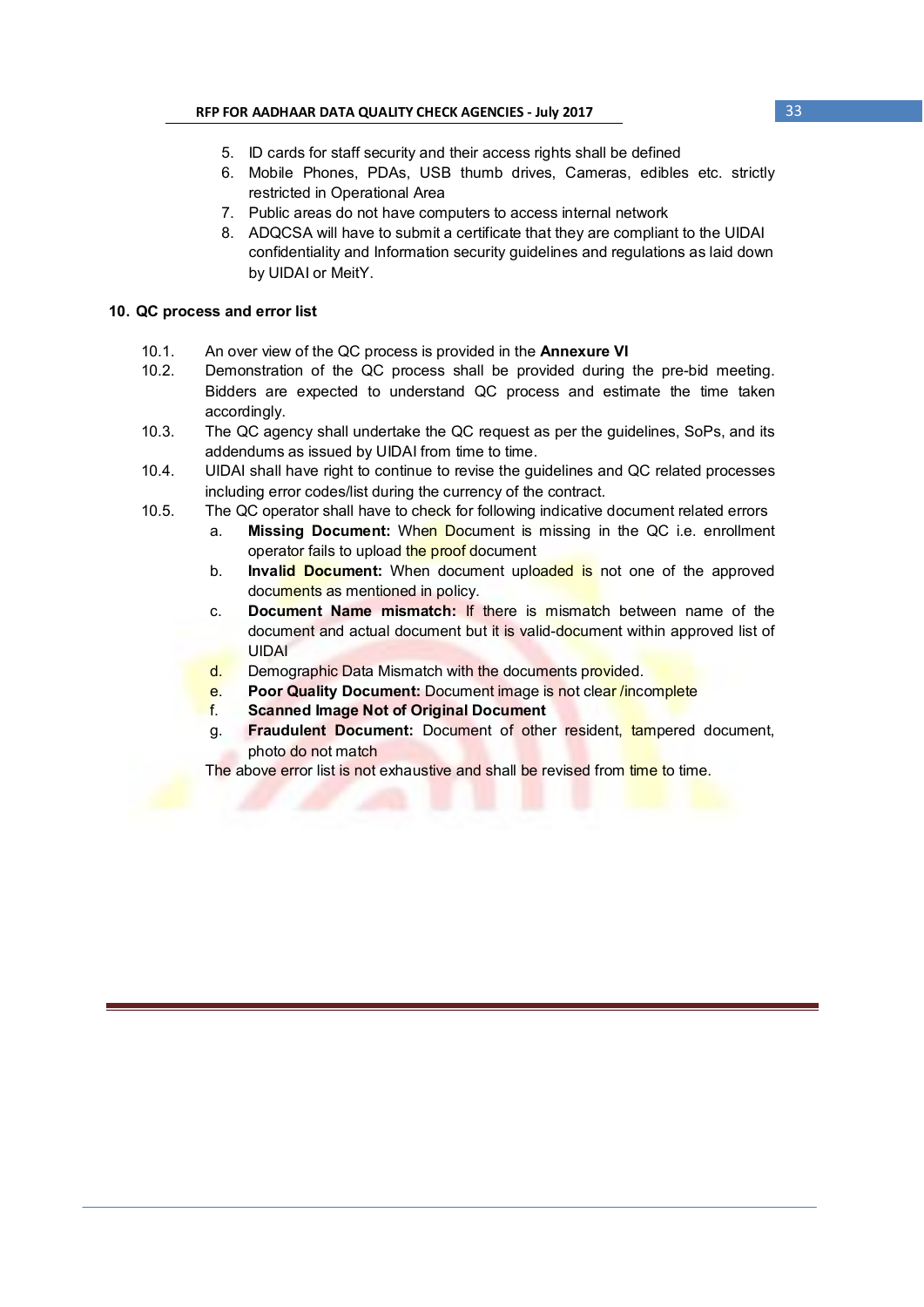### **PART-II - Service Level Agreement**

Service Level Agreement (hereinafter referred to as SLA) is to clearly define the levels of services which shall be provided by the Service Providers to UIDAI for the duration of this contract.

| Benefits of this<br><b>SLA</b>  | Is meant to provide a criteria for performance benchmark                                                                                                                                                                                                                                                                                                                                                                                                                            |
|---------------------------------|-------------------------------------------------------------------------------------------------------------------------------------------------------------------------------------------------------------------------------------------------------------------------------------------------------------------------------------------------------------------------------------------------------------------------------------------------------------------------------------|
|                                 | trigger a process that draws the UIDAI and the Service Providers                                                                                                                                                                                                                                                                                                                                                                                                                    |
|                                 | management attention to some key aspects of performance when that<br>aspect drops below an agreed upon threshold, or target.                                                                                                                                                                                                                                                                                                                                                        |
|                                 | Makes explicit the expectations that UIDAI has for performance.                                                                                                                                                                                                                                                                                                                                                                                                                     |
|                                 | Helps UIDAI control the levels and performance of Service Provider<br>services.                                                                                                                                                                                                                                                                                                                                                                                                     |
|                                 | Provides a framework for monitoring the performance of the services<br>under the contract for UIDAI and the Service Provider                                                                                                                                                                                                                                                                                                                                                        |
| <b>SLAs &amp; Targets</b>       | This SLA document provides for minimum level of services required as<br>per contractual obligations based on performance indicators and<br>measurements thereof. The Service Provider shall ensure provisioning of<br>all required services while monitoring the performance of the same to<br>effectively comply with the performance levels. The services provided by<br>the Service Provider shall be reviewed by the UIDAI and UIDAI shall:                                     |
|                                 | a. Check performance of the Service Provider against these SLAs over<br>the review period and consider any key issues of the past period's<br>performance statistics including major incidents, service trends, etc.                                                                                                                                                                                                                                                                |
|                                 | b. Discuss escalated<br>problems,<br><b>issues</b><br>and<br>matters<br>still<br>new<br>outstanding for resolution.                                                                                                                                                                                                                                                                                                                                                                 |
|                                 | Review of statistics related to rectification of outstanding faults and<br>C.<br>agreed changes.                                                                                                                                                                                                                                                                                                                                                                                    |
|                                 | d. Provide suggestions for changes to improve the service levels.                                                                                                                                                                                                                                                                                                                                                                                                                   |
|                                 | In case desired, UIDAI shall initiate an interim review to check the<br>performance and the obligations of the Service Provider. The SLA may<br>be reviewed and revised in accordance to the procedures detailed under<br>SLA Change Control. SLA Change Control procedures will be used if<br>there is a dispute between UIDAI and the Service Provider on what the<br>performance targets should be set.                                                                          |
| <b>SLA</b><br>Change<br>Control | The actual volume requirement to be taken up by each QC agency may<br>differ than the estimates provided in the RFP and the requirement shall<br>continue to evolve during the contract period. The SLA's change control<br>mechanism provides a framework to avoid such parameters which may<br>be difficult to adhere. The objective is to provide a reasonable SLA that is<br>acceptable to both parties. Following process shall be undertaken to<br>revise the applicable SLA: |
|                                 | SLA shall be applicable on the service request completed per day.<br>а.<br>For calculation of the SLA, actual request received for enrolment and<br>b.<br>updates which are under scope of this contract i.e. request received                                                                                                                                                                                                                                                      |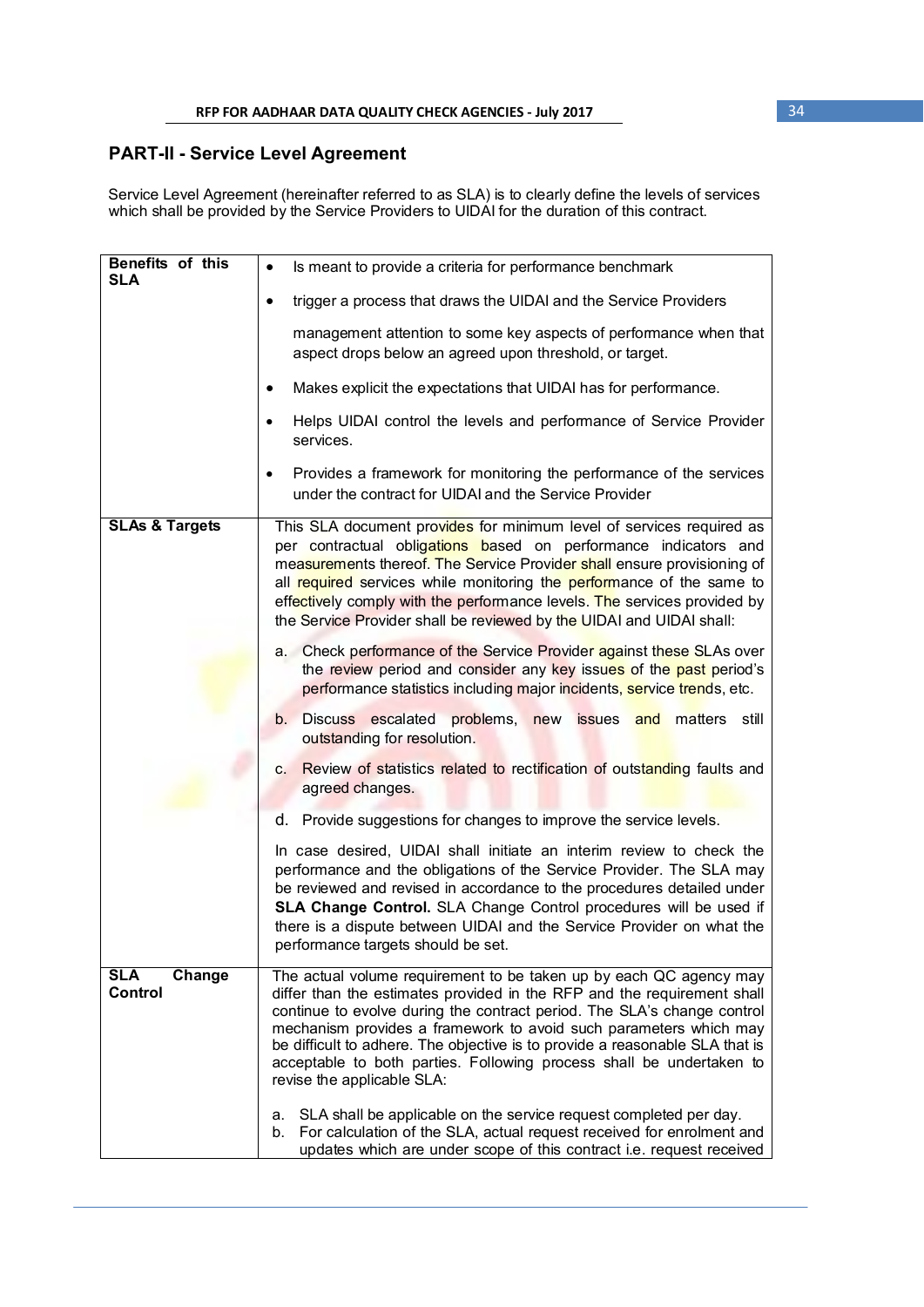|                                          | through assisted mode, shall be considered.<br>The data shall not include such update request received from the<br>C.<br>residents where no supporting documents is required to be submitted<br>by the resident eg email or mobile number or biometric update<br>requests<br>At the commencement of operations and thereafter at the end of<br>d.<br>every six months, daily average of such applicable service requests<br>calculated for over last (immediate previous) 12 months shall be<br>considered and daily average so derived shall be taken as the base<br>for performance evaluation for quantity related SLA. 15% growth<br>factor may be added to the same to derive the quantity on which the<br>SLA shall be based for quantity.<br>To elaborate further following illustration is provided: -<br>е.<br>Consider that the service delivery starts on 1 <sup>st</sup> Sep 2017. For first<br>three months of the project there shall be no penalty for lack of<br>completion of the daily assigned quantity. On 30th November 2017,<br>data of daily request received for enrolment and update through the<br>assisted mode for last 12 months i.e. from 1 <sup>st</sup> Dec 2016 to 30th<br>November17 shall be considered. Based on the same suppose per<br>day average is 1000 records per day. Adding 15% of the growth, per<br>day daily estimate comes to be 1150 records. As there shall be two<br>agencies, thus for each agency SLA with regards to minimum<br>numbers of request to be completed per day shall be 575.<br>Kindly note that the above numbers with regards to records are<br><b>illustrative.</b> Actual numbers shall be different.<br>The minimum number of QC so derived shall be applicable for a<br>f.<br>period of next six months from 1 <sup>st</sup> December 2017 to 31 <sup>st</sup> May 2018<br>for calculation of penalties and SLA related to quantity. After every<br>six months this exercise shall be repeated and SLA shall be revised. |
|------------------------------------------|---------------------------------------------------------------------------------------------------------------------------------------------------------------------------------------------------------------------------------------------------------------------------------------------------------------------------------------------------------------------------------------------------------------------------------------------------------------------------------------------------------------------------------------------------------------------------------------------------------------------------------------------------------------------------------------------------------------------------------------------------------------------------------------------------------------------------------------------------------------------------------------------------------------------------------------------------------------------------------------------------------------------------------------------------------------------------------------------------------------------------------------------------------------------------------------------------------------------------------------------------------------------------------------------------------------------------------------------------------------------------------------------------------------------------------------------------------------------------------------------------------------------------------------------------------------------------------------------------------------------------------------------------------------------------------------------------------------------------------------------------------------------------------------------------------------------------------------------------------------------------------------------------------------------------------------------------------------------------------------------------|
|                                          | Notwithstanding the above the parties may further amend this SLA by<br>agreement in accordance with terms of this contract. Changes can be<br>proposed by either party. The Service Provider can initiate an SLA review<br>with the UIDAI. Normally, the forum for negotiating SLA changes will be<br>UIDAI's monthly meetings. Unresolved issues will be addressed using the                                                                                                                                                                                                                                                                                                                                                                                                                                                                                                                                                                                                                                                                                                                                                                                                                                                                                                                                                                                                                                                                                                                                                                                                                                                                                                                                                                                                                                                                                                                                                                                                                     |
| <b>Issue</b><br>management<br>procedures | issue management process.<br>This process provides an appropriate management structure for the<br>orderly consideration and resolution of business and operational issues in<br>the event that quick consensus is not reached between Purchaser and<br>Service Providers. It is expected that this pre-defined process will only be<br>used on an exception basis if issues are not resolved at lower<br>management levels.<br>a. Either UIDAI or Service Provider may raise an issue by documenting<br>the business or technical problem, which presents a reasonably<br>objective summary of both points of view and identifies specific points<br>of disagreement with possible solutions.<br>Purchaser and the Service Providers representative will determine<br>b.<br>which committee or executive level should logically be involved in<br>resolution.<br>A meeting or conference call will be conducted to resolve the issue in<br>C.<br>a timely manner. The documented issues will be distributed to the<br>participants at least 24 hours prior to the discussion, if the issue is<br>not an emergency requiring immediate attention.<br>Management of Purchaser and Service Provider will develop a<br>d.<br>temporary, if needed, and the permanent solution for the problem at<br>hand. The Service Provider will then communicate the resolution to<br>all interested parties.<br>In the event a significant business issue is still unresolved, the<br>е.<br>arbitration procedure described in the Contract will be used.                                                                                                                                                                                                                                                                                                                                                                                                                                                        |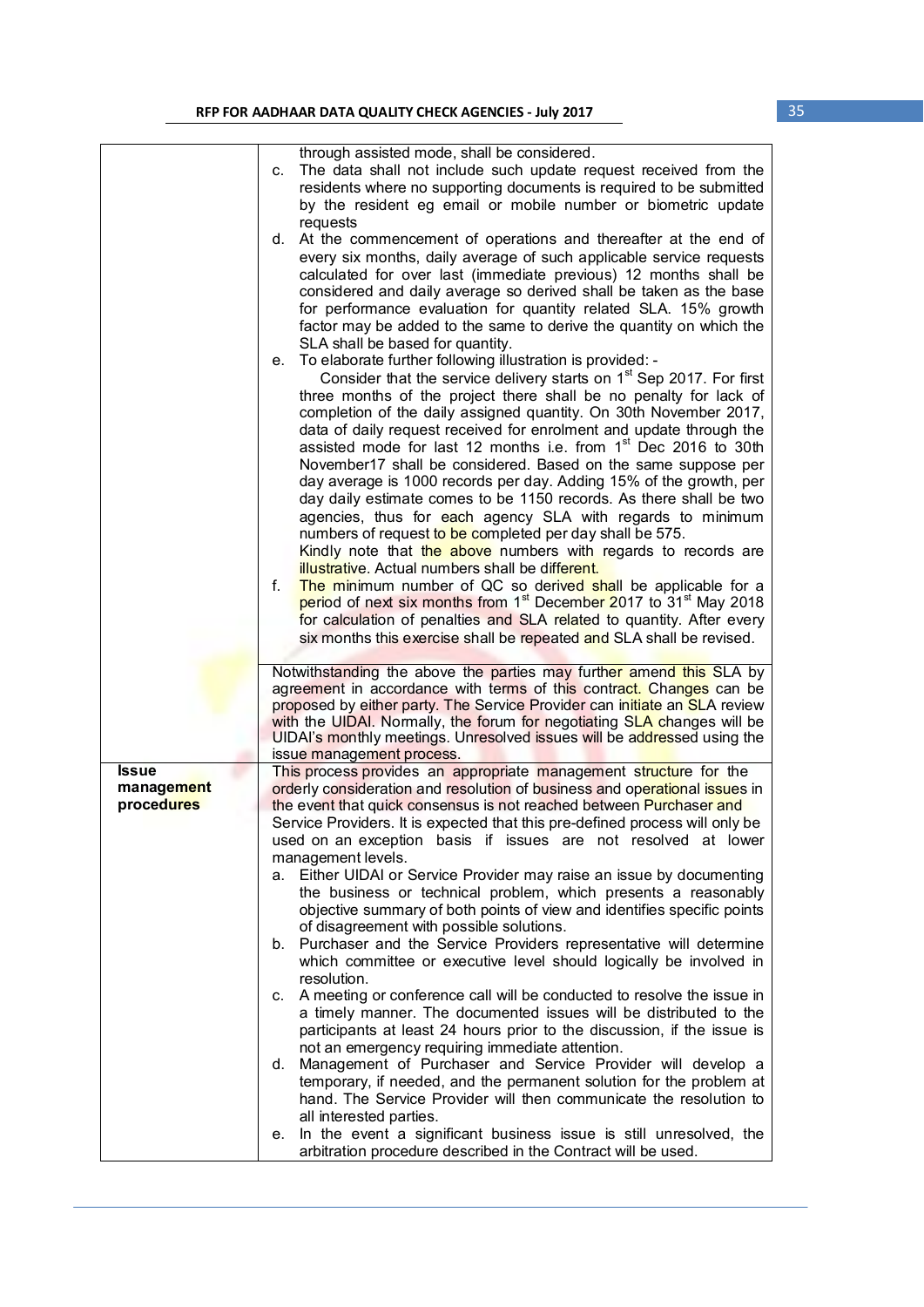| <b>Service</b><br>Level                                             | The parameters provided below in the TAT Service Level Agreement                                                                                                                                                              |
|---------------------------------------------------------------------|-------------------------------------------------------------------------------------------------------------------------------------------------------------------------------------------------------------------------------|
| Agreement<br><b>Applicability</b>                                   | shall be applicable after the completion of 90 days from the date of<br>signing of the agreement. UIDAI reserves the right to re-visit SLAs later<br>based on learnings from past experience and stabilization of operations. |
| <b>Service Level</b><br><b>Agreement (SLA)</b><br><b>Parameters</b> | The SLA parameters are provided in the table below                                                                                                                                                                            |

Following Table details the expected service performance levels from the ADQCSAs.

| S. No. | Performance                                             | <b>Compliance/Expected</b>                                                                                                        | <b>Penalty level</b>                                                                                                                                                                                                                                                                                                                                     |
|--------|---------------------------------------------------------|-----------------------------------------------------------------------------------------------------------------------------------|----------------------------------------------------------------------------------------------------------------------------------------------------------------------------------------------------------------------------------------------------------------------------------------------------------------------------------------------------------|
|        | benchmark                                               | level                                                                                                                             |                                                                                                                                                                                                                                                                                                                                                          |
| 1.     | <b>Turn Around</b><br>Time (TAT)                        | 5 days                                                                                                                            | 10% of the fees per QC request for<br>each day of delay beyond TAT till<br>completion of respective QC work or<br>transfer of respective QC packet to<br>other agency.<br>A maximum of 100%<br>After 15 days, the QC request shall<br>be taken back from the agency pool and<br>shall be transferred to the other agency<br>pool and marked as priority. |
| 2.     | <b>Quality-</b><br>Errors in<br>completed<br>QC request | A SLA of 99.9% accuracy<br>will have to be maintained.<br>UIDAI itself through its                                                | $SLA = 10$ X error % found in sample X<br>total number of records invoiced                                                                                                                                                                                                                                                                               |
|        | by agency                                               | resources or through a third<br>party shall perform a quality<br>the<br>check<br>on<br>records<br>completed by the agencies.      | To elaborate following illustrations are<br>provided:                                                                                                                                                                                                                                                                                                    |
|        |                                                         | Records to be checked shall<br>a<br>random<br>sample<br>be<br>of 2% of the completed work<br>by the agencies on monthly<br>basis. | Consider<br>that<br>the<br>QC<br>request<br>undertaken by the agency is 50 lakhs<br>for the current month. Random sample<br>of 2% of 50 lakhs i.e. 1 lakh shall be<br>taken up for verification of quality.                                                                                                                                              |
|        |                                                         | SLA will be levied only if<br>error % is $> 0.1$ %                                                                                | 1. Suppose that it is found that the 4%<br>(4000 records) of the records had errors<br>in the sample.                                                                                                                                                                                                                                                    |
|        |                                                         | $SLA = 10$ X error % found in<br>sample X total number of<br>records invoiced                                                     | No payments will be made for 4% of<br>50 lakhs = 2 lakh records                                                                                                                                                                                                                                                                                          |
|        |                                                         | SLA capping at 15% of the<br>invoice value                                                                                        | <b>Additionally</b><br>SLA @ 10 times the errors estimated in                                                                                                                                                                                                                                                                                            |
|        |                                                         | addition to the SLA,<br>In.<br>payments for<br>erroneously<br>checked<br>records<br>will<br>be<br>rejected.                       | the total volume will be levied.<br>In the example used, the total errors $= 2$<br>lakhs SLA will be on 20 lakh records<br>but will be capped at 7.5 lakh records<br>(15% of 50 lakh)                                                                                                                                                                    |
|        |                                                         | Number of records for which<br>payments rejected = error%<br>found in sample X total<br>number of records invoiced                | The total deduction on account of SLA<br>will be 7.5 lakh packets and on account<br>of rejection of erroneous packets will be<br>2 lakh packets.                                                                                                                                                                                                         |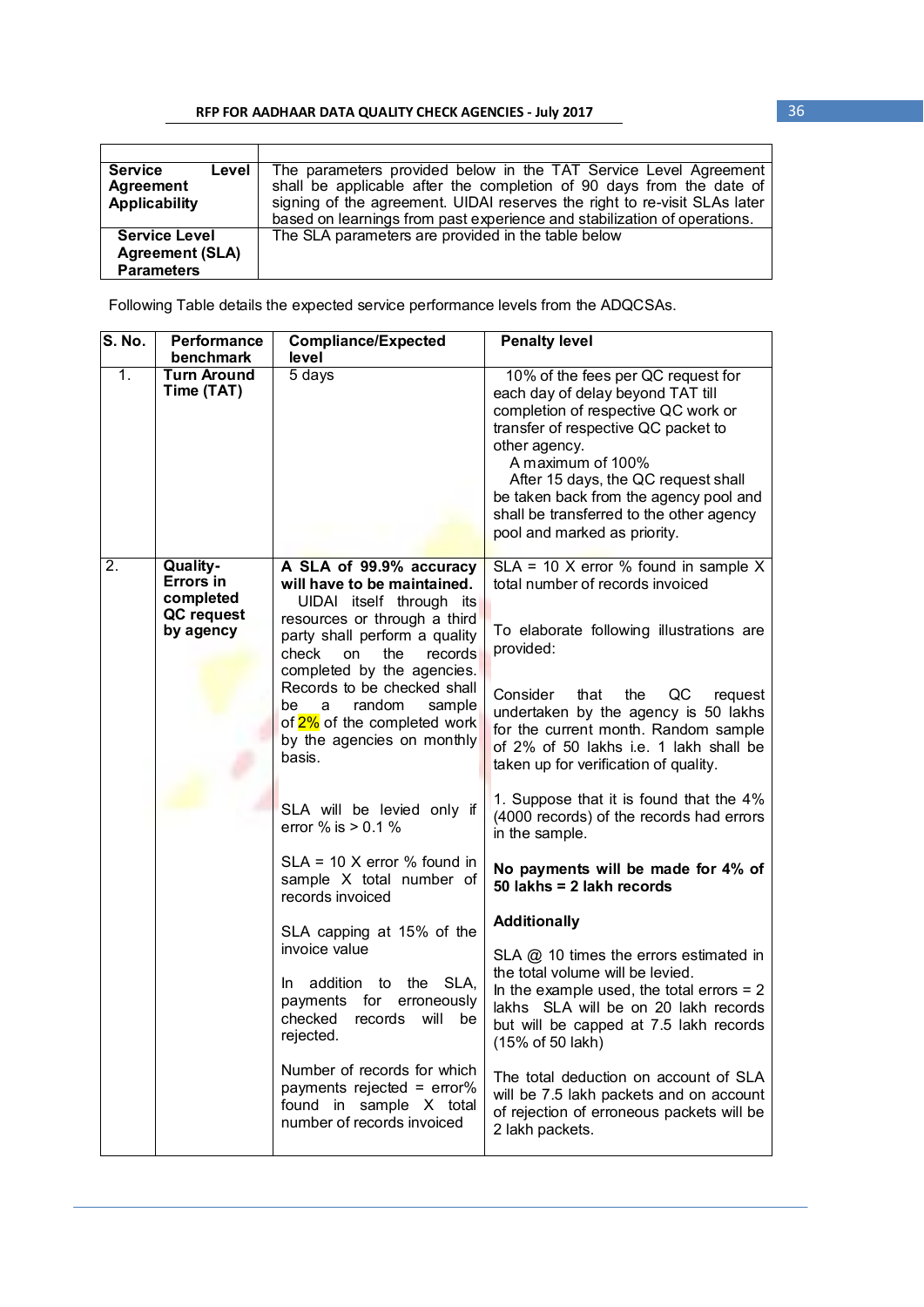**Note:** 

.

- a. The total cumulative SLA penalty amount shall not exceed 10% of the estimated contract value at the start of the contract and addendum there under. The total quarterly penalty amount shall not exceed 15% of the quarterly invoice value.
- b. The SLAs will be monitored on quarterly basis.
- c. If the Penalty for any agency reaches the cap of 15% of the quarterly invoice value for 2 consecutive quarters or a total of 3 quarters in the financial year, UIDAI will reserve the right to terminate the contract.

In case of system failure attributable to UIDAI, the duration of failure will be verified by UIDAI and the same shall be excluded from SLA calculation.

d. UIDAI would not levy TAT SLA in case the actual monthly volumes exceed the estimated monthly volumes by  $15\%$  continuously for a period of three months on the exceeding volumes.

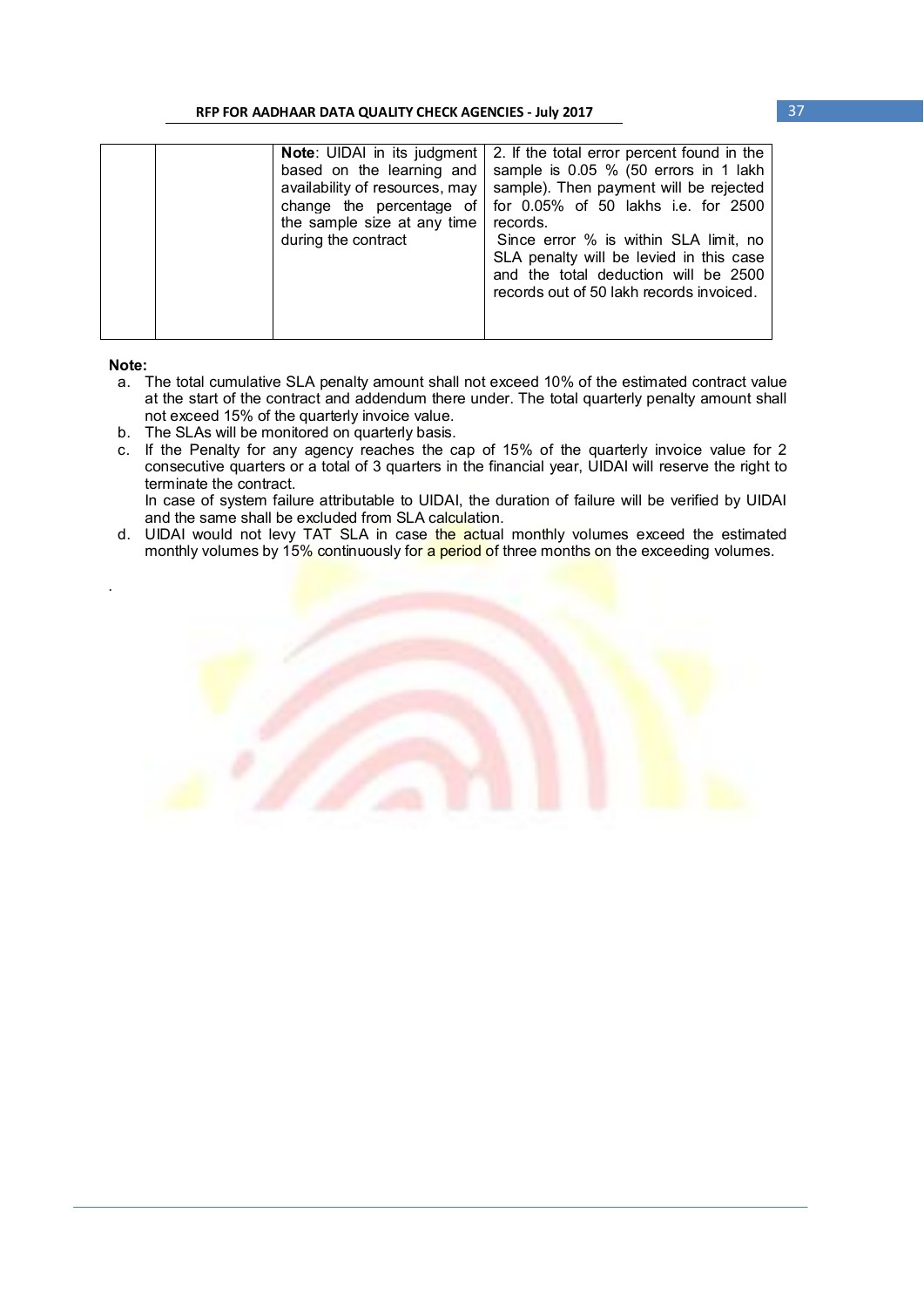# **SECTION-IV**

# **General and Special Conditions of Contract PART-I - General Conditions of Contract**

# **1. GENERAL PROVISIONS**

| 1.1 Definitions | Unless the context otherwise requires, the following terms whenever used in<br>this Contract have the following meanings:                                                                                                                                                              |
|-----------------|----------------------------------------------------------------------------------------------------------------------------------------------------------------------------------------------------------------------------------------------------------------------------------------|
|                 | (a) "Applicable Law" means the laws and any other instruments having the<br>force of law in India.                                                                                                                                                                                     |
|                 | (b) "Bidder" means the entity bidding for the services under the Contract.                                                                                                                                                                                                             |
|                 | (c) "Contract" means the Agreement entered into between the Purchaser<br>and the Service Providers, together with the contract documents<br>referred to therein, including all the attachments, appendices, annexure,<br>and all documents incorporated by reference therein.          |
|                 | (d) "Contract Price" means the price to be paid for the performance of the<br>Services, in accordance with Clause GC 6, subject to such additions<br>and adjustments thereto or deductions there from, as may be made<br>pursuant to the Contract                                      |
|                 | (e) "Effective Date" means the date on which this Contract comes into force<br>and effect pursuant to Clause GC 2.1.                                                                                                                                                                   |
|                 | (f) "GC" mean these General Conditions of Contract.                                                                                                                                                                                                                                    |
|                 | (g) "Government" means the Government of India.                                                                                                                                                                                                                                        |
|                 | (h) "In writing" means communication in written form with proof of receipt.                                                                                                                                                                                                            |
|                 | "Party" means the Purchaser or the Service Provider, as the case may<br>(i)<br>be, and "Parties" means both of them.                                                                                                                                                                   |
|                 | (j) "Personnel" means persons hired by the Bidder and assigned to the<br>performance of the Services or any part thereof.                                                                                                                                                              |
|                 | (k) "Purchaser" means the entity purchasing the services under this<br>Contract i.e. UIDAI                                                                                                                                                                                             |
|                 | (I) "Resident" means normal resident of India.                                                                                                                                                                                                                                         |
|                 | (m) "Service Provider" means any private or public entity that will provide<br>the Services to the Purchaser under the Contract. The Service Provider<br>is the entity, whose bid to perform the Contract has been accepted by<br>the Purchaser and is named as such in the Agreement. |
|                 | (n) "SC" means the Special Conditions of Contract by which the GC may be<br>amended or supplemented.                                                                                                                                                                                   |
|                 | (o) "Services" means the work to be performed by the Service Provide<br>pursuant to this Contract, as described in Scope of Work at Section-III of<br>RFP hereto.                                                                                                                      |
|                 | (p) "SLA" refers to Service Level Agreement as defined under the Scope of                                                                                                                                                                                                              |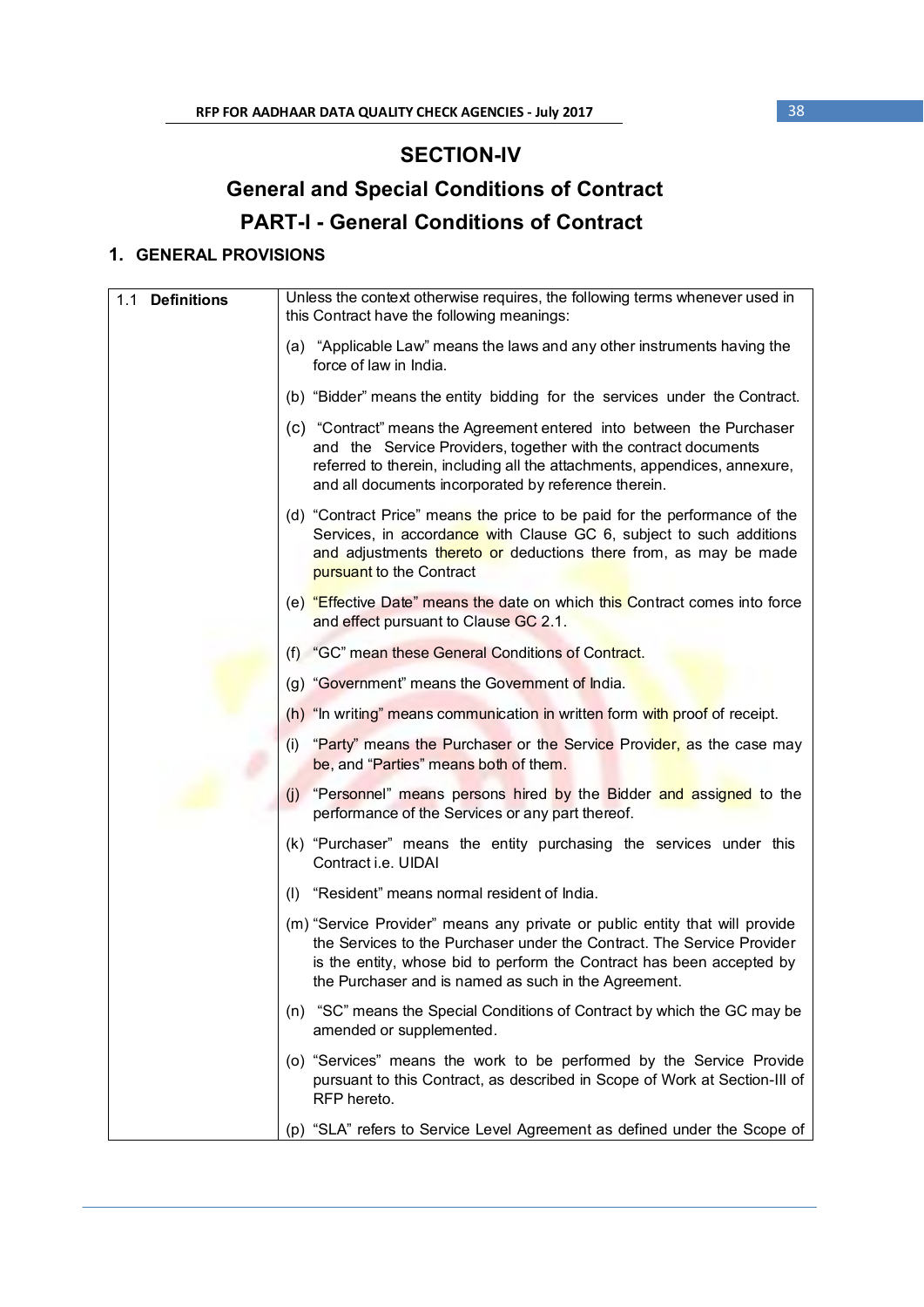|                                                          | Work section in the RFP.                                                                                                                                                                                                                                                                                                                                                                          |
|----------------------------------------------------------|---------------------------------------------------------------------------------------------------------------------------------------------------------------------------------------------------------------------------------------------------------------------------------------------------------------------------------------------------------------------------------------------------|
|                                                          | (q) "UIDAI" means Unique Identification Authority of India and is referred as<br>the Purchaser.                                                                                                                                                                                                                                                                                                   |
|                                                          |                                                                                                                                                                                                                                                                                                                                                                                                   |
| 1.2 Relationship<br><b>Between the</b><br><b>Parties</b> | Nothing contained herein shall be construed as establishing a relationship of<br>master and servant or of principal and agent as between the Purchaser and<br>the Service Provider. The Service Provider, subject to this Contract, has<br>complete charge of Personnel performing the Services and shall be fully<br>responsible for the Services performed by them hereunder.                   |
| 1.3 Law Governing<br><b>Contract</b>                     | This Contract, its meaning and interpretation, and the relation between the<br>Parties shall be governed by the Applicable Laws of India.                                                                                                                                                                                                                                                         |
| 1.4 Language                                             | This Contract has been executed in English, which shall be the binding<br>and controlling language for all matters relating to the meaning or<br>interpretation of this Contract                                                                                                                                                                                                                  |
| 1.5 Notices                                              |                                                                                                                                                                                                                                                                                                                                                                                                   |
| 1.5.1                                                    | Any notice, request or consent required or permitted to be given or made<br>pursuant to this Contract shall be in writing. Any such notice, request or<br>consent shall be deemed to have been given or made when delivered in<br>person to an authorized representative of the Party to whom the<br>communication is addressed, or when sent to such Party at the address<br>specified in the SC |
| 1.5.2                                                    | A Party may change its address for notice hereunder by giving the other<br>Party notice in writing of such change to the address specified in the SC.                                                                                                                                                                                                                                             |
| 1.6 Location                                             | The Services shall be performed at such locations, as the Purchaser may<br>approve.                                                                                                                                                                                                                                                                                                               |
| 1.7 Authorised<br><b>Representatives</b>                 | Any action required or permitted to be taken, and any document<br>required or permitted to be executed under this Contract by the<br>Purchaser or the Bidder may be taken or executed by the officials<br>specified in the SC.                                                                                                                                                                    |
| <b>Taxes and</b><br>1.8<br><b>Duties</b>                 | The Service Provider and their Personnel shall pay all such payable<br>a.<br>direct and indirect taxes, duties, fees, and other impositions as are levied<br>under the Applicable Laws of India.                                                                                                                                                                                                  |
|                                                          | Bidders shall clearly mention all such taxes in quoted cost in the financial<br>b.<br>bid.                                                                                                                                                                                                                                                                                                        |
|                                                          | Bidders shall provide the price of their services in Indian Rupees and up<br>c.<br>to two decimal places only (for example: Rs.00.00)                                                                                                                                                                                                                                                             |
|                                                          | If there is any reduction or increase in duties and taxes due to any reason<br>d.<br>whatsoever, after submission of bid or Notification of Award, the same<br>shall be passed on to the Purchaser/ASDQCSA.                                                                                                                                                                                       |
| 1.9 Fraud and                                            |                                                                                                                                                                                                                                                                                                                                                                                                   |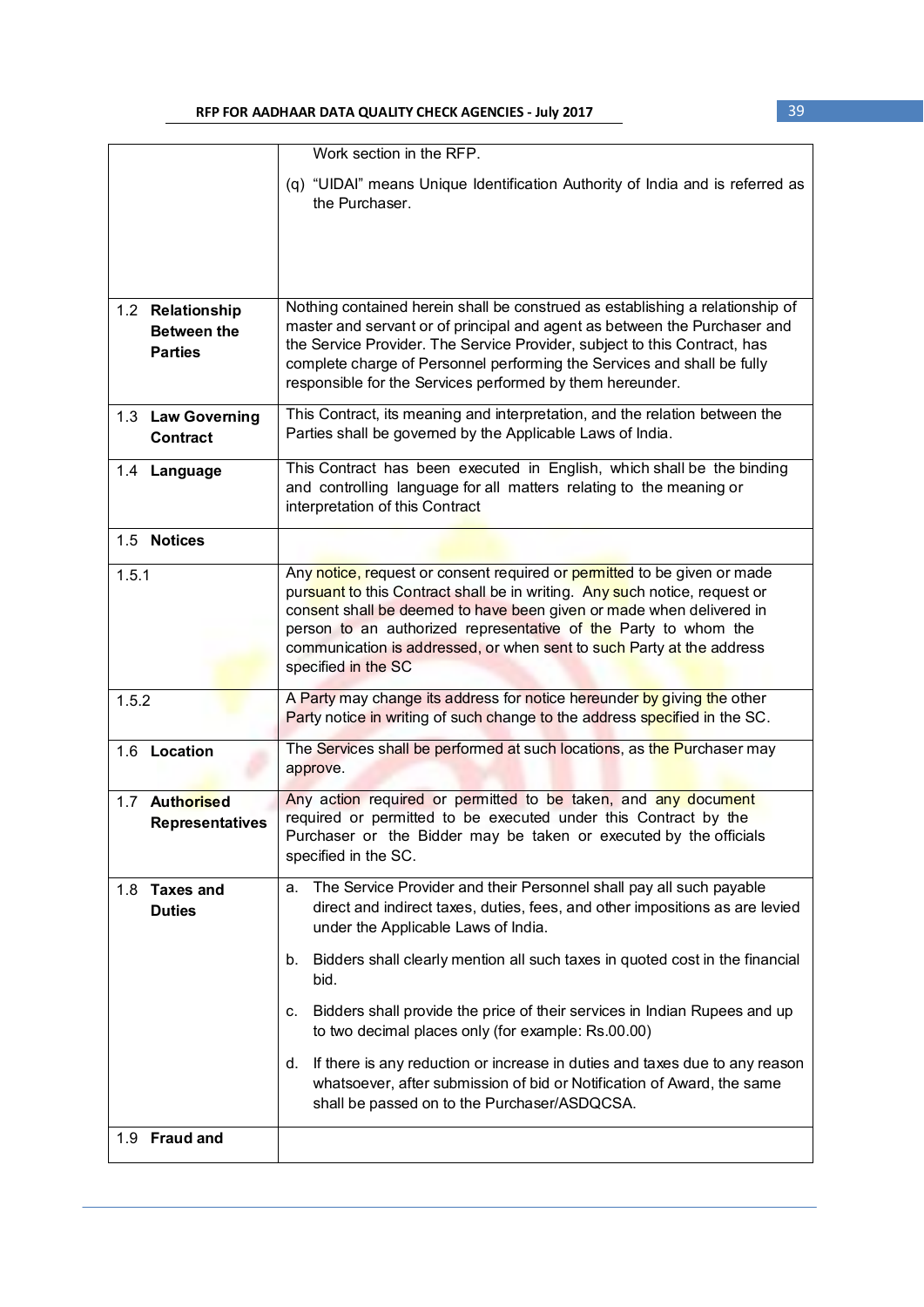| Corruption                                                            |                                                                                                                                                                                                                                                                                                                                                                                                                                                                             |
|-----------------------------------------------------------------------|-----------------------------------------------------------------------------------------------------------------------------------------------------------------------------------------------------------------------------------------------------------------------------------------------------------------------------------------------------------------------------------------------------------------------------------------------------------------------------|
| 1.9.1<br><b>Definitions</b>                                           | It is the Purchaser's policy to require that the Purchaser as well as<br>а.<br>Service Providers observe the highest standard of ethics during the<br>selection and execution of such contracts. In pursuance of this policy, the<br>Purchaser defines, for the purpose of this provision, the terms set forth<br>below as follows:                                                                                                                                         |
|                                                                       | "corrupt practice" means the offering, receiving, or soliciting, directly or<br>i.<br>indirectly, of anything of value to influence the action of a public official<br>in the selection process or in contract execution;                                                                                                                                                                                                                                                   |
|                                                                       | "fraudulent practice" means a misrepresentation or omission of facts in<br>ii.<br>order to influence a procurement process or the execution of a contract<br>to the Purchaser; and includes collusive practice among bidders, prior<br>to or after bid submission, designed to establish bid prices at artificially<br>high or non-competitive levels and to deprive the Purchaser of the<br>benefits of free and open competition.                                         |
|                                                                       | "collusive practices" means a scheme or arrangement between two<br>iii.                                                                                                                                                                                                                                                                                                                                                                                                     |
|                                                                       | Or more bidders, with or without the knowledge of the Purchaser,<br>designed to establish prices at artificial, non-competitive levels;                                                                                                                                                                                                                                                                                                                                     |
|                                                                       | "coercive practices" means harming or threatening to harm, directly or<br>iv.<br>indirectly, persons or their property to influence their participation in a<br>procurement process, or affect the execution of a contract;                                                                                                                                                                                                                                                 |
| 1.9.2<br><b>Measures to</b><br>be taken by<br>the<br><b>Purchaser</b> | The Purchaser may terminate the contract if it determines at any time<br>а.<br>that representatives of the Service Provider were engaged in corrupt,<br>fraudulent, collusive or coercive practices during the selection<br>process or the execution of that contract, without the Service Provider<br>having taken timely and appropriate action satisfactory to the<br>Purchaser to remedy the situation;                                                                 |
|                                                                       | The Purchaser may also sanction against the Service Provider,<br>b.<br>including declaring the Service Provider ineligible, either indefinitely or for<br>a stated period of time, to be awarded a contract if it at any time<br>determines that the Service Provider has, directly or through an agent,<br>engaged in corrupt, fraudulent, collusive or coercive practices in<br>competing for, or in executing, a Purchaser-financed contract.                            |
| 1.9.3<br><b>Commissions</b><br>and Fees                               | Purchaser will require the successful Service Provider to disclose any<br>а.<br>commissions or fees that may have been paid or are to be paid to agents,<br>representatives, or commission agents with respect to the selection<br>process or execution of the contract. The information disclosed must<br>include at least the name and address of the agent, representative, or<br>commission agent, the amount and currency, and the purpose of the<br>commission or fee |
| 1.10 Interpretation                                                   | In this Contract unless a contrary intention is evident:<br>the clause headings are for convenient reference only and do not form<br>(a)<br>part of this Contract;                                                                                                                                                                                                                                                                                                          |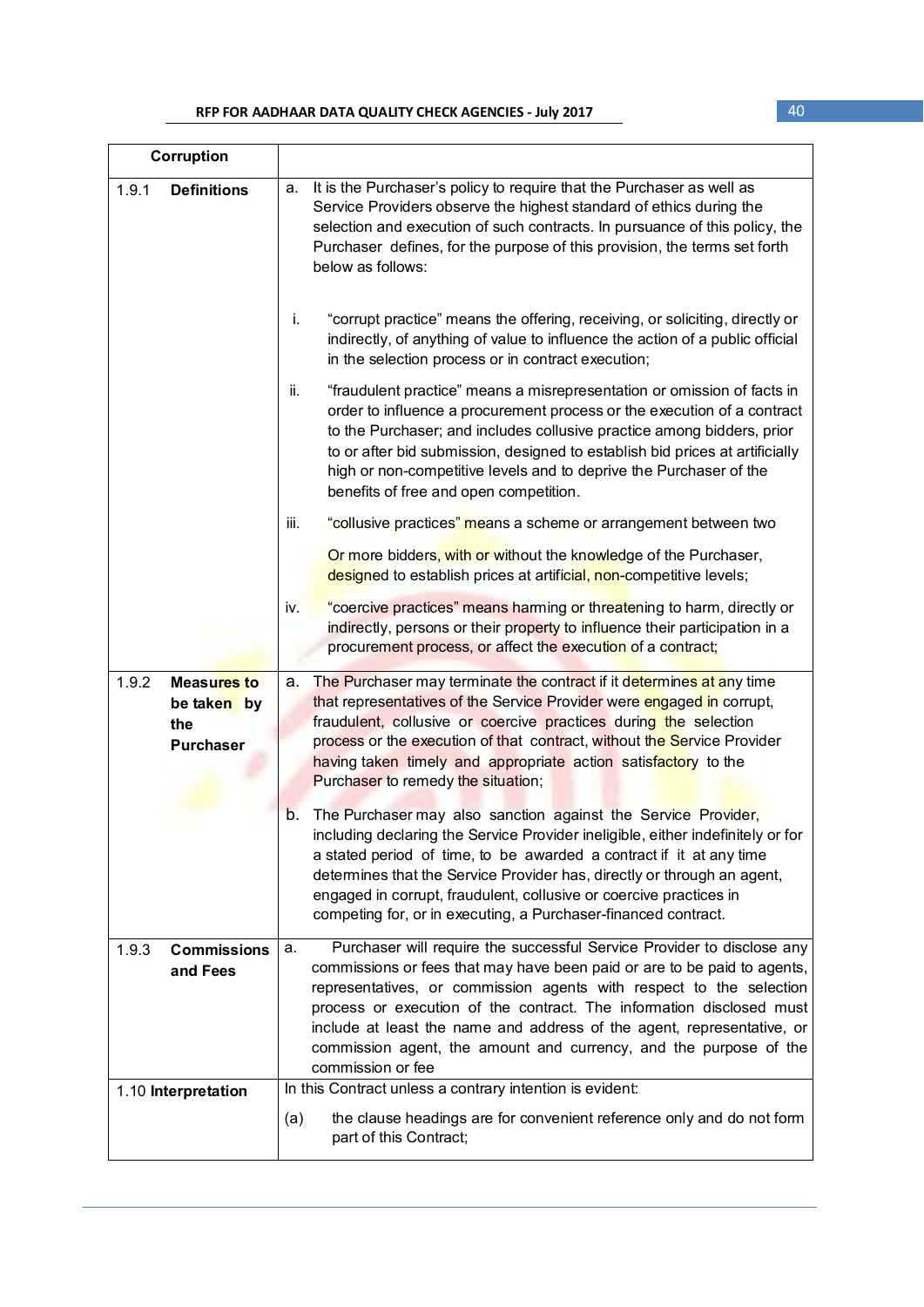| (b) | unless otherwise specified, a reference to a clause number is a<br>reference to all of its sub-clauses;                                                                                                                         |
|-----|---------------------------------------------------------------------------------------------------------------------------------------------------------------------------------------------------------------------------------|
| (c) | unless otherwise specified, a reference to a clause, sub-clause or<br>section is a reference to a clause, sub-clause or section of this<br>Contract including any amendments or modifications to the same<br>from time to time; |
| (d) | a word in the singular includes the plural and a word in the plural<br>includes the singular;                                                                                                                                   |
| (e) | a word importing a gender includes any other gender;                                                                                                                                                                            |
| (f) | to a person includes a partnership and<br>a reference<br>body<br>а<br>corporate;                                                                                                                                                |
| (g) | a reference to legislation includes legislation repealing, replacing or<br>amending that legislation;                                                                                                                           |
| (h) | where a word or phrase is given a particular meaning it includes the<br>appropriate grammatical forms of that word or phrase which have<br>corresponding meanings;                                                              |
| (i) | in the event of an inconsistency between the terms of this<br>Contract and the Bid document and the Proposal, the terms of this<br>Contract hereof shall prevail.                                                               |
|     |                                                                                                                                                                                                                                 |

# **2. COMMENCEMENT, COMPLETION, MODIFICATION AND TERMINATION OF CONTRACT**

| 2.1. Effectiveness of<br><b>Contract</b>                                     | This Contract shall come into effect on the date the Contract is signed by<br>either Parties or such other later date as may be stated in the SC. The<br>date, the Contract comes into effect is defined as the Effective Date.                                                                                               |
|------------------------------------------------------------------------------|-------------------------------------------------------------------------------------------------------------------------------------------------------------------------------------------------------------------------------------------------------------------------------------------------------------------------------|
| 2.2. Termination of<br><b>Contract for failure</b><br>to become<br>effective | If the selected Service Provider is unable to commence the service<br>a <sub>z</sub><br>within the specified period, as per the scope of work of RFP, UIDAI may<br>declare this Contract null and void and in the event of such a<br>declaration, the Performance Bank Guarantee is liable to be forfeited by<br><b>UIDAI</b> |
|                                                                              | b. Notwithstanding the duration of the contract stated in GC 2.4, the<br>UIDAI, without prejudice or liability, reserves the right to terminate the<br>contract                                                                                                                                                               |
| 2.3. Commencement of<br><b>Services</b>                                      | The Service Provider shall begin carrying out the Services as per the<br>implementation plan specified in Table in SC.                                                                                                                                                                                                        |
| 2.4. Expiration of<br><b>Contract</b>                                        | Unless terminated earlier pursuant to Clause GC 2.3 hereof, this<br>Contract shall expire at the end of such time period, after the Effective<br>Date, as specified in the SC. The contract may be extended by two periods<br>of one year each, subject to satisfactory performance                                           |
| 2.5. Entire Agreement                                                        | This Contract contains all covenants, stipulations and provisions agreed by<br>the Parties. No agent or representative of either Party has authority to                                                                                                                                                                       |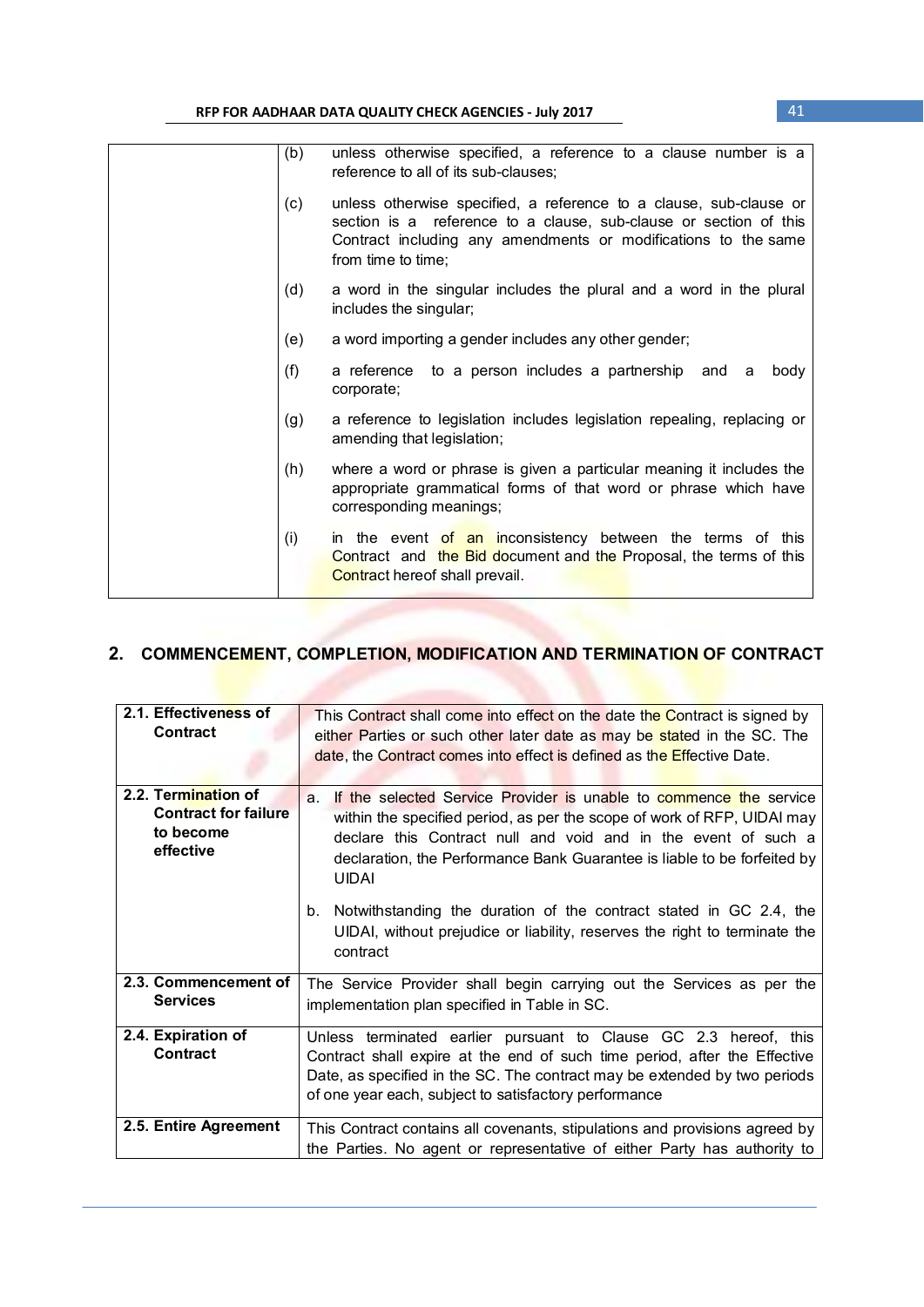|                                                | make, and the Parties shall not be bound by or be liable for, any other<br>statement, representation, promise or agreement not set forth herein.                                                                                                                                                                                                                                                                                                                                                                                                                                                                                                                                                                                                                                                                                                                                                                                                                                           |
|------------------------------------------------|--------------------------------------------------------------------------------------------------------------------------------------------------------------------------------------------------------------------------------------------------------------------------------------------------------------------------------------------------------------------------------------------------------------------------------------------------------------------------------------------------------------------------------------------------------------------------------------------------------------------------------------------------------------------------------------------------------------------------------------------------------------------------------------------------------------------------------------------------------------------------------------------------------------------------------------------------------------------------------------------|
| 2.6. Modifications or<br><b>Variations</b>     | Any modification or variation of the terms and conditions of this<br>a.<br>Contract, including any modification or variation of the scope of the<br>Services, may only be made by written agreement between the Parties.<br>However, each Party shall give due consideration to any proposals for<br>modification or variation made by the other Party.<br>In cases of substantial modifications or variations, required by the<br>b.<br>service provider, the prior written consent of the Purchaser is required.                                                                                                                                                                                                                                                                                                                                                                                                                                                                         |
| 2.7. Force Majeure                             |                                                                                                                                                                                                                                                                                                                                                                                                                                                                                                                                                                                                                                                                                                                                                                                                                                                                                                                                                                                            |
| 2.7.1 Definition                               | a. For the purposes of this Contract, "Force Majeure" means an event<br>which is beyond the reasonable control of a Party, is not foreseeable, is<br>unavoidable and not brought about by or at the instance of the Party<br>claiming to be affected by such events and which has caused the non-<br>performance or delay in performance, and which makes a Party's<br>performance of its obligations hereunder impossible or so impractical as<br>reasonably to be considered impossible in the circumstances, and<br>includes, but is not limited to, war, riots, civil disorder, earthquake, fire,<br>flood or<br>other extreme<br>explosion,<br>storm,<br>adverse<br>weather<br>conditions, strikes, lockouts or other industrial action (except where<br>such strikes, lockouts or other industrial action are within the power of<br>the Party invoking Force Majeure to prevent), confiscation or any other<br>action by Government agencies.<br>b. Force Majeure shall not include |
|                                                | i. any event which is caused by the negligence or intentional action of                                                                                                                                                                                                                                                                                                                                                                                                                                                                                                                                                                                                                                                                                                                                                                                                                                                                                                                    |
|                                                | a Party or agents or employees, nor                                                                                                                                                                                                                                                                                                                                                                                                                                                                                                                                                                                                                                                                                                                                                                                                                                                                                                                                                        |
|                                                | ii. any event which a diligent Party could reasonably have been<br>expected both to take into account at the time of the conclusion of<br>this Contract, and avoid or overcome in the carrying out of its<br>obligations hereunder.                                                                                                                                                                                                                                                                                                                                                                                                                                                                                                                                                                                                                                                                                                                                                        |
|                                                | Force Majeure shall not include insufficiency of funds or inability to<br>c.<br>make any payment required hereunder.                                                                                                                                                                                                                                                                                                                                                                                                                                                                                                                                                                                                                                                                                                                                                                                                                                                                       |
| No Breach of<br>2.7.2<br><b>Contract</b>       | The failure of a Party to fulfill any of its obligations under the contract shall<br>not be considered to be a breach of, or default under, this Contract<br>insofar as such inability arises from an event of Force Majeure,<br>provided that the Party affected by such an event                                                                                                                                                                                                                                                                                                                                                                                                                                                                                                                                                                                                                                                                                                         |
|                                                | (a) has taken all reasonable precautions, due care and reasonable<br>alternative measures in order to carry out the terms and conditions<br>of this Contract, and                                                                                                                                                                                                                                                                                                                                                                                                                                                                                                                                                                                                                                                                                                                                                                                                                          |
|                                                | (b) has informed the other Party as soon as<br>possible about the<br>occurrence of such an event.                                                                                                                                                                                                                                                                                                                                                                                                                                                                                                                                                                                                                                                                                                                                                                                                                                                                                          |
| <b>Measures to be</b><br>2.7.3<br><b>Taken</b> | A Party affected by an event of Force Majeure shall continue to perform<br>а.<br>its obligations under the Contract as far as is reasonably practical,<br>and shall<br>reasonable measures to<br>minimize<br>take<br>all<br>the                                                                                                                                                                                                                                                                                                                                                                                                                                                                                                                                                                                                                                                                                                                                                            |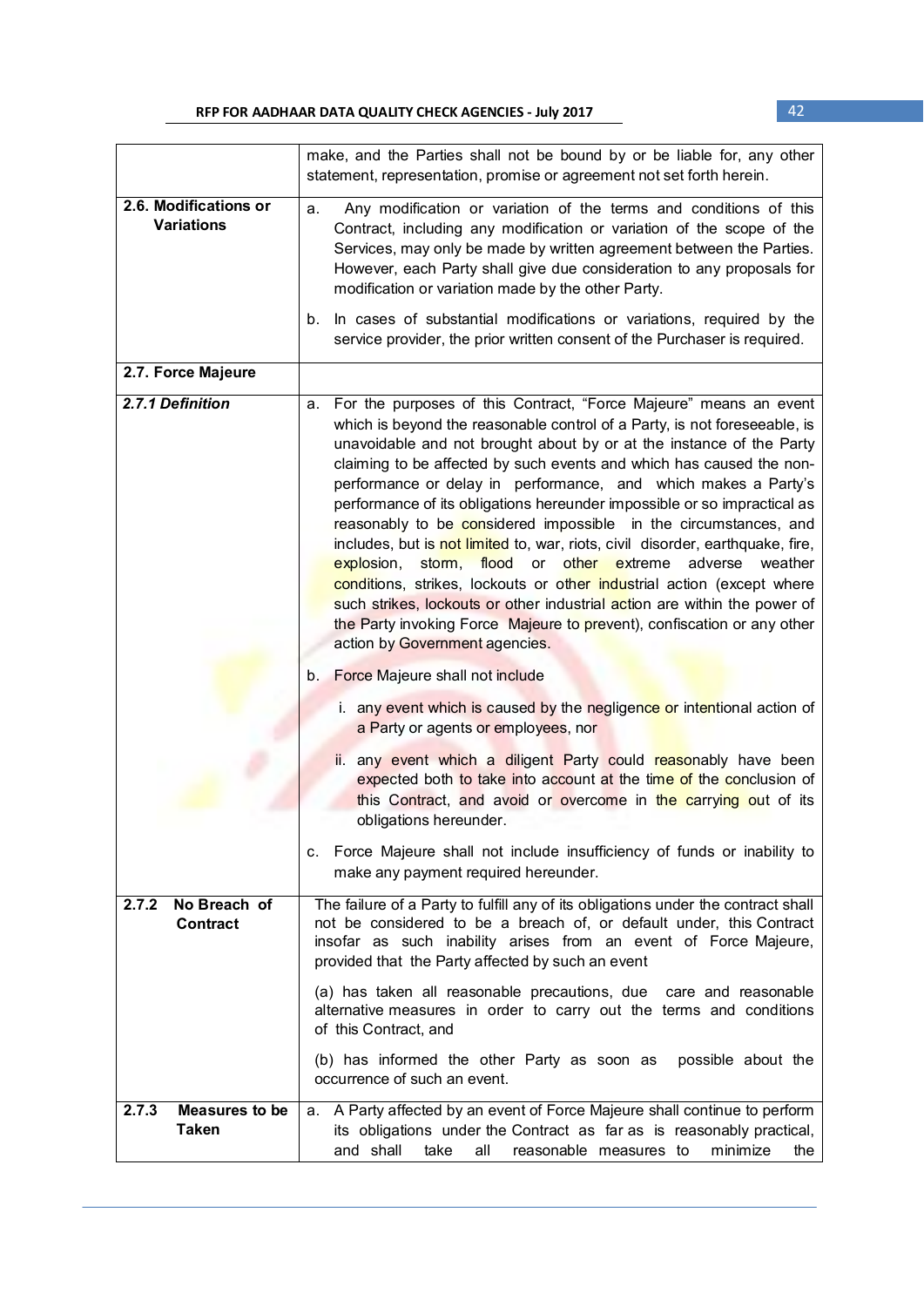|                        | consequences of any event of Force Majeure.                                                                                                                                                                                                                                                                                                                                                                                                                                                                                                                                                                                                                                                                                         |
|------------------------|-------------------------------------------------------------------------------------------------------------------------------------------------------------------------------------------------------------------------------------------------------------------------------------------------------------------------------------------------------------------------------------------------------------------------------------------------------------------------------------------------------------------------------------------------------------------------------------------------------------------------------------------------------------------------------------------------------------------------------------|
|                        | b. A Party affected by an event of Force Majeure shall notify the other<br>Party of such event as soon as possible, and in any case not later than<br>fourteen (14) days following the occurrence of such event,<br>providing evidence of the nature and cause of such event, and shall<br>similarly give written notice of the restoration of normal conditions as<br>soon as possible.                                                                                                                                                                                                                                                                                                                                            |
|                        | Any period within which a Party shall, pursuant to this Contract,<br>C.<br>complete any action or task, shall be extended for a period equal to the<br>time during which such Party was unable to perform such action as a<br>result of Force Majeure.                                                                                                                                                                                                                                                                                                                                                                                                                                                                              |
|                        | d. During the period of their inability to perform the Services as a result of<br>an event of Force Majeure, the Service Provider, upon instructions by<br>the Purchaser, shall either:                                                                                                                                                                                                                                                                                                                                                                                                                                                                                                                                             |
|                        | (i)<br>mobilize,; or                                                                                                                                                                                                                                                                                                                                                                                                                                                                                                                                                                                                                                                                                                                |
|                        | (ii) Continue with the Services to the extent possible, in which case<br>the Service Provider shall continue to be paid proportionately and<br>on pro-rata basis, under the terms of this Contract.                                                                                                                                                                                                                                                                                                                                                                                                                                                                                                                                 |
|                        | e. In the case of disagreement between the Parties as to the existence or<br>extent of Force Majeure, the matter shall be settled according to Clause<br>GC 8.                                                                                                                                                                                                                                                                                                                                                                                                                                                                                                                                                                      |
| 2.8. Suspension        | The Purchaser may, by written notice of suspension to the Service<br>Provider, suspend all payments to the Service Provider hereunder if the<br>Service Provider fails to perform any of its obligations under this<br>Contract, including the carrying out of the Services, provided that such<br>notice of suspension (i) shall specify the nature of the failure, and (ii)<br>shall allow the Service Provider to remedy such failure, if capable of being<br>remedied, within a period not exceeding thirty (30) days after receipt by the<br>Service Provider of such notice of suspension. The suspension of payment<br>will be applicable in cases where the penalties calculated by the purchaser<br>exceed the PBG amount. |
| 2.9. Termination       |                                                                                                                                                                                                                                                                                                                                                                                                                                                                                                                                                                                                                                                                                                                                     |
| 2.9.1 By the Purchaser | The Purchaser may, without prejudice to any other remedy for breach of<br>Contract, terminate this Contract in case of the occurrence of any of the<br>events specified in paragraphs (a) through (k) of this Clause GC 2.9.1. In<br>such an occurrence the Purchaser shall give a not less than thirty (30) days'<br>written notice of termination to the Service Provider:                                                                                                                                                                                                                                                                                                                                                        |
|                        | If the Service Provider does not remedy a failure in the performance of<br>а.<br>their obligations under the Contract, within thirty (30) days after being<br>notified or within any further period as the Purchaser may have<br>subsequently approved in writing.                                                                                                                                                                                                                                                                                                                                                                                                                                                                  |
|                        | If the Service Provider, in the judgment of the Purchaser has engaged<br>b.<br>in corrupt or fraudulent practices in competing for or in executing the<br>Contract.                                                                                                                                                                                                                                                                                                                                                                                                                                                                                                                                                                 |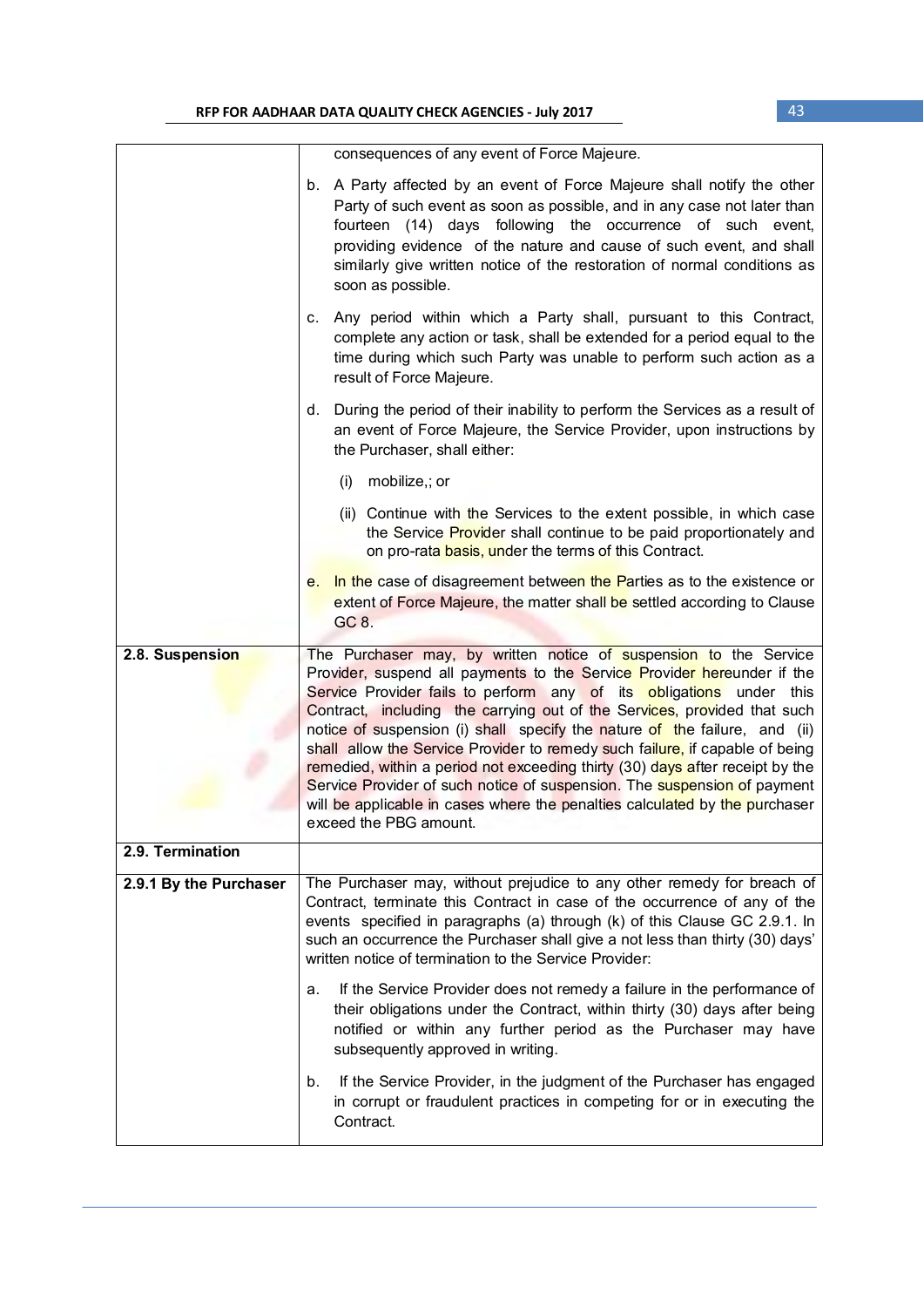|       |                                      | C. | If, as the result of Force Majeure, the Service Provider are unable to<br>perform a material portion of the Services for a period of not less than<br>sixty (60) days.                                                                                                                                                                                                                                                                                                                            |
|-------|--------------------------------------|----|---------------------------------------------------------------------------------------------------------------------------------------------------------------------------------------------------------------------------------------------------------------------------------------------------------------------------------------------------------------------------------------------------------------------------------------------------------------------------------------------------|
|       |                                      | d. | If the Service Provider submits to the Purchaser a false statement<br>which has a material effect on the rights, obligations or interests of the<br>Purchaser.                                                                                                                                                                                                                                                                                                                                    |
|       |                                      | е. | If the Service Provider places itself in position of conflict of interest or<br>fails to disclose promptly any conflict of interest to the Purchaser.                                                                                                                                                                                                                                                                                                                                             |
|       |                                      | f. | If the Service Provider fails to provide the quality services as<br>envisaged under this Contract. The Purchaser may make judgment<br>regarding the poor quality of services, the reasons for which shall be<br>recorded in writing. The UIDAI may decide to give one chance to the<br>Service Provider to improve the quality of the services.                                                                                                                                                   |
|       |                                      | g. | If the Service Provider has been blacklisted by the UIDAI or<br>disqualified for any reason.                                                                                                                                                                                                                                                                                                                                                                                                      |
|       |                                      | h. | If the Service Provider fails to fulfill its obligations under Clause G.C<br>3.3 hereof.                                                                                                                                                                                                                                                                                                                                                                                                          |
|       |                                      | ī. | If the Service Provider fails to comply with any final decision reached<br>as a result of arbitration proceedings pursuant to Clause GC 8<br>hereof.                                                                                                                                                                                                                                                                                                                                              |
|       |                                      | J. | In the event of Service Provider is found:                                                                                                                                                                                                                                                                                                                                                                                                                                                        |
|       |                                      |    | Sub-contracting of work/services without the prior written<br>i.<br>approval of UIDAI.                                                                                                                                                                                                                                                                                                                                                                                                            |
|       |                                      |    | Provided incorrect information to UIDAI.<br>ii.                                                                                                                                                                                                                                                                                                                                                                                                                                                   |
|       |                                      |    | iii.<br>Non co-operative during audits conducted<br>by UIDAI/ UIDAI<br>Regional Office or auditing agencies appointed for the purpose.                                                                                                                                                                                                                                                                                                                                                            |
|       |                                      | k. | If the Purchaser, in its sole discretion and for any reason<br>whatsoever, decides to terminate this Contract.                                                                                                                                                                                                                                                                                                                                                                                    |
|       |                                      | I. | In the event the Purchaser terminates the Contract in whole or in part,<br>pursuant to Clause GC Clause 2.9.1, the Purchaser may procure,<br>upon such terms and in such manner as it deems appropriate,<br>services similar to those undelivered or not performed, and the<br>Service Provider shall be liable to the Purchaser for any additional<br>costs for such similar services. However, the Service Provider shall<br>continue performance of the Contract to the extent not terminated. |
|       |                                      | m. | If the Service Provider is found to have committed acts leading to<br>breach of privacy, or not implemented the appropriate controls required<br>for proper security of data                                                                                                                                                                                                                                                                                                                      |
| 2.9.2 | By the<br><b>Service</b><br>Provider |    | The Service Providers may terminate this Contract, by giving not less than<br>thirty (30) days' written notice to the Purchaser, (such notice to be given<br>after the occurrence of any of the events specified in paragraphs (a)<br>through (d) of this Clause GC 2.9.2):                                                                                                                                                                                                                       |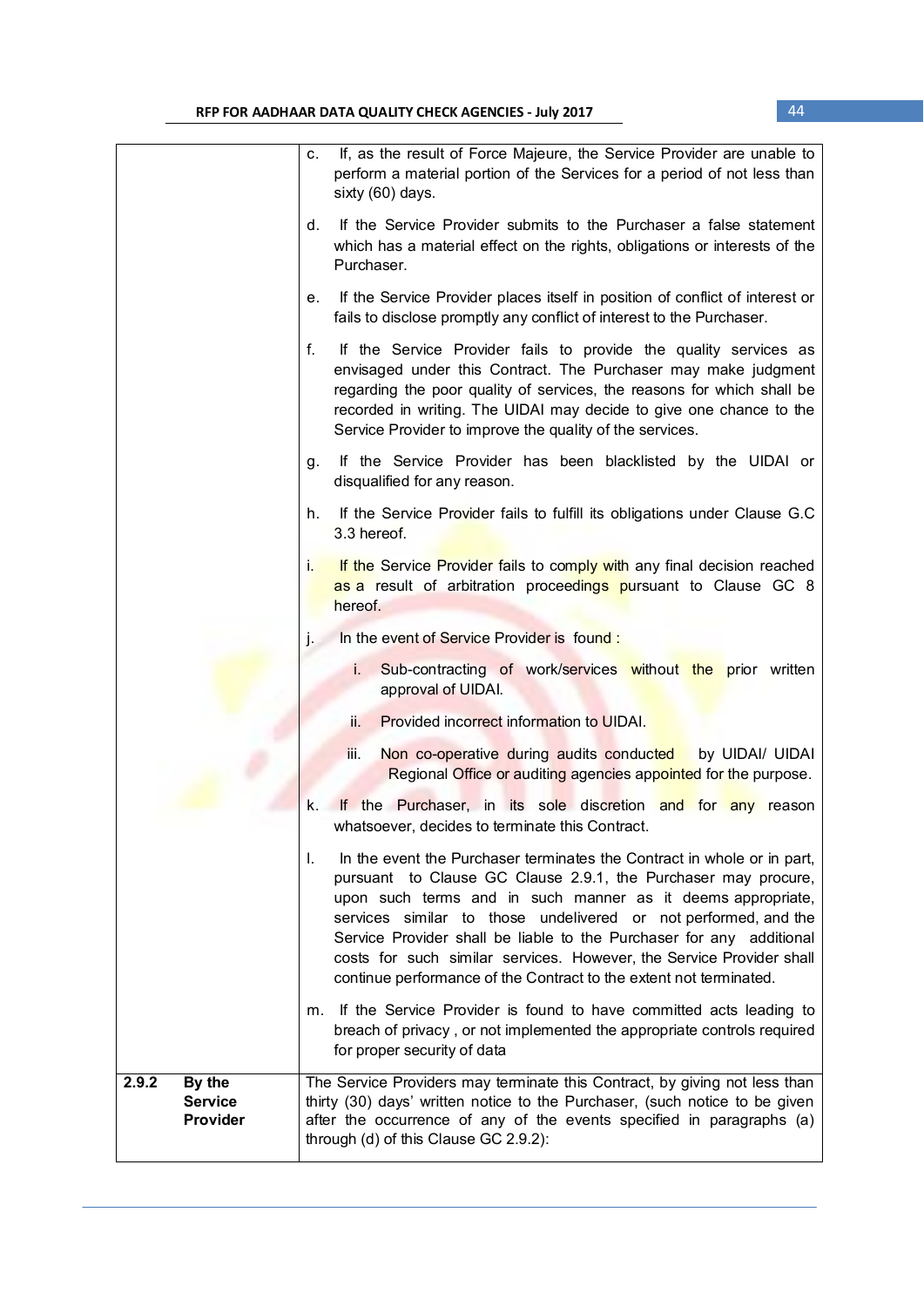|       |                                                                | If the Purchaser fails to pay any money due to the Service Provider<br>a.<br>pursuant to this Contract and not subject to dispute pursuant to Clause<br>GC 8 hereof within forty-five (45) days after receiving written notice<br>from the Service Provider that such payment is overdue.                                                                                                                                                                                                                                                                                                                                                                                      |
|-------|----------------------------------------------------------------|--------------------------------------------------------------------------------------------------------------------------------------------------------------------------------------------------------------------------------------------------------------------------------------------------------------------------------------------------------------------------------------------------------------------------------------------------------------------------------------------------------------------------------------------------------------------------------------------------------------------------------------------------------------------------------|
|       |                                                                | If, as the result of Force Majeure, the Service Provider is unable to<br>b.<br>perform a material portion of the Services for a period of not less than<br>thirty (30) days.                                                                                                                                                                                                                                                                                                                                                                                                                                                                                                   |
|       |                                                                | If the Purchaser fails to comply with any final decision reached as a<br>c.<br>result of arbitration pursuant to Clause GC 8 hereof.                                                                                                                                                                                                                                                                                                                                                                                                                                                                                                                                           |
|       |                                                                | If the Purchaser is in material breach of its obligations pursuant to this<br>d.<br>Contract and has not remedied the same within thirty (30) days (or<br>such longer period as the Service Provider may have subsequently<br>approved in writing) following the receipt by the Purchaser of the<br>Service Provider's notice specifying such breach.                                                                                                                                                                                                                                                                                                                          |
| 2.9.3 | <b>Cessation of</b><br><b>Rights and</b><br><b>Obligations</b> | Upon termination of this Contract pursuant to Clauses GC 2.2 or GC 2.9<br>hereof, or upon expiration of this Contract pursuant to Clause GC 2.4<br>hereof, all rights and obligations of the Parties hereunder shall cease,<br>except:                                                                                                                                                                                                                                                                                                                                                                                                                                         |
|       |                                                                | (i)<br>such rights and obligations as may have accrued on the date<br>οf<br>termination or expiration;                                                                                                                                                                                                                                                                                                                                                                                                                                                                                                                                                                         |
|       |                                                                | the obligation of confidentiality set forth in Clause GC 3.3 hereof;<br>(iii)                                                                                                                                                                                                                                                                                                                                                                                                                                                                                                                                                                                                  |
|       |                                                                | the Service Provider's obligation to permit inspection, copying and<br>(iii)<br>auditing of their accounts and records set forth in Clause GC 3.6<br>hereof; and                                                                                                                                                                                                                                                                                                                                                                                                                                                                                                               |
|       |                                                                | any right which a Party may have under the Law.<br>(iv)                                                                                                                                                                                                                                                                                                                                                                                                                                                                                                                                                                                                                        |
| 2.9.4 | <b>Cessation of</b><br><b>Services</b>                         | Upon termination of this Contract by notice of either Party to the other<br>pursuant to Clauses GC 2.9.1 or GC 2.9.2 hereof, the Service Provider<br>shall, immediately upon dispatch or receipt of such notice, take all<br>necessary steps to bring the Services to a close in a prompt and orderly<br>manner and shall make every reasonable effort to keep expenditures for<br>this purpose to a minimum. With respect to documents, data, and/ or any<br>other material prepared by the Service Provider and equipment and<br>materials furnished by the Purchaser, the Service Provider shall proceed as<br>provided, respectively, by Clauses GC 3.9 or GC 3.10 hereof. |
| 2.9.5 | Payment upon<br><b>Termination</b>                             | Upon termination of this Contract pursuant to Clauses GC 2.9.1 or GC<br>2.9.2, the Purchaser shall make the following payments to the Service<br>Provider:                                                                                                                                                                                                                                                                                                                                                                                                                                                                                                                     |
|       |                                                                | If the Contract is terminated pursuant to Clause GC 2.9.1 (d), $(g)$ , (i),<br>a.<br>(j) and I or 2.9.2, remuneration pursuant to Clause GC $6.3(c)$ hereof for<br>satisfactorily performed prior to the effective date of<br>Services<br>termination;                                                                                                                                                                                                                                                                                                                                                                                                                         |
|       |                                                                | If the agreement is terminated pursuant of Clause GC 2.9.1 (a) to $(c)$ ,<br>b.<br>(e), (f), (h), K(i) to K(iii) the Service Provider shall not be entitled to<br>receive any agreed payments upon termination of the contract.                                                                                                                                                                                                                                                                                                                                                                                                                                                |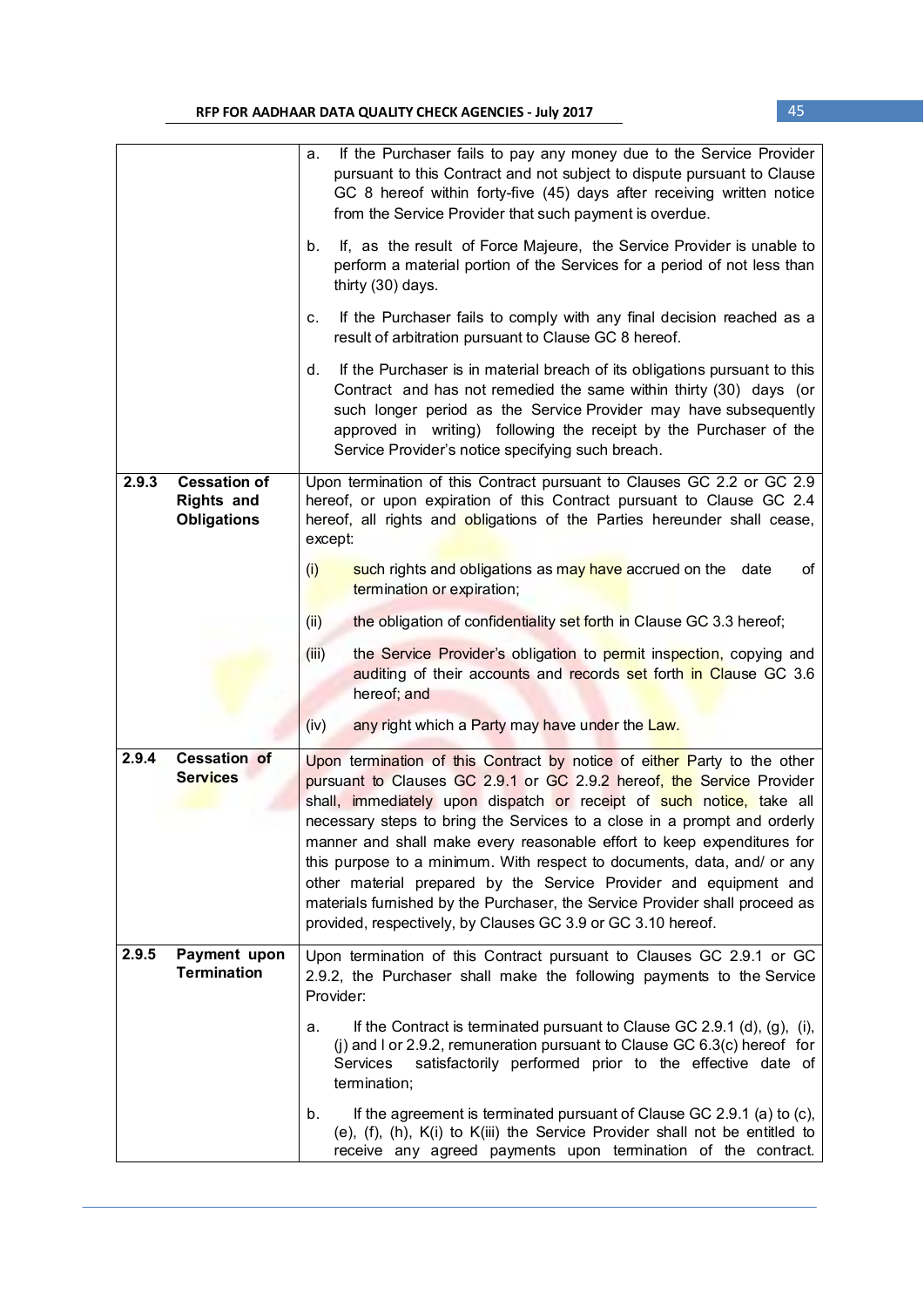|       |                                                    | However, the Purchaser may consider making payment for the part<br>satisfactorily performed on the basis of Quantum Merit as assessed by<br>it, if such part is of economic utility to the Purchaser. Applicable<br>under such circumstances, upon termination, the Purchaser may also<br>impose liquidated damages as per the provisions of Clause GC 9 of this<br>agreement. The Service Provider will be required to pay any such<br>liquidated damages to Purchaser within 30 days of termination date. |
|-------|----------------------------------------------------|-------------------------------------------------------------------------------------------------------------------------------------------------------------------------------------------------------------------------------------------------------------------------------------------------------------------------------------------------------------------------------------------------------------------------------------------------------------------------------------------------------------|
| 2.9.6 | <b>Disputes about</b><br>Events of<br>Termination: | If either Party disputes whether an event specified in Clause GC 2.9.1 or in<br>Clause GC 2.9.2 hereof has occurred, such Party may, within thirty (30)<br>days after receipt of notice of termination from the other Party, refer the<br>matter to Clause GC 8 hereof, and this Contract shall not be terminated on<br>account of such event except in accordance with the terms of any<br>resulting arbitral award.                                                                                       |
| 2.10  | <b>Extension of</b><br>Contract                    | The contract may be extended by two periods of one year each, subject to<br>satisfactory performance. The extension shall be at the discretion of<br>UIDAI. Unit QC rates finalised shall be revised up to 10% increase for first<br>year extension and by further up to 5% increase on the prevailing unit<br>rates for the second year extension.                                                                                                                                                         |

# **3. OBLIGATIONS OF THE SERVICE PROVIDER**

| 3.1. | General                                                                                             |                                                                                                                                                                                                                                                                                                                                                                                                                                                                                                                                                                                                                                                                                                                                                                                                 |
|------|-----------------------------------------------------------------------------------------------------|-------------------------------------------------------------------------------------------------------------------------------------------------------------------------------------------------------------------------------------------------------------------------------------------------------------------------------------------------------------------------------------------------------------------------------------------------------------------------------------------------------------------------------------------------------------------------------------------------------------------------------------------------------------------------------------------------------------------------------------------------------------------------------------------------|
|      | 3.1.1. Standard of<br><b>Performance</b>                                                            | The Service Provider shall perform the Services and carry out their<br>obligations hereunder with all due diligence, efficiency, in accordance with<br>generally accepted professional standards and practices, and shall observe<br>sound management practices, and employ appropriate technology and<br>safe and effective equipment, machinery, materials and methods. The<br>Service Provider shall always act, in respect of any matter relating to this<br>Contract or to the Services, as faithful advisers to the Purchaser, and<br>shall at all times support and safeguard the Purchaser's legitimate interests<br>in any dealings with third Parties.<br>The Service provider shall implement procedures and controls to safeguard<br>the privacy and security of data at all times. |
| 3.2. | <b>Service</b><br><b>Providers Not to</b><br><b>Benefit from</b><br>Commissions,<br>Discounts, etc. | The payment of the Service Provider pursuant to Clause GC 6 shall<br>constitute the Service Provider's only payment in connection with this<br>Contract or the Services, and the Service Provider shall not accept for their<br>own benefit any trade commission, discount, or similar payment in<br>connection with activities pursuant to this Contract or to the Services or in<br>the discharge of their obligations under the Contract, and the Service<br>Provider shall use their best efforts to ensure that the Personnel and<br>agents or either of them similarly shall not receive any such additional<br>payment.                                                                                                                                                                  |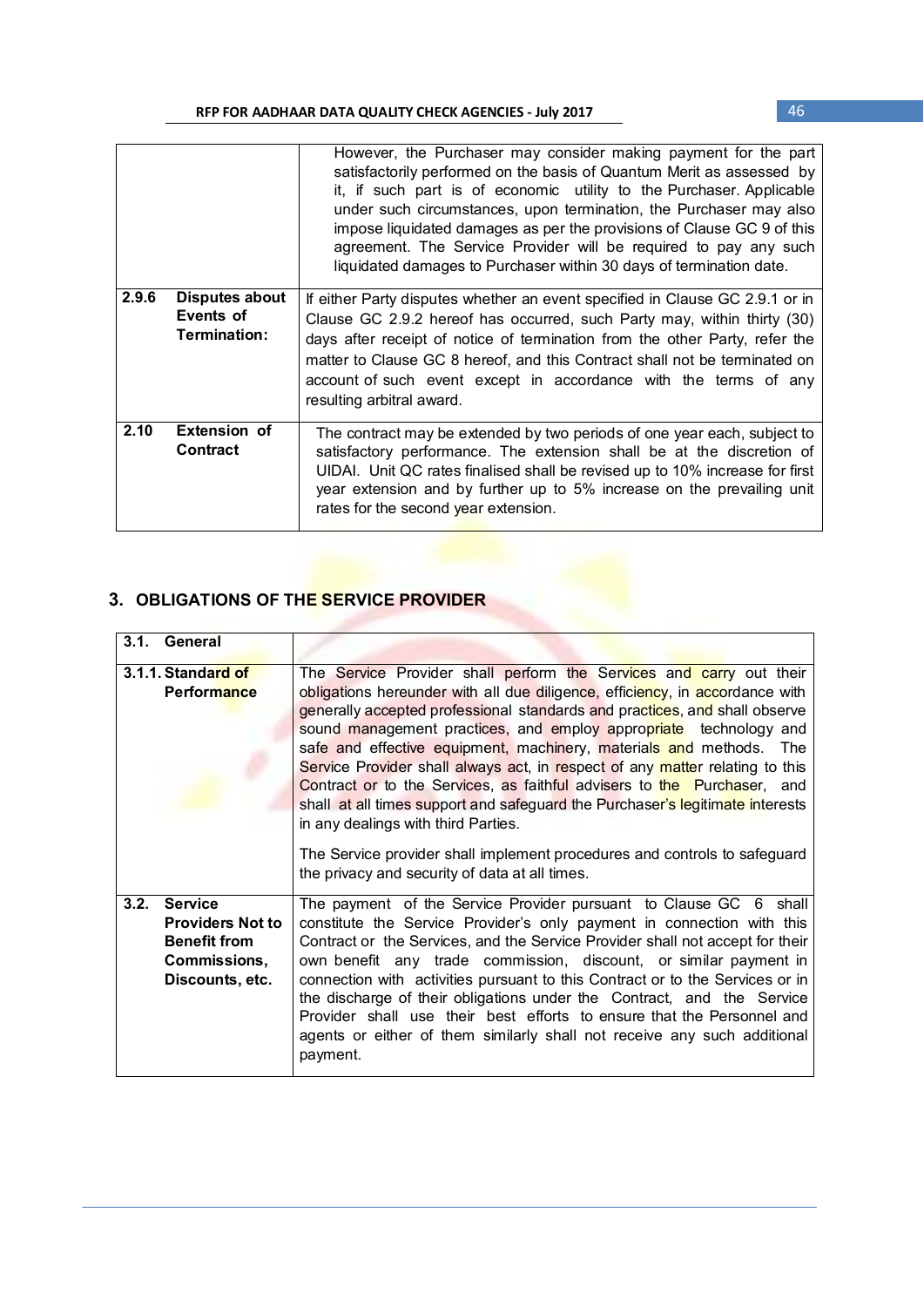| 3.3. | Prohibition of<br><b>Conflicting</b><br><b>Activities</b> | The Service Provider shall not engage, and shall cause their Personnel as<br>well as and their Personnel not to engage, either directly or indirectly, in<br>any business or professional activities which would conflict with the<br>activities assigned to them under this Contract.                                                                                                                                      |
|------|-----------------------------------------------------------|-----------------------------------------------------------------------------------------------------------------------------------------------------------------------------------------------------------------------------------------------------------------------------------------------------------------------------------------------------------------------------------------------------------------------------|
|      |                                                           | The Service Provider shall keep safe, secure and confidential and<br>a.<br>protect from unauthorized access, loss or damage all demographic<br>information, and all documents, data and information of any nature<br>provided to the Service Provider for the discharge of services.                                                                                                                                        |
|      |                                                           | The Service Provider shall not store, copy, publish, print, interfere,<br>b.<br>tamper with or manipulate the information/data received from UIDAI,<br>other than required for discharge of services.                                                                                                                                                                                                                       |
|      |                                                           | The Service Provider shall not give access to the information<br>c.<br>data collected<br>and received from UIDAI in<br>the<br>course<br>οf<br>or<br>discharge of services, to any person who is not authorized to handle<br>the information or data. Information should only be given to authorized<br>personnel and only used in the manner prescribed by the UIDAI.                                                       |
| 3.4. | General<br><b>Confidentiality</b>                         | Except with the prior written consent of the Purchaser, the Service Provider<br>and the Personnel shall not at any time communicate to any person or<br>entity any confidential information acquired, stored and received from<br>UIDAI in the course of the Services, nor shall the Service Provider and<br>the Personnel make public the recommendations formulated in the course<br>of, or as a result of, the Services. |
| 3.5. | Insurance to be                                           | <b>The Service Provider</b>                                                                                                                                                                                                                                                                                                                                                                                                 |
|      | <b>Taken Out by</b><br>the Service<br>Provider            | shall take out and maintain, at their own cost but on terms and<br>а.<br>conditions approved by the Purchaser, insurance against the risks, and<br>for the coverage, as shall be specified in the SC; and                                                                                                                                                                                                                   |
|      |                                                           | at the Purchaser's request, shall provide evidence to the Purchaser<br>b.<br>showing that such insurance has been taken out and maintained and<br>that the current premiums have been paid.                                                                                                                                                                                                                                 |
| 3.6. | Accounting,                                               | <b>The Service Provider</b><br>a.                                                                                                                                                                                                                                                                                                                                                                                           |
|      | <b>Inspection and</b><br><b>Auditing</b>                  | (i) shall keep accurate and systematic accounts and records in<br>respect of the Services hereunder, in accordance<br>with<br>internationally accepted accounting principles and in such form<br>and detail as will clearly identify all relevant time changes and<br>costs, and the bases thereof, and                                                                                                                     |
|      |                                                           | (ii) shall periodically permit the Purchaser or its designated<br>representative and/or the Purchaser, and up to five years from<br>expiration or termination of this Contract, to inspect the same<br>and make copies thereof as well as to have them audited by<br>auditors appointed by the Purchaser or the Purchaser, if so<br>required by the Purchaser or the Purchaser as the case may be.                          |
|      |                                                           | The Purchaser shall have the right to carry out inspection checks,<br>b.<br>audits of the Service Provider's premises and/ or locations, facilities, or<br>point of delivery of services performed under this contract.                                                                                                                                                                                                     |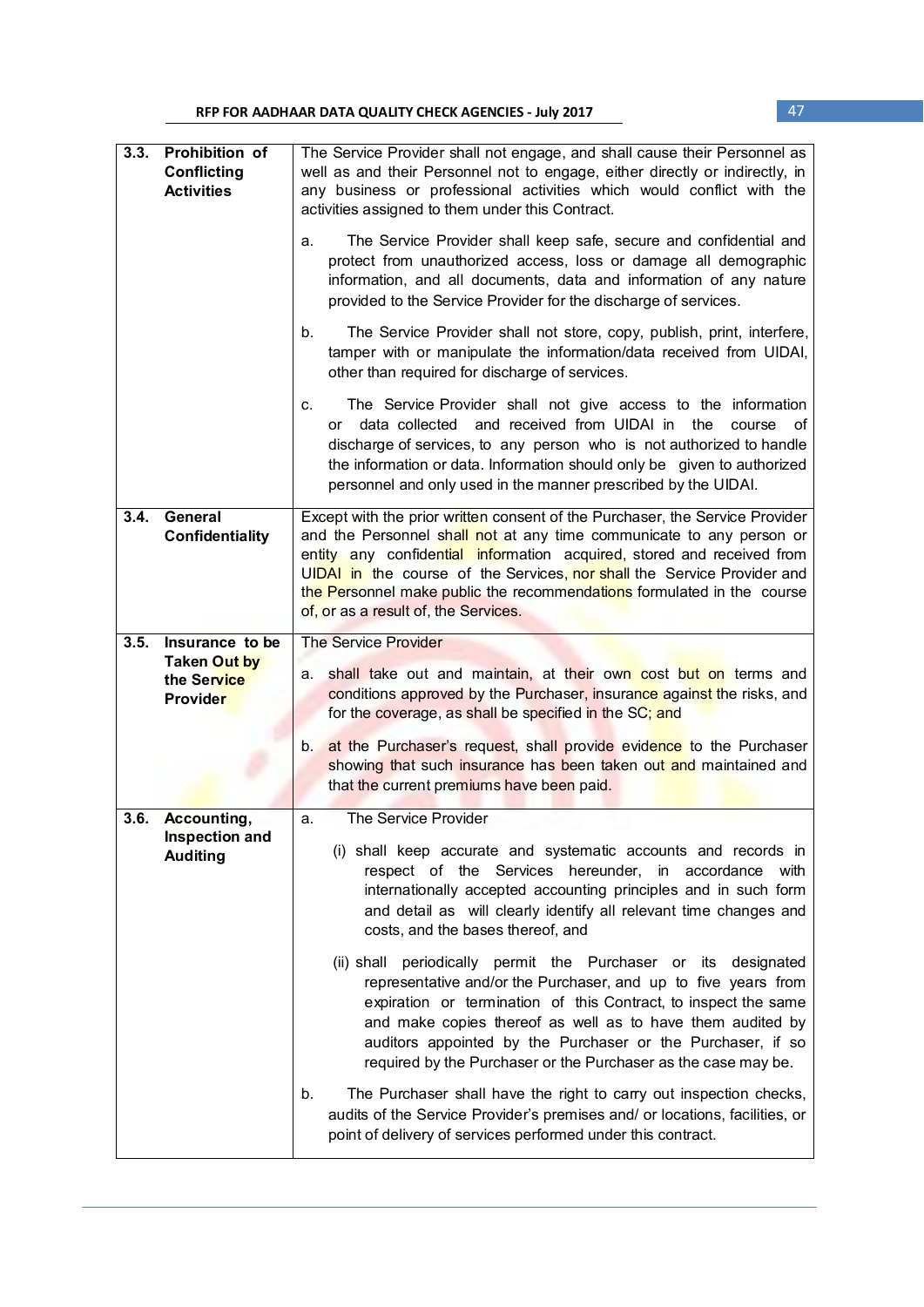|                                                                                                | The Purchaser shall have the right to carry out scheduled/ un-<br>C.<br>scheduled visits to any of the locations, premises & facilities and<br>oversee the processes and operations of the Service Provider.                                                                                                                                                                                                                                                                                                                                                           |
|------------------------------------------------------------------------------------------------|------------------------------------------------------------------------------------------------------------------------------------------------------------------------------------------------------------------------------------------------------------------------------------------------------------------------------------------------------------------------------------------------------------------------------------------------------------------------------------------------------------------------------------------------------------------------|
| 3.7. Sub-contracting                                                                           | The Service Provider shall not be permitted to sub-contract any part of its<br>obligations, duties, or responsibilities under this contract without the prior<br>written approval.                                                                                                                                                                                                                                                                                                                                                                                     |
| <b>Reporting</b><br>3.8.<br><b>Obligations</b>                                                 | The Service Provider shall submit to the Purchaser the reports and<br>documents specified in RFP, in the form, in the numbers and within the<br>time periods set forth in the said Appendix.                                                                                                                                                                                                                                                                                                                                                                           |
| <b>Rights of Use</b><br>3.9.                                                                   | All rights of use of any process, product, service, or data developed,<br>generated, or collected, received from UIDAI or any other task performed<br>by the Service Provider under the execution of the contract, would lie<br>exclusively with the Purchaser or its nominated agencies in perpetuity<br>free from all liens, encumbrances, and other third party rights and the<br>Service Provider shall, wherever required, take all steps that may be<br>necessary to ensure the transfer of such rights in favour of the Purchaser<br>or its nominated agencies. |
| 3.10. Safety &<br>Security of Data,<br>Premises,<br>Location/ site                             | a. The Data, information, documents provided by the Purchaser to the<br>Service Provider is the property of the Purchaser. The Service Provider<br>shall display due diligence in the handling of the said data and be<br>responsible for the Data, thus provided.                                                                                                                                                                                                                                                                                                     |
|                                                                                                | The Service Provider shall not use the information, the name or the<br>b.<br>logo of the Purchaser and/or Government of India except for the<br>purposes of providing the services as specified under this contract.                                                                                                                                                                                                                                                                                                                                                   |
|                                                                                                | The Service Provider shall not use and/or transmit any information,<br>C.<br>data, layouts, designs, diagrams, storage media (hard disk/tapes) or<br>any other goods/material in physical or electronic form, which are<br>proprietary to or owned by the Purchaser, without prior written<br>permission from the Purchaser.                                                                                                                                                                                                                                           |
|                                                                                                | The Service Provider shall follow the Security Guidelines issued by<br>d.<br>UIDAI.                                                                                                                                                                                                                                                                                                                                                                                                                                                                                    |
|                                                                                                | The Service Provider would be governed by the provisions of the Law<br>е.<br>of the Land, including but not limited to the IT Act 2000, the Aadhaar<br>Act- 2016, Aadhaar Regulations 2016, and other relevant Acts and<br>amendments thereof.                                                                                                                                                                                                                                                                                                                         |
|                                                                                                | f.<br>The Purchaser reserves the right to carry out third party Audits of the<br>Service Provider to ensure compliance of stated and implicit<br>requirements.                                                                                                                                                                                                                                                                                                                                                                                                         |
|                                                                                                | The rogue behavior of the employees of Service Provider shall fall<br>g.<br>under the 'Unlimited liability' to the Service Provider.                                                                                                                                                                                                                                                                                                                                                                                                                                   |
| 3.11. Equipment &<br><b>Materials</b><br>Provided by the<br><b>Service</b><br><b>Providers</b> | Equipment or materials brought into India by the Service Provider and the<br>Personnel and used either for the Project or personal use shall remain the<br>property of the Service Provider or the Personnel concerned, as applicable.<br>However, equipment or materials bought/provided by the Purchaser for the                                                                                                                                                                                                                                                     |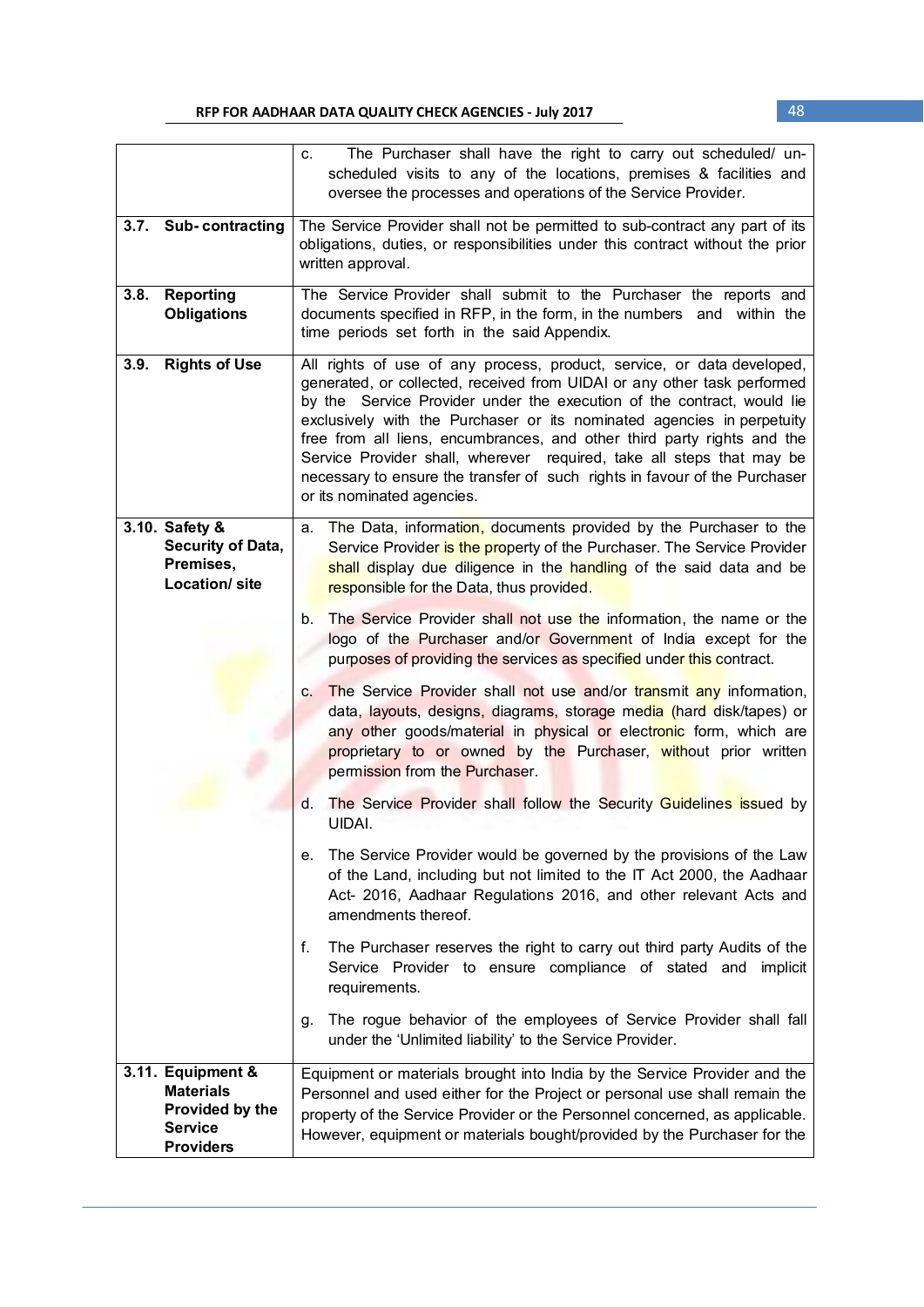## **RFP FOR AADHAAR DATA QUALITY CHECK AGENCIES - July 2017** 49

|                                                       | use of Service Provider shall remain the property of Purchaser.                                                                                                                                                                                                                                                                                                                    |
|-------------------------------------------------------|------------------------------------------------------------------------------------------------------------------------------------------------------------------------------------------------------------------------------------------------------------------------------------------------------------------------------------------------------------------------------------|
| 3.12. Intellectual<br><b>Property Rights</b><br>(IPR) | The intellectual property rights to all the outputs, deliverables, data, and<br>reports developed during the execution of this Contract shall remain sole<br>property of the Purchaser.                                                                                                                                                                                            |
| 3.13. Integrity Pact                                  | Bidders are required to submit in original the pre contract integrity pact duly<br>signed and witnessed as per Appendix VI-F along EMD and Bid Document<br>fees. This will be signed by the authorized signatory of the bidder with<br>name, designation and seal of the company. Bidders who do not sign the<br>pact shall be disqualified from participation in the Bid process. |
|                                                       | Name, address and contact Number of the Independent External Monitor<br>nominated for this tender will be intimated later.                                                                                                                                                                                                                                                         |

## **4. SERVICE PROVIDER'S PERSONNEL**

| 4.1. | General                                       | The Service Provider shall employ and provide such qualified and<br>experienced Personnel as are required to carry out the Services.                                                                                                                                                                                                                                |
|------|-----------------------------------------------|---------------------------------------------------------------------------------------------------------------------------------------------------------------------------------------------------------------------------------------------------------------------------------------------------------------------------------------------------------------------|
| 4.2. | <b>Project Manager</b><br>and Center<br>heads | a. The Service Provider shall ensure that always during the Service<br>Provider's performance of the Services, a 'Project Manager',<br>acceptable to the Purchaser, shall take charge of the performance of<br>such Services. The Project Manager shall act as a single point of<br>Contact.<br>b. The Service Provider shall also deploy a Centre head for each QC |
|      |                                               | centre, acceptable to the Purchaser, who shall be responsible for the<br>performance of such Services at the respective centre.                                                                                                                                                                                                                                     |

# **5. OBLIGATIONS OF THE PURCHASER**

| 5.1. Assistance and<br>exemptions | Unless otherwise specified in the SC, the Purchaser shall use its best<br>efforts to ensure that the Government shall:                                                                             |
|-----------------------------------|----------------------------------------------------------------------------------------------------------------------------------------------------------------------------------------------------|
|                                   | Issue to officials, agents and representatives of the Government all<br>а.<br>such instructions as may be necessary or appropriate for the prompt<br>and effective implementation of the Services. |
|                                   | Provide to the Service Provider and Personnel any such other<br>b.<br>assistance as may be specified in the SC.                                                                                    |
| 5.2. Change in the                | If, after the date of this Contract, there is any change in the Applicable                                                                                                                         |
| applicable Law                    | Laws of India with respect to taxes and duties, which are directly payable                                                                                                                         |
| <b>Related to Taxes</b>           | by the Service Provider for providing the services i.e. service<br>tax or<br>such applicable tax from time to time, which increases or<br>anv                                                      |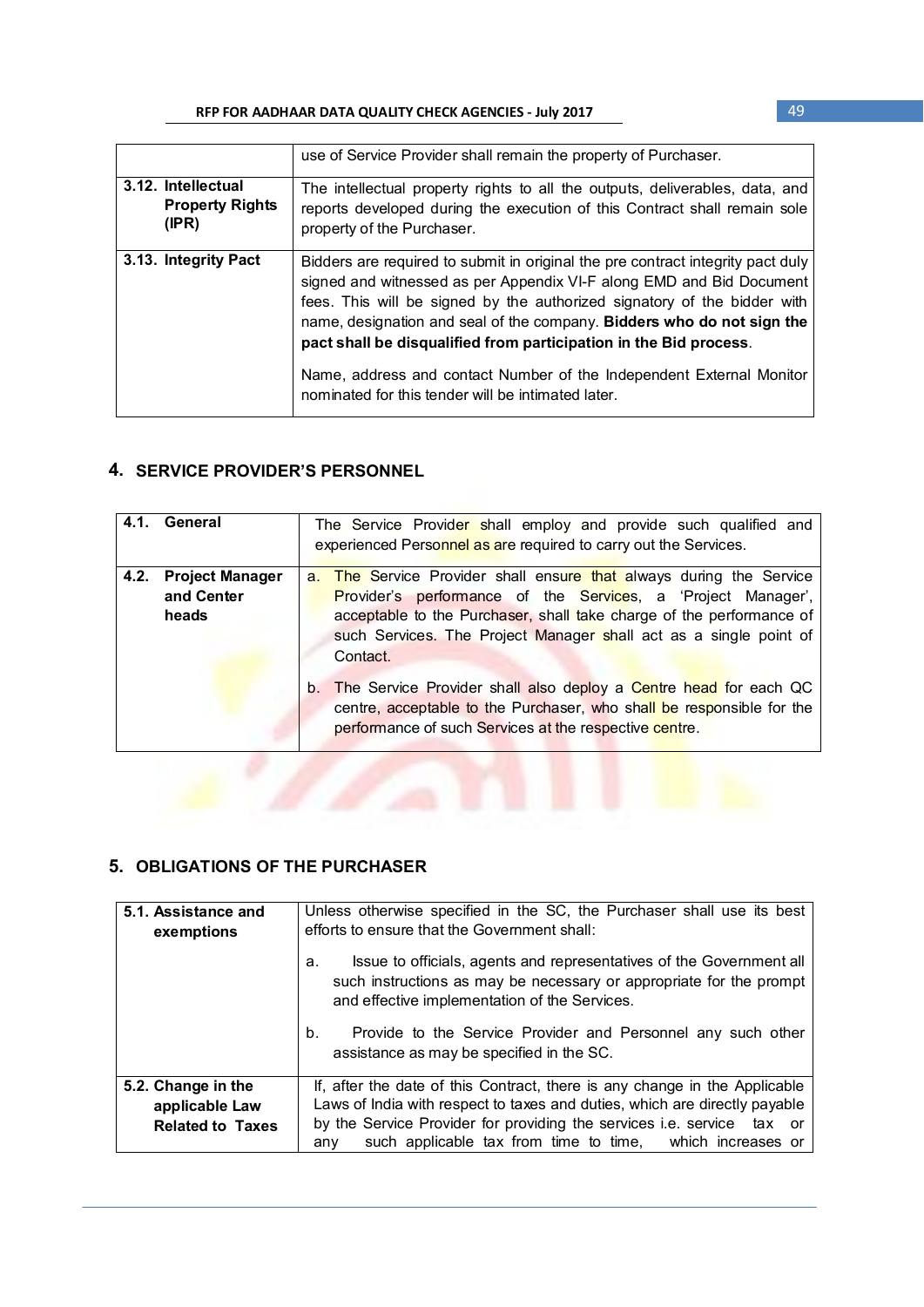| and Duties   | decreases the cost incurred by the Service Provider in performing the<br>services, same shall be applicable.                                                                                                                   |
|--------------|--------------------------------------------------------------------------------------------------------------------------------------------------------------------------------------------------------------------------------|
| 5.3. Payment | In consideration of the Services performed by Service Provider under this<br>Contract, the Purchaser shall make to the Service Provider such<br>payments and in such manner as is provided by Clause GC 6 of this<br>Contract. |

## **6. PAYMENTS TO THE SERVICE PROVIDER**

| 6.1. Payment for<br><b>Services</b> | The Service Provider shall be paid, as per the 'discovered rate' for<br>а.<br>carrying out/delivery of services as enumerated in Section-III.                                                                                                                                                                                                                                                                                                                                                                                                                                                                                                                                                                                                                                                                                                                                                                                                                                                                                                                                                |
|-------------------------------------|----------------------------------------------------------------------------------------------------------------------------------------------------------------------------------------------------------------------------------------------------------------------------------------------------------------------------------------------------------------------------------------------------------------------------------------------------------------------------------------------------------------------------------------------------------------------------------------------------------------------------------------------------------------------------------------------------------------------------------------------------------------------------------------------------------------------------------------------------------------------------------------------------------------------------------------------------------------------------------------------------------------------------------------------------------------------------------------------|
|                                     | The amount payable shall be finalised after taking into account the<br>b.<br>Penalties and deductions as defined in Scope of work, if any<br>applicable.                                                                                                                                                                                                                                                                                                                                                                                                                                                                                                                                                                                                                                                                                                                                                                                                                                                                                                                                     |
|                                     | The Purchaser shall make the payment within 30 days of receiving<br>C.<br>the invoice (complete in all aspects) from the Service Provider.                                                                                                                                                                                                                                                                                                                                                                                                                                                                                                                                                                                                                                                                                                                                                                                                                                                                                                                                                   |
| 6.2. Currency of<br><b>Payment</b>  | All payments shall be made in Indian Rupees                                                                                                                                                                                                                                                                                                                                                                                                                                                                                                                                                                                                                                                                                                                                                                                                                                                                                                                                                                                                                                                  |
| 6.3. Terms<br>of                    | The payments in respect of the Services shall be made as follows:                                                                                                                                                                                                                                                                                                                                                                                                                                                                                                                                                                                                                                                                                                                                                                                                                                                                                                                                                                                                                            |
| <b>Payment</b>                      | The Service Provider shall submit the invoice for payment when the<br>a.<br>payment is due as per the agreed terms on 'Quarterly basis".                                                                                                                                                                                                                                                                                                                                                                                                                                                                                                                                                                                                                                                                                                                                                                                                                                                                                                                                                     |
|                                     | b.<br>The Service Provider shall provide all documents related to<br>performance during the month period that would be required to<br>compute price and penalties. This would include the invoice in triplet<br>(three copies), Monthly MIS reports mentioning the number of QC<br>request completed during the month, UIDAI QC System down time<br>report (with details of tickets raised with UIDAI for system outage) and<br>action taken on open audit observations. UIDAI on its own part shall<br>consider the QC error sampling reports and other relevant reports<br>from UIDAI MSP. In case of variation between ADQCSA and UIDAI<br>agencies in the system downtime / volume checked etc, the decision<br>of HQ UIDAI (in consultation with Tech Centre) will be considered final<br>and binding. In case of any critical UIDAI Audit finding, UIDAI shall<br>have right to withhold 15% of the quarterly applicable payment till<br>such time the Agency rectifies the issue and informs the same to<br>UIDAI. UIDAI shall release the withheld payment with the next<br>payment. |
|                                     | In the event of any wrong payment to Service Provider, the<br>C.<br>difference shall be adjusted in the subsequent payments.                                                                                                                                                                                                                                                                                                                                                                                                                                                                                                                                                                                                                                                                                                                                                                                                                                                                                                                                                                 |
|                                     | d. All payments under this Contract shall be made to the accounts of the<br>Service Provider specified in the SC.                                                                                                                                                                                                                                                                                                                                                                                                                                                                                                                                                                                                                                                                                                                                                                                                                                                                                                                                                                            |
|                                     | In case of early termination of the contract, the payment shall<br>е.<br>be made to the Service Provider as mentioned here with:                                                                                                                                                                                                                                                                                                                                                                                                                                                                                                                                                                                                                                                                                                                                                                                                                                                                                                                                                             |
|                                     | i. Assessment would be made about work done from the previous<br>payment period, for which the payment is made or to be made till                                                                                                                                                                                                                                                                                                                                                                                                                                                                                                                                                                                                                                                                                                                                                                                                                                                                                                                                                            |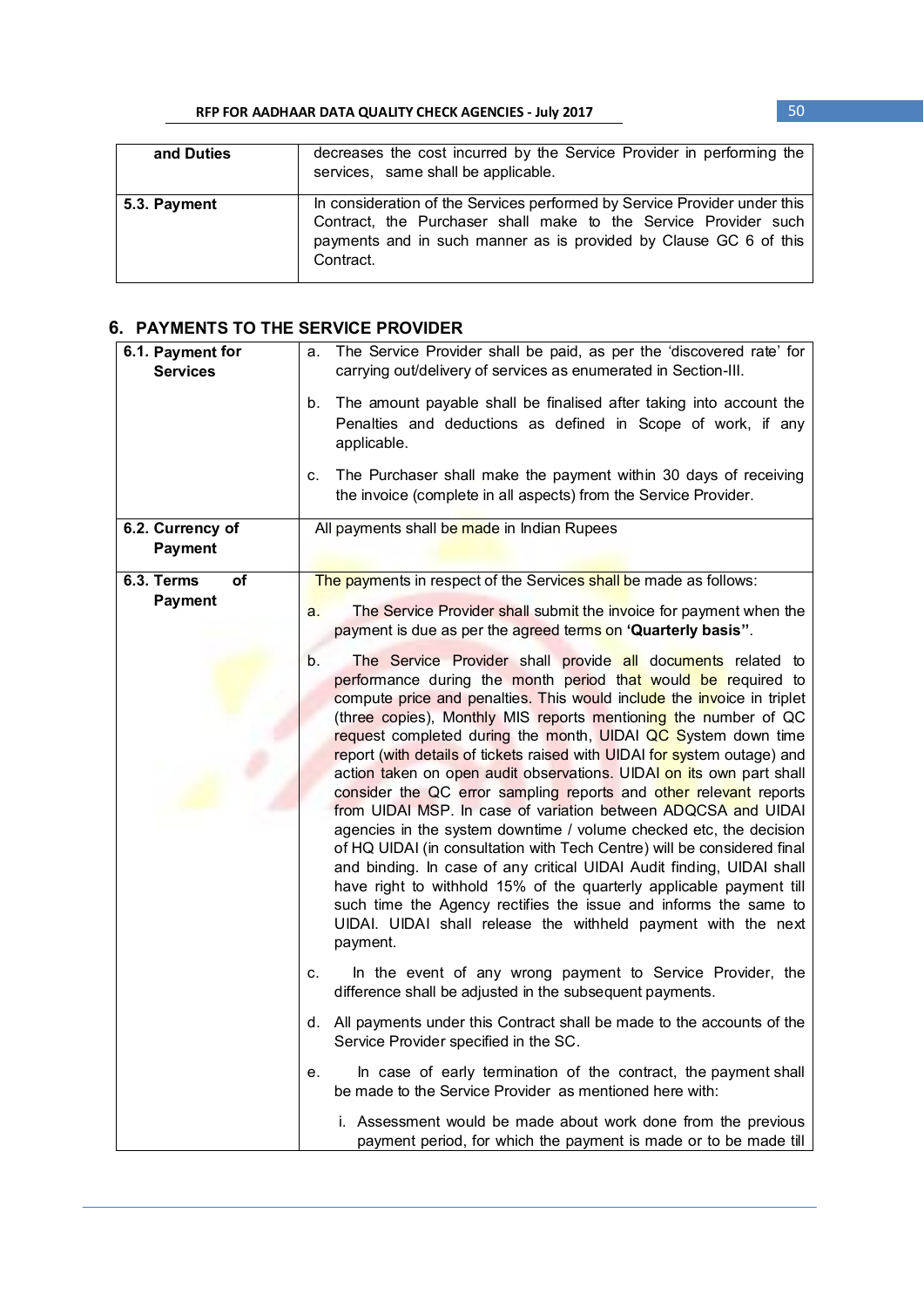| the date of the termination. The Service Provider shall provide<br>the details of the output/services performed during this period with<br>supporting documents. Based on such details, the payment shall<br>be calculated based on the specified rate/s and applicable SLAs. |
|-------------------------------------------------------------------------------------------------------------------------------------------------------------------------------------------------------------------------------------------------------------------------------|
|-------------------------------------------------------------------------------------------------------------------------------------------------------------------------------------------------------------------------------------------------------------------------------|

## **7. GOOD FAITH**

| 7.1. Good Faith                   | The Parties undertake to act in good faith with respect to each other's<br>rights under this Contract and to adopt all reasonable measures to ensure<br>the realization of the objectives of this Contract.                                                                                                                                                                                                                                                                                                                                                                                                                                                                                                                                                         |
|-----------------------------------|---------------------------------------------------------------------------------------------------------------------------------------------------------------------------------------------------------------------------------------------------------------------------------------------------------------------------------------------------------------------------------------------------------------------------------------------------------------------------------------------------------------------------------------------------------------------------------------------------------------------------------------------------------------------------------------------------------------------------------------------------------------------|
| 7.2. Operation of the<br>Contract | The Parties recognize that it is impractical in this Contract to provide for<br>every contingency which may arise during the life of the Contract, and the<br>Parties hereby agree that it is their intention that this Contract<br>shall operate fairly as between them, and without detriment to the<br>interest of either of them, and that, if during the term of this Contract<br>either Party believes that this Contract is operating unfairly, the Parties<br>will use their best efforts to agree on such action as may be necessary to<br>remove the cause or causes of such unfairness, but failure to agree on<br>any action pursuant to this Clause shall not give rise to a dispute, subject<br>to arbitration in accordance with Clause GC 8 hereof. |

## **8. SETTLEMENT OF DISPUTES**

| 8.1. Amicable     | Performance of the contract shall be governed by the terms & conditions                                                                                                                                                                                                                                                                                                                                                                                                                                                                                                                                                                                                                                                                                                                                                                                                                                                                                                                                                                                                                                      |
|-------------------|--------------------------------------------------------------------------------------------------------------------------------------------------------------------------------------------------------------------------------------------------------------------------------------------------------------------------------------------------------------------------------------------------------------------------------------------------------------------------------------------------------------------------------------------------------------------------------------------------------------------------------------------------------------------------------------------------------------------------------------------------------------------------------------------------------------------------------------------------------------------------------------------------------------------------------------------------------------------------------------------------------------------------------------------------------------------------------------------------------------|
| <b>Settlement</b> | of the contract. In case of dispute arises between the parties regarding<br>any matter under the contract, either Party of the contract may<br>send a written Notice of Dispute to the other party. The Party receiving<br>the Notice of Dispute will consider the Notice and respond to it in writing<br>within 30 days after receipt. If that party fails to respond within 30 days,<br>or the dispute cannot be amicably settled within 60 days following the<br>response of that party, clause GC 8.2 shall become applicable.                                                                                                                                                                                                                                                                                                                                                                                                                                                                                                                                                                           |
| 8.2. Arbitration  | In the case of dispute arising upon or in relation to or in<br>a.<br>connection with the contract between the Purchaser and the<br>Service Provider, which has not been settled amicably, any party can<br>refer the dispute for Arbitration under (Indian) Arbitration and<br>Conciliation Act, 1996. Such disputes shall be referred to an Arbitral<br>Tribunal consisting of 3 (three) arbitrators, one each to be appointed<br>by the Purchaser and the Service Provider, the third arbitrator<br>shall be chosen by the two arbitrators so appointed by the parties and<br>shall act as Presiding Arbitrator. In case of failure of the<br>two<br>arbitrators, appointed by the parties to reach a consensus<br>regarding the appointment of the third arbitrator within a period of<br>30 days from the date of appointment of the two arbitrators, the<br>Presiding arbitrator shall be appointed by the authority specified in SC<br>8.2 (a). The Arbitration and Conciliation Act, 1996 and any statutory<br>modification or re-enactment thereof, shall apply to these arbitration<br>proceedings. |
|                   | Arbitration proceedings shall be held in India at the place<br>b.                                                                                                                                                                                                                                                                                                                                                                                                                                                                                                                                                                                                                                                                                                                                                                                                                                                                                                                                                                                                                                            |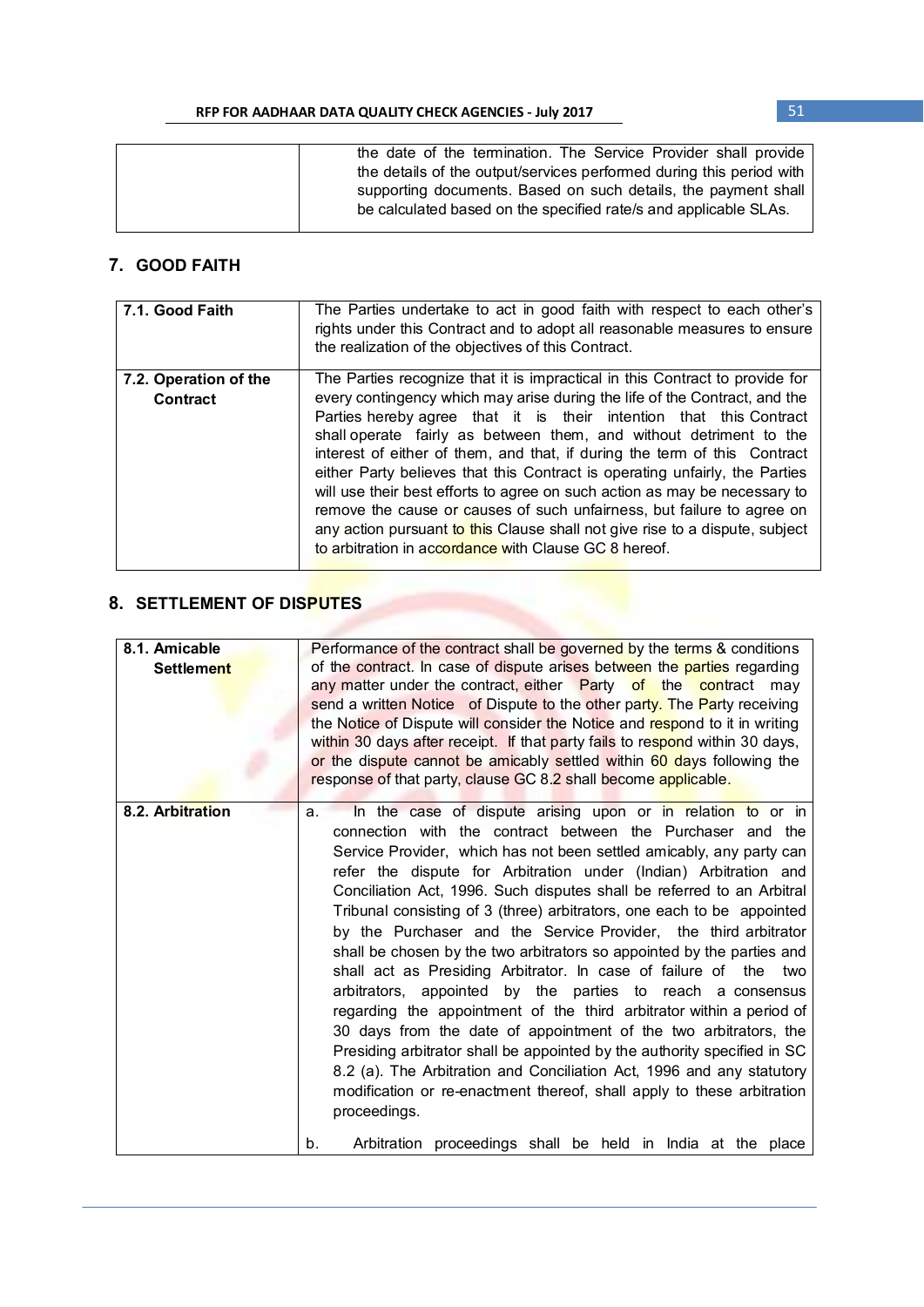| indicated in SC 8.2 (b) and the language of the arbitration<br>proceedings and that of all documents and communications<br>between the parties shall be English.                                                                                                                                                                                                                                                                                                              |
|-------------------------------------------------------------------------------------------------------------------------------------------------------------------------------------------------------------------------------------------------------------------------------------------------------------------------------------------------------------------------------------------------------------------------------------------------------------------------------|
| The decision of the majority of arbitrators shall be final and binding<br>C.<br>upon both parties. The expenses of the arbitrators as determined by<br>the arbitrators shall be shared equally by the Purchaser and the<br>Service Provider. However, the expenses incurred by each party in<br>connection with the preparation, presentation shall be borne by the<br>party itself. All arbitration awards shall be in writing and shall state the<br>reasons for the award. |

### **9. LIQUIDATED DAMAGES**

| 9.1. | 1. If the service provider fails to establish QC services as per time plan<br>specified by UIDAI, liquidated damages at the rate of 0.5% per week on<br>the cost of expected shortfall* will be charged. This LD shall continue till<br>required levels of QC operations are achieved. LD will be over and above<br>SLA penalties on TAT / quantity and quality. Total LD will be separately<br>capped at maximum of 10% of total contract value calculated at the<br>beginning of agreement with each agency.                                                                        |
|------|---------------------------------------------------------------------------------------------------------------------------------------------------------------------------------------------------------------------------------------------------------------------------------------------------------------------------------------------------------------------------------------------------------------------------------------------------------------------------------------------------------------------------------------------------------------------------------------|
|      | 2. If the services supplied do not meet the minimum specifications and<br>standards as per the Contract, and the same is not modified to meet the<br>requirements, the Purchaser shall be free to impose penalty as per the<br>SLA and payment conditions as described in the RFP. In such cases the<br>Purchaser shall also have rights to withhold the payment of the supplier.<br>In addition, the Purchaser shall reserve the right to terminate the contract<br>and recover the liquidated damages by forfeiting the performance<br>guarantee submitted by the Service Provider. |
|      | 3, Following errors in QC will be considered as "Grave Errors":                                                                                                                                                                                                                                                                                                                                                                                                                                                                                                                       |
|      | (a) Photo of Photo                                                                                                                                                                                                                                                                                                                                                                                                                                                                                                                                                                    |
|      | (b) Use of non-human photo/Human Photo missing                                                                                                                                                                                                                                                                                                                                                                                                                                                                                                                                        |
|      | (c) Object in exception photo                                                                                                                                                                                                                                                                                                                                                                                                                                                                                                                                                         |
|      | (d) Use of Un-parliamentary language                                                                                                                                                                                                                                                                                                                                                                                                                                                                                                                                                  |
|      | (e) Invalid Documents. This error code will come into effect<br>when the document attached with Update request is not<br>available in the list of documents approved by UIDAI.                                                                                                                                                                                                                                                                                                                                                                                                        |
|      | All such cases not detected during QC will be counted towards 'Grave<br>Errors'. The ADQCSA shall be levied Rs. 10,000 as penalty for each of<br>such errors. Besides this the concerned QC operator / reviewer / re<br>reviewer shall be kept under watch and may be removed from QC<br>operations on occurrence of two such errors in a span of one year.                                                                                                                                                                                                                           |
| 9.2. | The amount of liquidated damages for services under this Contract shall<br>not exceed the Contract Price.                                                                                                                                                                                                                                                                                                                                                                                                                                                                             |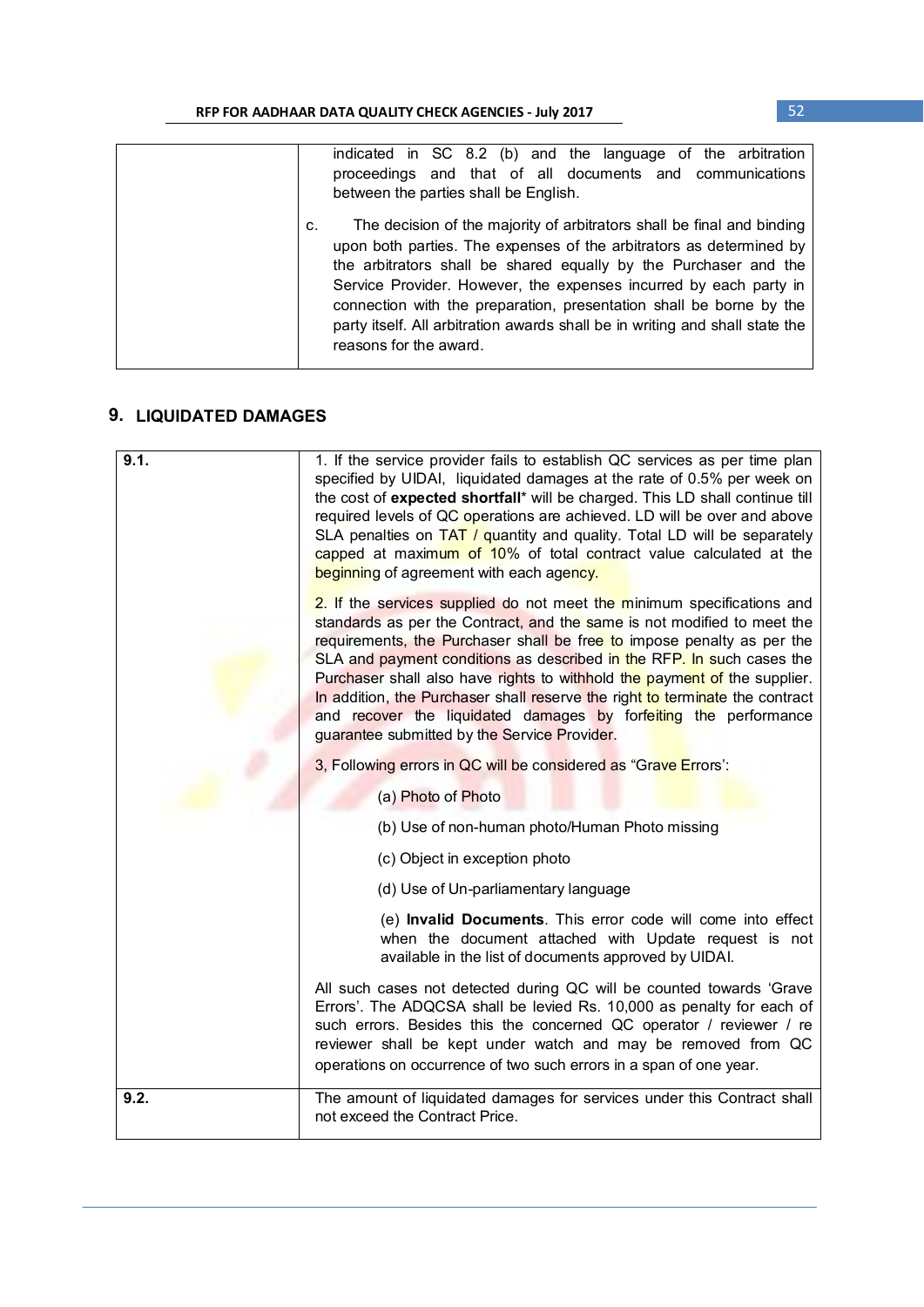| 9.3. | The Service Provider is liable to the Purchaser for payment of penalty as |
|------|---------------------------------------------------------------------------|
|      | specified in the SLA.                                                     |

**\*Expected shortfall –** difference between the number of packets calculated for performance evaluation as explained in SLA Change Control at Page 34 (d) and actual packets cleared, if found less.

## **10. ADHERENCE TO RULES & REGULATIONS**

| 10.1. Adherence to<br>The Service Provider shall comply with the provisions of all laws<br>a.<br><b>Safety</b><br>including minimum wage rules of respective states/center, if any,<br>Procedures,<br>statutory payments, leave, labour laws, rules, regulations and<br>Rules,<br>notifications issued there under from time to time. All safety and labour<br><b>Regulations &amp;</b><br>laws enforced by statutory agencies and by Purchaser shall be<br><b>Restrictions</b><br>applicable in the performance of this Contract and the Service<br>Provider shall abide by these laws.        |  |
|-------------------------------------------------------------------------------------------------------------------------------------------------------------------------------------------------------------------------------------------------------------------------------------------------------------------------------------------------------------------------------------------------------------------------------------------------------------------------------------------------------------------------------------------------------------------------------------------------|--|
| Access to the 'sites' and Purchaser's other related locations shall be<br>b.<br>restricted to only essential personnel belonging to the Service Provider<br>who are genuinely required for execution of work or for carrying out<br>management/ maintenance who have been explicitly authorized by<br>the Purchaser. The Service Provider shall maintain a log of all<br>activities and attendance carried out by each of its personnel.                                                                                                                                                        |  |
| The Service Provider shall take all measures necessary or proper to<br>$c_{-}$<br>protect the personnel and facilities and shall observe all reasonable<br>safety rules and instructions. The Service Provider shall adhere to all<br>security requirement/regulations of the Purchaser during the execution<br>of the work.                                                                                                                                                                                                                                                                    |  |
| The Service Provider shall take all measures to ensure compliance<br>d.<br>with all applicable laws and shall ensure that the Personnel are aware<br>of consequences of non-compliance or violation of laws including The<br>Aadhaar Act, 2016, Aadhaar Regulations 2016 and Information<br>Technology Act, 2000 (and amendments thereof) The Service<br>Provider shall report as soon as possible any evidence, which may<br>indicate or is likely to lead to an abnormal or dangerous situation and<br>shall take all necessary emergency control steps to avoid such<br>abnormal situations. |  |
| The Service Provider shall at all times indemnify and keep<br>е.<br>indemnified the Purchaser for any situation arising out of this clause<br>while providing its services under the Project.                                                                                                                                                                                                                                                                                                                                                                                                   |  |
| <b>11. LIMITATION OF LIABILITY</b><br>11.1. Limitation of<br>Except in case of gross negligence or willful misconduct:                                                                                                                                                                                                                                                                                                                                                                                                                                                                          |  |

| TI.I. LIIIIKAKUI UI | Except in case of gross negligence or williul misconduct.                                                                                                                                                                                                                                                      |  |  |  |  |
|---------------------|----------------------------------------------------------------------------------------------------------------------------------------------------------------------------------------------------------------------------------------------------------------------------------------------------------------|--|--|--|--|
| Liability           | Neither party shall be liable to the other party for any indirect or<br>a.<br>consequential loss or damage, loss of use, or loss of profits or<br>interest costs, provided that this exclusion shall not apply to any<br>obligation of the Service Provider to pay liquidated damages to the<br>Purchaser; and |  |  |  |  |
|                     | The aggregate liability of the Service Provider to the Purchaser<br>whether under the Contract, in tort, or otherwise, shall not exceed                                                                                                                                                                        |  |  |  |  |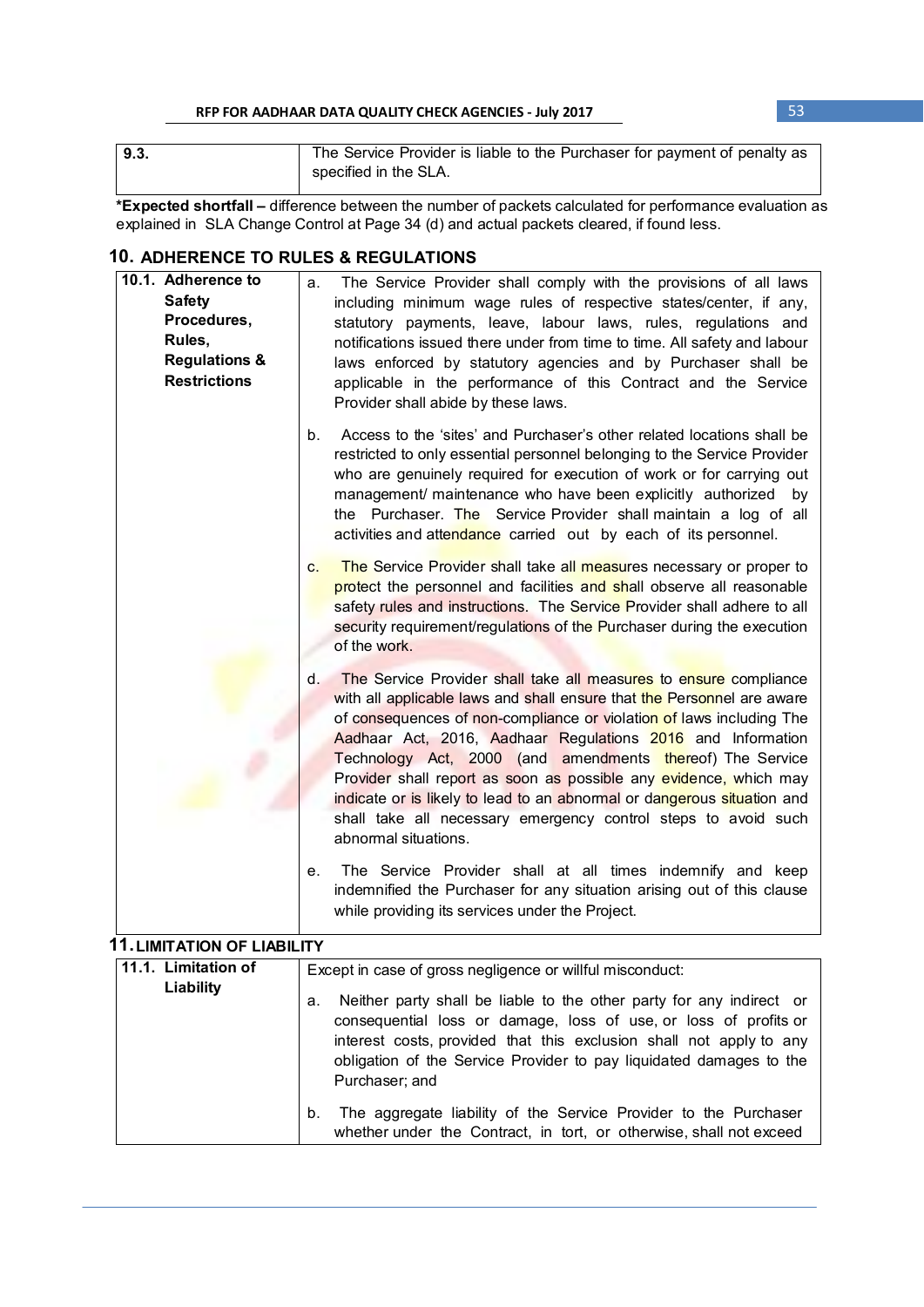| the amount specified in the Contract Price provided that this                                                                                                                                                                |
|------------------------------------------------------------------------------------------------------------------------------------------------------------------------------------------------------------------------------|
| limitation shall not apply to the cost of repairing or replacing<br>defective equipment, or to any obligation of the Service Provider<br>to indemnify the Purchaser with respect to patent infringement.                     |
| The Purchaser shall not be liable to the Service Provider in case of<br>C.<br>any loss or profits or additional costs incurred etc. subsequent to<br>termination of contract as per section 2.2 b of GC of this<br>contract. |

### **12.MISCELLANEOUS PROVISIONS**

| 12.1.<br><b>Miscellaneous</b><br><b>Provisions</b> | а. | Any failure or delay on part of any Party to exercise right or power<br>under this Contract shall not operate as waiver thereof.                                                                                                                                                                                                                                                                                                                                                                                                                                                                             |  |  |  |  |
|----------------------------------------------------|----|--------------------------------------------------------------------------------------------------------------------------------------------------------------------------------------------------------------------------------------------------------------------------------------------------------------------------------------------------------------------------------------------------------------------------------------------------------------------------------------------------------------------------------------------------------------------------------------------------------------|--|--|--|--|
|                                                    | b. | The Service Provider shall notify the Purchaser of any material<br>change in their status, in particular, where such change would impact<br>on performance of obligations under this Contract.                                                                                                                                                                                                                                                                                                                                                                                                               |  |  |  |  |
|                                                    | C. | The Service Provider shall at all times indemnify and keep<br>indemnified the Purchaser against all claims/damages etc. for any<br>infringement of any Intellectual Property Rights (IPR) while providing<br>its services under the Project.                                                                                                                                                                                                                                                                                                                                                                 |  |  |  |  |
|                                                    | d. | The Service Provider shall at all times indemnify<br>keep<br>and<br>indemnified the Purchaser against any claims in respect of any<br>damages or compensation payable in consequences of any accident<br>or injury sustained or suffered by its employees or agents or by any<br>other third Party resulting from or by any action, omission or operation<br>conducted by or on behalf of the Service Provider. The total amount of<br>such compensation or damages to be paid under this condition shall<br>not exceed 20% of the estimated tender value of work at the time of<br>signing of the contract. |  |  |  |  |
|                                                    | e. | The Service Provider shall at all times indemnify and keep<br>indemnified<br>the Purchaser against<br>any<br>and<br>all<br>claims<br>by<br><b>Employees, agent(s), employed engaged or otherwise working for the</b><br>Service Provider, in respect of wages, salaries, remuneration,<br>compensation or the like.                                                                                                                                                                                                                                                                                          |  |  |  |  |
|                                                    | f. | All claims regarding indemnity shall survive the termination or expiry<br>of the Contract.                                                                                                                                                                                                                                                                                                                                                                                                                                                                                                                   |  |  |  |  |
|                                                    | g. | All materials provided to the Purchaser by bidder are subject to<br>Country and <state> public disclosure laws such as RTI etc.</state>                                                                                                                                                                                                                                                                                                                                                                                                                                                                      |  |  |  |  |
|                                                    | h. | The Service Provider shall not make or permit to be made a public<br>announcement or media release about any aspect of the Contract<br>without a written consent from the Purchaser.                                                                                                                                                                                                                                                                                                                                                                                                                         |  |  |  |  |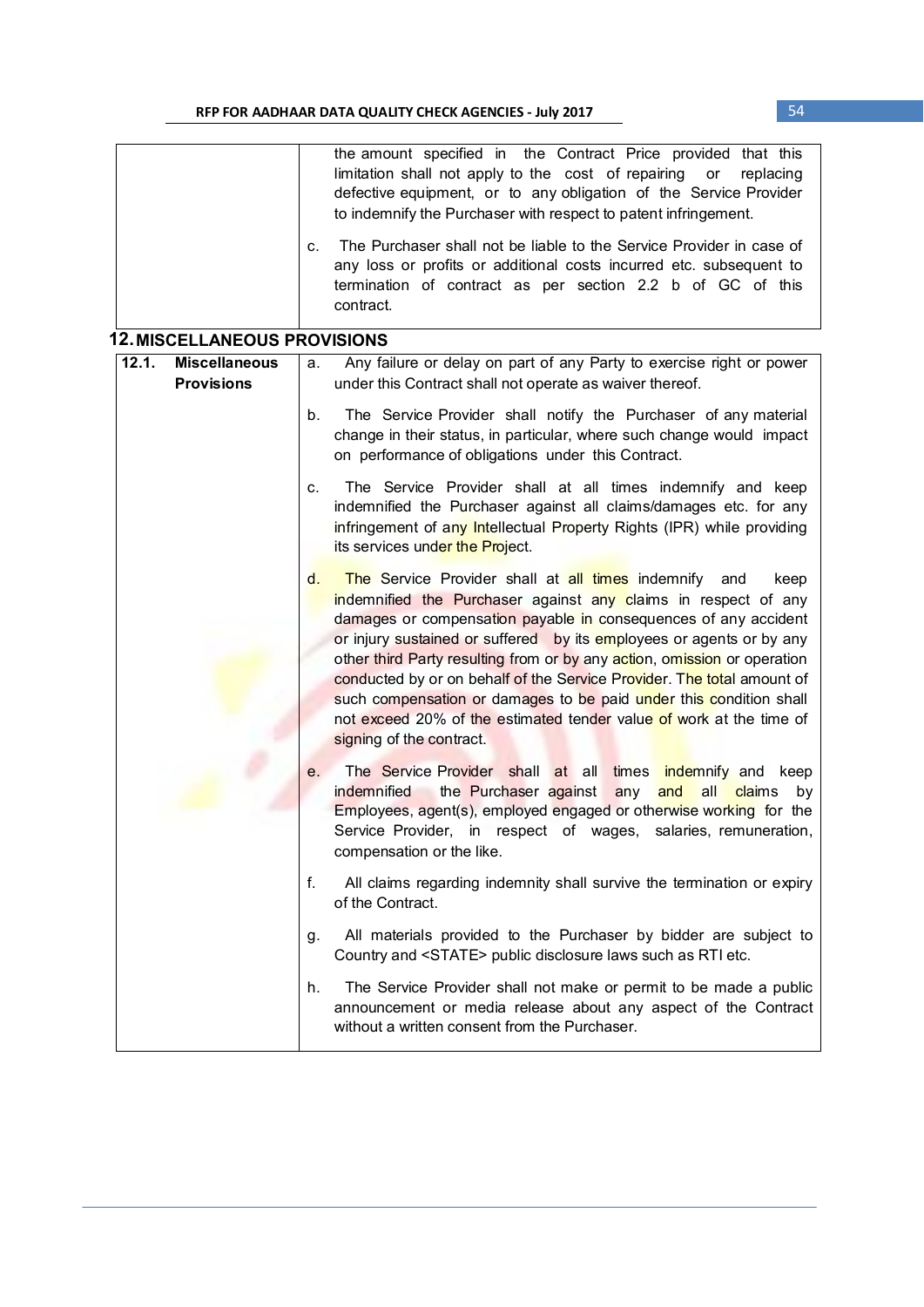# **PART-II**

# **SPECIAL CONDITIONS OF CONTRACT**

The following Special Conditions of Contract (SC) shall supplement the General Conditions of Contract (GC). Whenever there is a conflict, the provisions herein shall prevail over those in the GC.

| GC<br><b>Clause</b> | Amendments of & Supplements to the Clauses in the General Conditions of Contract                                            |                                                                                                                                                                                        |                   |  |  |  |  |  |
|---------------------|-----------------------------------------------------------------------------------------------------------------------------|----------------------------------------------------------------------------------------------------------------------------------------------------------------------------------------|-------------------|--|--|--|--|--|
| 1.5                 | The addresses are:                                                                                                          |                                                                                                                                                                                        |                   |  |  |  |  |  |
|                     |                                                                                                                             | Purchaser: <designation></designation>                                                                                                                                                 |                   |  |  |  |  |  |
|                     |                                                                                                                             | Attention: <address></address>                                                                                                                                                         |                   |  |  |  |  |  |
|                     | Facsimile:                                                                                                                  |                                                                                                                                                                                        |                   |  |  |  |  |  |
|                     | E-mail:                                                                                                                     |                                                                                                                                                                                        |                   |  |  |  |  |  |
|                     | Service Provider:                                                                                                           |                                                                                                                                                                                        |                   |  |  |  |  |  |
|                     |                                                                                                                             | Attention: Facsimile: E-mail:                                                                                                                                                          |                   |  |  |  |  |  |
| 1.6                 | the country.                                                                                                                | The Services shall be carried out at the site/s as agreed to by the QC agency. Maximum of<br>10 QC centers at same or different locations can be chosen by the Service provider across |                   |  |  |  |  |  |
| 1.7                 | The Authorized Representatives are:<br>For the Purchaser:<br>For the Service Provider:                                      |                                                                                                                                                                                        |                   |  |  |  |  |  |
| 2.1                 | The effective date of the Contract: Date of signing of the contract                                                         |                                                                                                                                                                                        |                   |  |  |  |  |  |
| 2.3                 | <b>Implementation Plan</b>                                                                                                  |                                                                                                                                                                                        |                   |  |  |  |  |  |
|                     | This section details the project timelines for completion of scope of services                                              |                                                                                                                                                                                        |                   |  |  |  |  |  |
|                     | <b>Activity</b><br><b>No</b>                                                                                                | <b>Scope of Work Area</b>                                                                                                                                                              | <b>Time Frame</b> |  |  |  |  |  |
|                     | $\mathbf{1}$ .                                                                                                              | Issue of Letter of Intent                                                                                                                                                              | T <sub>0</sub>    |  |  |  |  |  |
|                     | 2.<br>Submission of PBG<br>$T0+10$ days                                                                                     |                                                                                                                                                                                        |                   |  |  |  |  |  |
|                     | 3.<br>$T(T0+15)$<br>Signing of contract<br>days)                                                                            |                                                                                                                                                                                        |                   |  |  |  |  |  |
|                     | Infrastructure set-up for at least 50% of QC capacity<br>4.<br>T+45 days<br>defined by UIDAI and offer for joint inspection |                                                                                                                                                                                        |                   |  |  |  |  |  |
|                     | 5.<br>Commencement of operations by the Agency by<br>$T + 50$ days<br>deploying manpower for each of the language to        |                                                                                                                                                                                        |                   |  |  |  |  |  |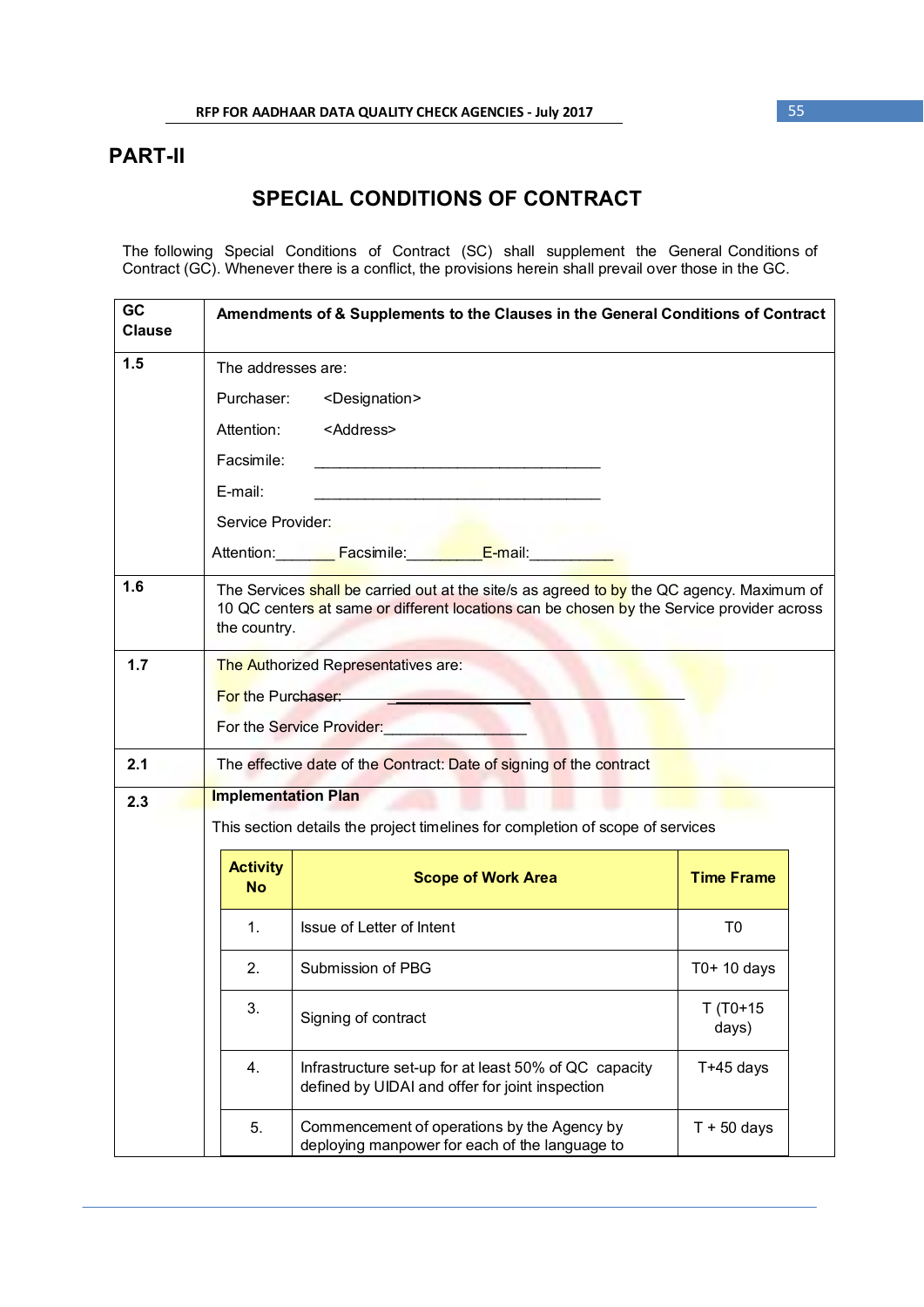|        | process 50% of expected QC requests on daily bases.                                                                                                                                                                                                                                                                                                                                                                                                                                                                                                                                                     |                                                                                                                                                                                                                                                                                                                                                     |  |  |  |  |
|--------|---------------------------------------------------------------------------------------------------------------------------------------------------------------------------------------------------------------------------------------------------------------------------------------------------------------------------------------------------------------------------------------------------------------------------------------------------------------------------------------------------------------------------------------------------------------------------------------------------------|-----------------------------------------------------------------------------------------------------------------------------------------------------------------------------------------------------------------------------------------------------------------------------------------------------------------------------------------------------|--|--|--|--|
|        | 6.                                                                                                                                                                                                                                                                                                                                                                                                                                                                                                                                                                                                      | $T + 90$ days<br>The capacity should be increased in minimum slabs of<br>25% each in 20 days i.e. 100% by 90 days.                                                                                                                                                                                                                                  |  |  |  |  |
|        | 7.<br>$T+90$ days<br>Commencement of operations as per UIDAI defined<br>capacity (Steady State)                                                                                                                                                                                                                                                                                                                                                                                                                                                                                                         |                                                                                                                                                                                                                                                                                                                                                     |  |  |  |  |
| 2.4    |                                                                                                                                                                                                                                                                                                                                                                                                                                                                                                                                                                                                         | The time shall be: 3 year (36 months) from the date of signing of the contract.                                                                                                                                                                                                                                                                     |  |  |  |  |
| 3.5    |                                                                                                                                                                                                                                                                                                                                                                                                                                                                                                                                                                                                         | The risks and the coverage shall be as follows:                                                                                                                                                                                                                                                                                                     |  |  |  |  |
|        | (a)                                                                                                                                                                                                                                                                                                                                                                                                                                                                                                                                                                                                     | Third Party liability insurance, with a minimum coverage of the value of the contract                                                                                                                                                                                                                                                               |  |  |  |  |
|        | (b)                                                                                                                                                                                                                                                                                                                                                                                                                                                                                                                                                                                                     | Professional liability insurance, with a minimum coverage of the value of the contract                                                                                                                                                                                                                                                              |  |  |  |  |
|        | (c)                                                                                                                                                                                                                                                                                                                                                                                                                                                                                                                                                                                                     | Purchaser's liability and workers' compensation insurance in respect of the<br>Personnel of the Service Provider and in accordance with the relevant provisions of<br>the Applicable Law, as well as, with respect to such Personnel, any such life, health,<br>accident, travel, other insurance or provident fund, ESI as may be appropriate; and |  |  |  |  |
|        | (d)                                                                                                                                                                                                                                                                                                                                                                                                                                                                                                                                                                                                     | Insurance against loss of or damage to (i) equipment purchased in whole or in part<br>with funds provided under this Contract, (ii) the Service Provider's property used in<br>the performance of the Services, and (iii) any outputs prepared by the Service<br>Provider in the performance of the Services.                                       |  |  |  |  |
| 6.2    |                                                                                                                                                                                                                                                                                                                                                                                                                                                                                                                                                                                                         | The amount is in Indian Rupees (INR)                                                                                                                                                                                                                                                                                                                |  |  |  |  |
| 6.3    | <b>General terms and conditions of Payment Schedule</b>                                                                                                                                                                                                                                                                                                                                                                                                                                                                                                                                                 |                                                                                                                                                                                                                                                                                                                                                     |  |  |  |  |
|        | 1)<br>All eligible payments shall be made by the Purchaser in favour of the Service<br><b>Provider</b>                                                                                                                                                                                                                                                                                                                                                                                                                                                                                                  |                                                                                                                                                                                                                                                                                                                                                     |  |  |  |  |
|        | 2)<br>The release of payments will be Performance (output) based, where the<br>payments are made for measured on number of records successfully Quality<br>Checked after deduction of any applicable penalty.                                                                                                                                                                                                                                                                                                                                                                                           |                                                                                                                                                                                                                                                                                                                                                     |  |  |  |  |
|        | 3)<br>Service Provider shall obtain sign-off for each milestone completed from the<br>Purchaser and raise invoice on quarterly bases.                                                                                                                                                                                                                                                                                                                                                                                                                                                                   |                                                                                                                                                                                                                                                                                                                                                     |  |  |  |  |
|        | 4)                                                                                                                                                                                                                                                                                                                                                                                                                                                                                                                                                                                                      | Eligible Payments against invoice submitted (accompanied with all requisite<br>documents) shall be released within 30 days of submission of invoice.                                                                                                                                                                                                |  |  |  |  |
|        | 5)<br>Power to withhold: Notwithstanding anything contained in the payment schedule, if in<br>the opinion of the Purchaser, any work done or supply made or service rendered by<br>Service Provider is deficient in any manner in comparison to the prescribed<br>standards, Purchaser shall be at liberty to withhold a reasonable portion of the<br>payments due to the Service Provider, till such work / service is made conforming to<br>the prescribed standards. These powers to withhold payments shall be without<br>prejudice to any other power/ right of the purchaser under this contract. |                                                                                                                                                                                                                                                                                                                                                     |  |  |  |  |
|        | 6)<br>All payments under this Contract shall be made to the account of the Service<br>Provider with (Bank & A/c No.):                                                                                                                                                                                                                                                                                                                                                                                                                                                                                   |                                                                                                                                                                                                                                                                                                                                                     |  |  |  |  |
| 8.2(a) |                                                                                                                                                                                                                                                                                                                                                                                                                                                                                                                                                                                                         | Ministry of Law, Government of India.                                                                                                                                                                                                                                                                                                               |  |  |  |  |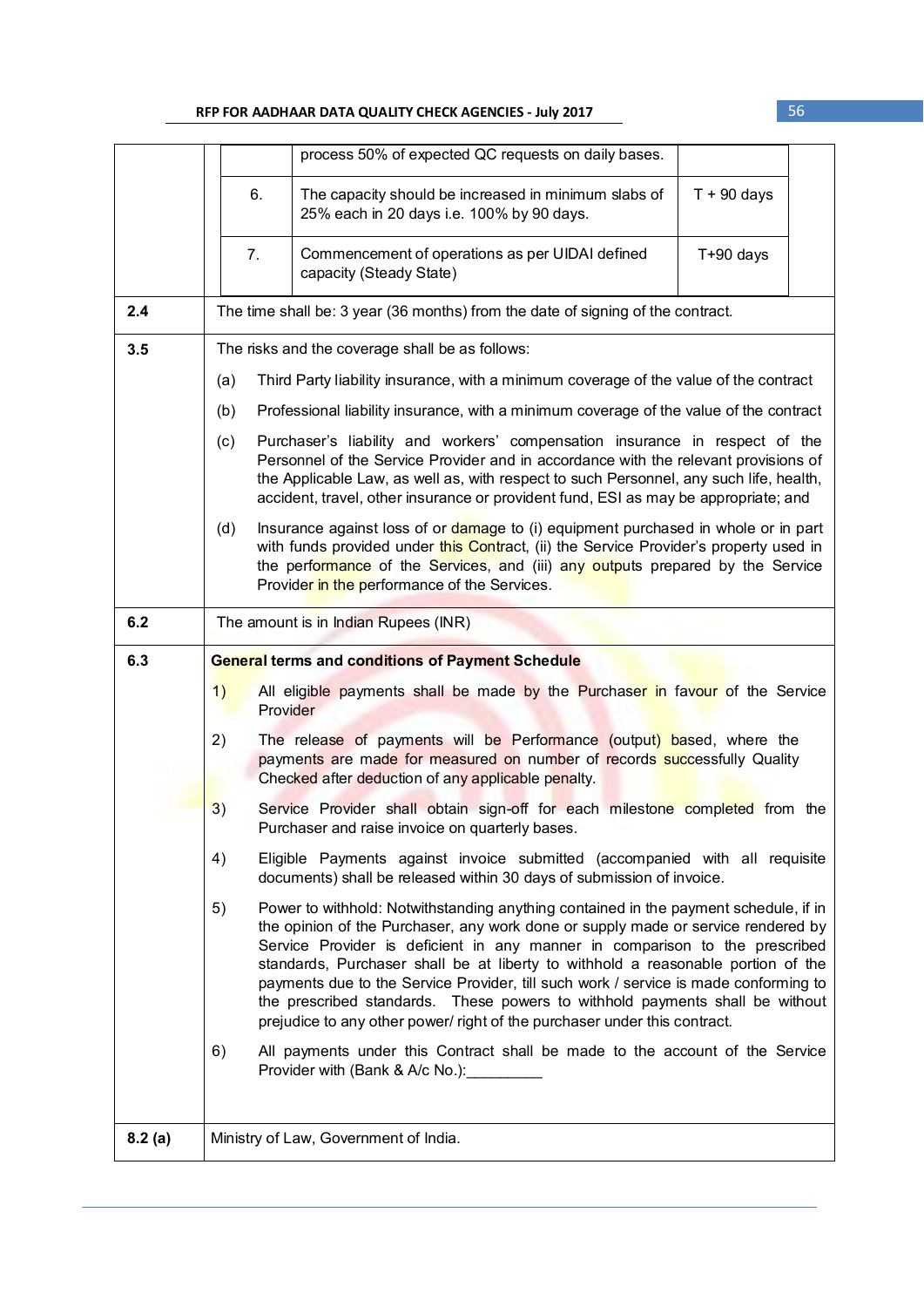| $\vert$ 8.2 (b)<br>The Arbitration proceedings shall take place in Delhi in India. |  |
|------------------------------------------------------------------------------------|--|
|------------------------------------------------------------------------------------|--|

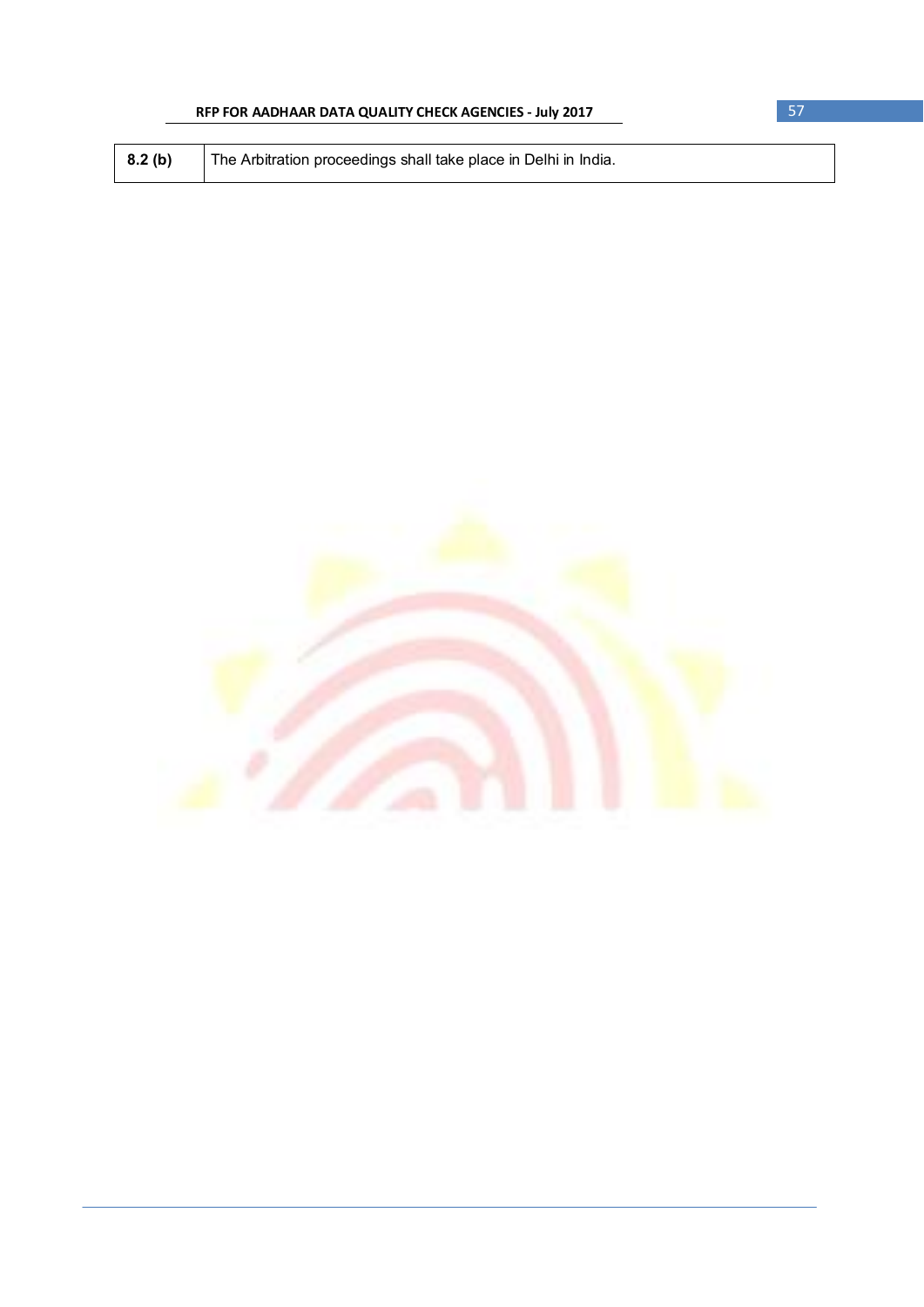# **SECTION-V**

# **ANNEXURES AND APPENDICES**

IV. Proforma final final final final final final final final final final final final final final final final final final final final final final final final final final final final final final final final final final final

### **ANNEXURES:**

- I. Forms for Bidding
- II. Standard Contract Form
- III. Form of Bank Guarantee Bond
- IV. Performa for submitting written queries

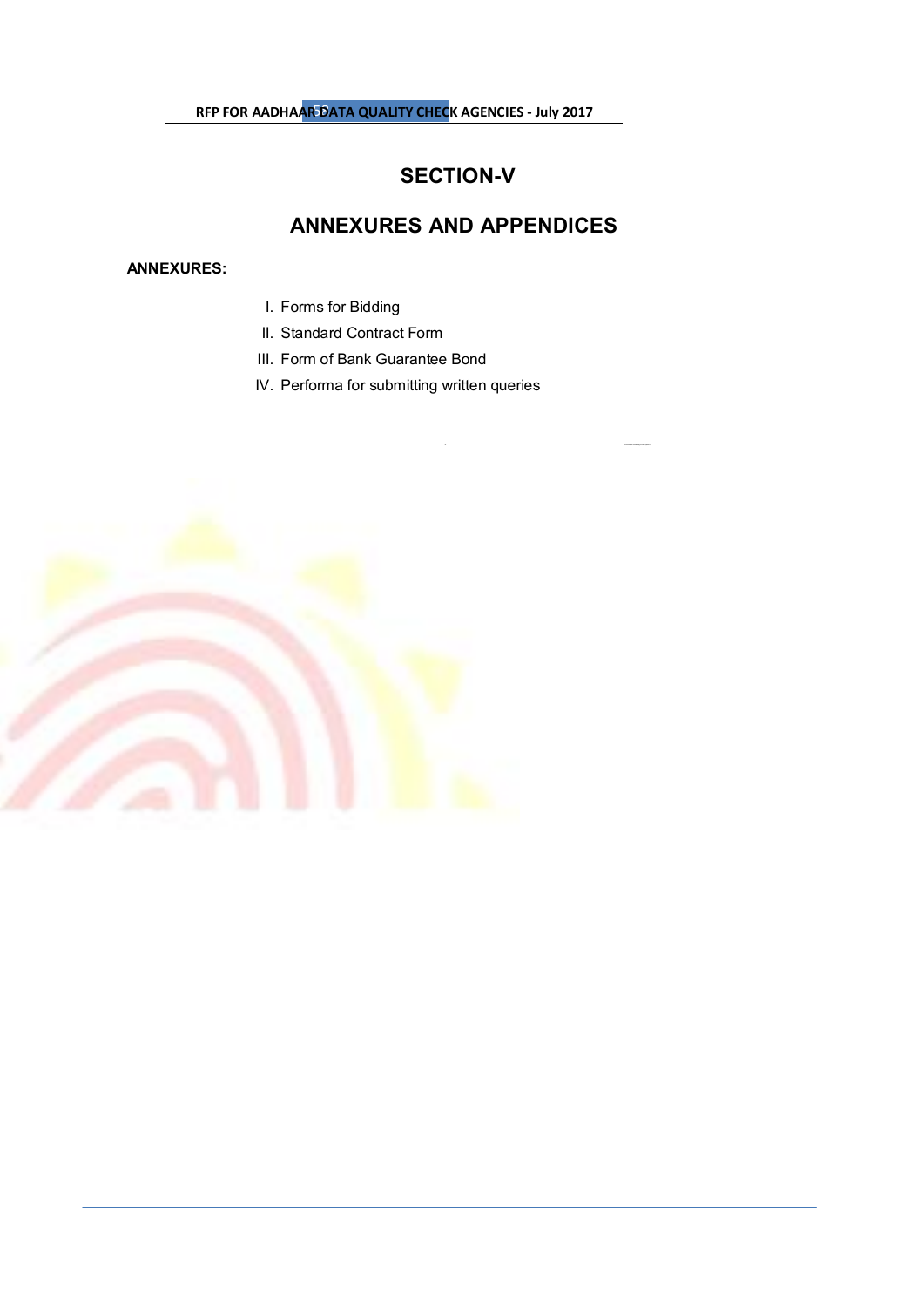# **ANNEXURE I - FORMS FOR BIDDING**

| Form No. | <b>Description</b>                                                |  |
|----------|-------------------------------------------------------------------|--|
| 1.       | Pregualification bid format- General information about the bidder |  |
| 2.       | Past Experience in similar projects                               |  |
| 3.       | <b>Technical Proposal Cover Letter</b>                            |  |
| 4.       | Resume of Key Members                                             |  |
| 5.       | <b>Commercial Proposal Cover Letter</b>                           |  |
| 6.       | Commercial Proposal Format (Only for Reference)                   |  |
| 7.       | Format for Statement of Deviation(s) from Scheduled Requirements  |  |
| 8.       | Acceptance of Terms and Condition of the RFP                      |  |



59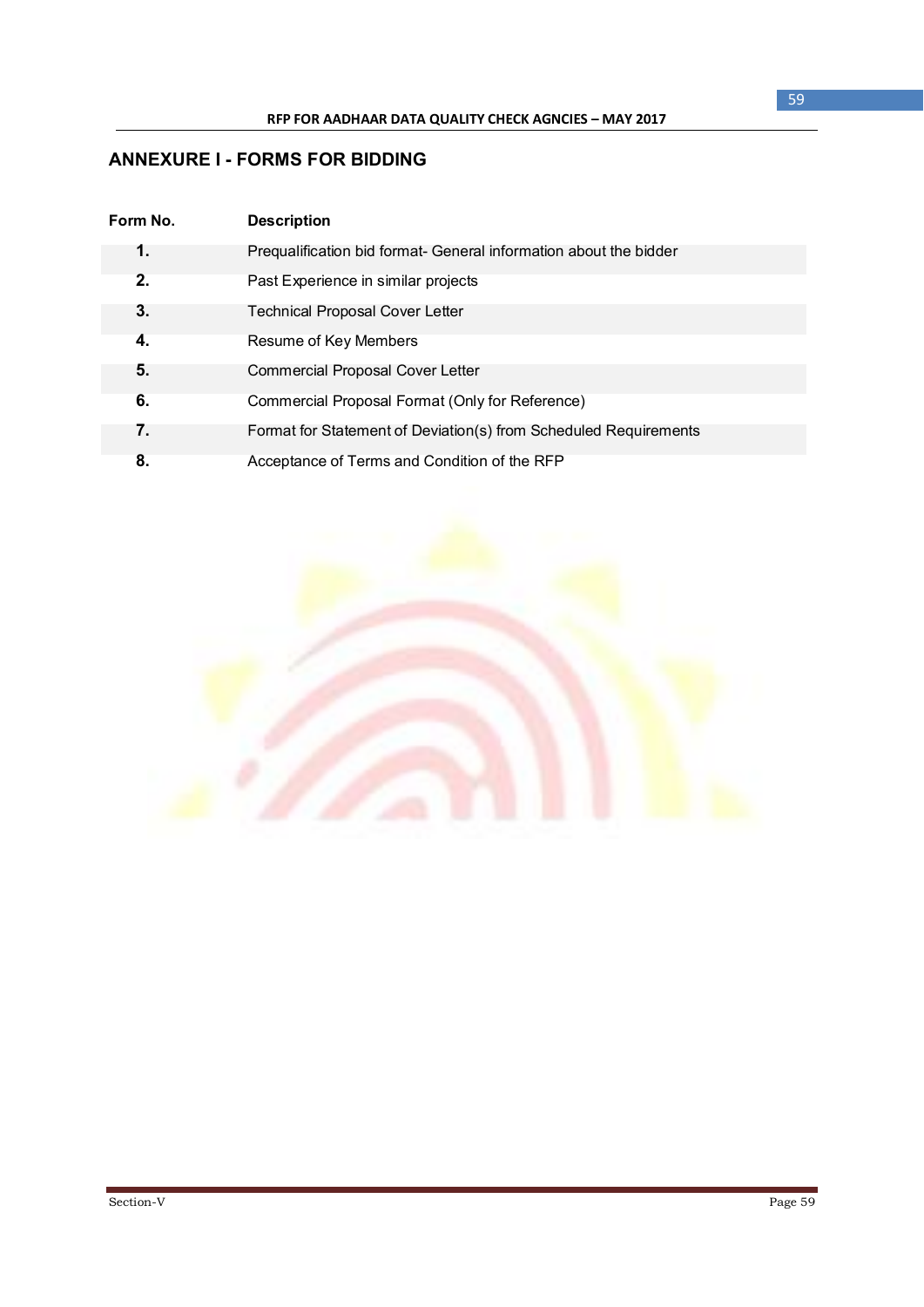## **Form 1: Prequalification bid format- General information about the bidder**

| I.            | <b>General Information</b>             |                                |  |  |  |  |
|---------------|----------------------------------------|--------------------------------|--|--|--|--|
| <b>S. No.</b> | <b>Particulars</b>                     | <b>Details to be Furnished</b> |  |  |  |  |
|               | <b>Details of the Bidder (Company)</b> |                                |  |  |  |  |
|               | Name                                   |                                |  |  |  |  |
|               | Address                                |                                |  |  |  |  |
|               | Telephone                              | Fax                            |  |  |  |  |
|               | E-mail                                 | Website                        |  |  |  |  |
|               | <b>Details of Authorized person</b>    |                                |  |  |  |  |
|               | Name                                   |                                |  |  |  |  |
|               | <b>Address</b>                         |                                |  |  |  |  |
|               | Telephone                              | Email                          |  |  |  |  |
|               | <b>Details of Authorized person</b>    |                                |  |  |  |  |
|               | <b>Name</b>                            |                                |  |  |  |  |
|               | <b>Address</b>                         |                                |  |  |  |  |
|               | Telephone                              | Email                          |  |  |  |  |
|               |                                        |                                |  |  |  |  |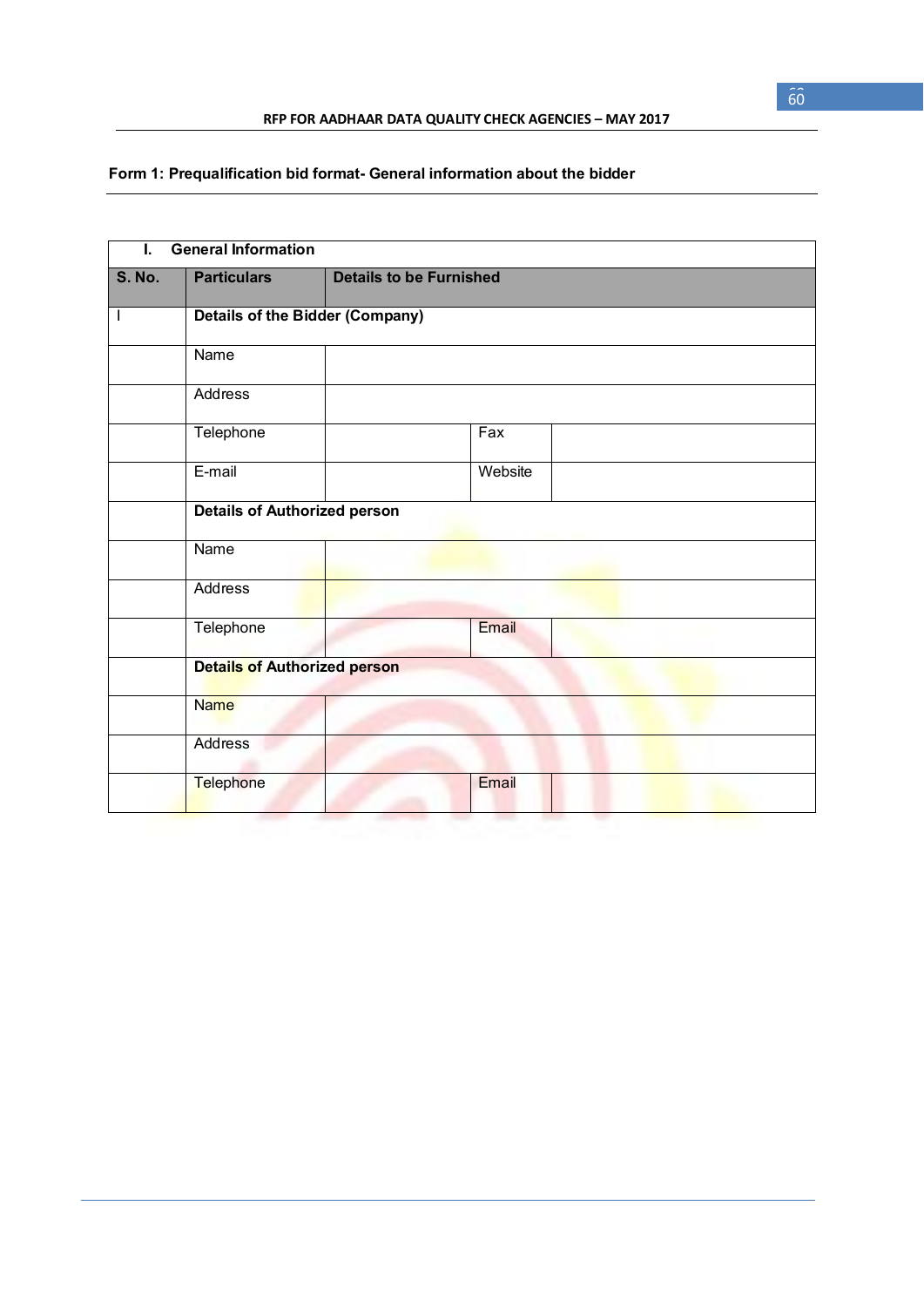**CHECK AGNCIES –**

|               | Il Information about the Company                                                         |                                                                                                      |  |                                        |                            |                                                |                                  |
|---------------|------------------------------------------------------------------------------------------|------------------------------------------------------------------------------------------------------|--|----------------------------------------|----------------------------|------------------------------------------------|----------------------------------|
| <b>S. No.</b> | <b>Name of Bidder</b>                                                                    | Status of the company<br>(Public Ltd./Pvt. Ltd.)                                                     |  | <b>Details</b><br><b>of</b><br>Company | Incorporation<br><b>of</b> | <b>Details</b><br><b>of</b><br><b>Business</b> | <b>Commencement</b><br><b>of</b> |
|               |                                                                                          |                                                                                                      |  | <b>Date</b>                            | ROC Ref. #                 | <b>Date</b>                                    | ROC Ref. #                       |
|               |                                                                                          |                                                                                                      |  |                                        |                            |                                                |                                  |
|               | III Financial Details as per Audited Balance Sheet (for the Similar services components) |                                                                                                      |  |                                        |                            |                                                |                                  |
| <b>S. No.</b> | <b>Name of Bidder</b>                                                                    | <b>Net Worth of</b><br><b>Turnover of the Company</b><br>Company as on 31 <sup>st</sup>              |  |                                        |                            |                                                |                                  |
|               |                                                                                          | FY 2013-14<br>FY 2014-<br>FY 2015-16<br><b>Average of last three FYs</b><br><b>March, 2016</b><br>15 |  |                                        |                            |                                                |                                  |
|               |                                                                                          |                                                                                                      |  |                                        |                            |                                                |                                  |

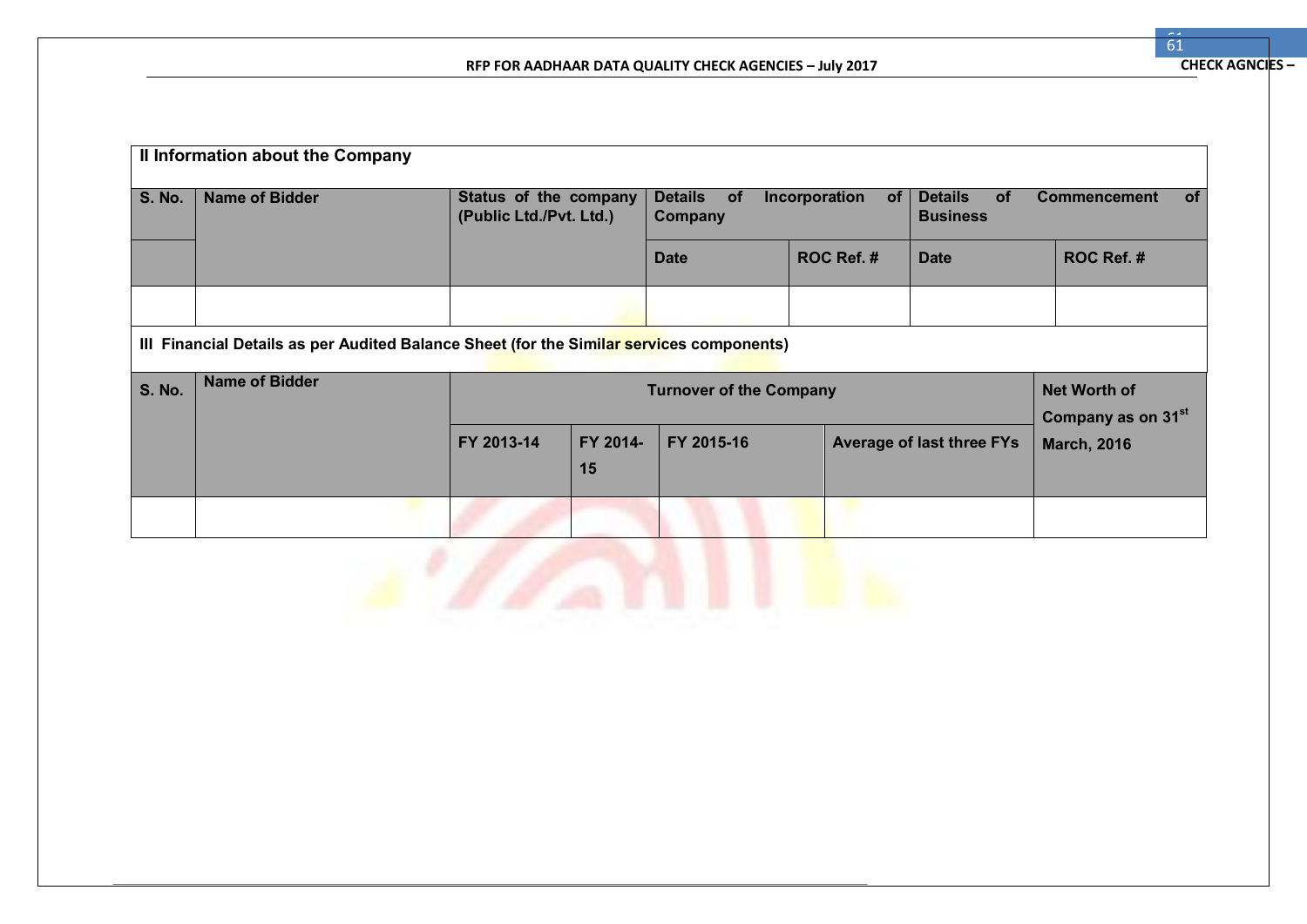### **Form 2 - Past Experience in similar projects**

| S. No                                                                                                                                                                                                                                                                                 | <b>Item</b>                                                       | <b>Details</b> |  |  |  |  |  |
|---------------------------------------------------------------------------------------------------------------------------------------------------------------------------------------------------------------------------------------------------------------------------------------|-------------------------------------------------------------------|----------------|--|--|--|--|--|
|                                                                                                                                                                                                                                                                                       | <b>General Information</b>                                        |                |  |  |  |  |  |
|                                                                                                                                                                                                                                                                                       | <b>Customer Name/Government Department</b>                        |                |  |  |  |  |  |
|                                                                                                                                                                                                                                                                                       | Name of the Contact Person and Contact details<br>for the project |                |  |  |  |  |  |
| <b>Project Details</b>                                                                                                                                                                                                                                                                |                                                                   |                |  |  |  |  |  |
|                                                                                                                                                                                                                                                                                       | Name of the project                                               |                |  |  |  |  |  |
|                                                                                                                                                                                                                                                                                       | <b>Start Date/End Date</b>                                        |                |  |  |  |  |  |
|                                                                                                                                                                                                                                                                                       | Current Status (work in progress, completed <sup>1</sup> )        |                |  |  |  |  |  |
|                                                                                                                                                                                                                                                                                       | <b>Contract Tenure</b>                                            |                |  |  |  |  |  |
|                                                                                                                                                                                                                                                                                       | No. of locations                                                  |                |  |  |  |  |  |
|                                                                                                                                                                                                                                                                                       | Man-month effort involved                                         |                |  |  |  |  |  |
| Brief description of scope of project: Please provide the breakup of the schedule of activities and<br>Service levels / efficiency achieved between various stages, if available                                                                                                      |                                                                   |                |  |  |  |  |  |
|                                                                                                                                                                                                                                                                                       | Size of the project                                               |                |  |  |  |  |  |
|                                                                                                                                                                                                                                                                                       | Order Value of the project (in lakhs)                             |                |  |  |  |  |  |
|                                                                                                                                                                                                                                                                                       | Capital Expenditure involved (by the govt.)                       |                |  |  |  |  |  |
|                                                                                                                                                                                                                                                                                       | Total cost of the services provided (by the Bidder)               |                |  |  |  |  |  |
| Please provide copies of Work Order and Certificate of Completion for completed projects from<br>client for the completed projects. In case of Ongoing projects the bidder to submit Work Order and<br>Certificate of satisfactory ongoing service delivery for projects from client. |                                                                   |                |  |  |  |  |  |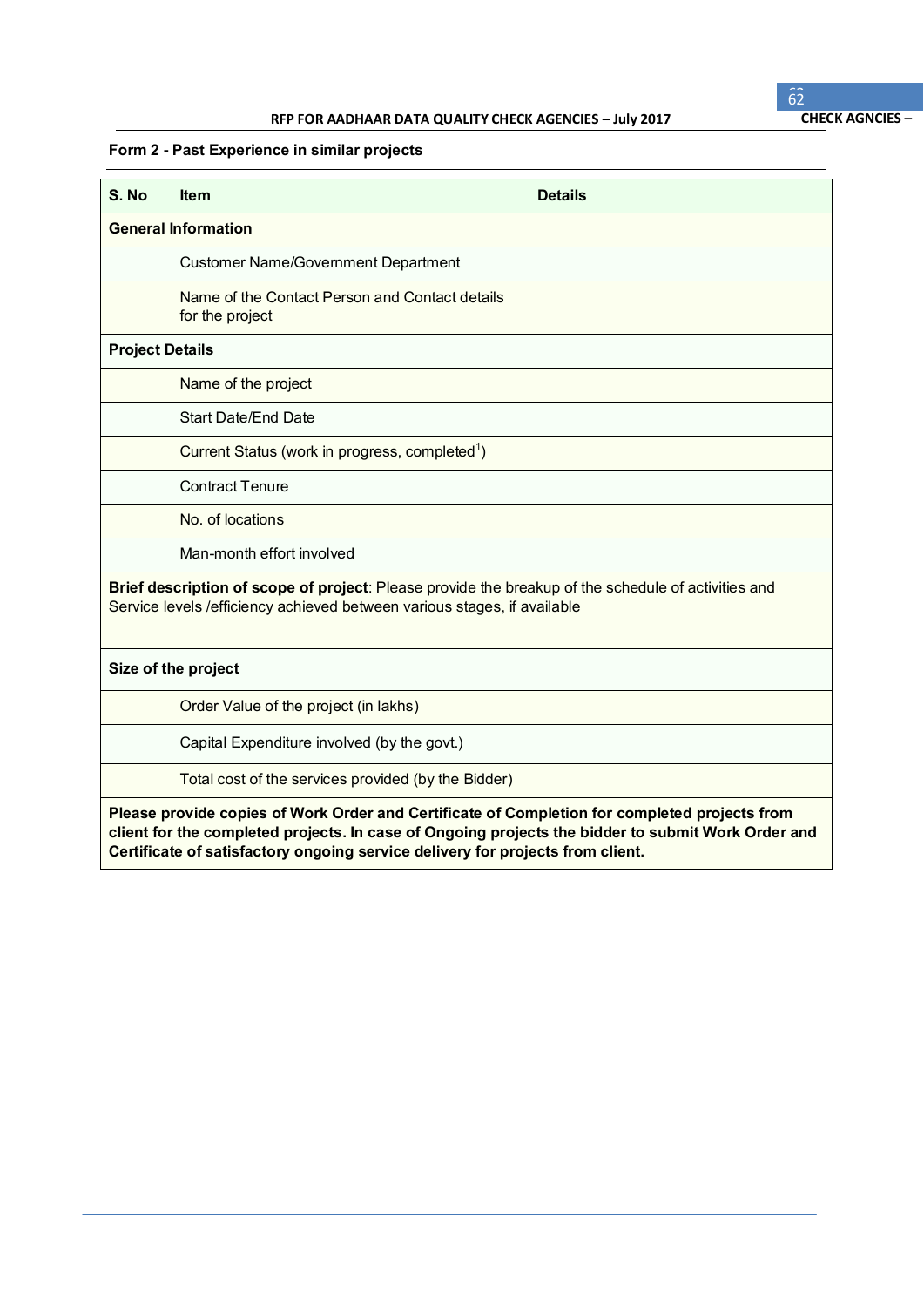#### **Form 3: Technical Proposal Cover Letter**

[Date] CEO , UIDAI,

Dear Sir,

### **Ref: RFP: ADQCSA RFP ref no F.No.\_\_\_\_\_\_\_\_\_\_\_\_\_\_\_\_\_ Dated \_\_\_\_\_\_\_\_\_\_\_\_\_\_**

Having examined the tender document, the receipt of which is hereby duly acknowledged, we, the undersigned, offer to provide the Professional services as required and outlined in the RFP for the ADQCSA to meet such requirements and provide such services as required are set out in the tender document.

We attach hereto the tender technical response as required by the tender document, which constitutes our proposal.

We undertake, if our proposal is accepted, to adhere to the implementation plan (Project schedule for providing Professional Services in under the RFP) or such adjusted plan as may subsequently be mutually agreed between us and UIDAI or its appointed representatives.

If our proposal is accepted, we will obtain a performance bank guarantee in the format given in the tender document issued by a scheduled commercial bank in India, acceptable to UIDAI, for a sum equivalent to 5% of the assessed contract value based on the prices finalised for the due performance of the contract.

We agree for unconditional acceptance of all the terms and conditions set out in the tender document and also agree to abide by this tender response for a period of six months from the last date of submission of the bid document and it shall remain binding upon us with full force and virtue, until within this period a formal contract is prepared and executed. This tender response, together with written acceptance thereof of the notification of award by UIDAI, shall constitute a binding contract between us and UIDAI.

We confirm that the information contained in this proposal or any part thereof, including its exhibits, schedules, and other documents and instruments delivered or to be delivered to the UIDAI is true, accurate, and complete to best of our information. This proposal includes all information necessary to ensure that the statements therein do not in whole or in part mislead the UIDAI as to any material fact.

We agree that you are not bound to accept the lowest or any tender response you may receive. We also agree that you reserve the right in absolute sense to reject all or any of the products/ service specified in the tender response without assigning any reason whatsoever.

63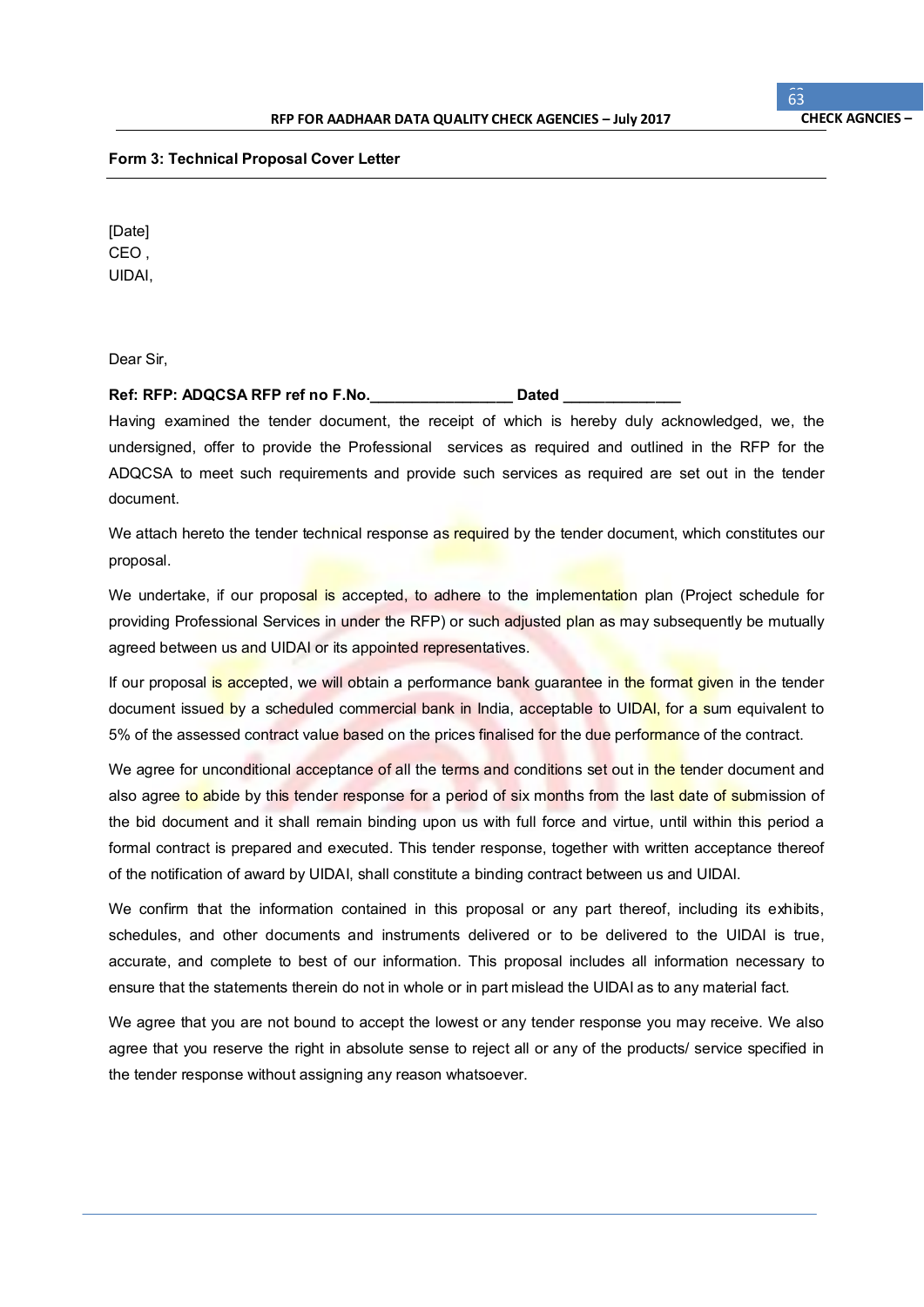### **RFP FOR AADHAAR DATA QUALITY CHECK AGENCIES – July 2017**

**CHECK AGNCIES –** It is hereby confirmed that I/We are entitled to act on behalf of our corporation/company/ firm/organization

and empowered to sign this document as well as such other documents, which may be required in this connection.

Dated this **Day of** 2017

(Signature)

(In the capacity of)

Duly authorized to sign the Tender Response for and on behalf of:

(Name and Address of Company)

Seal/Stamp of bidder

Witness Signature:

Witness Name:

Witness Address: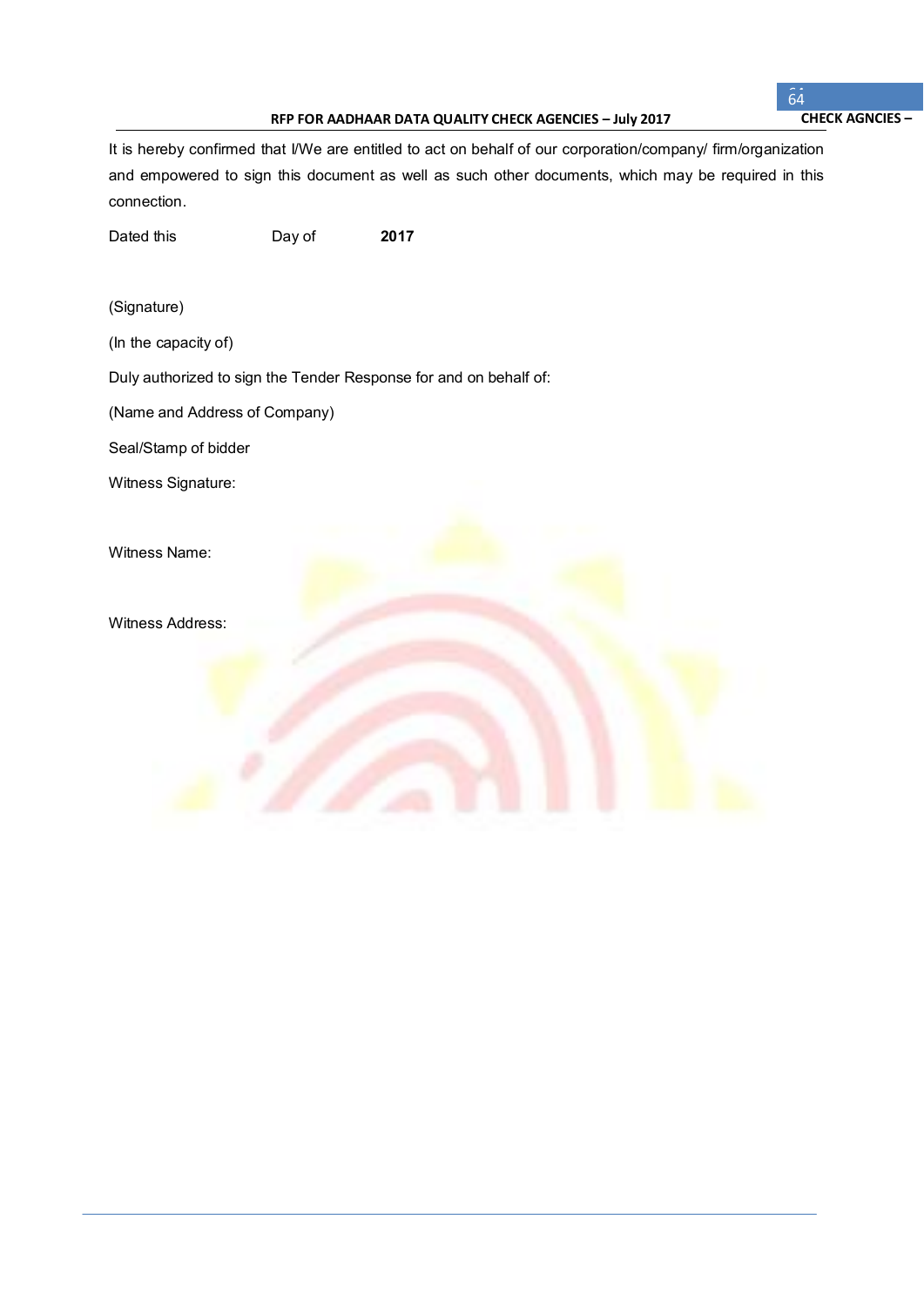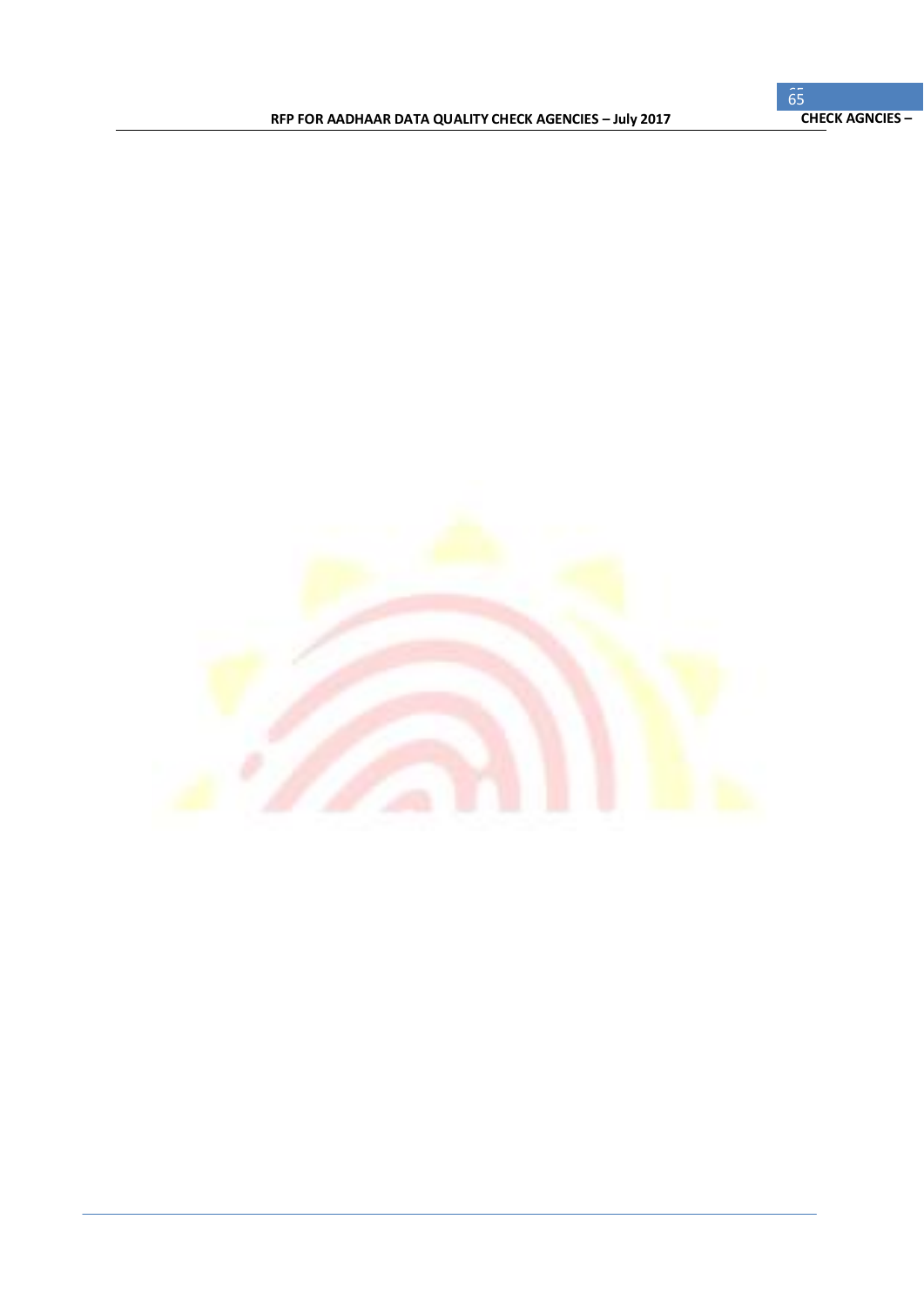| S.<br><b>No</b> | <b>Item</b>                                             | <b>Details</b> | <b>Attachment Reference</b><br>for additional<br>information |
|-----------------|---------------------------------------------------------|----------------|--------------------------------------------------------------|
| 1               | Name                                                    |                |                                                              |
| 2               | Specify role to be played in the project                |                |                                                              |
| 3               | Current job title                                       |                |                                                              |
| 4               | Experience in yrs.                                      |                |                                                              |
| 5               | Number of years with the Organization                   |                |                                                              |
| 6               | Current job responsibilities                            |                |                                                              |
| $\overline{7}$  | Summary of professional / domain experience             |                |                                                              |
| 8               | Skill sets                                              |                |                                                              |
| 9               | Highlights of assignments handled                       |                |                                                              |
| 10              | Educational<br>Background,<br>Training<br>Certification |                |                                                              |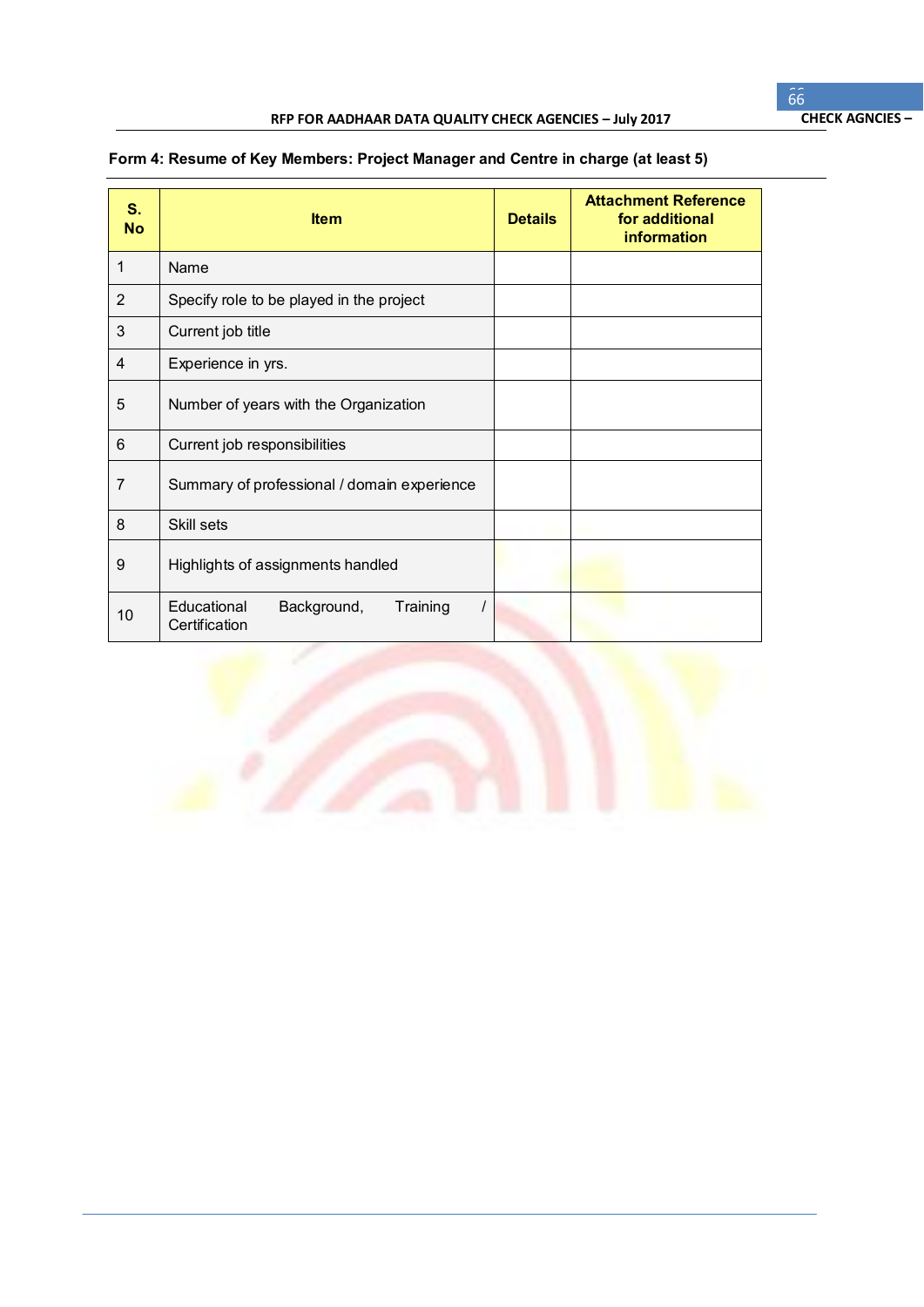#### **Form 5: Commercial Proposal Cover Letter**

[Date]

CEO, UIDAI,

Dear Sir,

#### **Ref: RFP: ADQCSA -ref. no F.No……………….. Dated ………………..**

Having examined the tender document, the receipt of which is hereby duly acknowledged, we, the undersigned, offer to provide the Professional services as required and outlined in the RFP for the ADQCSA to meet such requirements and provide such services as required in the tender document.

To meet such requirements and to provide services as set out in the tender document, we attach hereto the commercial proposal as per Form  $6(A)$  - as required by the Tender document - which constitutes our proposal.

We undertake, if our proposal is accepted, to adhere to the implementation plan (Project schedule for providing Professional Services in under the RFP) or such adjusted plan as may subsequently be mutually agreed between us and UIDAI or its appointed representatives.

If our proposal is accepted, we will obtain a performance bank guarantee in the format given in the tender document issued by a scheduled commercial bank in India, acceptable to UIDAI, for a sum equivalent to 5% of the assessed contract value based on the prices quoted in our commercial proposal for the due performance of the contract.

We agree for unconditional acceptance of all the terms and conditions set out in the tender document and also agree to abide by this tender response for a period of six months from the last date of submission of the bid document and it shall remain binding upon us with full force and virtue, until within this period a formal contract is prepared and executed. This tender response, together with written acceptance thereof of the notification of award by UIDAI, shall constitute a binding contract between us and UIDAI.

We confirm that the information contained in this proposal or any part thereof, including its exhibits, schedules, and other documents and instruments delivered or to be delivered to the UIDAI is true, accurate, and complete to best of our information. This proposal includes all information necessary to ensure that the statements therein do not in whole or in part mislead the UIDAI as to any material fact.

We agree that you are not bound to accept the lowest or any tender response you may receive. We also agree that you reserve the right in absolute sense to reject all or any of the products/ service specified in the tender response without assigning any reason whatsoever.

 $67$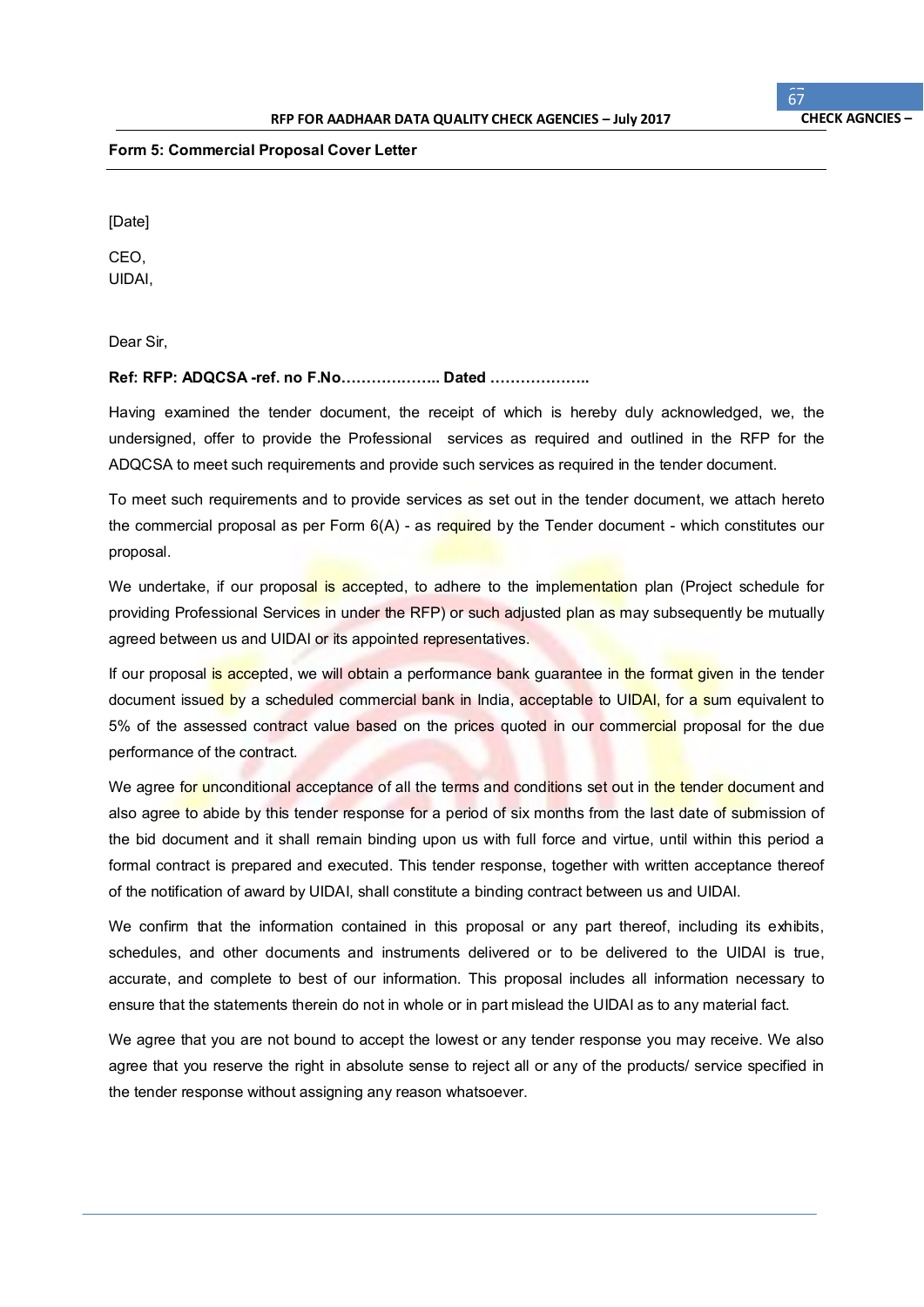### **RFP FOR AADHAAR DATA QUALITY CHECK AGENCIES – July 2017**

**CHECK AGNCIES –**

 $68$ 

It is hereby confirmed that I/We are entitled to act on behalf of our corporation/company/ firm/organization and empowered to sign this document as well as such other documents, which may be required in this connection.

Dated this **Day of** 2017

(Signature)

(In the capacity of)

Duly authorized to sign the Tender Response for and on behalf of:

(Name and Address of Company)

Seal/Stamp of bidder

Witness Signature:

Witness Name:

Witness Address: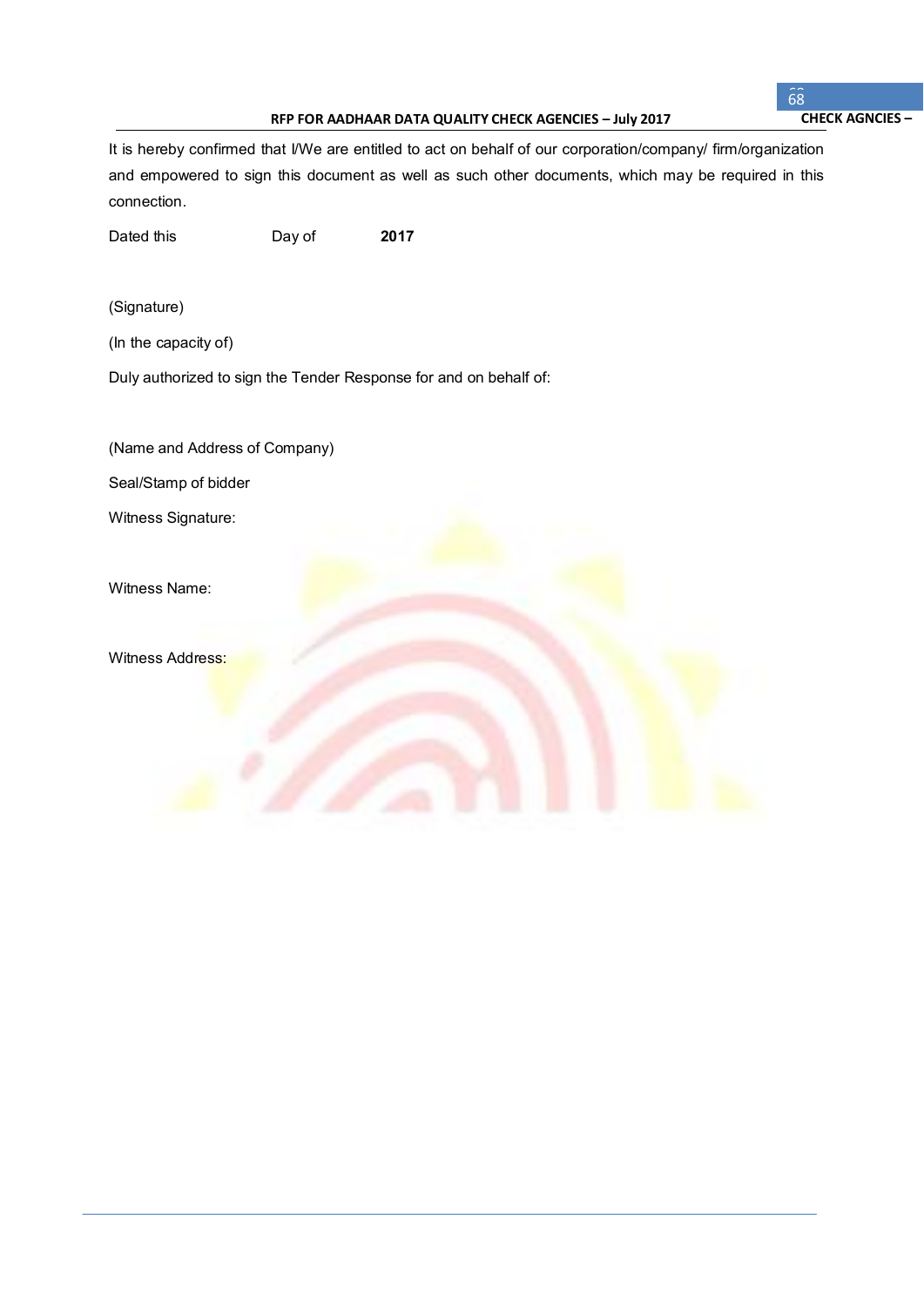#### **Form 6 - Commercial Proposal Format**

#### **A) Commercial Quote as per scope of work**

| <b>Commercial Quote (Rs.)</b>              |                                       |                                   |                                                           |  |
|--------------------------------------------|---------------------------------------|-----------------------------------|-----------------------------------------------------------|--|
| <b>Particular</b><br>(A)                   | <b>Unit Cost</b><br><b>INR</b><br>(B) | <b>Taxes</b><br><b>INR</b><br>(C) | <b>Total Cost</b><br>(including Tax)<br><b>INR</b><br>(D) |  |
| Cost for handing One Quality check         |                                       |                                   |                                                           |  |
| request (including all incidental, direct  |                                       |                                   |                                                           |  |
| indirect cost, Capex or Opex,<br><b>or</b> |                                       |                                   |                                                           |  |
| Maintenance cost. All calculations for     |                                       |                                   |                                                           |  |
| contract value shall be based on the       |                                       |                                   |                                                           |  |
| total unit cost for handling one QC        |                                       |                                   |                                                           |  |
| request)                                   |                                       |                                   |                                                           |  |

Total estimated contract cost for 22 Cr Enrolment & Update requests for three years: **INR ……………………….(D x 22 Cr) (In words) (taxes shall not be considered for bids evaluation)**

Dated this **Day of 2017** 

Note: Same is **provided along with the tender document in the form of BOQ\_XXXXX.xls** on the **CPPP eProcurement portal. Bidder are advised to download the same, fill their rates and upload on to the portal.**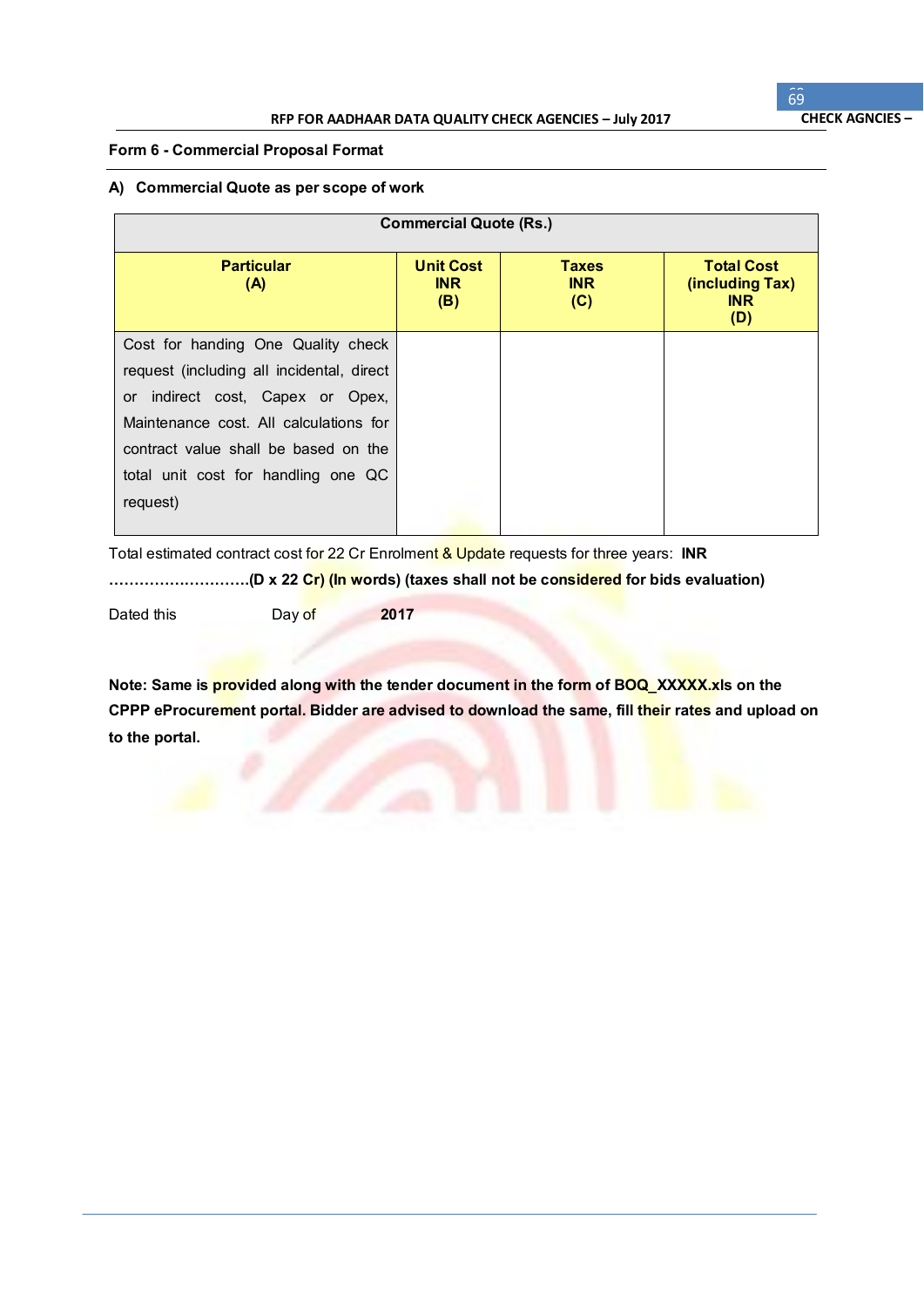### **Form 7: Format for Statement of Deviation(s) from Scheduled Requirements**

No deviations are allowed. However, bidder may provide suggestions during the pre-bid meeting.

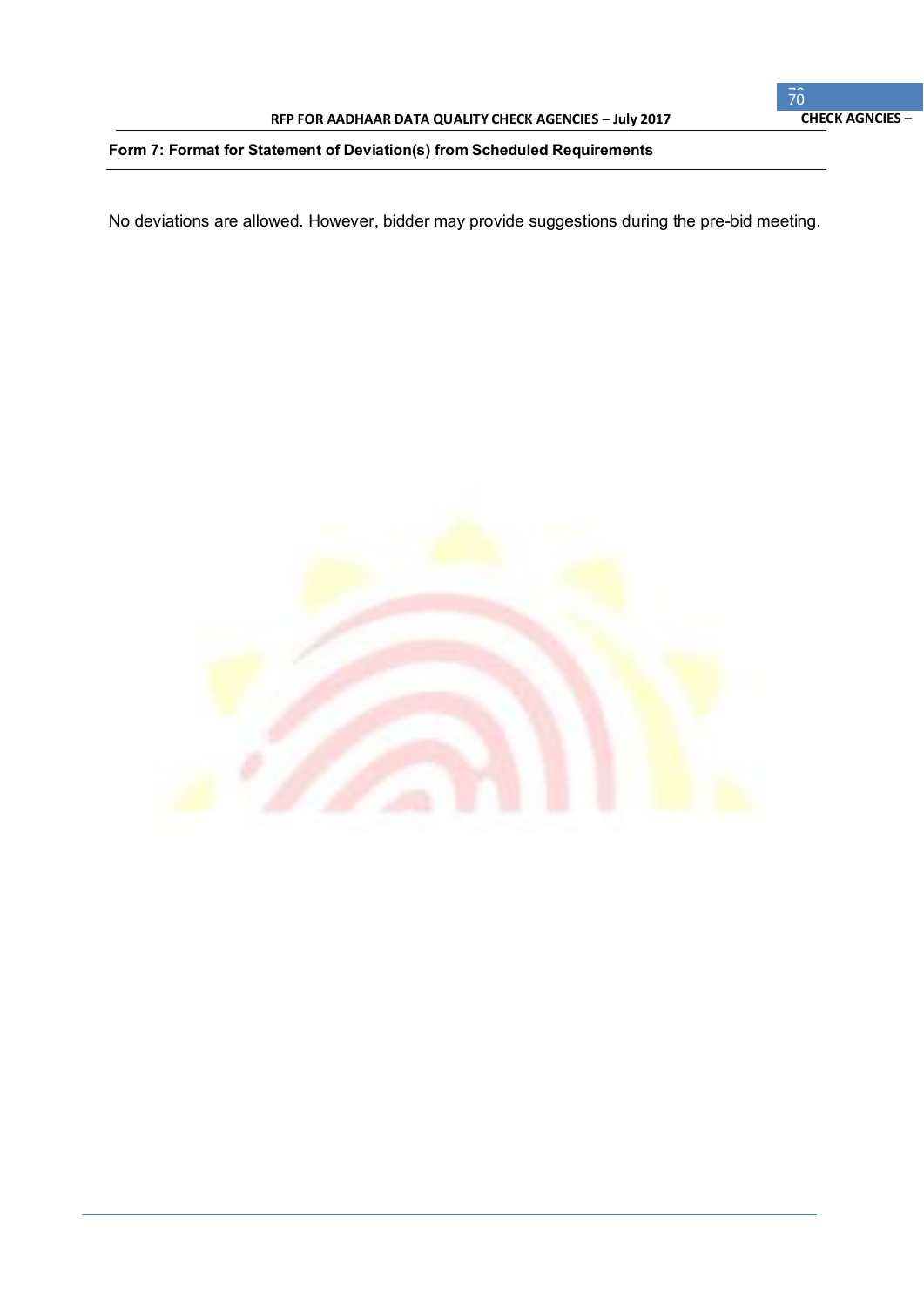**Form 8: Acceptance of Terms and Condition of the RFP**

[Date]

CEO, UIDAI,

Dear Sir,

**Ref: RFP: ADQCSA -ref. no F.No……………….. Dated ………………..**

Having examined the tender document, the receipt of which is hereby duly acknowledged, we, the undersigned, offer to provide the Professional services as required and outlined in the RFP for the ADQCSA to meet such requirements and provide such services as required are set out in the tender document.

We have read and agree for unconditional acceptance of all the terms and conditions set out in the RFP document.

It is hereby confirmed that I/We are entitled to act on behalf of our corporation/company/ firm/organization and empowered to sign this document as well as such other documents, which may be required in this connection.

Dated this **Day of 2017** 

(Signature)

(In the capacity of)

Duly authorized to sign the Tender Response for and on behalf of:

(Name and Address of Company)

Seal/Stamp of bidder

(Seal here)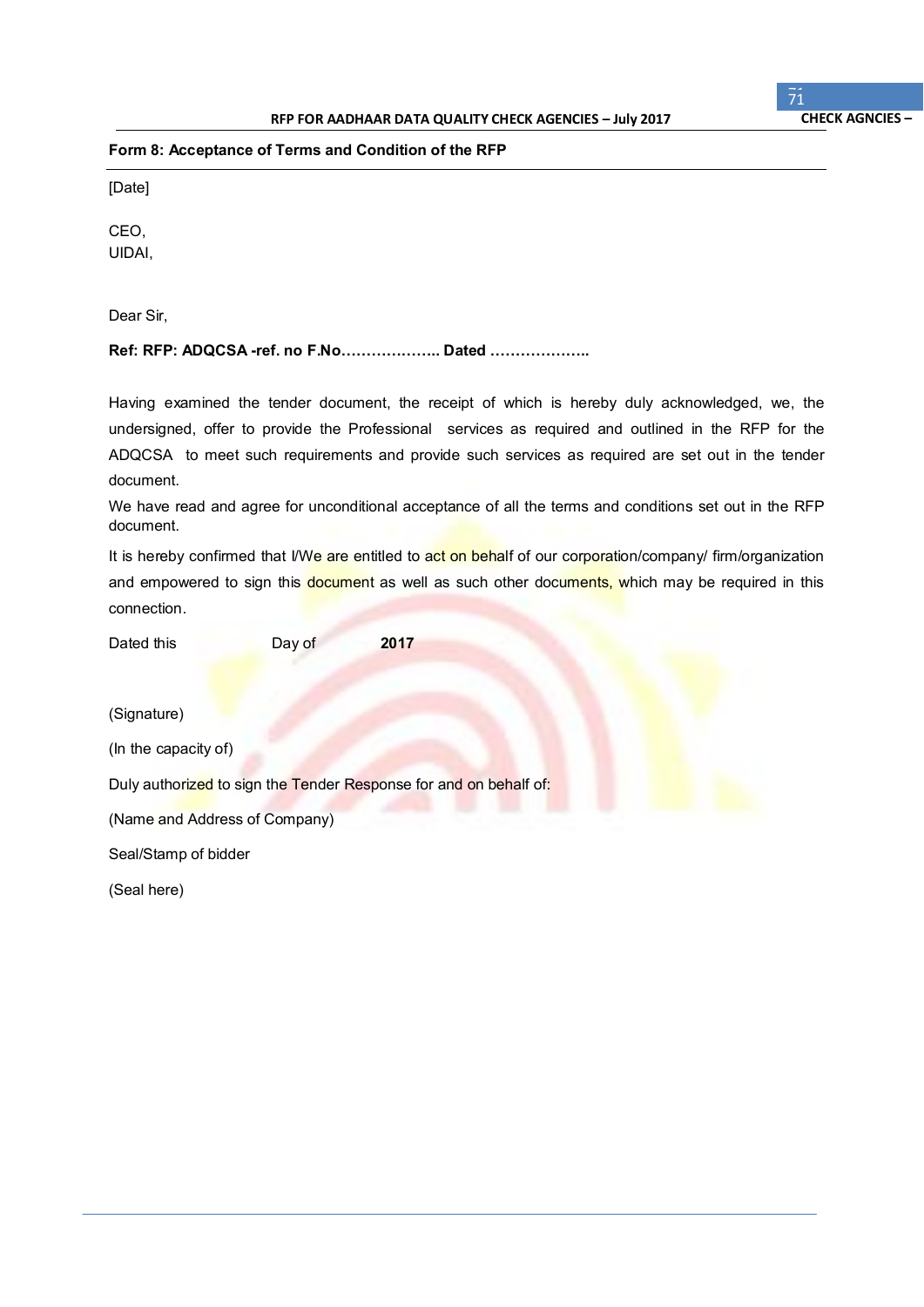$\overline{72}$ 

## **ANNEXURE -II**

# **STANDARD CONTRACT FORM**

The CEO, UIDAI acting through …………………..(Name of ADG) Assistant Director General of Unique Identification Authority of India (UIDAI) (hereinafter called the "Purchaser") which expression shall unless repugnant to the context thereof include his successors, heirs, assigns, of the one part, and

(name of authorized signatory) of  $\Box$  (name of the firm/company) (hereinafter called the "Service Provider") which expression shall unless repugnant to the context thereof include his successors, heirs, assigns, of the other part.

are entering this AGREEMENT on this \_\_\_\_\_\_\_\_\_day of \_\_\_\_\_\_\_\_\_, 2017 between

WHEREAS the Purchaser had invited bids for certain Services, viz., "RFP FOR AADHAAR DATA QUALITY CHECK AGENCIES**"** vide their bid document number F.No.\_\_\_\_\_\_\_\_\_\_\_\_\_\_\_\_\_\_\_\_\_\_ dated

\_\_\_\_\_\_\_\_\_\_\_\_\_\_.

AND WHEREAS various applications were received pursuant to the said bid.

AND WHEREAS the Purchaser has accepted a Bid by the Service Provider for the supply of those Services in the sum of Rs. \_\_\_\_\_\_\_\_\_\_\_\_\_\_\_\_\_\_\_\_ per record inclusive of all related cost and taxes (hereinafter "the Contract Price").

And in pursuance of having accepted the said bid the parties have agreed to enter into this agreement. We understand that all the conditions of the RFP, including those on allocation and re-allocation of volume of work, will be binding on us.

### NOW THIS AGREEMENT WITNESSETH AS FOLLOWS:

- 1. In this Agreement words and expressions shall have the same meanings as are respectively assigned to them in the Contract referred to.
- 2. The following documents (collectively referred to as "Contract Documents") shall be deemed to form and be read and construed as part of this Agreement and shall be applicable in precedence viz.:
	- a. ADQCSA RFP document and corrigendum/s released by UIDAI
	- b. Notification of Award as issued by UIDAI
	- c. Proposal submitted by the Bidder
	- d. Performance Bank Guarantee Bond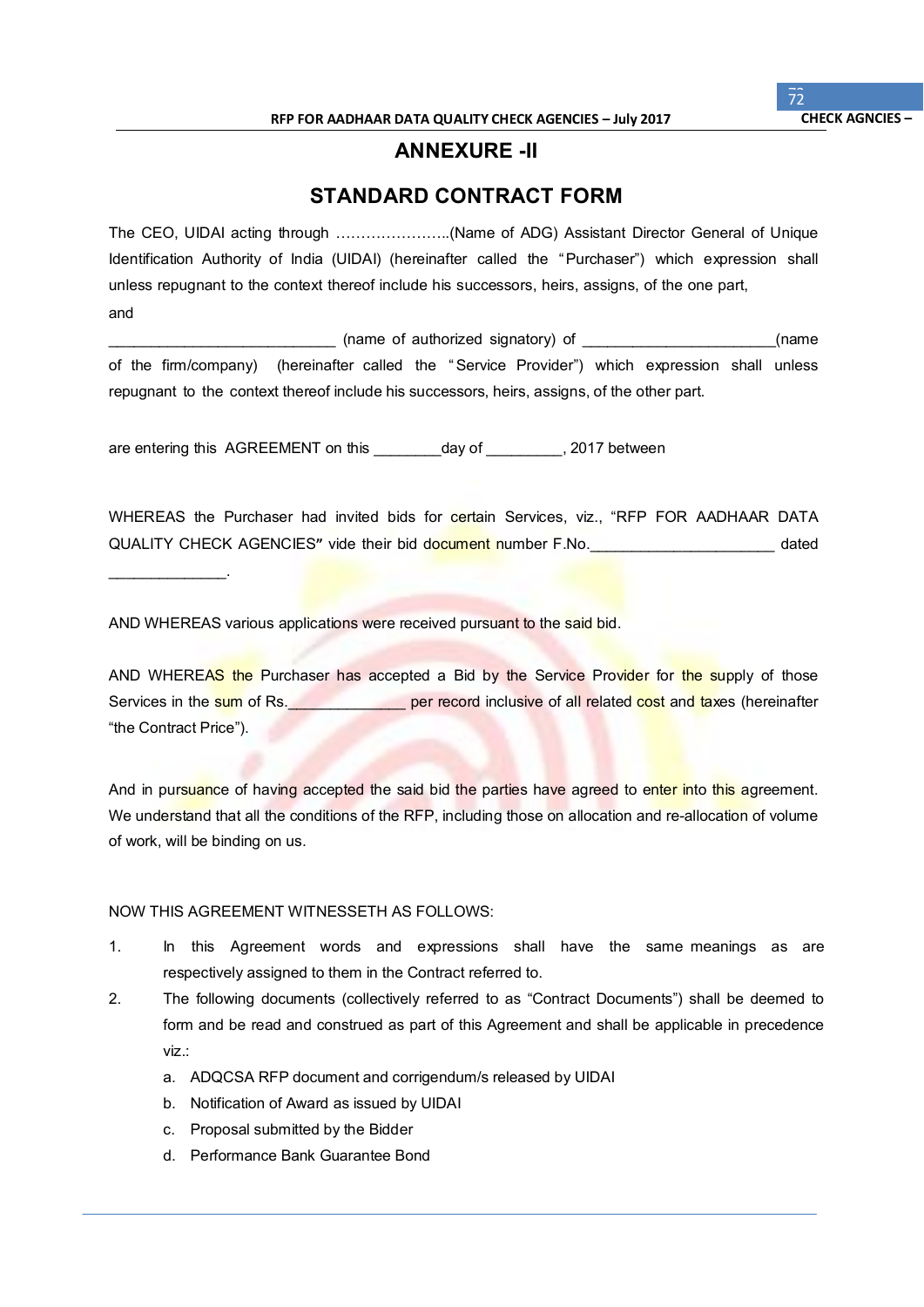#### **RFP FOR AADHAAR DATA QUALITY CHECK AGENCIES – July 2017**

- 3. The mutual rights and obligations of the Purchaser and the Service Provider shall be as set forth in the Contract, in particular:
	- a. the Service Provider shall carry out the Services in accordance with the provisions of the Contract; and
	- b. the Purchaser shall make payments to the Service Provider in accordance with the provisions of the Contract.

IN WITNESS WHEREOF, the Parties hereto have caused this Contract to be signed in their respective names as of the day and year first above written.

For and on behalf of *[name of Purchaser]*

*[Authorized Representative]*

For and on behalf of *[name of Service Provider]*

*[Authorized Representative]*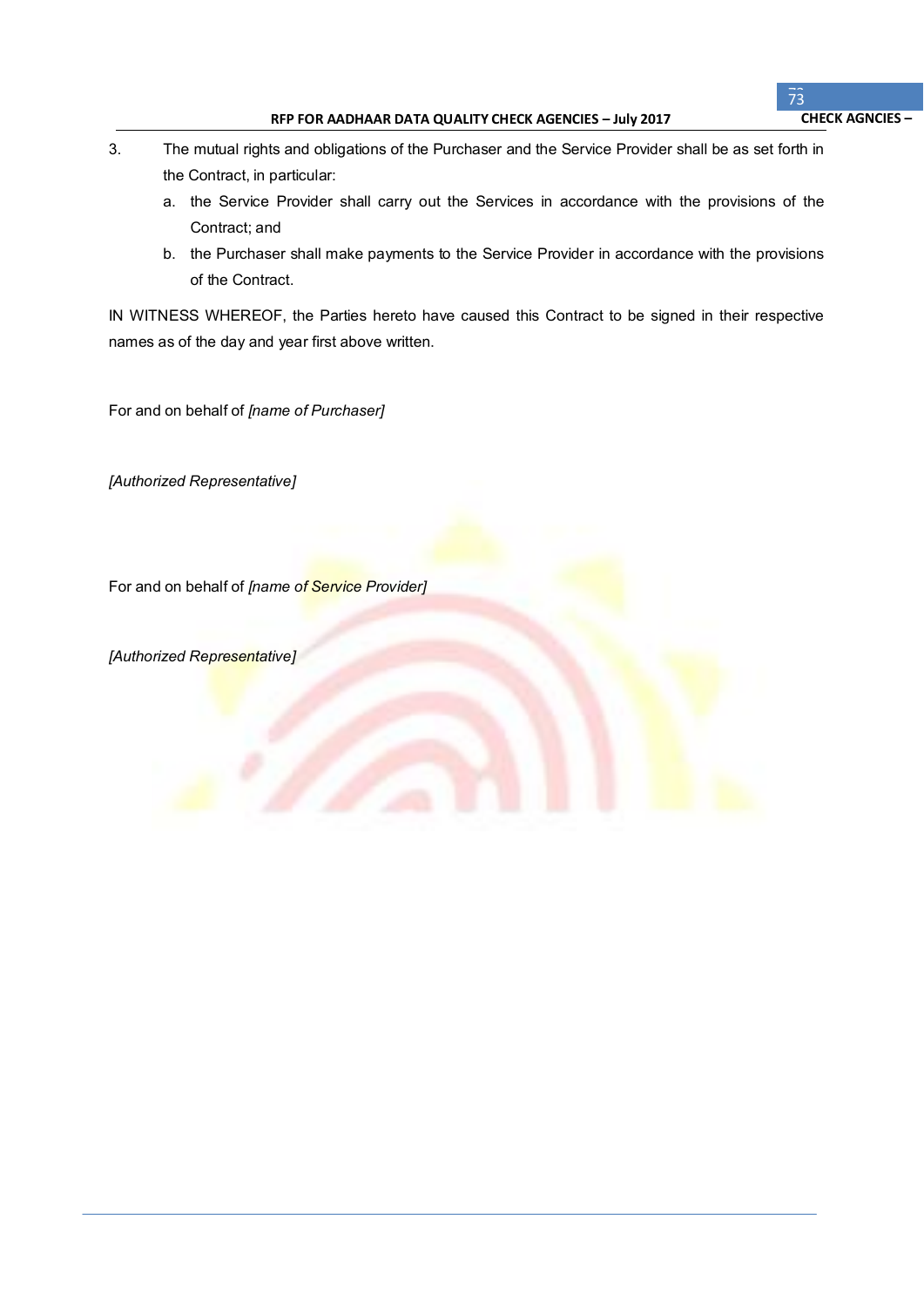# **ANNEXURE-III**

# **FORM OF PERFORMANCE BANK GUARANTEE**

**(To be stamped in accordance with Stamp Act)**

**The non-judicial stamp paper should be in the name of issuing Bank**

**Ref……………….. Bank Guarantee No…………………......** 

**Date………………………………………..**

To

Unique Identification Authority of India

Ministry of Electronics & Information Technology (MeitY),

9<sup>th</sup> Floor, Tower I, Jeevan Bharati Building,

Connaught Circus, New Delhi-110001

Dear Sirs,

- 1. In consideration of the Unique Identification Authority of India, Ministry of Electronics & Information Technology (MeitY), Government of India (hereinafter referred to as the 'Purchaser' which expression shall unless repugnant to the context or meaning thereof include its successors, administrators and assigns) having awarded to M/s…………………………….. with its Registered/Head office at ……………………… (hereinafter referred to as the "Supplier" which expression shall unless repugnant to the context or meaning thereof, include its successors, administrators, executors and assigns), a Contract by issue of Notification of award No…………….. dated ……….. and the same having been acknowledged by the Supplier, resulting in a Contract, bearing No.............. dated…………valued at………for ………………………… (scope of Contract) and the Supplier having agreed to provide a Contract Performance Guarantee for the faithful performance of the entire Contract not exceeding Rs. ……………….. (in words & figures).
- 2. We………………………………(Name & Address of Bank Branch) having its Head office at ………………………………. (hereinafter referred to as the 'Bank', which expression shall, unless repugnant to the context or meaning thereof, include its successors, administrators, executors and assigns) do hereby guarantee and undertake to pay the amounts due and payable under this guarantee without any demur, reservation, context, recourse or protest and/or without any reference to the Supplier merely on a demand from the Purchaser stating that the amount claimed is due by way of loss or damage caused to or would be caused to or suffered by the Purchaser by reason of breach by the said Supplier(s) of any of the terms or conditions contained in the said Agreement or by reason of the Supplier(s)' failure to perform the said Agreement. Any such demand made on the Bank shall be conclusive and binding not withstanding any difference between the Purchaser and the Supplier or any dispute pending before any Court, Tribunal, Arbitrator or any other authority. We agree that the guarantee herein contained shall be irrevocable and shall continue to be enforceable till the Purchaser discharges this guarantee.

 $74$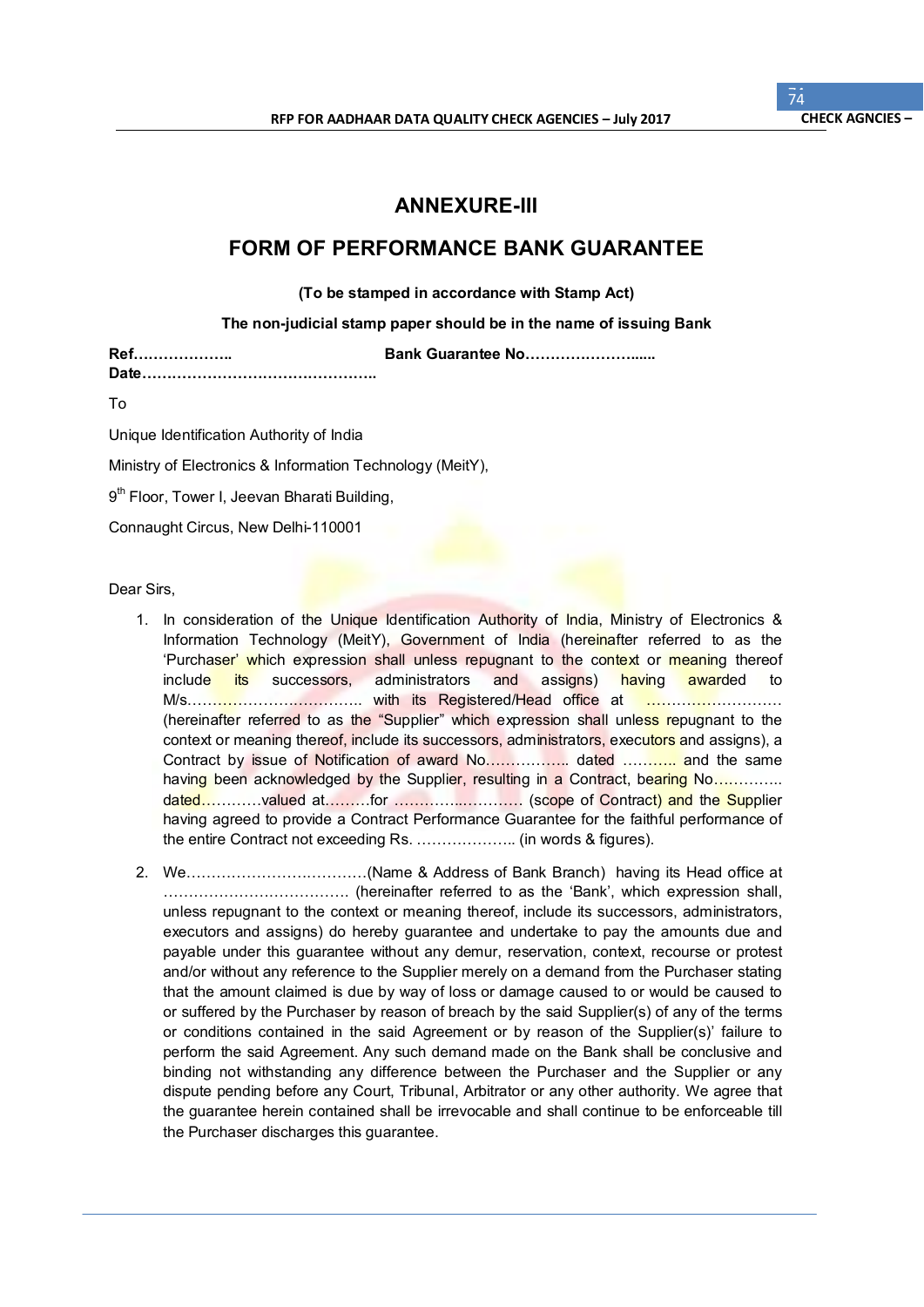- 3. The Purchaser shall have the fullest liberty without affecting in any way the liability of the Bank under this guarantee, from time to time to extent the time for performance of the Contract by the Supplier. The Purchaser shall have the fullest liberty, without affecting this guarantee, to postpone from time to time the exercise of any powers vested in them or of any right which they might have against the Supplier, and to exercise the same at any time in any manner, and either to enforce or to forbear to enforce any covenants, contained or implied, in the Contract between the Purchaser and the Supplier or any other course or remedy or security available to the Purchaser. The Bank shall not be released of its obligations under these presents by any exercise by the Purchaser of its liberty with reference to the matters aforesaid or any of them or by reason of any other act of omission or commission on the part of the Purchaser or any other indulgences shown by the Purchaser or by any other matter or thing whatsoever which under law would, but for this provision have the effect of relieving the Bank.
- 4. The Bank also agrees that the Purchaser at its option shall be entitled to enforce this Guarantee against the Bank as a principal debtor, in the first instance without proceeding against the Supplier and not withstanding any security or other guarantee the Purchaser may have in relation to the Supplier's liabilities.
- 5. This guarantee will not be discharged due to the change in the constitution of the Bank or the Supplier(s)/Service Provider(s).
- 6. Notwithstanding anything contained hereinabove:
	- a. Our liability under this guarantee is restricted to Rs. ................. (in words & figures).
	- b. This Bank Guarantee will be valid up to .......................; and

…..………………….……… …………..………………….………

c. We are liable to pay the guarantee amount or any part thereof under this Bank Guarantee only upon service of a written claim or demand by you on or before ..............

In witness whereof the Bank, through its authorised officer, has set its hand and stamp on this…………….day of…………..2017 at…………

#### **WITNESS**

(Signature) (Signature)

……..………………….……… ……………..………………….……… (Name) (Name)

……..………………….……… ……………..………………….………

(Official Address) (Designation with Bank Stamp)

7575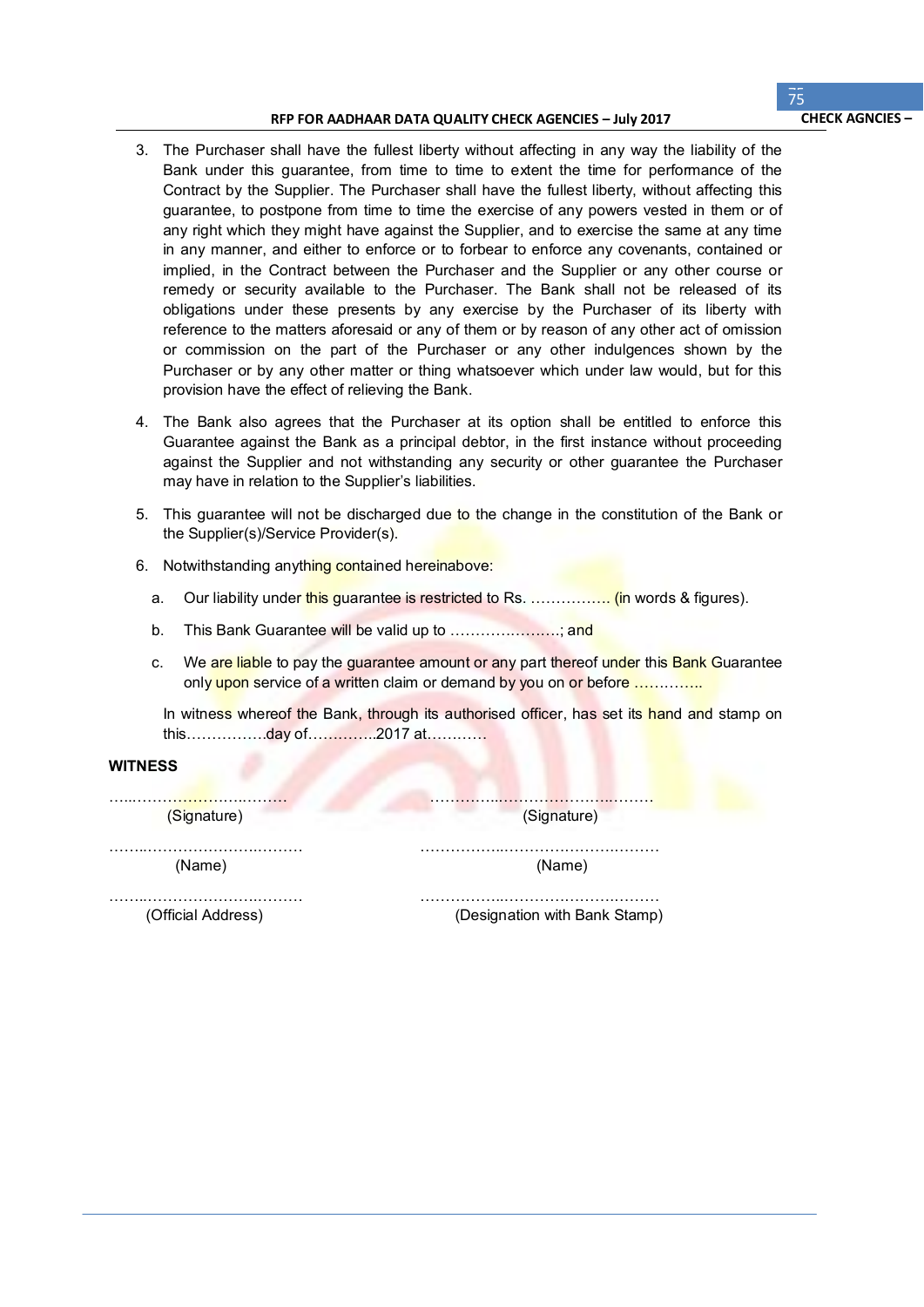# **ANNEXURE IV: BANK GUARANTEE FOR EMD**

**(To be Stamped in accordance with Stamp Act) The non-judicial stamp paper should be in the name of issuing Bank Ref……………….. Bank Guarantee No…………………......**

**Date………………………………………...**

To Unique Identification Authority of India Ministry of Electronics & Information Technology (DeitY), 9th Floor, Tower I, Jeevan Bharati Building, Connaught Circus, New Delhi-110001

Dear Sirs,

- 1. In accordance with Invitation to Bid under your Specification No……………. M/s …….. having its Registered/Head Office at…………………… (hereinafter called the 'Bidder') wish to participate in the said Bid or……………….. and you, as a special favor have agreed to accept an irrevocable and unconditional Bank Guarantee for an amount of…………… valid up to ………… on behalf of Bidder in lieu of the Bid deposit required to be made by the Bidder, as a condition precedent for participation in the said Bid.
- 2. We, the …………………. Bank at ……………… (local address) having our Head office at ……………………….. guarantee and undertake to pay immediately on demand by Unique Identification Authority of India (UIDAI), the amount of ………………………(in words & figures) without any reservation, protest, demur and recourse. Any such demand made by said 'Owner' shall be conclusive and binding on us irrespective of any dispute or difference raised by the Bidder.
- 3. This guarantee will not be discharged due to the change in the constitution of the Bank or the Supplier(s)/Service Provider(s).
- 4. Notwithstanding anything contained hereinabove:
	- a. Our liability under this guarantee is restricted to Rs. .................. (in words & figures).
	- b. This Bank Guarantee will be valid up to ........................; and
- c. We are liable to pay the guarantee amount or any part thereof under this Bank Guarantee only upon service of a written claim or demand by you on or before ……………

In witness whereof the Bank, through its authorised officer, has set its hand and stamp on this…………….day of…………..2017……….at…………

#### **WITNESS**

| (Signature)        | (Signature)                   |
|--------------------|-------------------------------|
|                    |                               |
| (Name)             | (Name)                        |
|                    |                               |
| (Official Address) | (Designation with Bank Stamp) |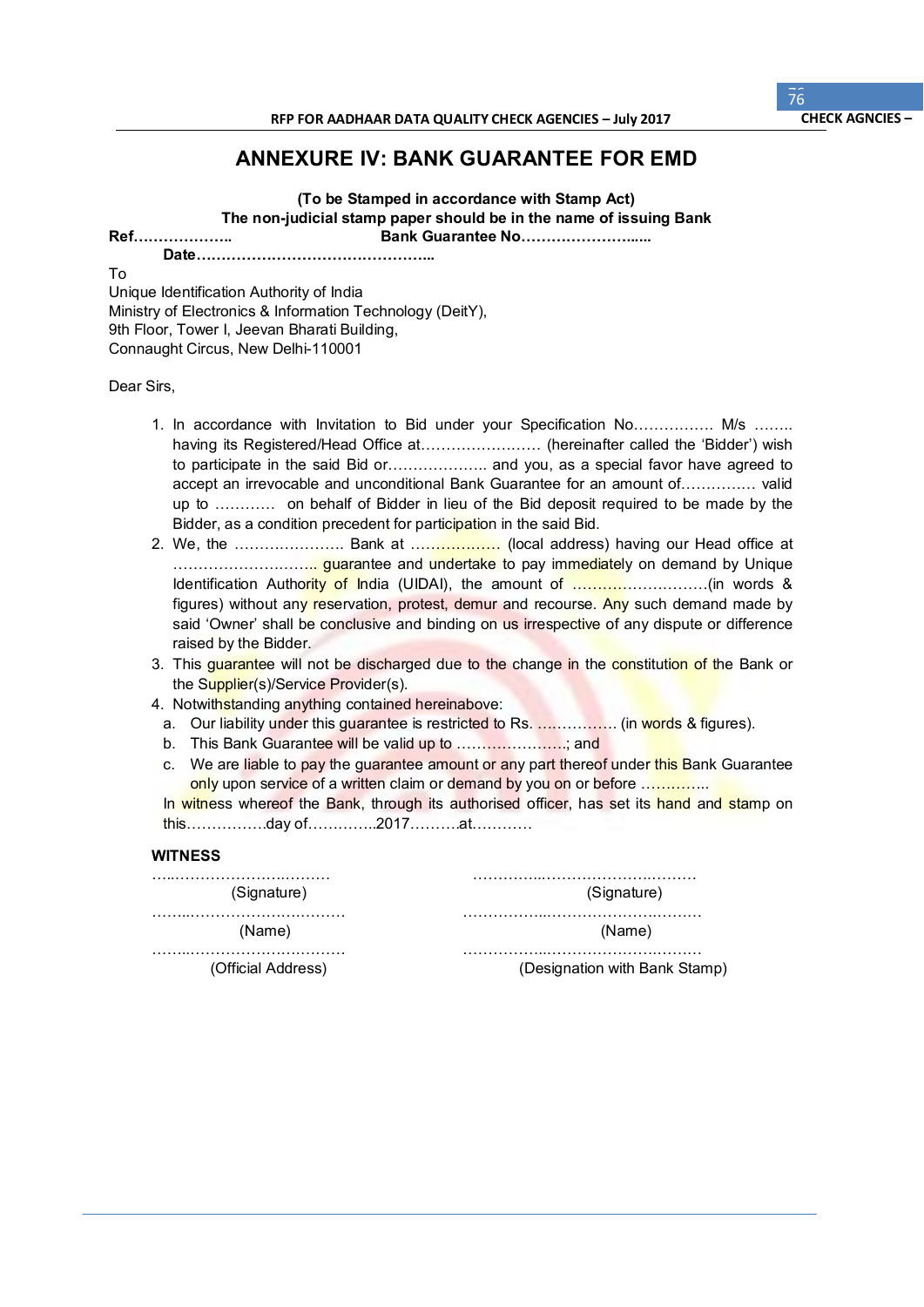# **ANNEXURE-V**

# **PROFORMA FOR SUBMITTING WRITTEN QUERIES**

*(To be sent in Microsoft excel or word format only at the given e-mail address)*

**RFP for 'RFP FOR AADHAAR DATA QUALITY CHECK AGENCIES**

*Ref. No. xxxx dated \_\_\_\_\_\_\_\_\_*

**Name of Firm/Company: \_\_\_\_\_\_\_\_\_\_\_\_\_\_\_\_\_\_\_\_ Name of contact person:** 

**\_\_\_\_\_\_\_\_\_\_\_\_\_\_\_\_\_\_\_**

**Email: \_\_\_\_\_\_\_\_\_\_\_\_\_\_\_\_\_\_\_\_ Mobile: \_\_\_\_\_\_\_\_\_\_\_\_\_\_\_\_\_\_\_**

| S.<br>No. | Page No.<br>of RFP | <b>Section</b> | <b>Clause</b> | <b>RFP Statement</b> | <b>Query/Suggestion</b> |
|-----------|--------------------|----------------|---------------|----------------------|-------------------------|
|           |                    |                |               |                      |                         |
|           |                    |                |               |                      |                         |

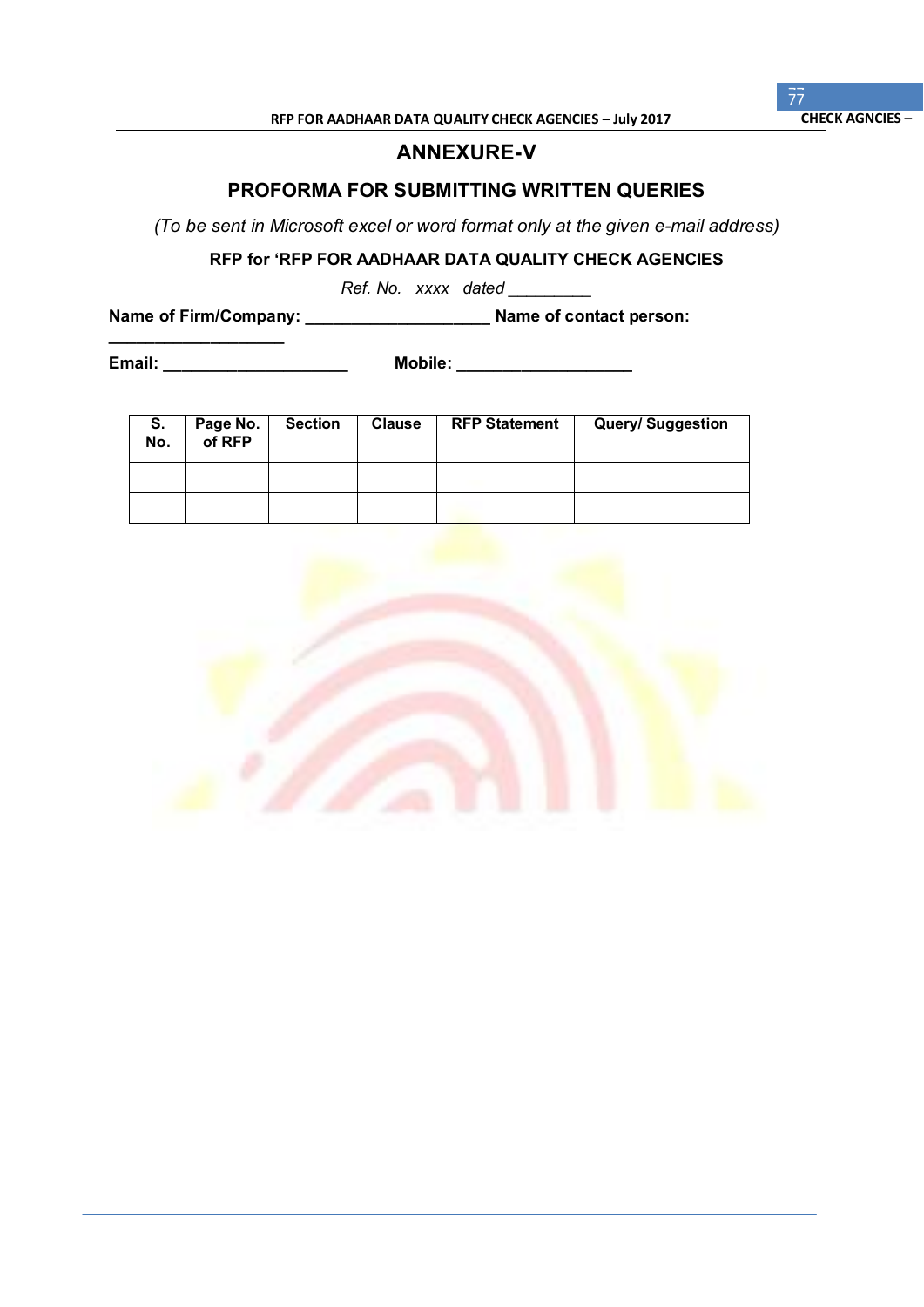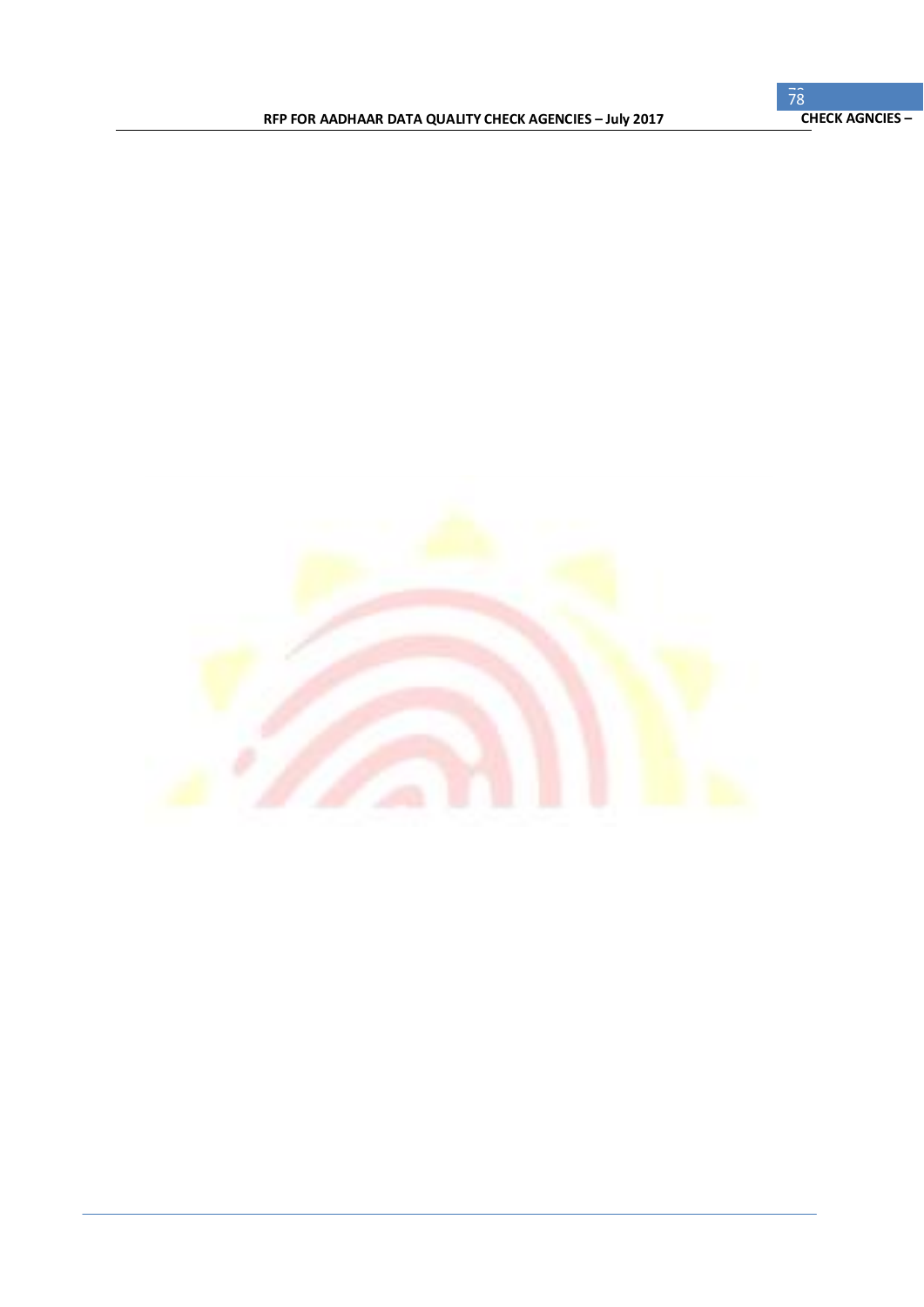$\overline{79}$ **CHECK AGNCIES –**

# **Annexure VI : Documents related to Scope of work**

# **A: List of Documents for Verifying PoI, PoA & DoB**

|    | <b>Acceptable List of Documents-POA</b>                                         |         | <b>Acceptable List of</b><br><b>Documents -POI</b> |
|----|---------------------------------------------------------------------------------|---------|----------------------------------------------------|
|    | 1. Passport                                                                     | 1.      | Passport                                           |
| 2. | Bank Statement/ Passbook                                                        | 2.      | PAN Card                                           |
|    | 3. Post Office Account Statement/Passbook                                       | 3.      | Ration/PDS Photo                                   |
| 4. | <b>Ration Card</b>                                                              |         | Card                                               |
|    | 5. Voter ID                                                                     | $4_{-}$ | Voter ID                                           |
|    | 6. Driving License                                                              | 5.      | <b>Driving License</b>                             |
|    | 7. Government Photo ID cards/ service photo identity card issued by PSU         | 6.      | Government Photo ID                                |
|    | 8. Electricity Bill (not older than 3 months)                                   |         | Cards/ service photo                               |
|    | 9. Water bill (not older than 3 months)                                         |         |                                                    |
|    | 10. 10. Telephone Landline Bill (not older than 3 months)                       |         | identity card issued by                            |
|    | 11. 11. Property Tax Receipt (not older than 3 months)                          |         | <b>PSU</b>                                         |
|    | 12. 12. Credit Card Statement (not older than 3 months)                         |         | 7. NREGS Job Card                                  |
|    | 13. 13. Insurance Policy                                                        |         | 8. Photo ID issued by                              |
|    | 14. Signed Letter having Photo from Bank on letterhead                          |         | Recognized                                         |
|    | 15. Signed Letter having Photo issued by registered Company on letterhead       |         | <b>Educational Institution</b>                     |
|    | 16. Signed Letter having Photo issued by Recognized Educational Instruction     | 9.      | Arms License                                       |
|    | on letterhead                                                                   |         | 10. Photo Bank ATM Card                            |
|    | 17. NREGS Job Card                                                              |         | 11. Photo Credit Card                              |
|    | 18. Arms License                                                                |         | 12. Pensioner Photo Card                           |
|    | 19. Pensioner Card                                                              |         | 13. Freedom Fighter Photo                          |
|    | 20. Freedom Fighter Card                                                        |         | Card                                               |
|    | 21. Kissan Passbook                                                             |         | 14. Kissan Photo Passbook                          |
|    | 22. CGHS / ECHS Card                                                            |         | 15. CGHS / ECHS Photo                              |
|    | 23. Certificate of Address having photo issued by MP or MLA or Gazetted         |         |                                                    |
|    | Officer or Tehsildar on letterhead                                              |         | Card                                               |
|    | 24. Certificate of Address issued by Village Panchayat head or its equivalent   |         | 16. Address Card having                            |
|    | authority (for rural areas)                                                     |         | Name and Photo                                     |
|    | 25. Income Tax Assessment Order                                                 |         | issued by Department                               |
|    | 26. Vehicle Registration Certificate                                            |         | of Posts                                           |
|    | 27. Registered Sale / Lease / Rent Agreement                                    |         | 17. Certificate of Identify                        |
|    | 28. Address Card having Photo issued by Department of Posts                     |         | having photo issued by                             |
|    | 29. Caste and Domicile Certificate having Photo issued by State Govt.           |         | <b>Gazetted Officer or</b>                         |
|    | 30. Disability ID Card/handicapped medical certificate issued by the respective |         | Tehsildar on letterhead                            |
|    | State/UT Governments/Administrations                                            |         | 18. Disability ID                                  |
|    | 31. Gas Connection Bill (not older than 3 months)                               |         | Card/handicapped                                   |
|    | 32. Passport of Spouse                                                          |         | medical certificate                                |
|    | 33. Passport of Parents(in case of Minor)                                       |         | issued by the                                      |
|    |                                                                                 |         | respective State/UT                                |
|    |                                                                                 |         |                                                    |

|                | <b>Document for PoR</b>                                                   |    | Document for Date of Birth<br>(DoB) |
|----------------|---------------------------------------------------------------------------|----|-------------------------------------|
|                | 1. PDS                                                                    |    | <b>Birth Certificate</b>            |
| 2 <sub>1</sub> | MNREGA Job Card                                                           |    | 2. SSLC Book/Certificate            |
| 3.             | CGHS/State Government/ECHS/ESIC Medical Card                              | 3. | Passport                            |
|                | 4. Pension card                                                           |    | 4. Certificate of Date of           |
| 5.             | Army Canteen Card                                                         |    | Birth issued by Group A             |
| 6.             | Passport                                                                  |    | Gazetted Officer on                 |
|                | Birth Certificate issued by Registrar of Birth, Municipal Corporation and |    | letterhead                          |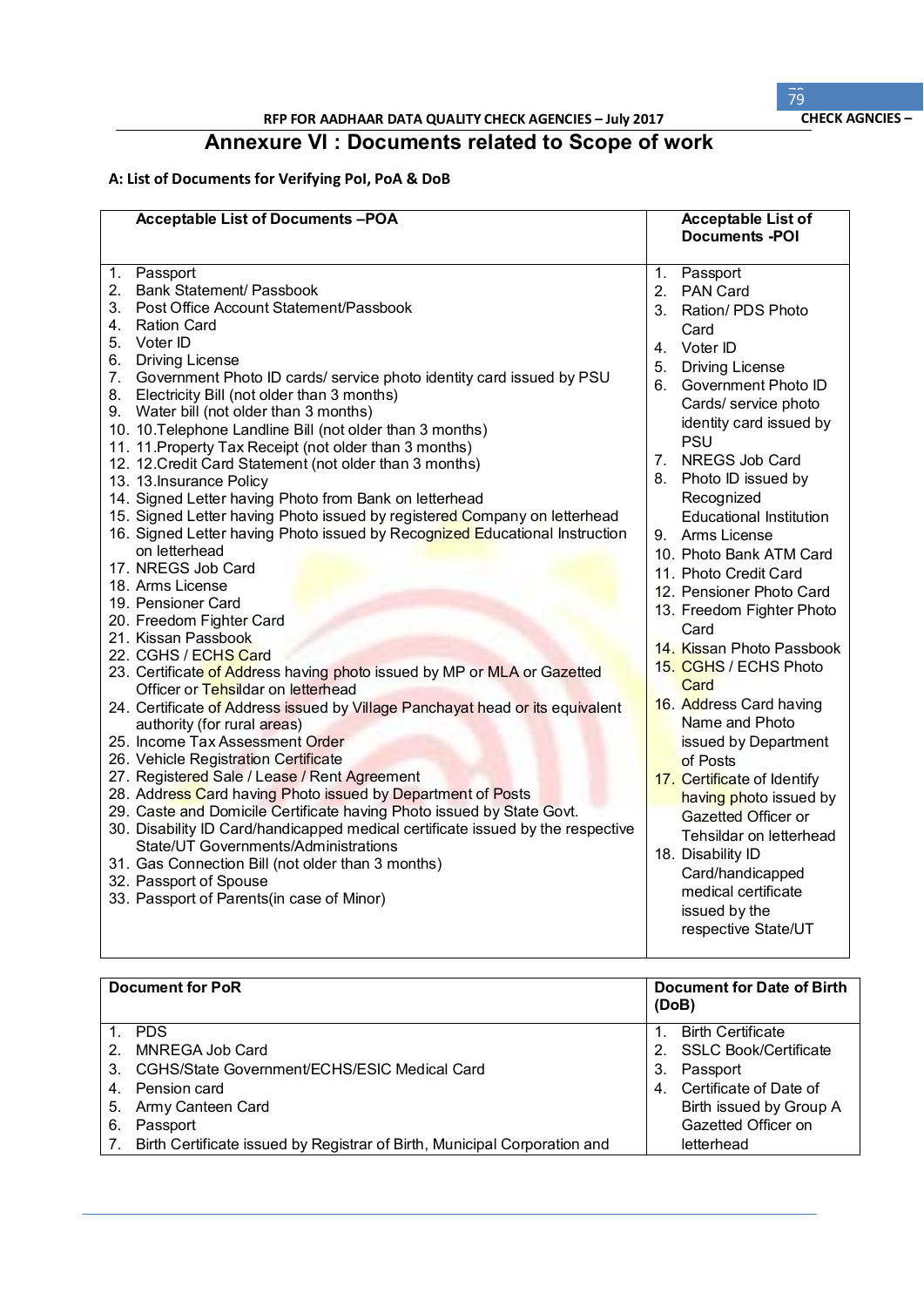| RFP FOR AADHAAR DATA QUALITY CHECK AGENCIES - July 2017                   | <b>CHECK AGNCIES -</b> |
|---------------------------------------------------------------------------|------------------------|
| other notified local government bodies like Taluk, Tehsil etc.            |                        |
| 8. Any other Central/State government issued family entitlement document. |                        |

 $\overline{80}$ 

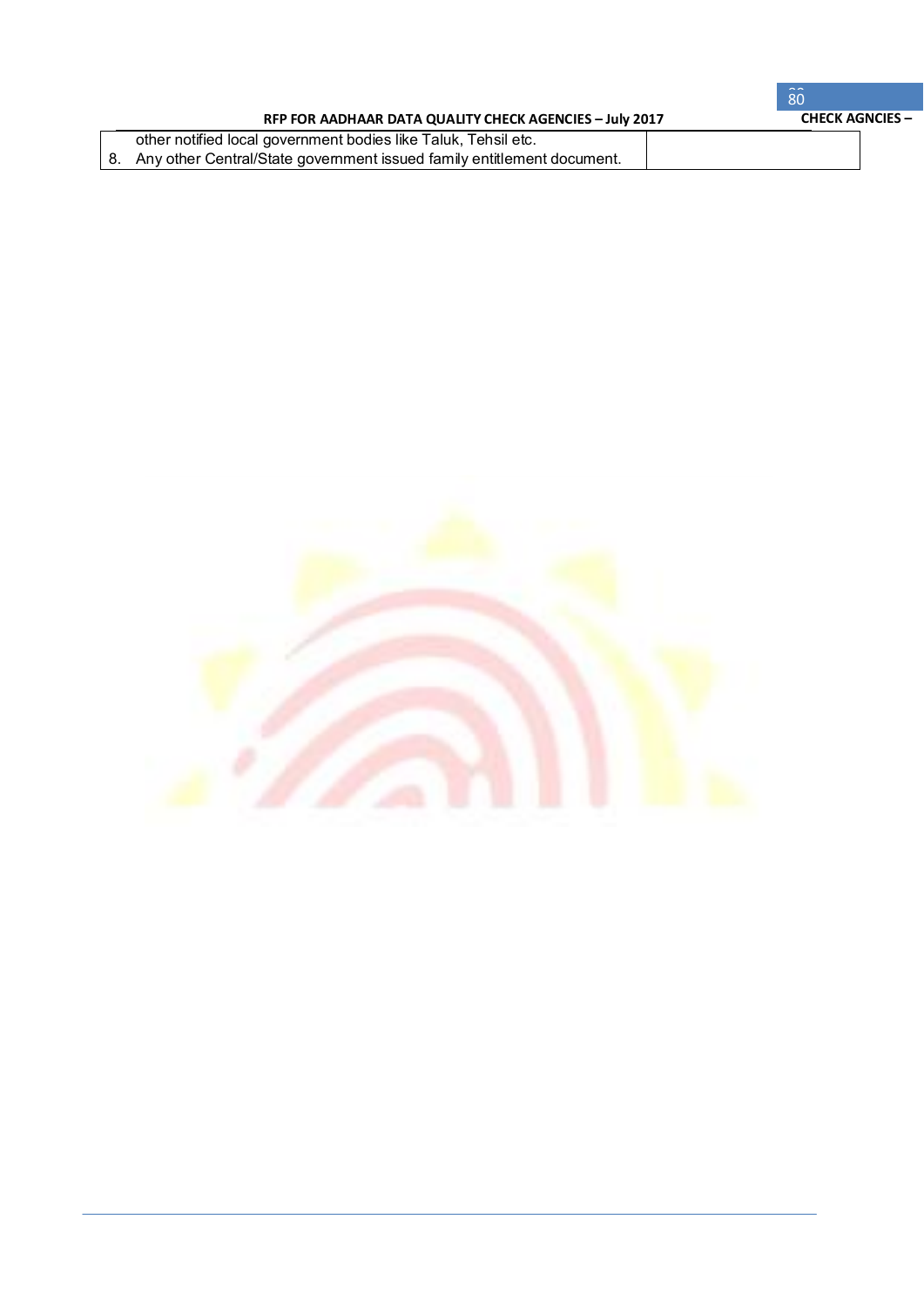# **B: Language wise enrolment data**

| <b>Month</b> | Apr-16    | $May-16$       | <b>Jun-16</b>  | <b>Jul-16</b> | <b>Aug-16</b> | <b>Sep-16</b> | <b>Oct-16</b> | <b>Nov-16</b> | <b>Dec-16</b> | <b>Jan-17</b> | <b>Feb-17</b>  | <b>Mar-17</b> | <b>Grand Total</b> |
|--------------|-----------|----------------|----------------|---------------|---------------|---------------|---------------|---------------|---------------|---------------|----------------|---------------|--------------------|
| Assamese     | 50,760    | 49,339         | 80,766         | 97,510        | 97,972        | 96,499        | 95,738        | 99,930        | 94,043        | 15,644        | 857            | 1,434         | 7,80,492           |
| Bengali      | 1,47,997  | 1,69,219       | 2,73,525       | 4,09,410      | 6,02,478      | 9,06,875      | 9,05,765      | 15,88,081     | 21,92,337     | 18,09,832     | 13,40,250      | 11,57,232     | 1,15,03,001        |
| English      | 3,80,630  | 3,38,619       | 3,54,976       | 4,46,319      | 5,88,422      | 6,93,513      | 6,58,480      | 8,02,204      | 10,58,348     | 9,11,024      | 8,15,499       | 9,39,146      | 79,87,180          |
| Gujarati     | 12,94,092 | 9,36,452       | 8,25,819       | 11,26,380     | 13,45,301     | 13,78,034     | 9,18,786      | 6,79,476      | 10,06,589     | 7,76,507      | 6,33,330       | 5,41,831      | 1,14,62,597        |
| Hindi        | 56,12,014 | 76,80,860      | 74,68,074      | 72,03,800     | 90,79,292     | 88,98,395     | 68,43,399     | 59,95,199     | 99,50,211     | 78, 37, 175   | 68,54,600      | 73,40,714     | 9,07,63,733        |
| Kannada      | 3,78,497  | 9,44,507       | 8,51,025       | 5,89,807      | 5,77,532      | 4,97,628      | 6,02,562      | 6,58,340      | 8,05,358      | 6, 15, 524    | 4,91,060       | 4,59,229      | 74,71,069          |
| Konkani      |           |                |                |               |               |               |               |               |               |               |                |               |                    |
| Malayalam    | 1,05,007  | 83,111         | 1,00,887       | 89,526        | 88,629        | 51,990        | 90,366        | 78,253        | 75,149        | 89,136        | 83,388         | 1,09,026      | 10,44,468          |
| Manipuri     | $1\vert$  |                |                |               |               | -1            | 5             |               | 152           | 9             | 50             |               | 219                |
| Marathi      | 5,24,353  | 3,62,823       | 3,72,453       | 3,72,715      | 6,28,701      | 7,53,014      | 5,98,084      | 4,42,284      | 7,70,174      | 6,50,206      | 4,18,476       | 3,26,581      | 62,19,864          |
| Napali       | 4         | $\overline{2}$ | 4              | $\mathbf{1}$  | 298           | 607           | 308           | 27            | 276           | 46            | 149            | 63            | 1,785              |
| Oriya        | 1,53,517  | 1,72,799       | 2,44,051       | 3,71,166      | 5,33,155      | 7,50,999      | 9,99,238      | 13,07,150     | 12,27,802     | 6,45,829      | 3,91,697       | 4,58,206      | 72,55,609          |
| Punjabi      | 1,54,457  | 1,72,758       | 74,810         | 1,05,651      | 1,86,675      | 1,41,383      | 78,334        | 73,195        | 1,13,461      | 91,356        | 64,956         | 63,573        | 13,20,609          |
| Tamil        | 5,23,050  | 2,28,968       | 5,40,212       | 6,32,115      | 8,29,122      | 10,09,781     | 4,74,786      | 9,19,180      | 9,89,909      | 7,42,272      | 6,67,988       | 7,57,380      | 83, 14, 763        |
| Telugu       | 1,46,341  | 1,31,892       | 1,59,032       | 1,55,111      | 1,41,491      | 1,83,442      | 1,46,059      | 1,59,700      | 1,95,932      | 1,86,101      | 1,53,566       | 1,44,064      | 19,02,731          |
| Urdu         | 56,375    | 29,024         | 66,020         | 61,173        | 51,631        | 50,690        | 69,711        | 77,191        | 12,074        | 3,837         | 2,109          | 26,039        | 5,05,874           |
| <b>Total</b> | 95,27,095 | 1,13,00,373    | 1, 14, 11, 654 | 1,16,60,684   | 1,47,50,699   | 1,54,12,851   | 1,24,81,621   | 1,28,80,211   | 1,84,91,815   | 1,43,74,498   | 1, 19, 17, 976 | 1,23,24,518   | 15,65,33,995       |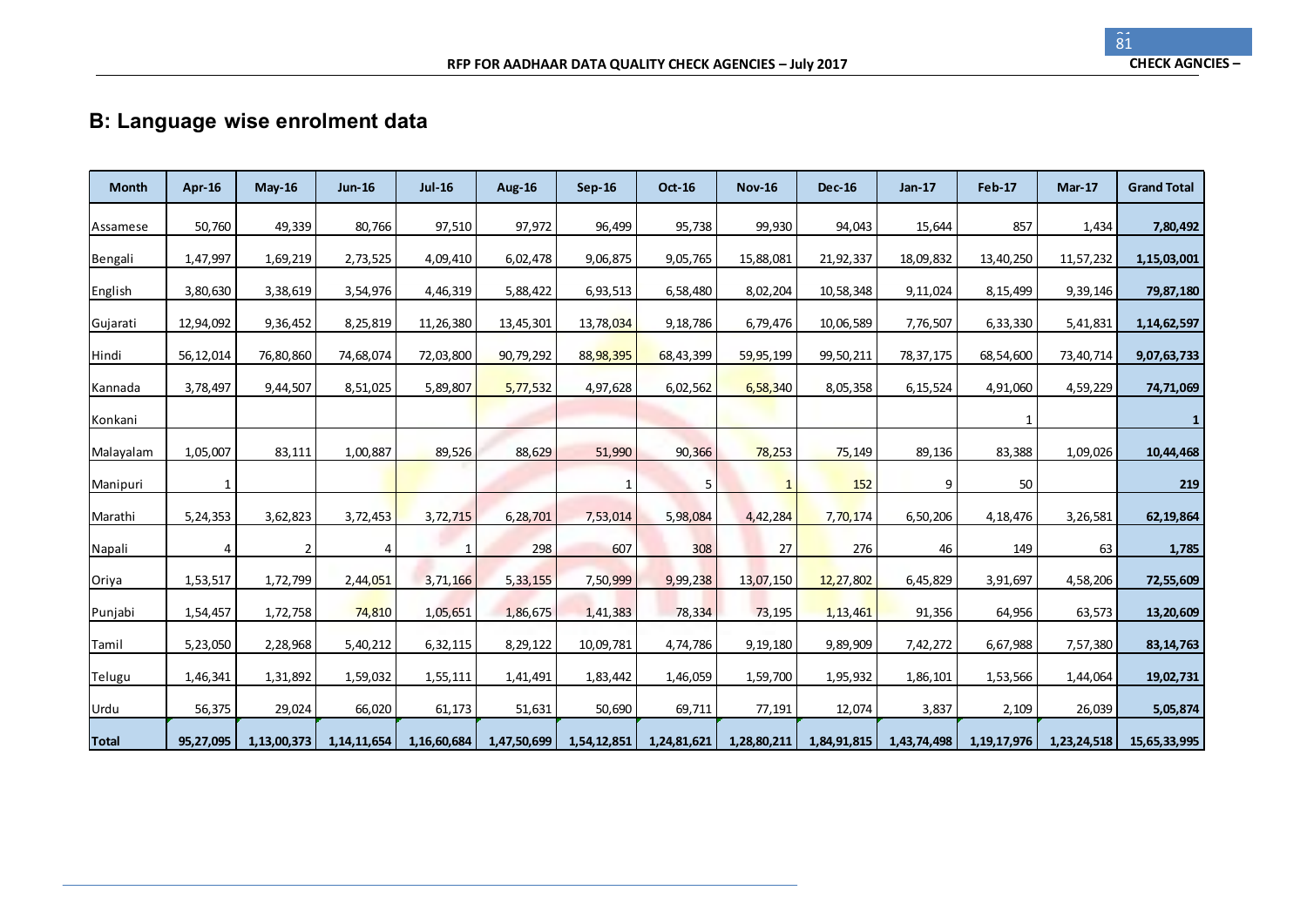# **C: Language wise Update data**

| Language           | Apr'16    | May'16     | June'16   | July'16   | Aug'16       | <b>Sep'16</b> | <b>Oct'16</b> | <b>Nov'16</b> | <b>Dec'16</b> | Jan'17     | Feb'17    | Mar'17    | <b>Grand Total</b> |
|--------------------|-----------|------------|-----------|-----------|--------------|---------------|---------------|---------------|---------------|------------|-----------|-----------|--------------------|
| Assamese           | 24        | 28         | 86        | 115       | 601          | 367           | 353           | 410           | 892           | 77         | 22        | 293       | 3,268              |
| Bengali            | 4,717     | 3,483      | 6,805     | 11,522    | 18,140       | 36,956        | 51,154        | 88,927        | 1,65,541      | 2,31,679   | 2,54,567  | 3,09,750  | 11,83,241          |
| English            | 80,009    | 89,215     | 76,830    | 87,120    | 1,18,094     | 1,53,228      | 1,47,337      | 1,57,486      | 2,55,060      | 2,97,844   | 2,95,741  | 3,61,866  | 21, 19, 830        |
| Gujarati           | 75,549    | 86,283     | 90,870    | 1,08,402  | 1,39,027     | 1,64,561      | 1,45,309      | 1,45,362      | 2,61,104      | 2,74,896   | 2,63,167  | 2,47,123  | 20,01,653          |
| Hindi              | 11,89,543 | 16,79,004  | 15,86,624 | 16,43,936 | 21,91,090    | 23, 29, 872   | 20,78,450     | 19,21,618     | 30,74,774     | 34,94,133  | 31,26,228 | 31,45,515 | 2,74,60,787        |
| Kannada            | 66,163    | 1, 12, 856 | 1,44,238  | 1,44,704  | 1,81,347     | 1,56,772      | 1,65,940      | 1,95,748      | 2,67,174      | 3,16,956   | 3,75,705  | 6,23,578  | 27,51,181          |
| Konkani            |           |            |           |           |              |               |               |               |               |            |           |           |                    |
| Malayalam          | 16,482    | 14,994     | 15,651    | 12,676    | 19,071       | 20,505        | 27,858        | 26,676        | 31,804        | 36,489     | 39,681    | 38,344    | 3,00,231           |
| Manipuri           |           |            |           |           | $\mathbf{1}$ |               |               | 5             | 13            |            | 13        | 1         | 41                 |
| Marathi            | 1,32,114  | 1,41,044   | 1,51,327  | 1,49,981  | 2,03,295     | 2, 15, 182    | 2,16,034      | 2,09,682      | 3,60,643      | 4,32,027   | 3,27,904  | 2,96,502  | 28, 35, 735        |
| Napali             |           | 2          |           |           |              | 18            | 37            | 23            | 101           | 17         | 59        | 17        | 274                |
| Oriya              | 11,686    | 18,032     | 23,140    | 26,724    | 35,845       | 63,946        | 99,762        | 1,27,321      | 1,80,424      | 1,76,061   | 1,39,441  | 2,00,318  | 11,02,700          |
| Punjabi            | 1,20,514  | 1,31,101   | 85,274    | 98,408    | 1,20,347     | 1, 17, 862    | 71,020        | 67,908        | 1,09,889      | 1, 14, 332 | 96,395    | 1,14,032  | 12,47,082          |
| Tamil              | 13,436    | 10,797     | 18,495    | 20,447    | 20,473       | 26,580        | 24,365        | 35,370        | 47,586        | 57,099     | 70,253    | 1,11,311  | 4,56,212           |
| Telugu             | 2,49,603  | 2,93,068   | 3,88,003  | 3,70,743  | 3,56,953     | 3,62,314      | 4,63,835      | 4,80,113      | 4,84,573      | 4,32,665   | 4,03,067  | 3,71,215  | 46,56,152          |
| Urdu               | 3,759     | 2,854      | 5,801     | 6,534     | 5,455        | 5,180         | 7,397         | 8,533         | 1,502         | 910        | 611       | 5,073     | 53,609             |
| <b>Grand Total</b> | 19,63,599 | 25,82,761  | 25,93,144 | 26,81,312 | 34,09,740    | 36,53,343     | 34,98,852     | 34,65,182     | 52,41,080     | 58,65,192  | 53,92,855 | 58,24,938 | 4,61,71,998        |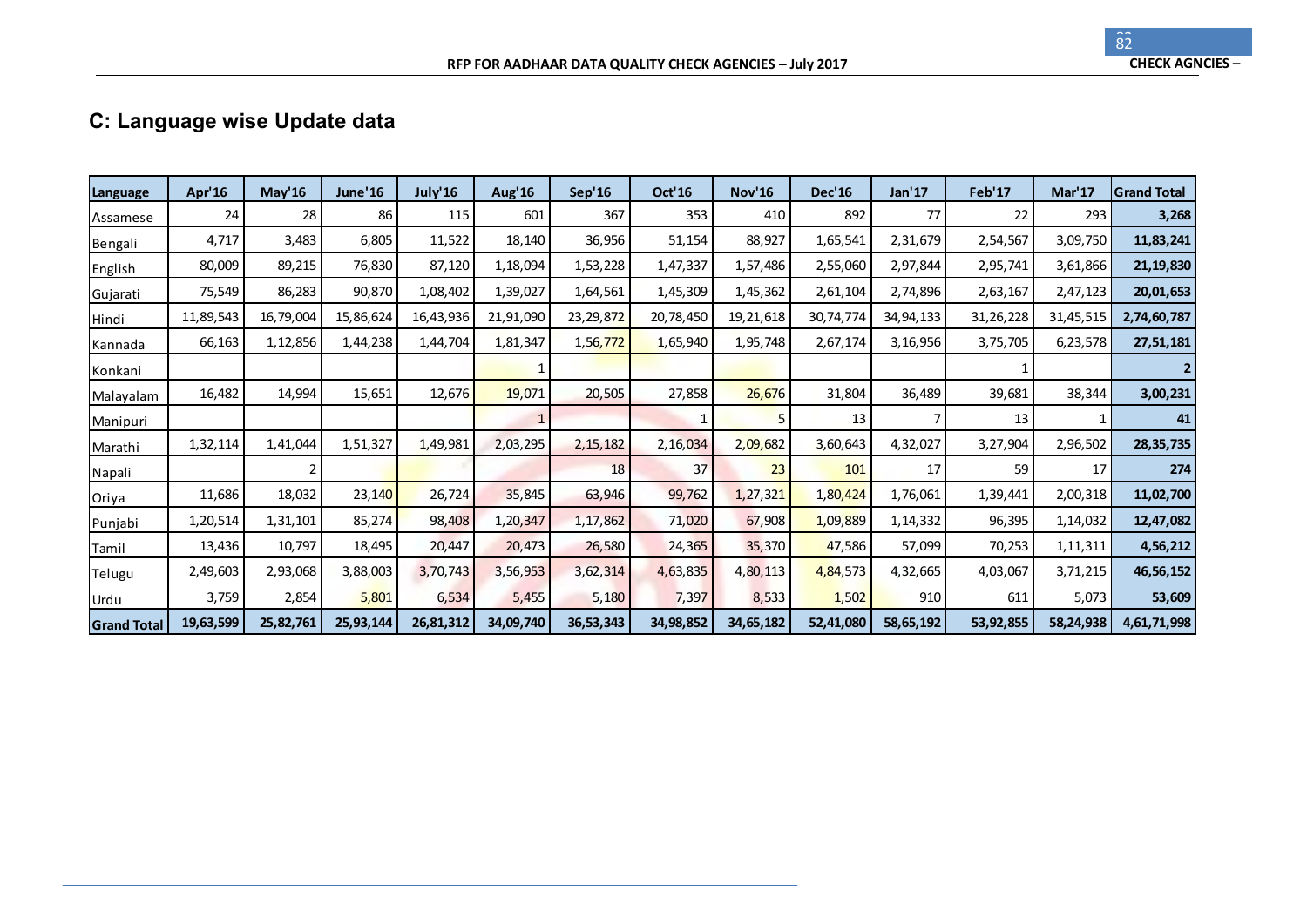# **D: UIDAI Information Security Guidelines for Third party (ADQCSA)**

All relevant segment of the Information security guidelines shall be applicable to ADQCSA are as below:-

## **I. Human Resources**

- 1. The ADQCSA shall appoint a SPOC for all information security related activities and communications with UIDAI.
- 2. ADQCSA support personnel shall provide the information regarding the background such as education, criminal record, employment history, police verification etc of all the resources deployed in the project including support staff and provide a self-declaration that the information provided is correct. UIDAI or agency appointed by UIDAI may validate this information during or after the employment of the respective personnel;
- 3. Formal on-boarding and off-boarding process shall be followed for all ADQCSA personnel;
- 4. All ADQCSA employees handling UIDAI information assets shall adhere to the following information security requirements:
	- a) Accept their compliance to the security responsibilities communicated by UIDAI;
	- b) Sign a confidentiality (non-disclosure) agreement issued by ADQCSA in addition to the contractual requirements. This could be done through a self-declaration document;
	- c) Complete the functional training provided by the ADQCSA prior to handling UIDAI information assets.
	- d) Complete the security awareness training as a part of the ADQCSA on-boarding process. Training should cover social engineering, social media and other themes as per the current security threats;
	- e) Complete all recurring information security awareness trainings provided by UIDAI;
	- f) Be aware of the UIDAI disciplinary process in the event of an information security breach.

### **II. Asset Management**

- 1. All assets used by the ADQCSA (business applications, operating systems, databases, network etc.) for the purpose of delivering services to UIDAI shall be identified. Details of the information asset shall be recorded in an information asset register and provided to UIDAI. The Agency shall keep the register up to date. UIDAI may withhold the 10% payment in case of any such breach of same or may impose a penalty of Rs. 10,000 per such violation.
- 2. The assets shall be labelled and secured based on the information asset classification guidelines issued by UIDAI from the time it is created until the time it is destroyed or disposed;
- 3. ADQCSA shall obtain the approval from UIDAI Head Information Security for the use of removable media for business purposes;
- 4. ADQCSA shall not transfer any personal identifiable information (PII) from removable media to any personal device;
- 5. Media containing critical and sensitive information shall be disposed-off in a secure manner as per the UIDAI media disposal procedure;
- 6. Disposal of media/information shall be done by authorized users under supervision and a record shall be maintained. The contents of any re-usable media that are to be removed shall be erased or destroyed physically to prevent reuse.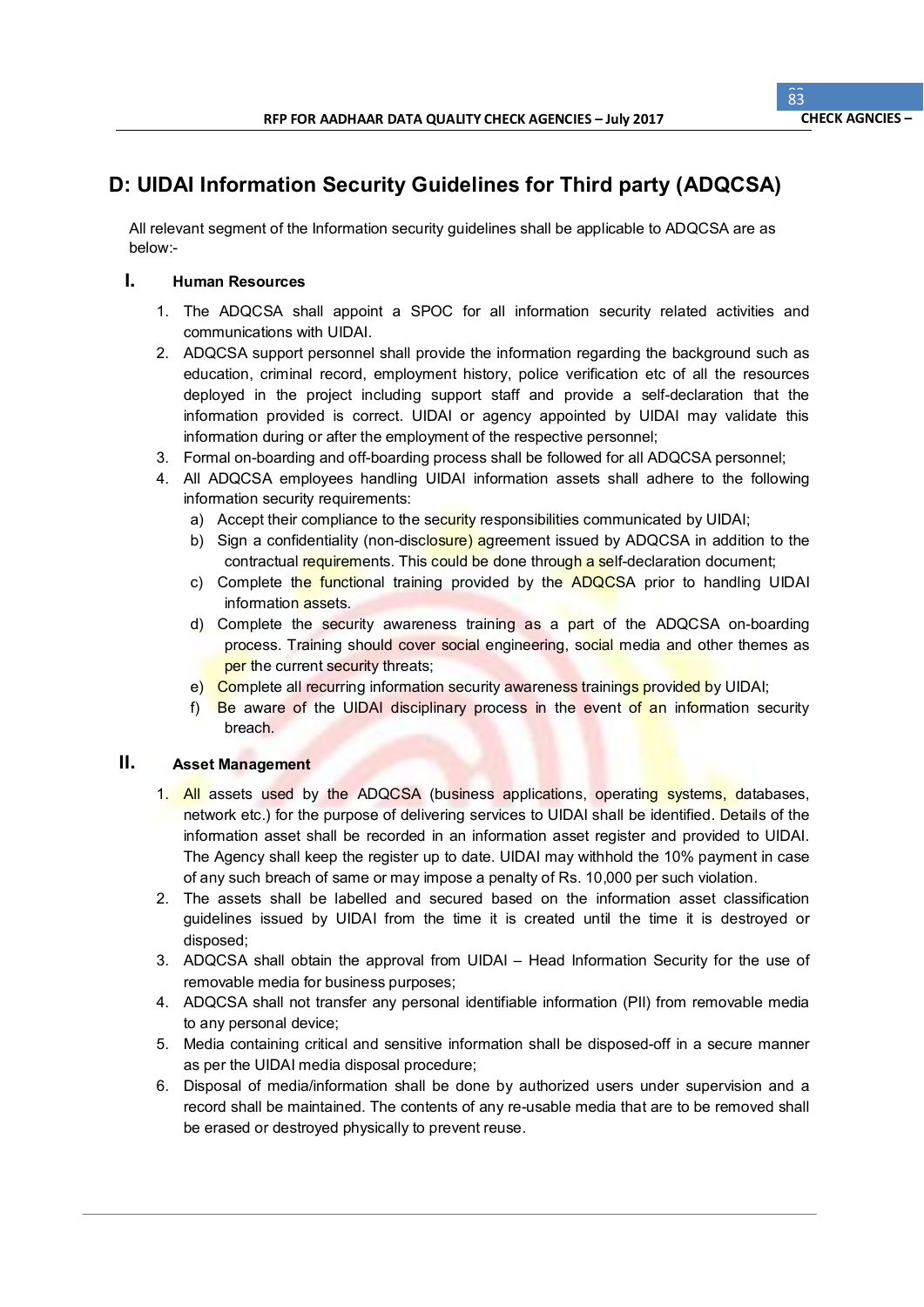#### **III. Access Control**

- 1. Only authorized individuals shall be provided access to information facilities processing UIDAI information;
- 2. ADQCSA operators shall access all desktops / laptops/ workstations and printers used to process UIDAI information through their unique user IDs and passwords;
- 3. The SFTP client shall be accessed through the unique user ID and password provided by UIDAI to the authorized personnel of the ADQCSA. The "One Time Password" (OTP) received on the registered mobile number of the authorized ADQCSA personnel shall be used to complete the dual authentication process;
- 4. ADQCSA personnel shall select passwords as per the UIDAI password policy(as shared from time to time);
- 5. ADQCSA personnel with access to UIDAI information assets shall:
	- a) Have least privilege access for information access and processing;
	- b) Should use passwords as per the UIDAI password policy(as shared from time to time);
	- c) Keep their user Ids and corresponding passwords confidential and refrain from sharing them with others;
	- d) Change their passwords whenever there is any indication of a possible compromise of the system or password;
	- e) Terminate active sessions when finished or implement an equipment locking mechanism;
	- f) Logout from the workstation, servers and/ or network device when the session is finished;
	- g) Default user credentials or administrative passwords for information devices shall be changed and securely stored in a fireproof safe, which shall be enclosed in an envelope with an authorized signature and date.
- 6. Procedures shall be put in place for secure storage and management of administrative passwords for critical information systems;
- 7. Access rights and privileges to information processing facilities for UIDAI information shall be revoked within 24 hours (Business hours) of separation of respective personnel having access to such information;
- 8. Post deactivation, user IDs shall be deleted if not in use as per Exit formalities;
- 9. Access rights and privileges to information facilities processing UIDAI information shall be reviewed on a quarterly basis and the report shall be maintained for audit purposes;
- 10. Common user IDs / group user IDs shall not be used. Exceptions shall be approved and documented where there is no alternative;
- 11. Default user credentials or administrative passwords for information devices shall be changed and securely stored in a fireproof safe enclosed in an envelope with authorized signature and date;
- 12. Access to administrative password or critical information systems password shall be controlled with an access log register (physical document register is maintained within the fireproof safe).

## **IV. Password Policy**

- 1. Passwords shall be kept confidential;
- 2. Change the initial passwords provided by service engineers immediately;
- 3. Avoid keeping a paper record of passwords, unless this can be stored securely;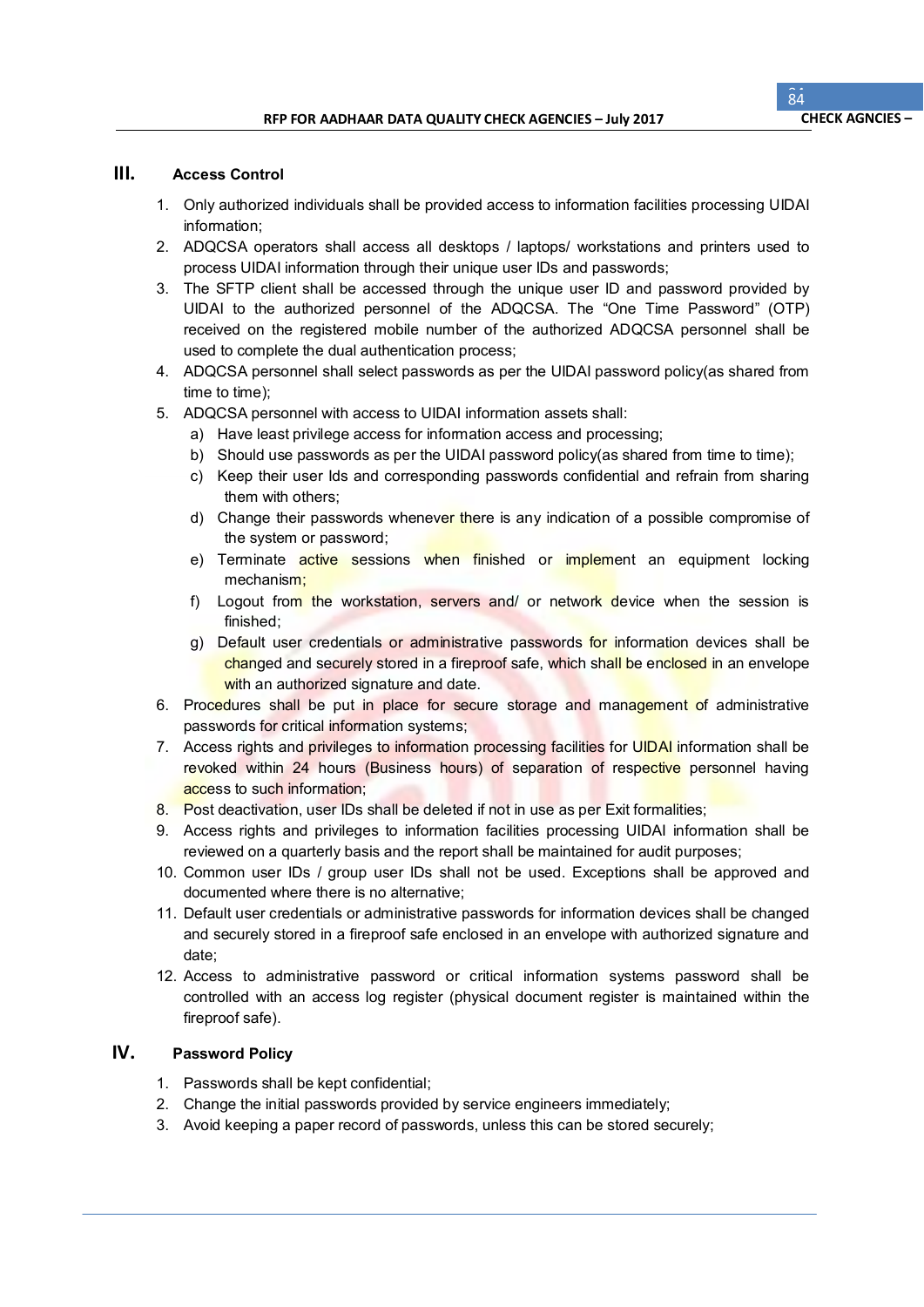- 4. Change passwords whenever there is any indication of possible system or password compromise;
- 5. Select quality passwords (wherever applicable/enforced) with a minimum length of 8characters, which are:
	- a) Easy to remember;
	- b) Not based on anything somebody else could easily guess or obtain using person related information, e.g. names, telephone numbers, and dates of birth etc.;
	- c) Free of consecutive identical characters or all-numeric or all-alphabetical groups;
	- d) Password should contain at least one numeric and one special character if the system supports.
- 6. Change passwords at regular intervals (passwords for privileged accounts shall be changed more frequently than normal passwords ) and avoid re-using or cycling old passwords;
- 7. Change temporary passwords at the first log-on;
- 8. Not include passwords in any automated log-on process, e.g. stored in a macro or function key;
- 9. Not share individual user passwords;
- 10. Three successive login failures should result in a user's account being locked; they should not be able to login until their account is unlocked and the password reset. The user should contact the System Engineers/Administrators for getting the account unlocked;
- 11. The local security settings on all the systems shall be aligned and synced with the Active Directory Settings. The users shall not be provided access to modify the local security settings on the individual systems. In the case of administrative access being provided, the users shall be prohibited from modifying the local security settings. Modifying the same shall result in disciplinary action.

# **V. Physical and Environmental Security**

- 1. ADQCSA premises shall be located in a secure environment;
- 2. External walls of the premises shall be of solid construction and all external doors shall be suitably protected through control mechanisms like bars, locks, security quards etc;
- 3. ADQCSA production and storage facilities shall be physically secured employing a combination of physical security measures such as CCTV cameras, locked cabinets, alarm systems etc.;

Only authorized ADQCSA personnel shall be allowed to enter the premises hosting UIDAI resident information printing facilities;

- 1. Intruder detection systems shall be installed and regularly tested to cover external doors and accessible windows;
- 2. ADQCSA personnel shall not carry personal information processing devices such as laptops, palmtops, cameras and media devices like tapes, CDs, USB drives etc.;
- 3. Visitors' entry into ADQCSA premises shall be restricted. Security validations and checks such as verifying the identity of the visitor, checking the belongings and bags, and making physical entry in registers shall be carried out;
- 4. All visitors carrying Information Processing Equipment(such as Laptops, Palmtops, Personal Digital Assistant) or Media (such as CDs, Tapes, DATs), shall be asked to declare such assets and the same shall be recorded in a register at the security gate;
- 5. Imaging devices such as **mobile phones, laptops, cameras etc** shall not be permitted within the facility;
- 6. Visitor badges/ tokens shall be issued to all visitors to the ADQCSA office;
- 7. Entry and exit along with date and time and the purpose of visit of visitors shall be recorded in a visitor's register maintained at the entrance gates;

 $85$ 

**CHECK AGNCIES –**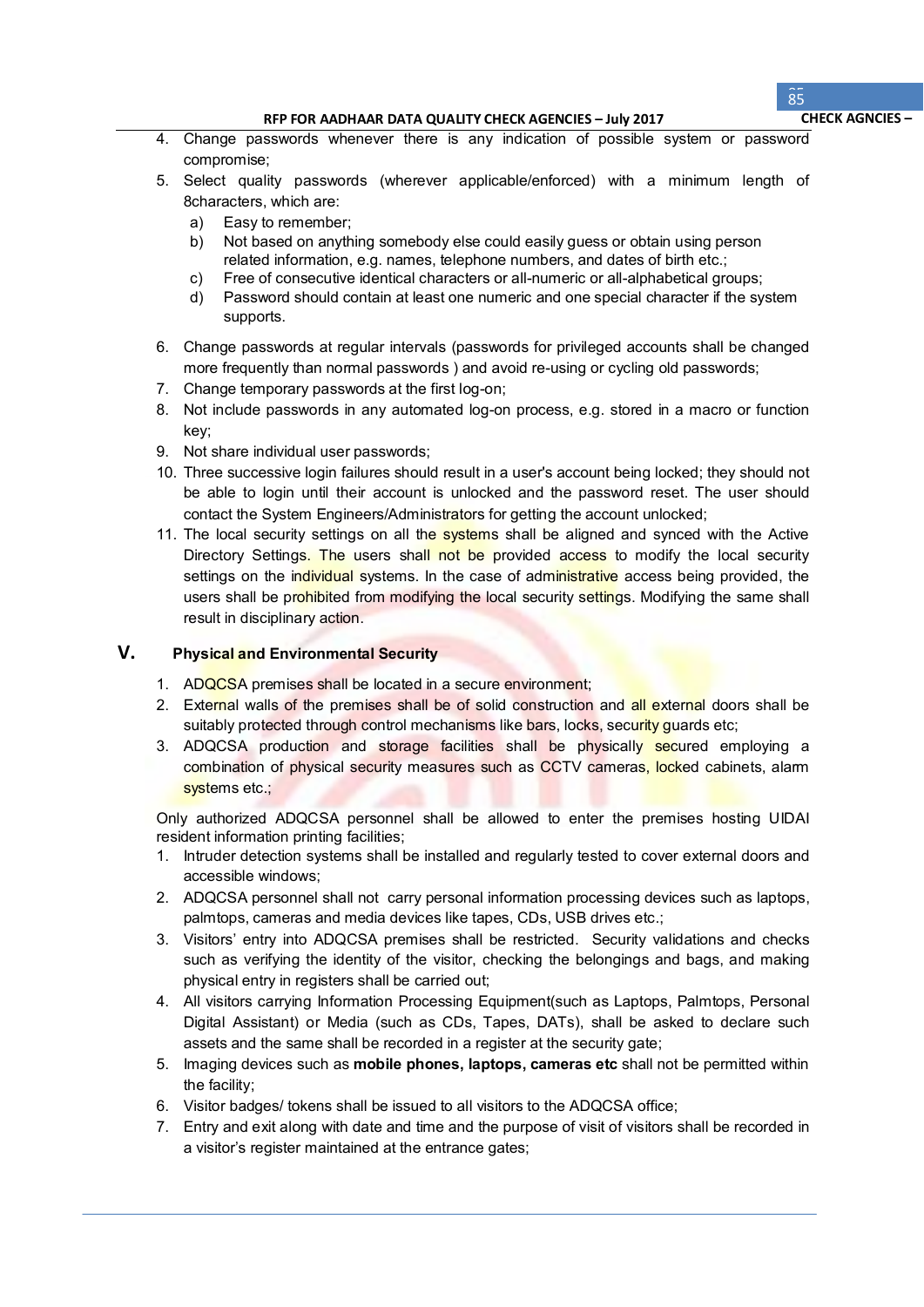- 8. Visitors shall be escorted by authorized personnel to enter critical information processing areas and access logs shall be maintained for audit purposes;
- 9. Lockable cabinets or safes shall be provided in the offices, rooms and information processing facilities:
- 10. Fire doors and extinguishing systems shall be deployed, labeled, monitored, and tested regularly;
- 11. Physical access to restricted areas or offices and facilities hosting critical equipment shall be pre-approved and recorded along with the date, time and purpose of entry;
- 12. Signs or notices legibly setting forth the designation of restricted areas and provisions of entry shall be posted at all entrances and at other points along the restricted areas as necessary;
- 13. Reception areas shall be manned by a receptionist(s) and/ or security guard(s) during ADQCSA office hours;
- 14. All ADQCSA office locations processing UIDAI information shall implement controls to protect the information assets and facilities hosting information against damage from environmental threats like fire, flood, earthquake & terrorist attacks, explosion, civil unrest and other forms of manmade/ natural threats;
- 15. Complete facility shall be under CCTV coverage and ADQCSA will create facilities for its central monitoring including by UIDAI officials over internet.
- 16. The movement of all incoming and outgoing items shall be documented;
- 17. All equipment shall be protected from power failures and other disruptions caused by failures in supporting infrastructure;
- 18. Controls shall be designed and implemented to protect power and network cables from unauthorized interception or damage;
- 19. Information systems containing UIDAI information shall be disposed-off securely only after obtaining approval from UIDAI authorized personnel;
- 20. Before sending any equipment out for repair, the equipment shall be sanitised to ensure that it does not contain any UIDAI sensitive data.
- 21. All ADQCSA personnel accessing UIDAI information assets shall be made aware of UIDAI information security policies and controls for protecting unattended equipment;
- 22. A clear desk and clear screen policy for UIDAI information processing facilities shall be adopted to reduce risks of unauthorized access and loss of and damage to information. Following shall be ensured:
	- a) Paper and computer media shall be stored in locked cabinets and/or secure enclosures when not in use;
	- b) Restricted and Confidential information and storage media shall be locked away when not required especially during non-business hours;
	- c) Screen savers or related technological controls shall be implemented to lock the screen of the information systems when unattended beyond a specified duration;
	- d) Incoming and outgoing mail points and unattended fax and telex machines shall be protected from unauthorized access during off-office hours;
	- e) Printed copies shall be secured;
	- f) Unused paper documents and printed papers shall be shredded.

### **VI. Operations Security**

#### **ADQCSA OPERATIONS**

- 1. ADQCSA shall ensure that systems are placed in secured areas and access to the systems is restricted only to authorized personnel;
- 2. QC shall only be undertaken only when authorized personnel are physically present in the vicinity of the systems.
- 3. Operators shall log-in to the SFTP client using their unique user id and password;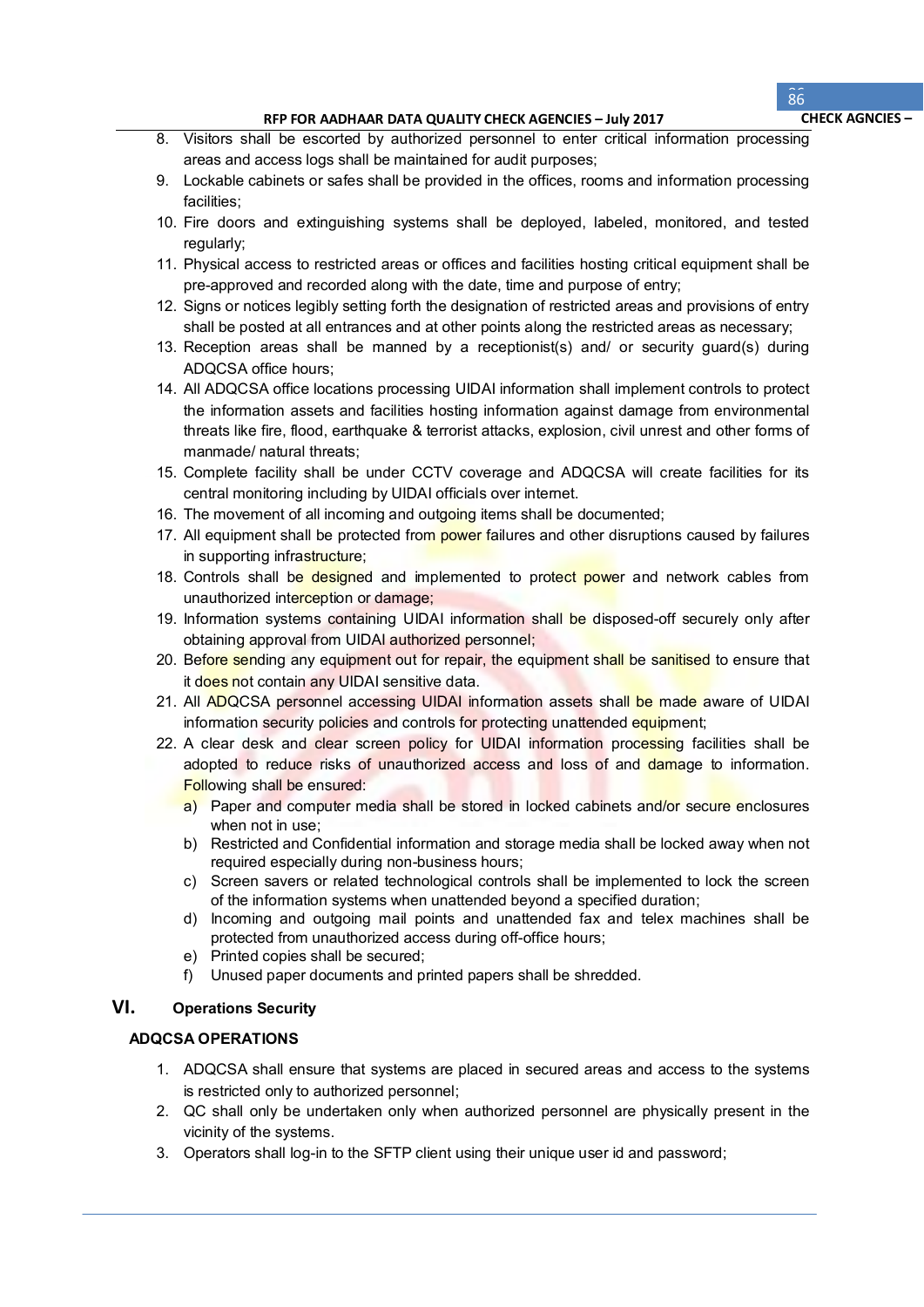#### **RFP FOR AADHAAR DATA QUALITY CHECK AGENCIES – July 2017**

- 4. ADQCSA shall ensure transmission security of jobs;
- 5. The firmware of the all IT system shall be updated with the latest security patches as and when they become publicly available;
- 6. No printers shall be allowed in the location;
- 7. Any abnormality shall be investigated and reported to Head Information Security, UIDAI;
- 8. All invoices raised by the ADQCSA shall be accompanied by a certificate stating that the ADQCSA is not in possession of any data pertaining to all residents whose records have been Quality checked.
- 9. Accountability and tracking procedures shall be adhered to during all phases activities.
- 10. ADQCSA shall maintain an MIS of the operations and share the same with UIDAI on a periodic basis for the purpose of tracking and reconciliation.

#### **SYSTEMS OPERATIONS SECURITY**

- 1. All systems that connect to CIDR or handle the residents' personal data shall be secured using endpoint security solutions. At the minimum, anti-virus / malware detection software shall be installed on such systems;
- 2. Safeguards shall be implemented in the information systems to prevent the execution of malware;
- 3. Standard Operating Procedure (SOP) shall be developed for all information systems and services related to UIDAI operations. The SOP shall include the necessary activities to be carried out for the operation and maintenance of the system or service and the actions to be taken in the event of a failure:
- 4. All changes to information systems and facilities processing UIDAI information shall be notified to UIDAI;
- 5. A record of all changes shall be maintained and provided to relevant stakeholders as and when required;
- 6. The Operating System as well as the SFTP client program shall be updated with the latest security patches as and when they become publicly available;
- 7. Any changes to the operating procedure shall be notified to UIDAI. A record of all changes shall be maintained and provided to relevant stakeholders as and when required;
- 8. Event logs recording the critical user-activities, exceptions and security events shall be enabled and stored to assist in future investigations and access control monitoring;
- 9. Regular monitoring of the audit logs shall take place and results shall be recorded;
- 10. Logs shall be monitored and analyzed for any possible unauthorized use of information systems;
- 11. Audit logs shall capture details like User IDs, Date and time of log-on and log-off, Terminal identity or location, if possible, Records of successful and rejected system access attempts, Records of successful and rejected data and other resource access attempts, time stamp of event, source IP ,details of Port used etc.
- 12. Access to audit trails and event logs shall be provided to authorized personnel only;
- 13. Logs shall be protected from unauthorized access or deletion;
- 14. All computer clocks shall be set to an agreed standard and checked to make corrections to any significant variations observed;
- 15. The date and time settings of the critical servers and network devices shall be synchronized with a centralized in-house solution or NTP aligned with the relevant time zone;
- 16. Third-party independent network, operating system, database and application assessment and configuration reviews shall be carried out annually and/or during a significant change in the ADQCSA ecosystem;

# **VII. Communications Security**

 $\overline{87}$ 

**CHECK AGNCIES –**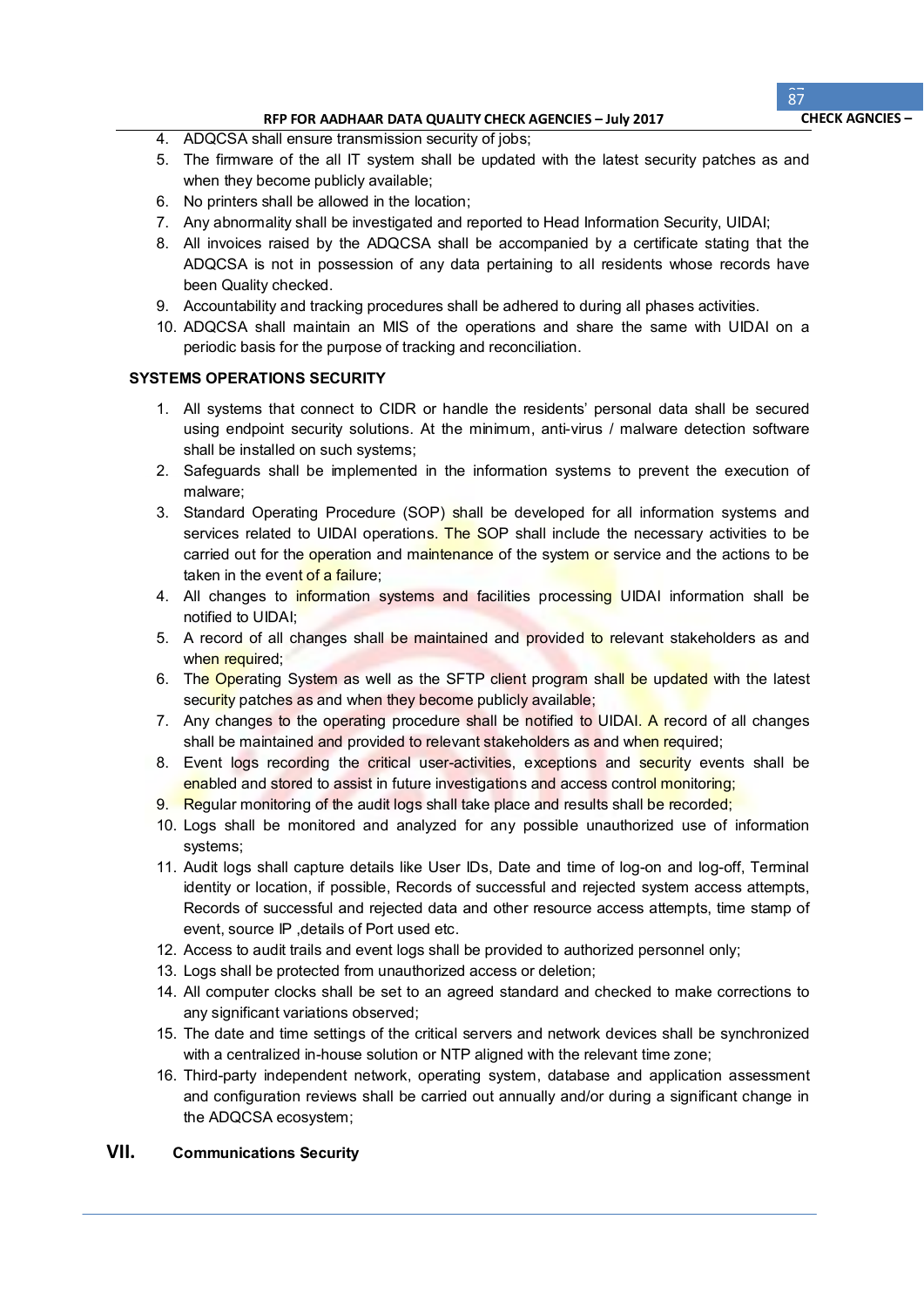**CHECK AGNCIES –**

#### **RFP FOR AADHAAR DATA QUALITY CHECK AGENCIES – July 2017**

- 1. The network between CIDR and ADQCSA shall be secure. ADQCSA shall connect with CIDR through leased MPLS lines;
- 2. ADQCSA shall ensure that the SFTP client server is dedicated for the UIDAI activities and is not used for any other activities of the ADQCSA;
- 3. The SFTP client server shall be hosted behind a firewall. The firewall rules shall restrict any incoming access requests to the SFTP client server;
- 4. The SFTP client host shall reside in a segregated network segment that is isolated from the rest of the network of the ADQCSA with the exception of the network segments which are authorized;
- 5. Passwords used for SFTP access as well as the passwords of the underlying Operating System of the client host shall be consistent with UIDAI password management policy(as shared from time to time):
- 6. All unwanted network services (such as FTP or Telnet) should be turned off to reduce the attack surface exposed by the devices;
- 7. All network accessible services shall be protected using passwords that are consistent with the UIDAI password policy(as shared from time to time);
- 8. Special consideration shall be given to Wireless networks due to poorly defined network perimeter. Appropriate authentication, encryption and user level network access control technologies shall be implemented to secure access to the network;
- 9. Where the mobile device policy allows the use of privately owned devices(e.g. Bring Your Own Device – BYOD), the related security measures should also consider:
	- a) Separation of private and business use of the devices, including using software to support such separation and protect business data on a private device;
	- b) Providing access to business information only after users have signed an end user agreement acknowledging their duties (physical protection, software updating, etc.), waiving ownership of business data, and allowing remote wiping of data by the organization in case of theft or loss of the device or when no longer authorized to use the device. The policy and measures need to take into account the privacy legislation.
- 10. Systems processing UIDAI information files shall automatically log out the operator and lock itself after a period of inactivity;

### **ADQCSA CENTERS**

- 1. The network between CIDR and ADQCSA shall be secure. ADQCSA shall connect with CIDR through secure MPLS leased line connectivity;
- 2. Systems used by centre personnel shall be dedicated to UIDAI activities and not be used for other clients / activities of the contact centre;
- 3. Passwords of the underlying Operating System of the client host shall be consistent with UIDAI password management policy(as shared from time to time);
- 4. Systems accessing CIDR database shall automatically log out the operator and lock itself after a period of inactivity;
- 5. Users shall not use any unauthorized web-mail services or portals.

## **VIII. Information Security Incident Management**

- 1. ADQCSA shall be responsible for reporting any security weaknesses, any incidents, possible misuse or violation of any of the stipulated guidelines to UIDAI – Head Information Security;
- 2. Monthly security reports shall be sent to UIDAI for tracking and review of security weakness, incidents and violation to validate the closure status;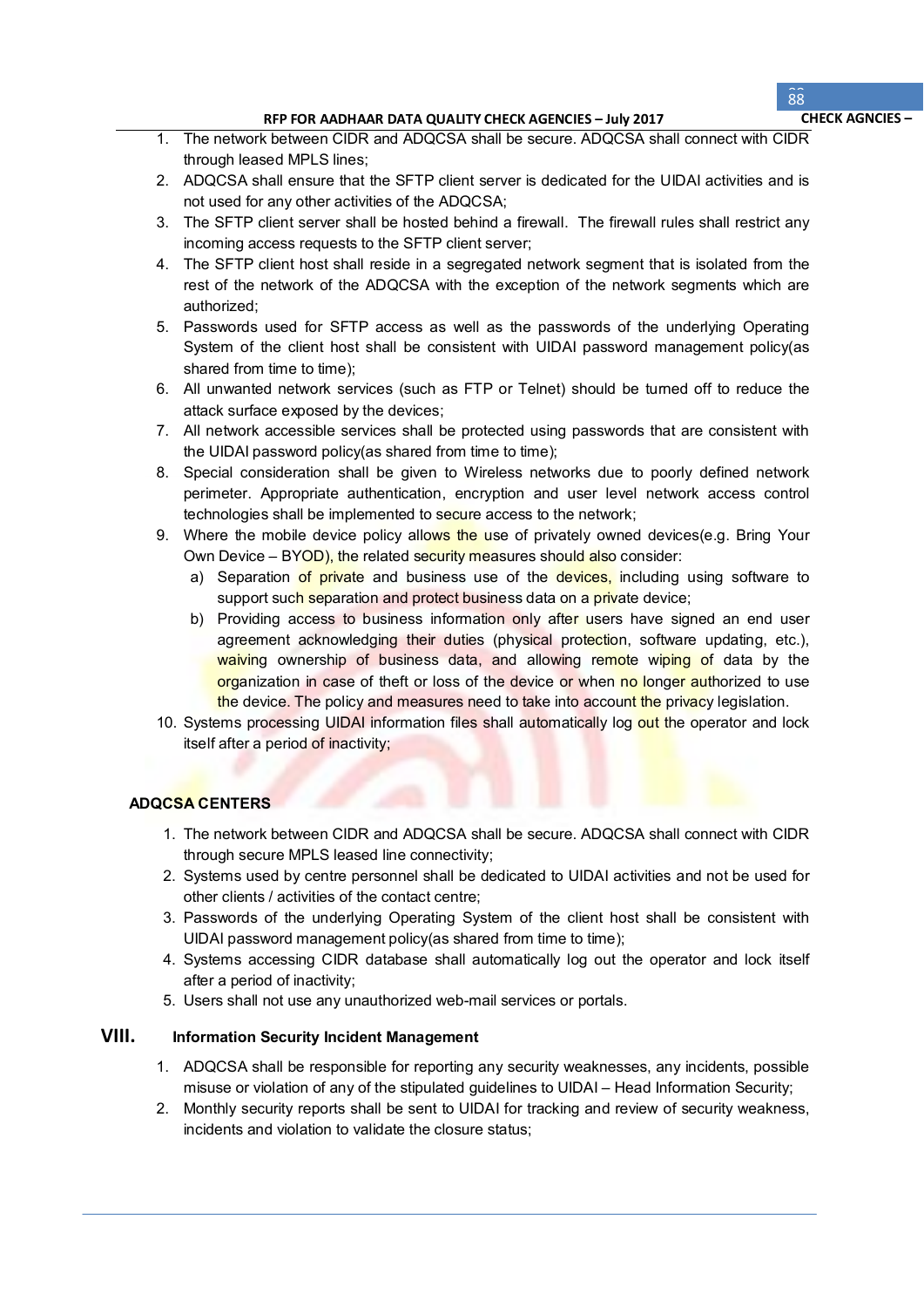#### **RFP FOR AADHAAR DATA QUALITY CHECK AGENCIES – July 2017**

3. Loss / theft of partially finished / finished products shall be reported to the local law enforcement agency and UIDAI within 24 hours.

# **IX. Compliance**

- 1. ADQCSA shall comply with all terms and conditions outlined in the UIDAI ADQCSA agreement;
- 2. UIDAI shall reserve right to audit systems and processes of the ADQCSA on an annual basis and /or need basis to ensure compliance with stipulated security policy published time to time, but not limited to this document. The audit plan shall include information security and technical testing controls required to protect UIDAI information assets. UIDAI shall share the findings of the audit with the ADQCSA;
- 3. If any non-compliance is found as a result of the audit, the ADQCSA shall:
	- a. Determine the causes of the non-compliance;
	- b. Evaluate the need for actions to avoid recurrence of the same;
	- c. Determine and implement corrective action;
	- d. Review the corrective action taken.
- 4. ADQCSA shall use only licensed software within the UIDAI network environment. Record of all software licenses shall be kept and updated regularly;
- 5. ADQCSA shall follow information security industry best practices as per International standards like ISO27001: 2013 to maintain information security posture;
- 6. ADQCSA and their partners shall ensure compliance to IT Act 2000 and 2008 amendments.

### **X. Change Management**

- 1. ADQCSA shall document all changes to UIDAI Information Processing facilities/ Infrastructure/ processes;
- 2. All Changes shall be approved by the UIDAI management before being implemented; Change log/ register shall be maintained for all changes performed.

**CHECK AGNCIES –**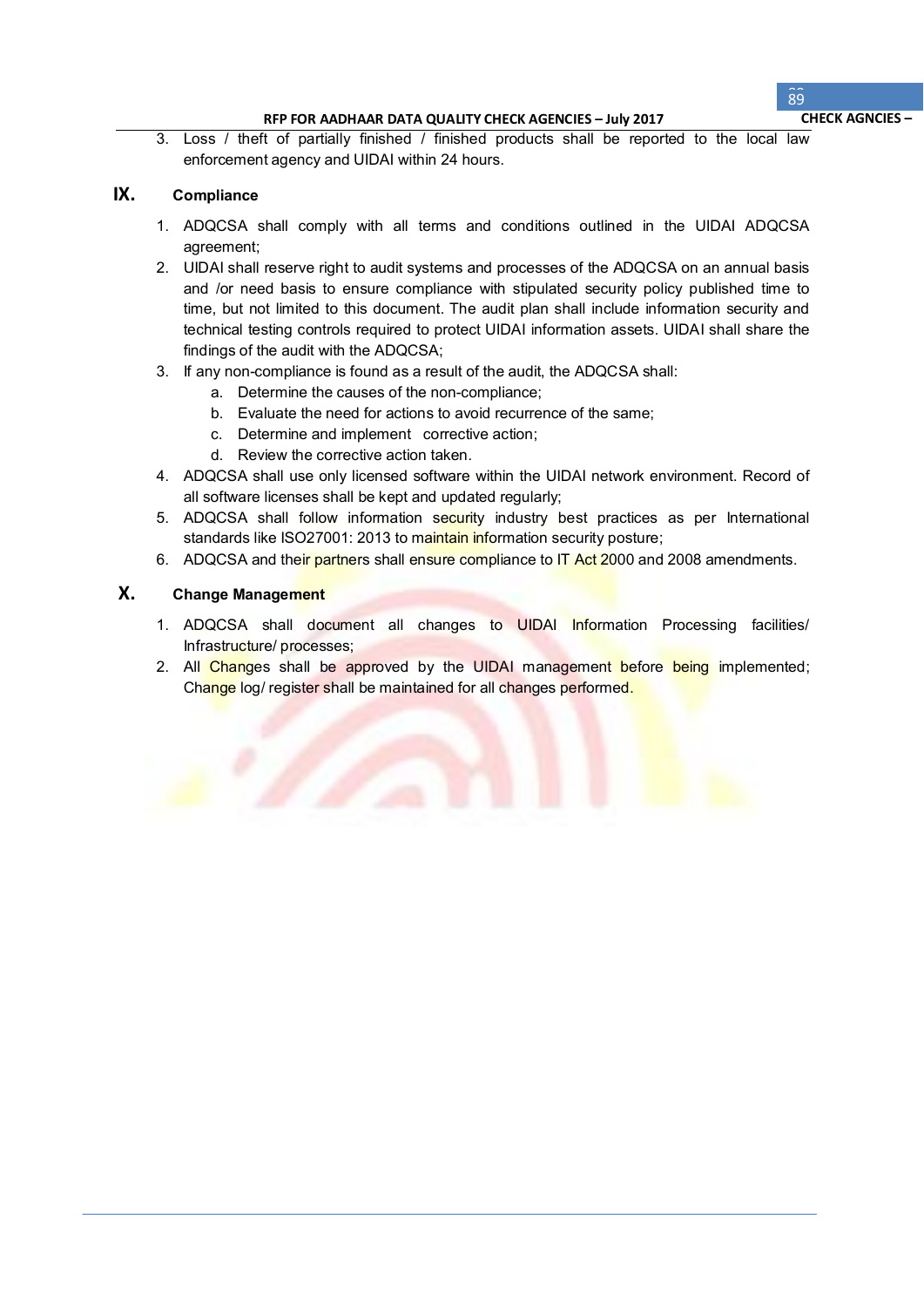# **E: Over view of the QC process**

#### **Guidelines to check the Scanned docs in QC**

- $\checkmark$  The scanned documents must be from the list of approved documents. List of UIDAI approved Proof of Identity (POI), Date of Birth (DoB), Proof of Address (POA) and Proof of Relationship (PoR) documents is available on UIDAI portal (http://www.uidai.gov.in/images/FrontPageUpdates/valid\_documents\_list.pdf .
- $\checkmark$  Check that the resident has scanned documents of original documents for verification.
- $\checkmark$  Only correct format of documents is used and scanned.
- $\checkmark$  Verify each of the demographic field and photo of resident vis a vis provided valid document.
- Verify "Full Name & Photo ", "Date of Birth", "Address", &"Relationship Details" against POI, DoB, POA, PoR, respectively.
- $\checkmark$  Check whether the each page of the scanned document is legible and photo on the document is clear.
- Check whether demographic information given in document have meaningful & accurate data & not tampered/altered. Should not have any junk data etc. or any 'tampered photo' or 'editing done explicitly in document' or 'data mentioned indicates some other resident'.

#### **Guidelines for using scanned docs for QC**

- $\checkmark$  The documents displayed on QC portal must be in the list of approved documents. Check the validity of the support document: - If the document is not from one of the prescribed documentsreject the request selecting "Invalid Document".
- $\checkmark$  Verify that the resident has scanned documents of original documents for verification. If not then mark 'Scanned Image Not of Original Document'.
- $\checkmark$  Check whether each page of the scanned document is legible and photo on the document is clear. If any of the page of the document is not legible/incomplete or it is empty, mark it as "Poor Quality Document".
- $\checkmark$  Check whether demographic information given in document have meaningful & accurate data & not tampered/altered. Should not have any junk data such as "Aaajjjjj" "kmlkjf" 'AA' etc. or any 'tampered photo' or 'editing done explicitly in document' or 'data mentioned indicates some other resident'. If the document verified is suspected to be forged/altered or have any incorrect data/no meaningful data – reject the request for "Fraudulent Document".
- $\checkmark$  When any Document(POI/POA/POR/DoB) is missing in the QC (i.e. enrolment operator fails to upload the proof document) reject the packet under 'Missing document'.

#### **Guidelines for verifying demographic data in scanned document vis a vis QC packet**

- $\checkmark$  Verify "Name & Photo", "Date of Birth", "Address", and "Relationship Details" against POI, DoB, POA, PoR, respectively.
- $\checkmark$  Verify each of the demographic field vis a vis provided valid document. If any data mismatch, reject under 'Demographic data mismatch'. Refer detailed guidelines for each demographic field mentioned further.
- $\checkmark$  The QC Operator should ensure that the name in all the available scanned documents should match. The QC Operator should ensure that the name in all the scanned documents should match. For eg: POA document matches with the name in the POI document.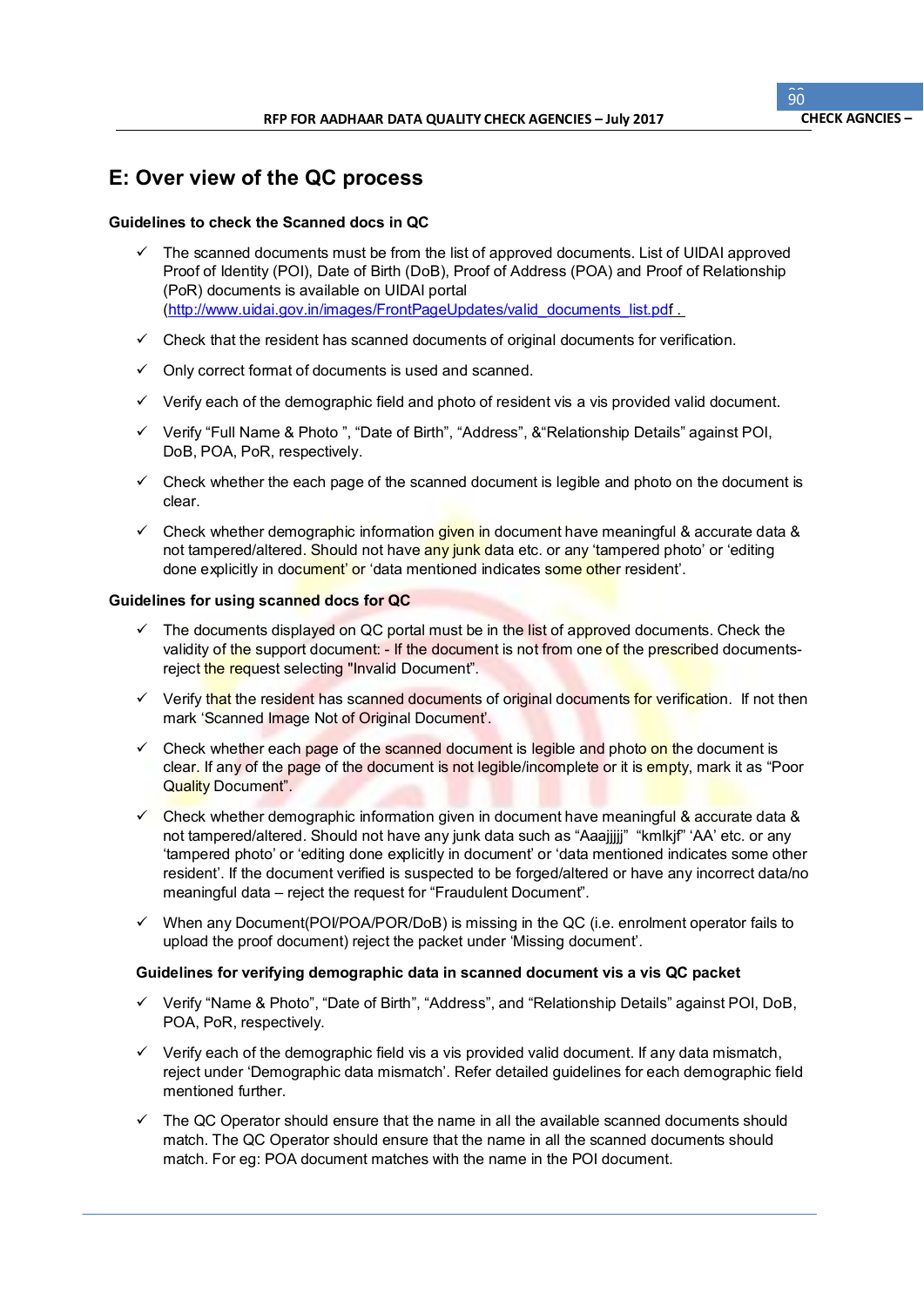#### **NAME**

- POI requires a document containing the resident's name and photograph. Verify that document has both. And Validate the mentioned name in QC packet against given POI. It is very important to verify that full resident name matches exactly given in POI. For example: in POI if K.S.K Durga is mentioned & same is mentioned in QC packet, it is correct. Also if in POI Kalluri Surya Kanaka Durga, then QC packet should also have the same full name. Else reject under 'Demographic Data Mismatch'.
- If any of the POI document submitted does not contain the photograph of the resident, then it will not be accepted as a valid POI. The illustration below shows the POI with and without photograph. The illustration with photograph is valid.
- $\checkmark$  In case of difference in the name mentioned in QC packet and the one given in document (POI/POA /POR & DOB) is limited to sequence of first, middle and last name, the name given in packet can be passed.
- $\checkmark$  In case of minor difference in the spelling of the name mentioned in QC packet and the one given in document (POI/POA /POR & DOB) , that packet can be passed. For Eg: Name in POI is Rajender while in captured data it is Rajendra, it is acceptable.

#### **Date of Birth**

 $\checkmark$  Date of birth of Resident should match as given in DoB (day, month and year in the relevant field). If any data mismatch, reject under 'Demographic data mismatch'.

#### **Address**

- $\checkmark$  Verify the given address in QC packet against given POA. If any data mismatch, reject under 'Demographic data mismatch'.
- $\checkmark$  Note that for Children (0 to 5 years) this field is mandatory. But since enrolment can be done through NPR (RGI). In those cases C/O field may not be shown. A flag of RGI or NPR will be displayed in such cases & no scanned documents will be available.
- Minor changes in Address given in QC packet and Address mentioned in POA are acceptable. The resident is allowed to add minor fields such as House No., Lane No., Street Name, correcting typographic errors, minor changes/ corrections to pin code etc. to the address listed in the POA as long as these additions/modifications do not alter the base address mentioned in the POA document. If the changes requested are substantial and change the base address that is given in POA it is not acceptable. for eg:
	- **Acceptable as addition does not change the basic address**: Changes allowed as landmark change does not change the basic address
	- **Not acceptable as there is change in basic address**: Changes not allowed as house number changes the basic address

#### **Relationship Details**

- $\checkmark$  Verify the "Care of" field against the given PoR document.
- $\checkmark$  Verify that the PoR document establishes relation between the Head of Family and the family member similar to given in QC packet else mark 'Demographic data mismatch'. Check very carefully in case of Child (0 to 5 years).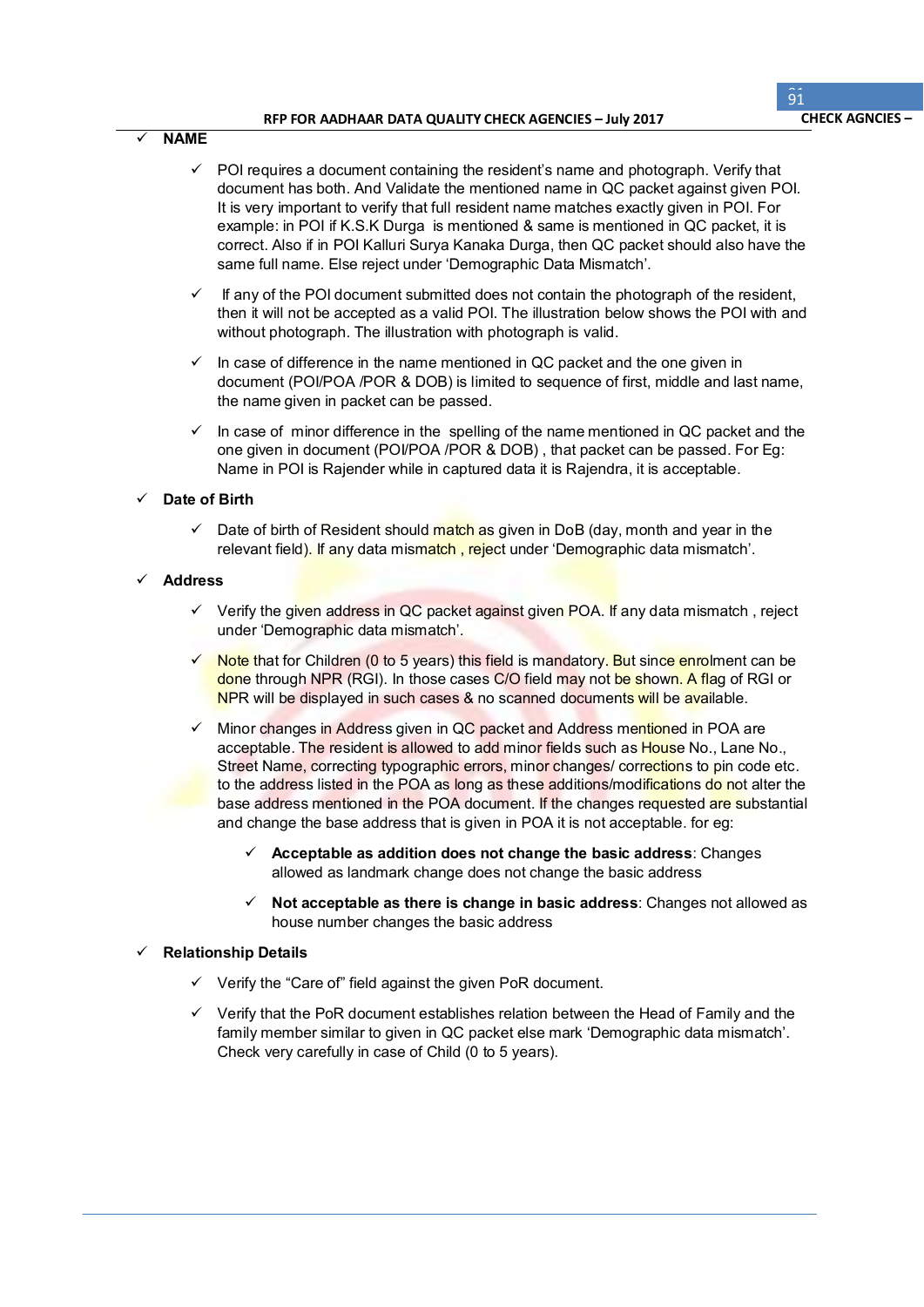#### **Other Salient Aspects of QC Process**

#### *DDC/DBD Manual De-Duplication:*

All new enrolment packets enrolled go through the automated De-Duplication tool from where all suspected cases are pushed to manual De-Duplication on this portal. QC Operator will be able to view the Applicant Packet (New packet) against the Candidate Packet (possible matching packet/s existing in the system) where the operator validates (checking quality of applicants photo and demographic details) and matches the demographic details and photograph of the residents to decide if the packet is Duplicate or not Duplicate, and based on status of the candidate packet/s he decides if the packets needs to be rejected or sent for further processing.

#### 1.1.1. QC parameters / Error Codes:

**Following parameters or error codes are for demographic check along with documents.**

#### *1.1.1.1. Demographic Errors:*

These are the mistakes done by Enrolment Operator in the field at the time of enrolment.

- **Possible Gender/Photo Mismatch:** If gender mentioned in the packet is not matching with the resident photograph.
- **Possible Age/Photo Mismatch: If age** mentioned in the packet is not matching with resident photograph.
- **Poor Quality photograph/Incorrect Photo:** This **error is** marked when resident photo is not clear, (e.g. Blur, incomplete, dark, excess of light etc).
- **Possible Error in Name/Address:** When there is prefix/salutation/titles in the name like Mr., Miss, Doctor, etc. And symbols and random alphabets are used in place of name like @#!%, AAAAA, DFRTN etc. this error is marked.
- **Possible Error in Name/Address transliteration:** This error is marked when the resident details are not transliterated in local language properly.
- **Possible Relationship Mismatch:** When gender is not matching with the relationship give (D/o, W/o or S/o) in the packet than this error is marked.
- **Incomplete Address:** This error is marked when the resident address is not complete and letter by post cannot be delivered on the given address.
- **Missing Document:** When Document is missing in the QC i.e. enrollment operator fails to upload the proof document
- **Document Name mismatch:** If there is mismatch between name of the document and actual document but document is valid-document is within approved list of UIDAI
- **Demographic Data Mismatch:** When demographic data of resident is not matching with documents submitted by him/her.
- **Poor Quality Document:** Document image is not clear /incomplete.

#### *1.1.1.2. Process Errors:*

These error are considered as grave errors where possibly enrolment operator has attempted to commit a fraud. In such situation enrolment operator is blacklisted and legal action is initiated.

- **Photo Of Photo:** As per AADHAAR enrolment process resident is required at the time of enrolment hence taking a photograph of a photograph is not required in any situation. So this attempt is considered as attempt of fraud.
- **Un-parliamentary/Offensive Language:** When abusive or offensive words have been used in place resident name or/and details than this case is also is considered as attempt of fraud.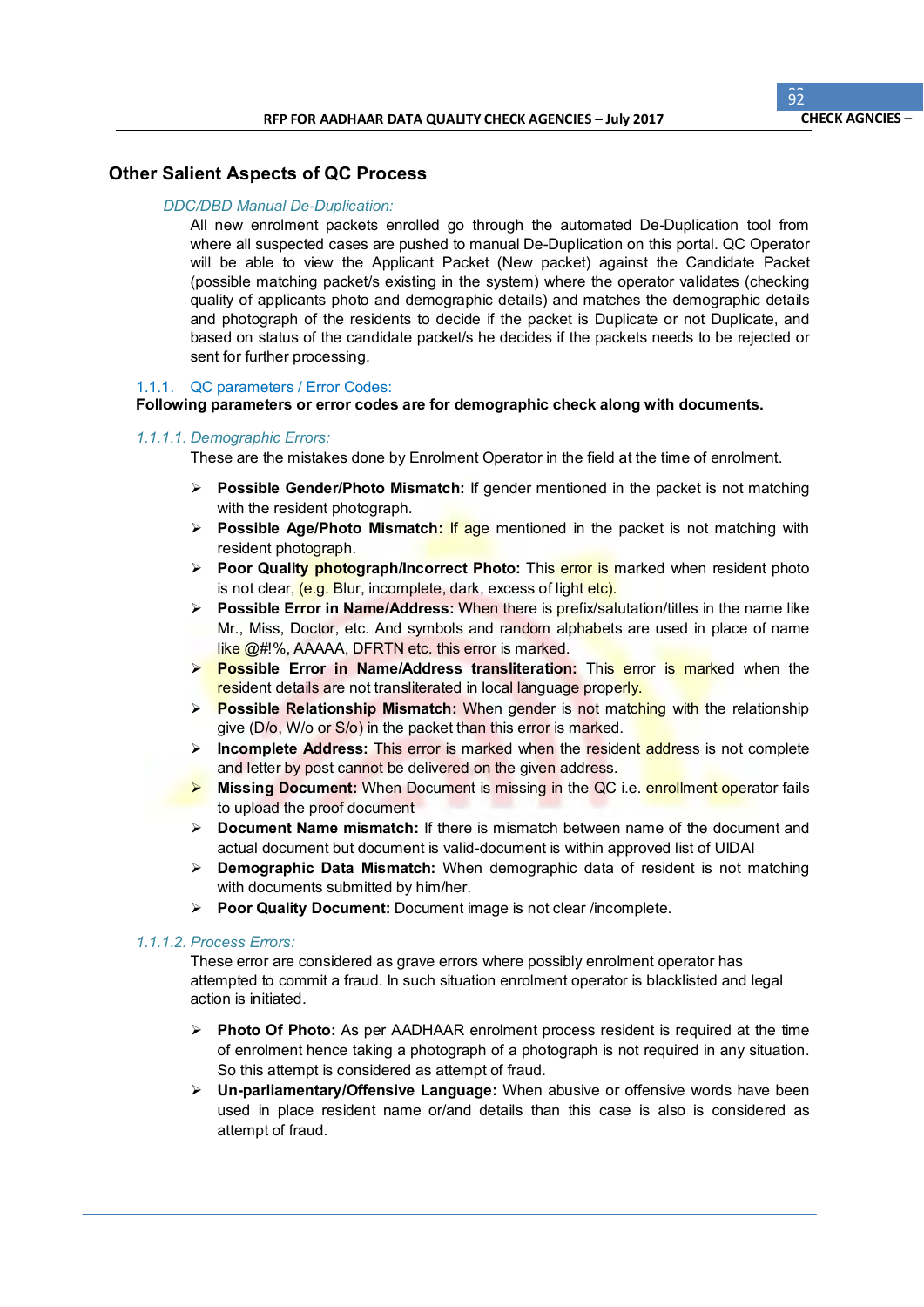#### **RFP FOR AADHAAR DATA QUALITY CHECK AGENCIES – July 2017**

- **Human Photo Missing:** When photograph of Objects, Animals, Deity is used in place of resident photograph. This error is also considered under attempt of fraud.
- **Age (0-5 years) photo mismatch in update request:** This error code is marked when there is an attempt of enrolling an adult as child by mentioning age below 5 years to avoid taking biometrics.
- **Invalid Document:** When document uploaded is not one of the approved documents as mentioned in policy.
- **Fraudulent Document:** Document of other resident, tampered document, photo do not match

#### **Following parameters or error codes are for biometric exception check, where a QC Operator matches the biometric missing tags with biometric exception photo.**

#### *1.1.1.3. BE Non-Process Errors:*

- **No/Partial Exception Available in Exception Photo:** When exception details is/are not matching with the Resident's exception photograph.
- **Poor Quality in Exception Photo:** This error is marked when resident photo is not clear, (e.g. Blur, incomplete, dark, excess of light etc).
- **Exception Photo not as per guidelines:** When the exception photo is not captured as per the given guideline i.e. exception photo has not been taken having face and both palm open and facing the camera.

#### *1.1.1.4. BE Non-Process Errors:*

- **Example 1 > Both Photo of different Person:** When the resident's AADHAAR photo and residents exception photo is of different person. This error is also considered as grave error and possible attempt of fraud.
- **Object in Exception Photo:** When photograph of Objects, Animals, Deity is used in place of resident photograph. This error is also considered under attempt of fraud.
- **Photo of Photo in Exception Photo:** As per AADHAAR enrolment process resident is required at the time of enrolment hence taking a photograph of a photograph is not required in any situation. So this attempt is considered as attempt of fraud.

#### 4.2. Quality Check of Update Packets:

Once Aadhaar of the resident is generated, the resident has the facility to update its demographic as well as **biometric details.** There are many ways through which Aadhaar data can be updated: SSUP portal, Update Client Lite (UCL), Update Client Standard (UCS)/ECMP. To maintain the quality of Aadhaar Information, all the update packets will also go through a seamless uniform QC process.

#### 4.2.1. Update packet QC portal

All the update packets coming from ECMP/UCS and UCL are displayed on this portal. User is be able to view

- $\triangleright$  Name Old & New
- $\triangleright$  Age/DOB Old & New with type of age is being changed (e.g. "declared" to "verified")
- $\triangleright$  Gender Old & New
- $\triangleright$  Photo Existing photo as well as updated photo.
- $\triangleright$  Existing demographic details, Updated demographic details
- $\triangleright$  Scan copy of update request form
- $\triangleright$  Uploaded document(s) Existing as well as Updated.

User will be able to mark packet as "correct", "Incorrect" or "Incorrect with doubtful"

Based on the selection user shall have to select the appropriate error code for the action taken.

 $\overline{93}$ 

**CHECK AGNCIES –**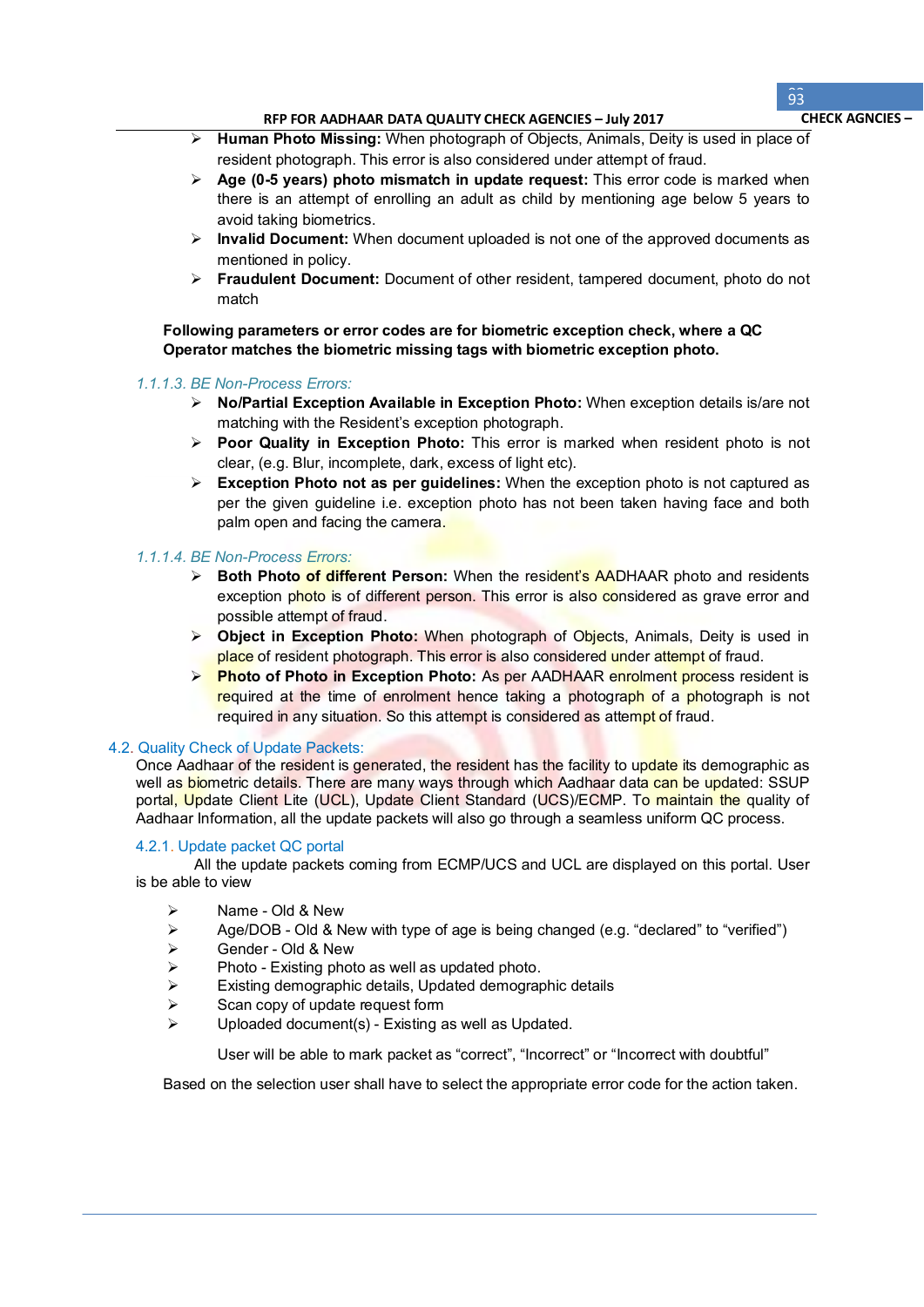### 4.2.2. QC of Update Packet Decision Table:

| Decision in Update packet QC<br>portal | Decision in Review portal                       | <b>Processing action</b>                       |  |  |
|----------------------------------------|-------------------------------------------------|------------------------------------------------|--|--|
| <b>Incorrect</b>                       | Correct                                         | Forward to "QA Out"                            |  |  |
| Incorrect                              | Incorrect (Different error code)                | Forwarded to next level "Re-<br>review portal" |  |  |
| Doubtful                               | Correct                                         | Forward to "QA Out"                            |  |  |
| Doubtful                               | Incorrect (Different error code)                | Forwarded to next level "Re-<br>review portal" |  |  |
| <b>Incorrect</b>                       | Incorrect (at least one similar<br>error codes) | Rejected Update packet                         |  |  |
| Incorrect with doubtful flag.          | Incorrect (at least one similar<br>error codes) | Rejected Update packet                         |  |  |
| Incorrect with doubtful flag           | Incorrect doubtful flag                         | Forwarded to next level "Re-<br>review portal" |  |  |

#### 4.2.3. QC of Update Packets parameters / Error Codes:

#### *4.2.3.1. Demographic Errors:*

- **Transliteration error in update request:** This error is marked when the resident details are not transliterated in local language properly.
- **Possible gender/ photo mismatch in Aadhaar and Update Request:** If gender mentioned in the packet is not matching with the documents submitted by the resident.
- **Possible age/photo mismatch in Aadhaar and Update Request: If age mentioned in** the packet is not matching with resident photograph.
- **Poor quality photograph/ incorrect photo in update request:** This error is marked when resident photo is not clear, (e.g. Blur, incomplete, dark, excess of light etc).
- **Possible relationship mismatch in Aadhaar and Update Request:** When gender is not matching with the relationship give (D/o, W/o or S/o) in the packet than this error is marked.
- **Incomplete address in update request:** This error is marked when the resident address is not complete and letter by post cannot be delivered on the given address.
- **Junk data in the request:** When the update request is having junk data for update like symbols and words having no sense.
- **Document not legible:** When the document is not as per the list of documents given by UIDAI.
- **Data mismatch in document and update request:** When demographic data of resident is not matching with documents submitted by him/her.
- **Photo mismatch on POI and Update request:** Applicable only if photo is displayed as in Update QC.
- **Mismatch of Age on document with photo on Aadhaar:** If age mentioned in the packet is not matching with documents submitted by the resident.

#### *4.2.3.2. Process Errors:*

 **Photo of photo in update request:** As per AADHAAR enrolment process resident is required at the time of enrolment hence taking a photograph of a photograph is not required in any situation. So this attempt is considered as attempt of fraud.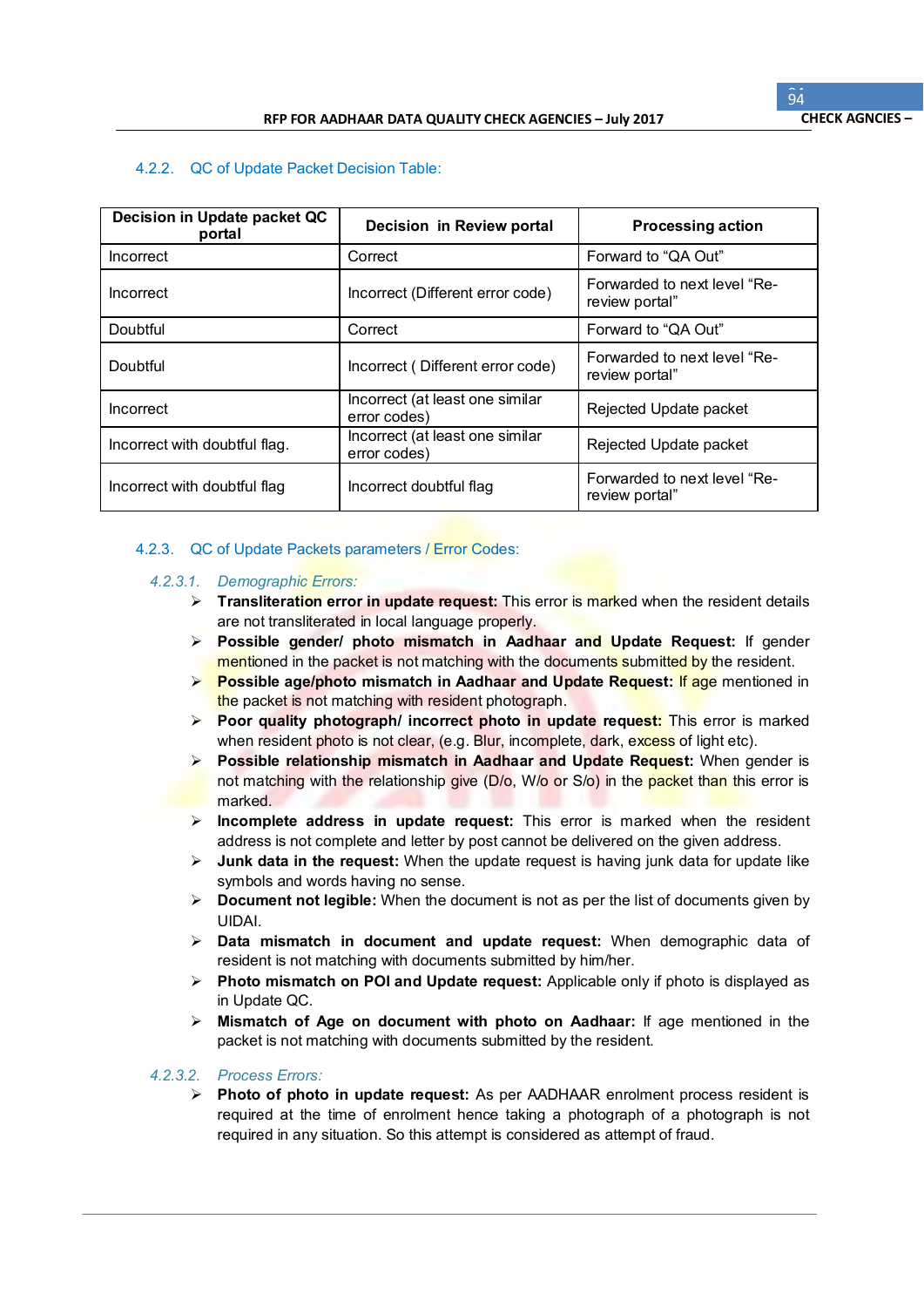## **RFP FOR AADHAAR DATA QUALITY CHECK AGENCIES – July 2017**

- **Un-parliamentary/ offensive language in update request:** When abusive or offensive words have been used in place resident name or/and details than this case is also is considered as attempt of fraud.
- **Human photo missing in update request:** When photograph of Objects, Animals, Deity is used in place of resident photograph. This error is also considered under attempt of fraud.
- **Age (0-5 years) photo mismatch in update request:** This error code is marked when there is an attempt of enrolling an adult as child by mentioning age below 5 years to avoid taking biometrics.
- **Invalid Documents:** When document uploaded is not one of the approved documents as mentioned in policy.

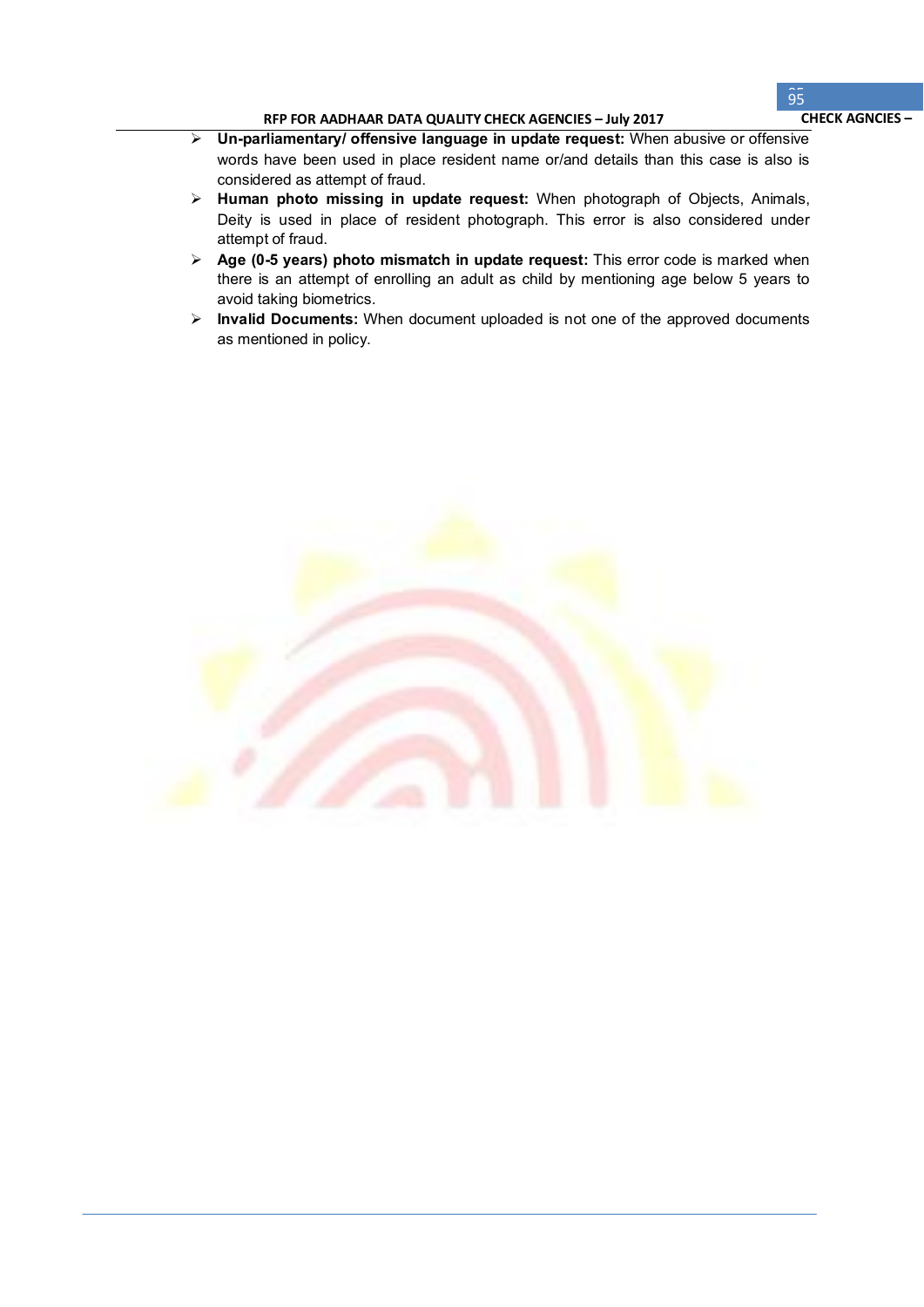# **F: – Pre Bid/ Pre Contract Integrity Pact**

## (PROFORMA OF INTEGRITY PACT)

## **INTEGRITY PACT**

Between

Unique Identification Authority Of India (UIDAI) hereinafter referred to as "The Principal",

and

…………………………………………… hereinafter referred to as "The Bidder/ Contractor"

## **Preamble**

The Principal intends to award, under laid down organizational procedures, contract/s for -------- -------------. The Principal values full compliance with all relevant laws and regulations, and the principles of economic use of resources, and of fairness and transparency in its relations with its Bidder/s and Contractor/s.

In order to achieve these goals, the Principal will appoint Independent External Monitor (IEM), who will monitor the tender process and the execution of the contract for compliance with the principles mentioned above.

#### **Section 1 - Commitments of the Principal**

- (1) The Principal commits itself to take all measures necessary to prevent corruption and to observe the following principles:
	- a) No employee of the Principal, personally or through family members, will in connection with the tender for , or the execution of a contract, demand, take a promise for or accept, for him/herself or third person, any material or immaterial benefit which he/she is not legally entitled to.
	- b) The Principal will, during the tender process treat all Bidders with equity and reason. The Principal will in particular, before and during the tender process, provide to all Bidders the same information and will not provide to any Bidder confidential / additional information through which the Bidder could obtain an advantage in relation to the tender process or the contract execution.
	- c) The Principal will exclude from the process all known prejudiced persons.
- (2) If the Principal obtains information on the conduct of any of its employees which is a criminal offence under the Indian Penal Code (IPC)/Prevention of Corruption Act,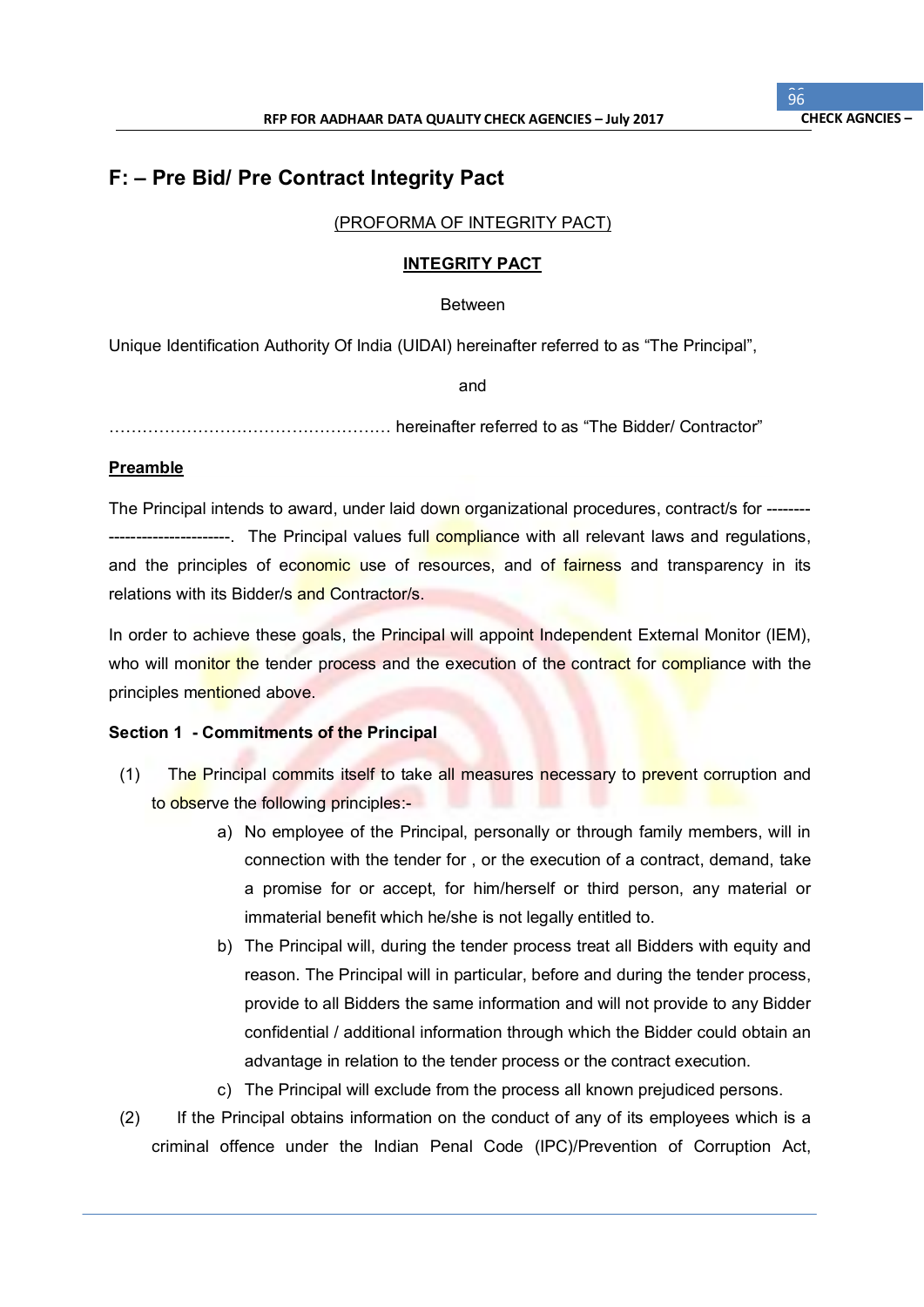#### **RFP FOR AADHAAR DATA QUALITY CHECK AGENCIES – July 2017**

1988(PC Act), or if there be a substantive suspicion in this regard, the Principal will inform its Vigilance Office and in addition can initiate disciplinary actions.

#### **Section 2 - Commitments of the Bidder/ contractor**

- (1) The Bidder / Contractor commits itself to take all measures necessary to prevent corruption. He commits himself to observe the following principles during his participation in the tender process and during the contract execution.
	- a) The Bidder / Contractor will not, directly or through any other person or firm, offer, promise or give to any of the Principal's employees involved in the tender process or the execution of the contract or to any third person any material or immaterial benefit which he/she is not legally entitled to, in order to obtain in exchange any advantage of any kind whatsoever during the tender process or during the execution of the contract.
	- b) The Bidder / Contractor will not enter with other Bidders into any undisclosed agreement or understanding, whether formal or informal. This applies in particular to prices, specifications, certifications, subsidiary contracts, submission or non-submission of bids or any other actions to restrict competitiveness or to introduce cartelization in the bidding process.
	- c) The Bidder / Contractor will not commit any offence under the relevant IPC/PC Acts; further the Bidder / Contractor will not use improperly, for purposes of competition or personal gain, or pass on to others, any information or document provided by the Principal as part of the business relationship, regarding plans, technical proposals and business details, including information contained or transmitted electronically.
	- d) The bidders(s)/Contractor(s) of foreign origin shall disclose the name and address of Agents/representatives in India if any. Similarly the Bidder(s)/Contractor(s) of Indian nationality shall furnish the name and address of foreign principals if any.
	- e) The Bidder / Contracto*r* will, when presenting his bid, disclose any and all payments he has made, is committed to or intends to make to agents, brokers or any other intermediaries in connection with the award of the contract.
- (2) The Bidder / Contractor will not instigate third persons to commit offences outlined above or be an accessory to such offences.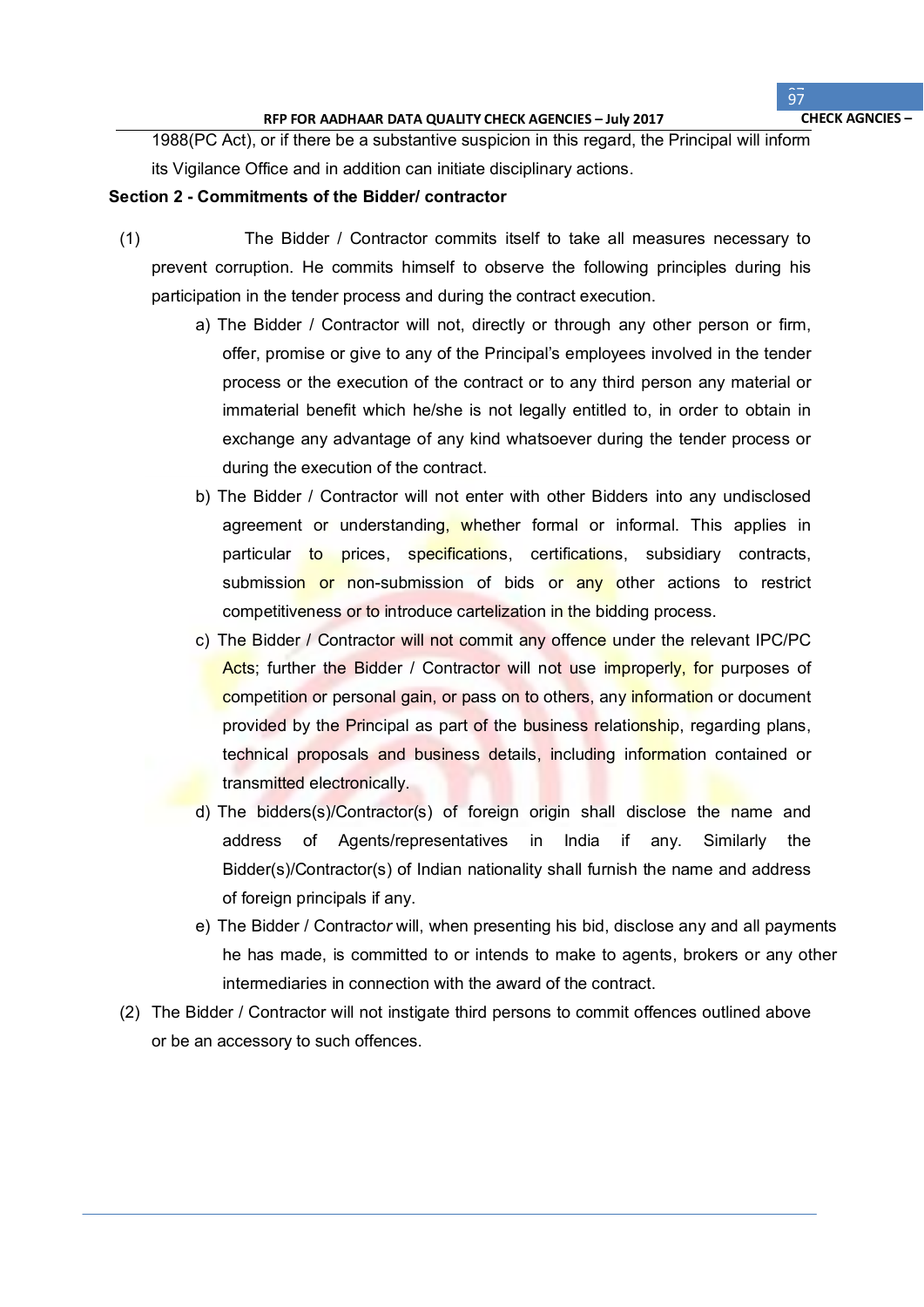#### **Section 3 - Disqualification from tender process and exclusion from future contracts**

If the Bidder, before contract award or during execution has committed a transgression through a violation of Section 2 or in any other form such as to put his reliability or credibility as Bidder into question, the Principal is entitled to disqualify the Bidder from the tender process or to terminate the contract, if already signed, for such reason.

- (1) If the Bidder / Contractor has committed a transgression through a violation of Section 2 such as to put his reliability or credibility into question, the Principal is entitled also to exclude the Bidder / Contractor from future contract award processes. The imposition and duration of the exclusion will be determined by the severity of the transgression. The severity will be dete*r*mined by the circumstances of the case, in particular the number of transgressions, the position of the transgressors within the company hierarchy of the Bidder and the amount of the damage. The exclusion will be imposed for a minimum of 6 months and maximum of 3 years.
- (2) A transgression is considered to have occurred, if the Principal after due consideration of the available evidence, concludes that no reasonable doubt is possible.

### **Section 4 - Compensation for Damages**

- 1. If the Principal has disqualified the Bidder from the tender process prior to the award according to Section 3, the Principal is entitled to demand and recover from the Bidder liquidated damages equivalent to Earnest Money Deposit / Bid Security or will execute Bid-Securing Declaration.
- **2.** If the Principal has terminated the contract according to Section 3, or if the Principal is entitled to terminate the contract according to Section 3, the principal shall be entitled to demand and recover from the Contractor liquidated damages equivalent to Security Deposit / Performance Bank Guarantee.

#### **Section 5 - Previous transgression**

(1) The Bidder declares that no previous transgressions occurred in the last 3 years with any other Company in any country conforming to the anti-corruption or with any other Public Sector Enterprise in India that could justify his exclusion from the tender process.

(2) If the Bidder makes incorrect statement on this subject, he can be disqualified from the tender process or the contract, if already awarded, can be terminated for such reason.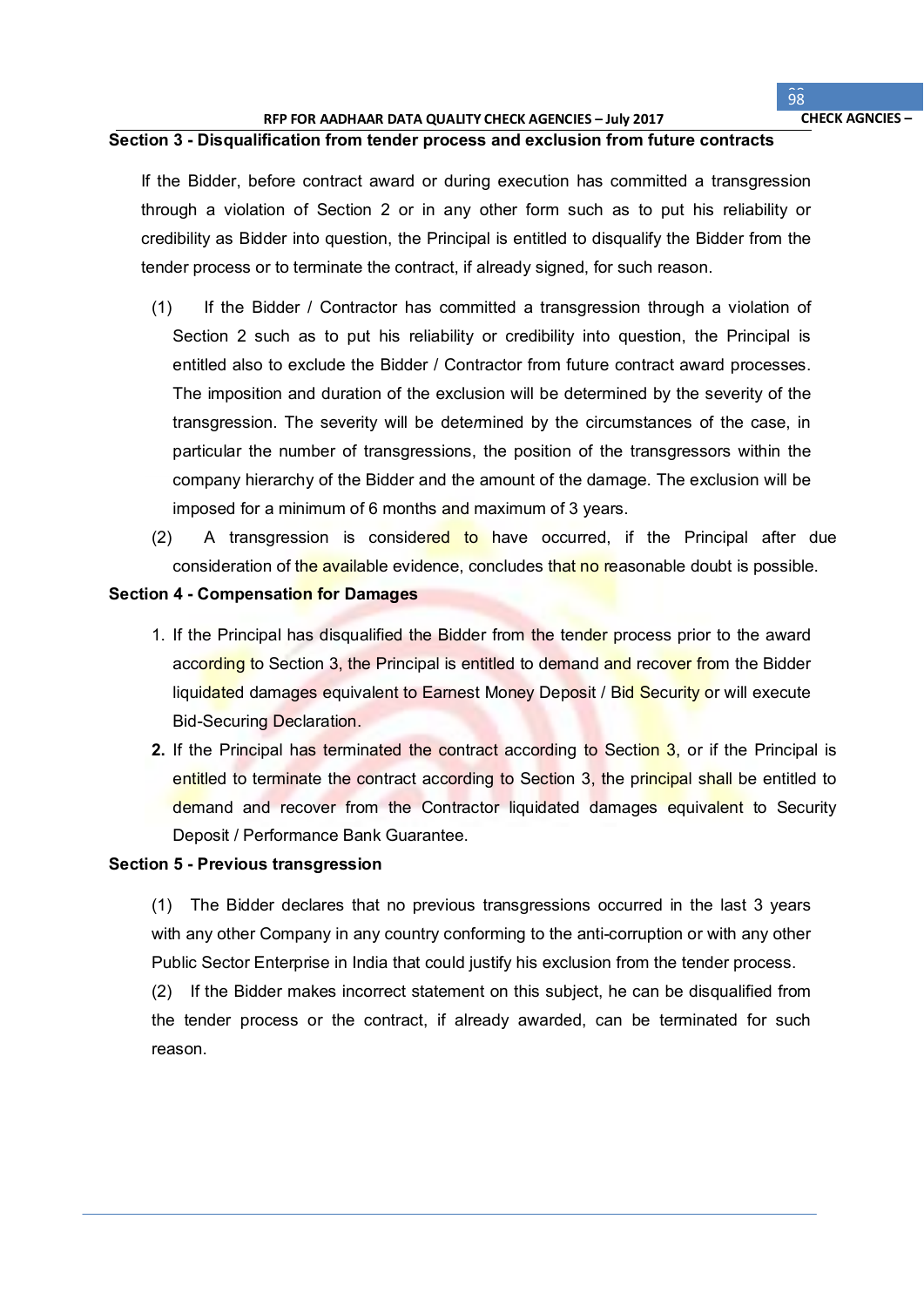#### **Section 6 - Equal treatment of all Bidders / Contractors / Subcontractors**

- (1) The Bidder / Contractor undertakes to demand from all subcontractors a commitment in conformity with this Integrity Pact, and to submit it to the Principal before contract signing.
- (2) The Principal will enter into agreements with identical conditions as this one with all Bidders, Contractors and Subcontractors.
- (3) The Principal will disqualify from the tender process all bidders who do not sign this Pact or violate its provisions.

#### **Section 7 - Criminal charges against violating Bidders/Contractors/ Subcontractors**

If the Principal obtains knowledge of conduct of a Bidder, Contractor or Subcontractor, or of an employee or a representative or an associate of a Bidder, Contractor or Subcontractor which constitutes corruption, or if the Principal has substantive suspicion in this regard, the Principal will inform the Vigilance Office.

#### **Section 8 - External Independent Monitor / Monitors**

- (1) The Principal will appoint competent and credible external independent Monitor for this Pact. The task of the Monitor is to review independently and objectively, whether and to what extent the parties comply with the obligations under this agreement.
- (2) The Monitor is not subject to instructions by the representatives of the parties and performs his functions neutrally and independently. It will be obligatory for him to treat the information and documents of the Bidders/Contractors as confidential. He reports to the Chairman, UIDAI.
- (3) The Bidder(s)/Contractor(s)accepts that the Monitor has the right to access without restriction to all Project documentation of the Principal including that provided by the Contractor*.* The Contractor will also grant the Monitor, upon his request and demonstration of a valid interest, unrestricted and unconditional access to his project documentation. The same is applicable to Subcontractors. The Monitor is under contractual obligation to treat the information and documents of the Bidder / Contractor / Subcontractor with confidentiality.
- (4) The Principal will provide to the Monitor sufficient information about all meetings among the parties related to the Project provided such meetings could have an impact on the contractual relations between the Principal and the Contractor. The parties offer to the Monitor the option to participate in such meetings.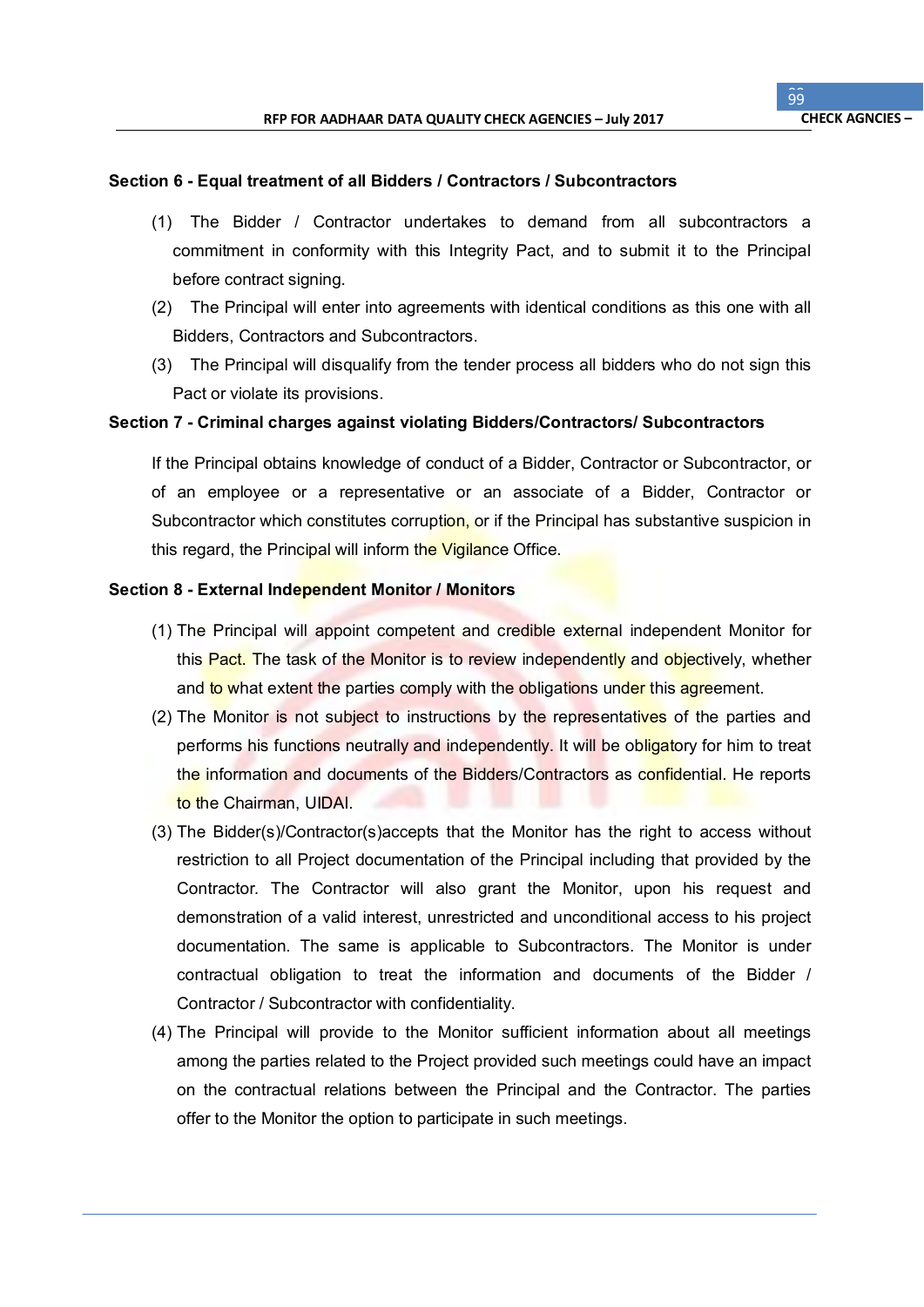# $100$

#### **RFP FOR AADHAAR DATA QUALITY CHECK AGENCIES – July 2017**

- (5) As soon as the Monitor notices, or believes to notice, a violation of this agreement, he will so inform the Management of the Principal and request the Management to discontinue or take corrective action, or to take other relevant action. The monitor can in this regard submit non-binding recommendations. Beyond this, the Monitor has no right to demand from the parties that they act in a specific manner, refrain from action or tolerate action.
- (6) The Monitor will submit a written report to the Chairman, UIDAI within 8 to 10 weeks from the date of reference or intimation to him by the 'Principal' and, should the occasion arise, submit proposals for correcting problematic situations.
- (7)If the Monitor has reported to the Chairman, UIDAI a substantiated suspicion of an offence under relevant IPC/PC Act, and the Chairman has not, within reasonable time, taken visible action to proceed against such offence or reported it to the Chief Vigilance Office, the Monitor may also transmit this information directly to the Central Vigilance Commissioner, Government of India.
- (8) The word 'Monitor' would include both singular and plural.

## **Section 9 - Pact Duration**

This Pact begins when both parties have legally signed it. It expires for the Contractor 12 months after the last payment under the respective contract, and for all other Bidders 6 months after the contract has been awarded.

If any claim is made / lodged during this time, the same shall be binding and continue to be valid despite the lapse of this pact as specified above, unless it is discharged / determined by Chairman, UIDAI.

#### **Section 10 - Other provisions**

- (1) This agreement is subject to Indian Law. Place of performance and jurisdiction is the Registered Office of the Principal, i.e. New Delhi. The Arbitration clause provided in the main tender document / contract shall not be applicable for any issue / dispute arising under Integrity Pact.
- (2) Changes and supplements as well as termination notices need to be made in writing. Side agreements have not been made.
- (3) If the Contractor is a partnership, this agreement must be signed by all partners.
- (4) Should one or several provisions of this agreement turn out to be invalid, the remainder of this agreement remains valid. In this case, the parties will strive to come to an agreement to their original intentions.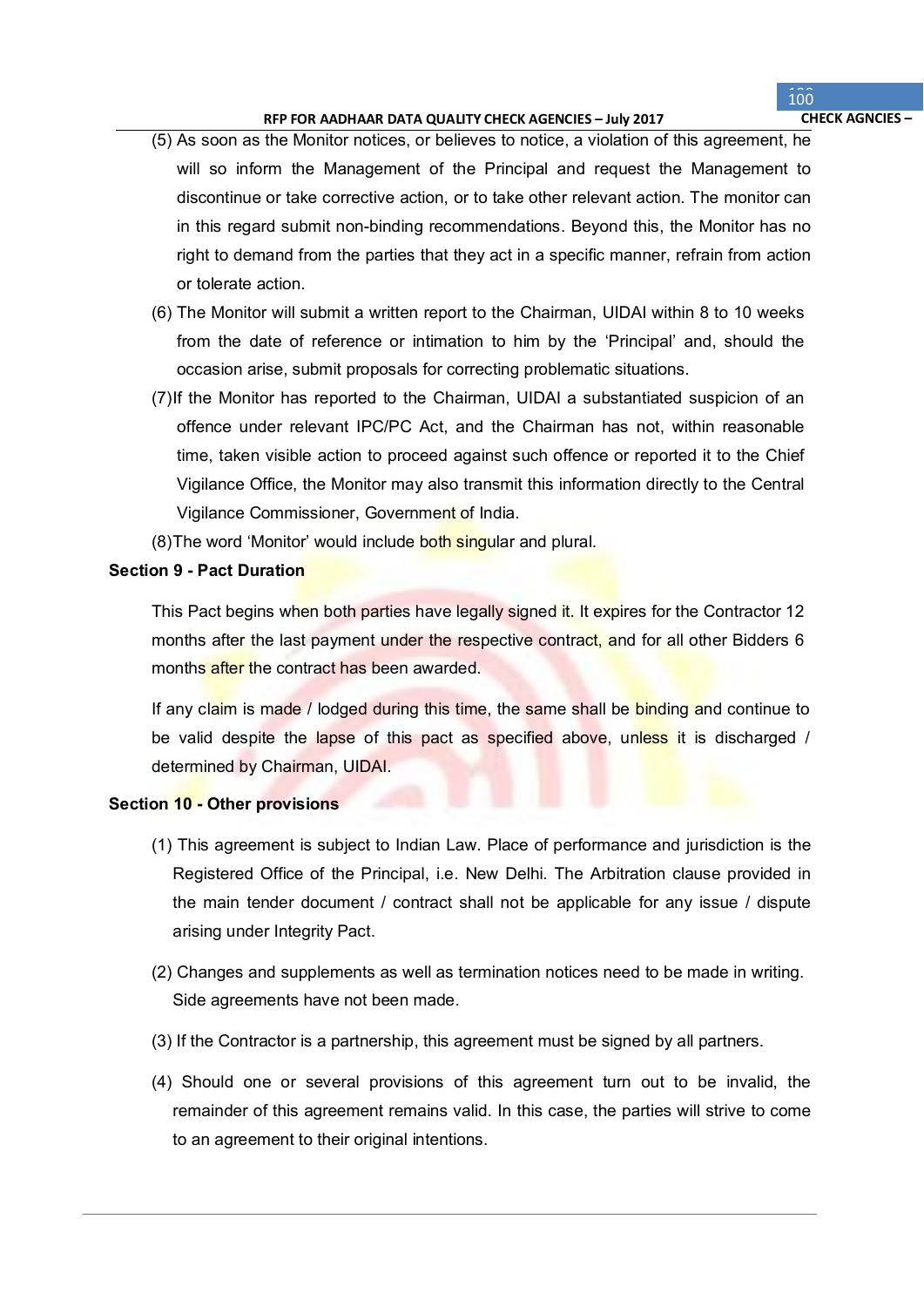**CHECK AGNCIES –**

 $101$ 

#### **RFP FOR AADHAAR DATA QUALITY CHECK AGENCIES – July 2017**

| For the Principal    | For                  |
|----------------------|----------------------|
| Contractor           |                      |
| Place -------------- | Witness 1: --------- |

For the Bidder /

Witness 1: -------------------

Date -------------- Witness 2: -------------------

# **G: Change Request Process**

This applies to and describes the procedure to be followed in the event of any proposed change to the Contract Agreement Implementation Phase, QC Operations and SLA. Such change shall include, but shall not be limited to, changes in the scope of services provided by the ADQSA and changes to the rates, terms of payment as stated in the Terms of Payment Schedule.

The **Project Director, UIDAI** and the ADQSA recognize that frequent change is an inevitable part of delivering services and that a significant element of this change can be accomplished by re-organizing processes and responsibilities without a material effect on the cost. The ADQSA will endeavor, wherever reasonably practicable, to effect change without an increase in the terms of payment as stated in the Terms of Payment Schedule and the Project Manager, UIDAI will work with the ADQSA to ensure that all changes are discussed and managed in a constructive manner.

# **1. CHANGE CONTROL NOTE ("CCN")**

- a. Change requests in respect of the UIDAI, the QC Operation and SLA will emanate from the ADQSA Project Manager or UIDAI project director who will be responsible for obtaining approval for the change and who will act as its sponsor throughout the Change Control Process and will hereto complete Part A of the CCN provided in SECTION 6 of this schedule. CCNs will be presented to the other Party's Project Manager who will acknowledge receipt by signature of the CCN.
- b. The ADQSA and the Project Director, UIDAI, while preparing the CCN, shall consider the change in the context whether the change is beyond the scope of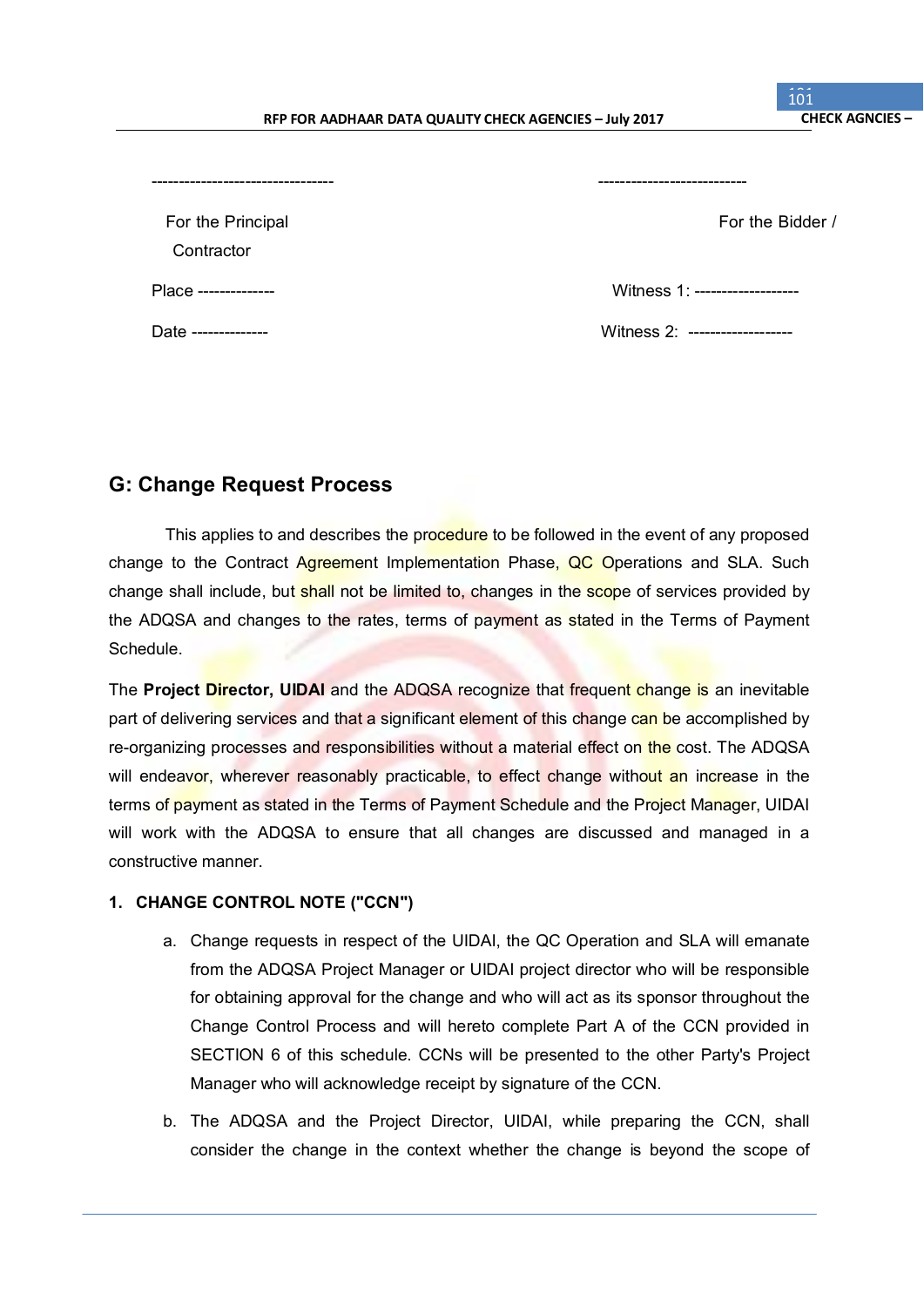**CHECK AGNCIES –**

Services including ancillary and concomitant services required as per scope of work of the RFP.

c. It is hereby also clarified that the changes will be calculated on the basis of additional effort /Unit rate quoted by the ADQSA in its bid.

# **2. QUOTATION**

- a. The ADQSA shall assess the CCN and complete Part B of the CCN. In completing Part B, (provided in Section-6) of the CCN the ADQSA shall provide as a minimum
	- i. a description of the change;
	- ii. a list of deliverables required for implementing the change;
	- iii. a timetable for implementation;
	- iv. an estimate of any proposed change;
	- v. any relevant acceptance criteria;
	- vi. an assessment of the value of the proposed change;

vii. Material evidence to prove that the proposed change is not already covered within the scope of the RFP and SLA.

b. Prior to submission of the completed CCN to the Project Director, UIDAI, or its nominated agencies, the ADQSA will undertake its own internal review of the proposal and obtain all necessary internal approvals. As a part of this internal review process, the ADQSA shall consider the material effect of the proposed change in the context of the UIDAI QC operations and SLA affected by the change and the total effect that may arise from implementation of the change.

# **3. COSTS**

Each Party shall be responsible for its own costs incurred in the quotation, preparation of CCNs and in the completion of its obligations described in this process provided the ADQSA meets the obligations as set in the CCN. In the event, after a CCN is generated and accepted by both parties, the ADQSA is unable to meet the obligations as defined in the CCN then all LD and SLA provisions of the agreement shall be applicable.

# **4. REPORTING**

Change requests and CCNs will be reported monthly to each Party's Project Managers who will prioritize and review progress.

# **5. OBLIGATIONS**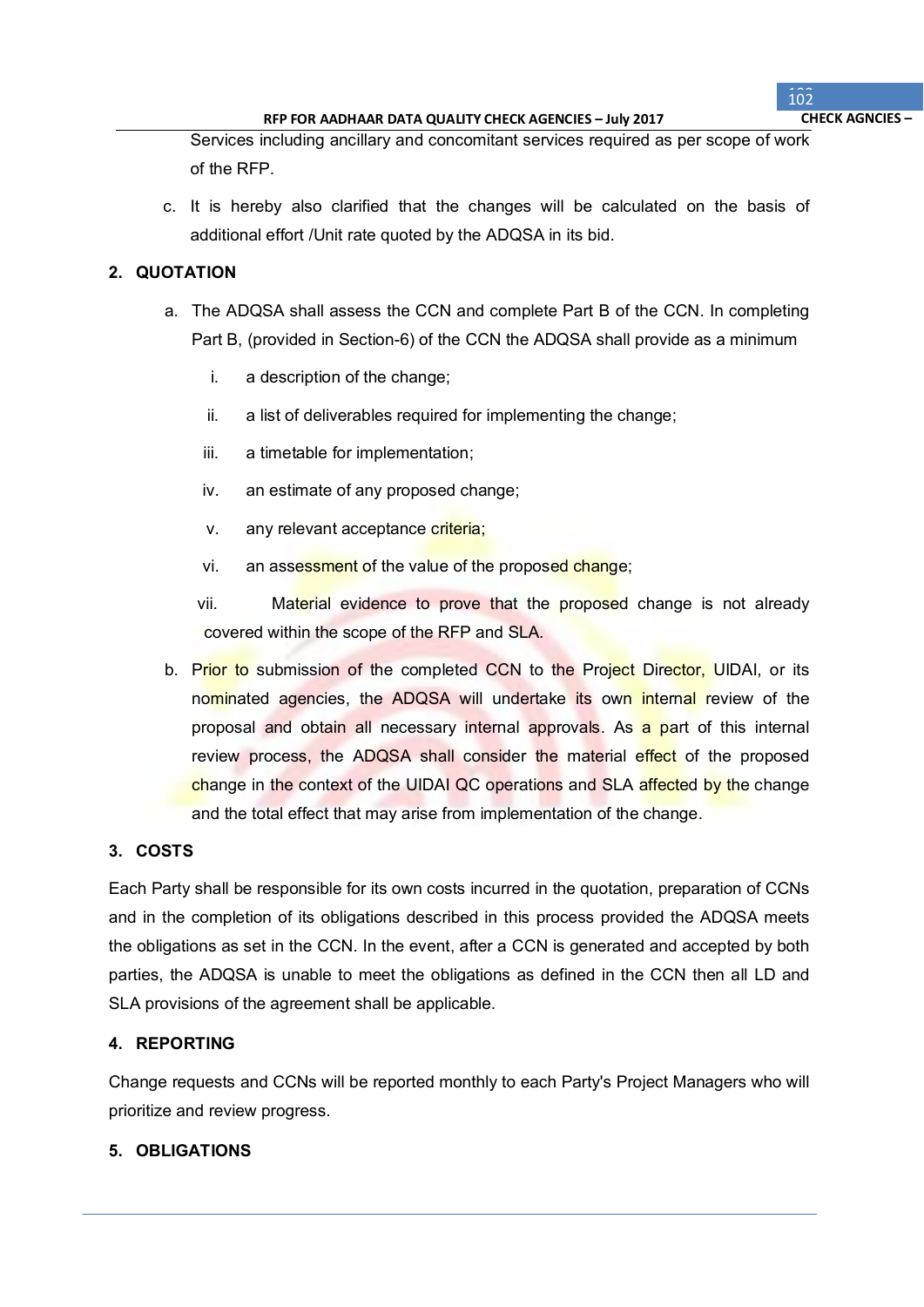The ADQSA shall be obliged to implement any proposed changes once approval in accordance with this schedule has been given, with effect from the date agreed for implementation plan.

# **6. CHANGE CONTROL NOTE FORMAT**

| <b>Change Control Note</b>                                                                  |                                                   | <b>CCN Number:</b>                                                                             |  |  |  |  |  |
|---------------------------------------------------------------------------------------------|---------------------------------------------------|------------------------------------------------------------------------------------------------|--|--|--|--|--|
| <b>Part A: Initialisation</b>                                                               |                                                   |                                                                                                |  |  |  |  |  |
| Title:                                                                                      |                                                   |                                                                                                |  |  |  |  |  |
| Originator:                                                                                 |                                                   |                                                                                                |  |  |  |  |  |
| Sponsor:                                                                                    |                                                   |                                                                                                |  |  |  |  |  |
| Date of Initiation:                                                                         |                                                   |                                                                                                |  |  |  |  |  |
|                                                                                             | <b>Details of Proposed Change</b>                 |                                                                                                |  |  |  |  |  |
|                                                                                             |                                                   | (To include reason for change and appropriate details/specifications. Identify any attachments |  |  |  |  |  |
| as A1, A2, and A3 etc.)                                                                     |                                                   |                                                                                                |  |  |  |  |  |
|                                                                                             |                                                   |                                                                                                |  |  |  |  |  |
| Authorized by                                                                               | Date:                                             |                                                                                                |  |  |  |  |  |
| <b>UIDAI</b>                                                                                |                                                   |                                                                                                |  |  |  |  |  |
| Name:                                                                                       |                                                   |                                                                                                |  |  |  |  |  |
| Signature:                                                                                  |                                                   |                                                                                                |  |  |  |  |  |
| Received by the                                                                             | Date:                                             |                                                                                                |  |  |  |  |  |
| <b>ADQSA</b>                                                                                |                                                   |                                                                                                |  |  |  |  |  |
| Name:                                                                                       |                                                   |                                                                                                |  |  |  |  |  |
| Signature:                                                                                  |                                                   |                                                                                                |  |  |  |  |  |
|                                                                                             | <b>Change Control Note</b><br><b>CCN Number:</b>  |                                                                                                |  |  |  |  |  |
| <b>Part B: Evaluation</b>                                                                   |                                                   |                                                                                                |  |  |  |  |  |
|                                                                                             | (Identify any attachments as B1, B2, and B3 etc.) |                                                                                                |  |  |  |  |  |
| Changes to Services, Change of material/charging structure, payment profile, Documentation, |                                                   |                                                                                                |  |  |  |  |  |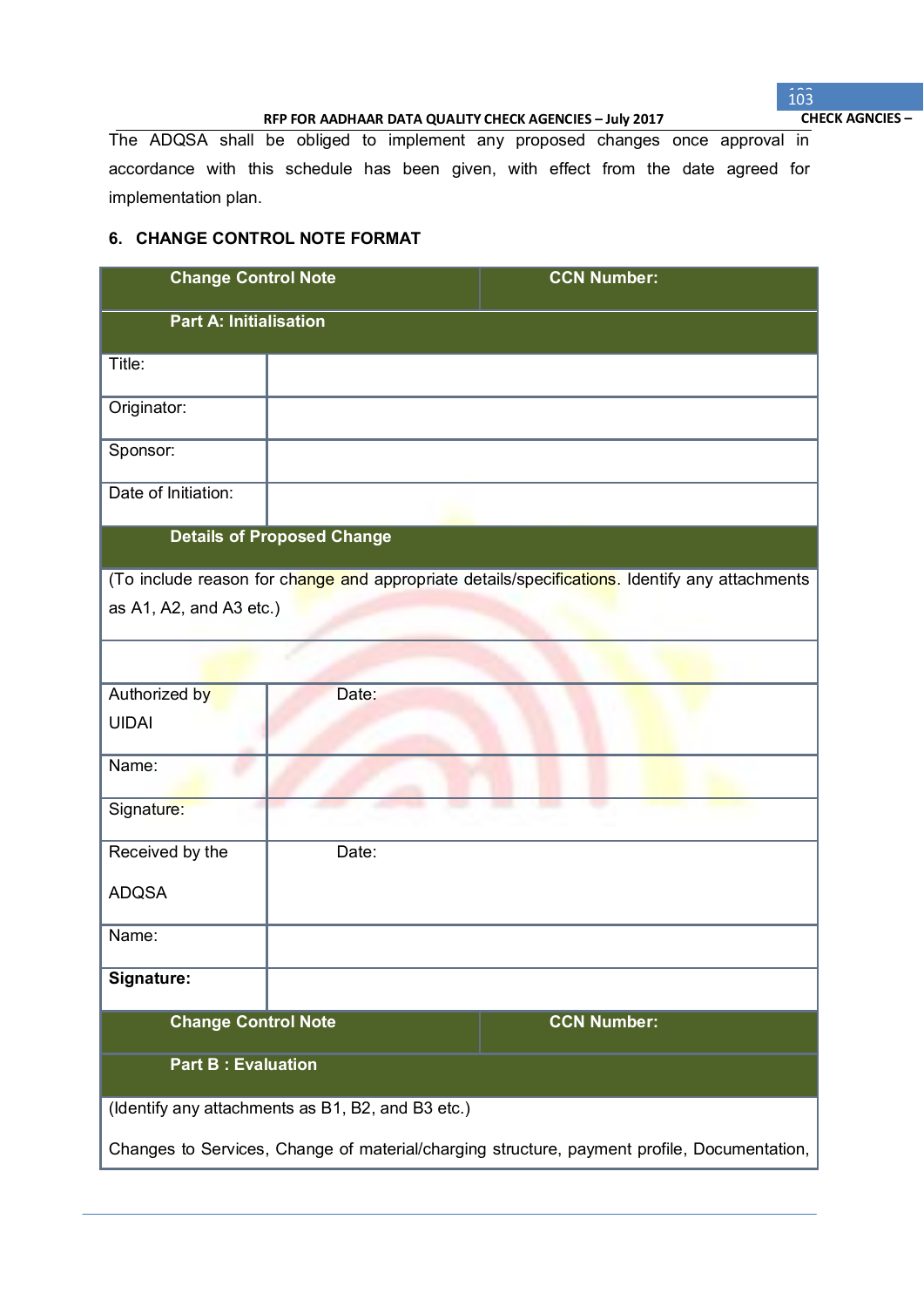|                                                                                        |           | 104                    |
|----------------------------------------------------------------------------------------|-----------|------------------------|
| RFP FOR AADHAAR DATA QUALITY CHECK AGENCIES - July 2017                                |           | <b>CHECK AGNCIES -</b> |
| training, services and component working arrangements and any other contractual issue. |           |                        |
|                                                                                        |           |                        |
| <b>Brief Description of Solution:</b>                                                  |           |                        |
| Impact:                                                                                |           |                        |
|                                                                                        |           |                        |
|                                                                                        |           |                        |
|                                                                                        |           |                        |
|                                                                                        |           |                        |
|                                                                                        |           |                        |
| Deliverables:                                                                          |           |                        |
|                                                                                        |           |                        |
|                                                                                        |           |                        |
|                                                                                        |           |                        |
|                                                                                        |           |                        |
| Timetable:                                                                             |           |                        |
|                                                                                        |           |                        |
|                                                                                        |           |                        |
|                                                                                        |           |                        |
|                                                                                        |           |                        |
| <b>Charges for Implementation:</b>                                                     |           |                        |
|                                                                                        |           |                        |
|                                                                                        |           |                        |
|                                                                                        |           |                        |
| <b>Other Relevant Information:</b>                                                     |           |                        |
|                                                                                        |           |                        |
|                                                                                        |           |                        |
| Authorized by the                                                                      | Date:     |                        |
|                                                                                        |           |                        |
| <b>ADQSA</b>                                                                           |           |                        |
|                                                                                        |           |                        |
| Name:                                                                                  |           |                        |
|                                                                                        |           |                        |
|                                                                                        |           |                        |
|                                                                                        |           |                        |
| Signature:                                                                             |           |                        |
|                                                                                        |           |                        |
|                                                                                        |           |                        |
| <b>For UIDAI</b>                                                                       | For ADQSA |                        |
|                                                                                        |           |                        |
|                                                                                        |           |                        |
|                                                                                        |           |                        |
| Signature                                                                              | Signature |                        |
|                                                                                        |           |                        |